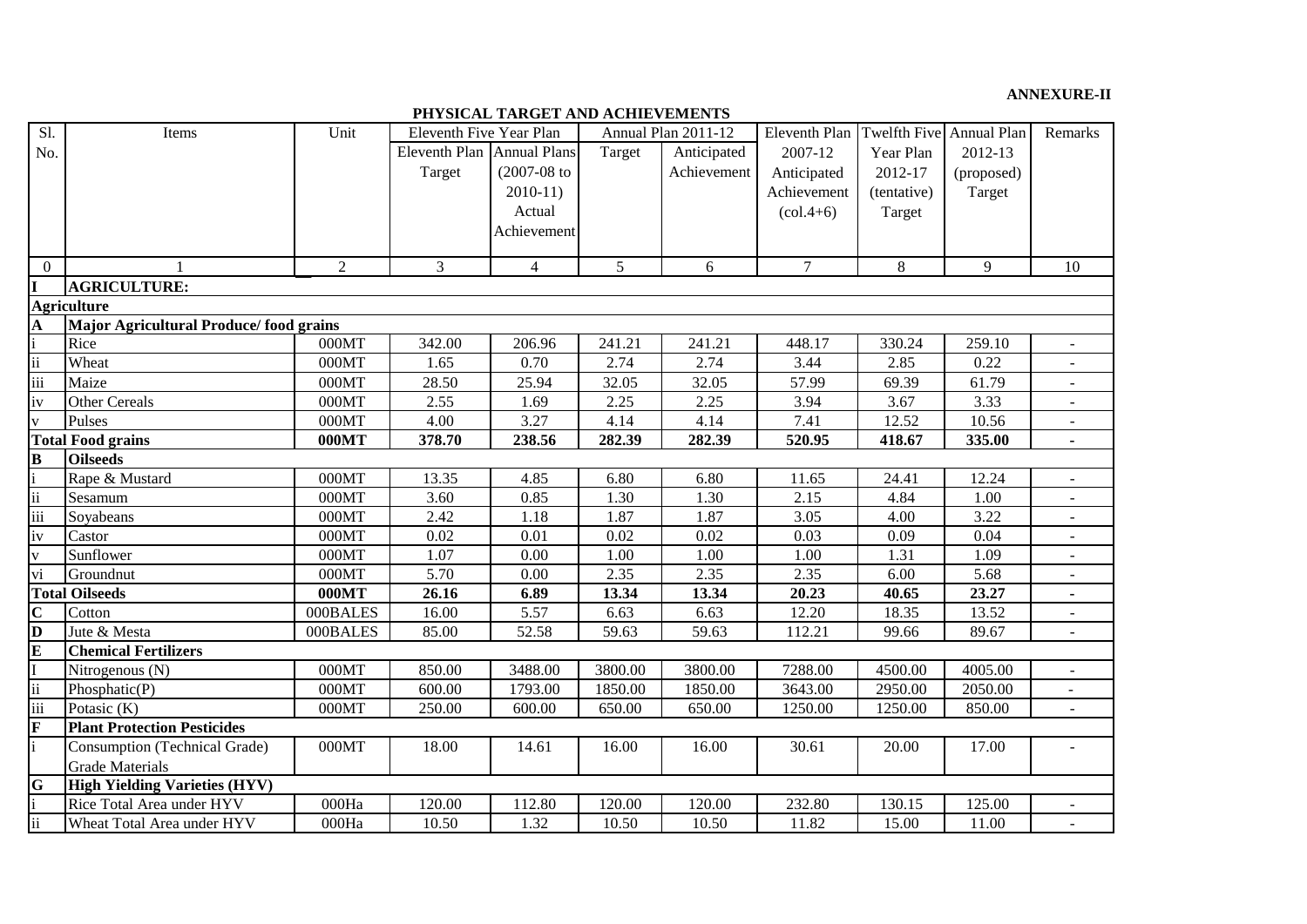| Sl.                      | Items                    | Unit               | Eleventh Five Year Plan    |                  |                | Annual Plan 2011-12 | Eleventh Plan   Twelfth Five   Annual Plan |                |            | Remarks        |
|--------------------------|--------------------------|--------------------|----------------------------|------------------|----------------|---------------------|--------------------------------------------|----------------|------------|----------------|
| No.                      |                          |                    | Eleventh Plan Annual Plans |                  | Target         | Anticipated         | 2007-12                                    | Year Plan      | 2012-13    |                |
|                          |                          |                    | Target                     | $(2007 - 08)$ to |                | Achievement         | Anticipated                                | 2012-17        | (proposed) |                |
|                          |                          |                    |                            | $2010-11$        |                |                     | Achievement                                | (tentative)    | Target     |                |
|                          |                          |                    |                            | Actual           |                |                     | $\left( \text{col.4+6} \right)$            | Target         |            |                |
|                          |                          |                    |                            | Achievement      |                |                     |                                            |                |            |                |
|                          |                          |                    |                            |                  |                |                     |                                            |                |            |                |
| $\boldsymbol{0}$         |                          | $\overline{2}$     | 3                          | $\overline{4}$   | 5 <sup>5</sup> | 6                   | $\tau$                                     | $8\phantom{.}$ | 9          | 10             |
| $\overline{iii}$         | Maize Total under HYV    | 000Ha              | 10.00                      | 20.00            | 22.00          | 22.00               | 42.00                                      | 25.00          | 22.50      | $\sim$         |
| $\mathbf H$              | <b>Arable Land</b>       |                    |                            |                  |                |                     |                                            |                |            |                |
|                          | <b>Cropped Area</b>      |                    |                            |                  |                |                     |                                            |                |            |                |
|                          | Gross Area               | 000Ha              | 320.00                     | 336.42           | 336.98         | 336.98              | 673.40                                     | 425.00         | 385.00     |                |
| $\ddot{\mathbf{i}}$      | Nt Sown Area             | 000Ha              | 260.00                     | 282.94           | 283.01         | 283.01              | 565.95                                     | 310.00         | 305.00     |                |
| $\overline{\text{iii}}$  | Area Sown More Than Once | 000Ha              | 70.00                      | 53.18            | 53.97          | 53.97               | 107.15                                     | 115.00         | 85.00      |                |
| $\mathbf{J}$             | <b>Fallow Land</b>       | 000Ha              | 157.21                     | 155.47           | 153.37         | 153.37              | 308.84                                     | 151.16         | 148.81     |                |
|                          | <b>HORTICULTURE</b>      |                    |                            |                  |                |                     |                                            |                |            |                |
| A                        | <b>Fruit Crops</b>       |                    |                            |                  |                |                     |                                            |                |            |                |
|                          | Pineapple                | $\overline{000MT}$ | 107.91                     | 103.43           | 112.90         | 112.90              | 216.33                                     | 125.07         | 114.49     | $\sim$         |
| $\mathbf{ii}$            | Citrus fruit             | 000MT              | 39.25                      | 41.92            | 43.01          | 43.01               | 84.93                                      | 52.85          | 44.58      | $\equiv$       |
| $\overline{\text{iii}}$  | Banana                   | 000MT              | 77.44                      | 79.94            | 82.42          | 82.42               | 162.36                                     | 94.44          | 84.69      | $\sim$         |
| iv                       | Papaya                   | 000MT              | 5.32                       | 4.73             | 6.62           | 6.62                | 11.35                                      | 9.38           | 7.11       | $\blacksquare$ |
| $\mathbf{V}$             | Temperate fruits         | 000MT              | 5.67                       | 6.89             | 7.05           | 7.05                | 13.94                                      | 11.81          | 9.65       |                |
| vi                       | Misc. fruits             | 000MT              | 37.45                      | 40.01            | 50.04          | 50.04               | 90.05                                      | 140.74         | 63.58      |                |
| vii                      | Strawberry               | 000MT              | 6.00                       |                  |                |                     |                                            |                |            |                |
|                          | <b>Total Fruits</b>      |                    | 279.05                     | 276.92           | 302.04         | 302.04              | 578.96                                     | 434.29         | 324.10     |                |
| $\bf{B}$                 | <b>Vegetables</b>        | 000MT              | 160.80                     | 165.68           | 170.02         | 170.02              | 335.70                                     | 200.72         | 175.67     | $\blacksquare$ |
| $\overline{C}$           | <b>Tuber Crops</b>       |                    |                            |                  |                |                     |                                            |                |            |                |
|                          | Potato                   | 000MT              | 164.88                     | 155.86           | 251.70         | 251.70              | 407.56                                     | 267.55         | 254.34     |                |
| $\overline{\textbf{ii}}$ | <b>Sweet Potato</b>      | 000MT              | 15.82                      | 13.24            | 18.26          | 18.26               | 31.50                                      | 22.59          | 18.84      |                |
| iii                      | Tapioca                  | 000MT              | 20.41                      | 21.79            | 28.18          | 28.18               | 49.97                                      | 40.85          | 30.61      |                |
|                          | <b>Total Tuber Crops</b> |                    | 201.11                     | 190.89           | 298.14         | 298.14              | 489.03                                     | 330.99         | 303.79     | $\blacksquare$ |
| D                        | <b>Spice Crops</b>       |                    |                            |                  |                |                     |                                            |                |            |                |
|                          | Ginger                   | 000MT              | 60.20                      | 52.92            | 72.16          | 72.16               | 125.08                                     | 80.21          | 75.15      | $\blacksquare$ |
| $\ddot{\rm n}$           | Turmeric (green)         | 000MT              | 19.27                      | 10.06            | 16.43          | 16.43               | 26.49                                      | 34.09          | 19.08      |                |
| $\overline{\text{iii}}$  | Chillies                 | 000MT              | 1.54                       | 1.42             | 2.01           | 2.01                | 3.43                                       | 3.32           | 2.22       |                |
| iv                       | Garlic                   | 000MT              |                            |                  |                |                     |                                            | 1.22           | 1.18       |                |
| $\mathbf V$              | <b>Black Pepper</b>      | 000MT              | 0.59                       | 0.47             | 0.47           | 0.47                | 0.94                                       | 0.64           | 0.61       |                |
| $\overline{vi}$          | Tezpetta                 | 000MT              | 16.28                      |                  |                | $\blacksquare$      |                                            | 16.90          | 16.78      |                |
|                          | <b>Total Spice Crops</b> |                    | 97.88                      | 64.87            | 91.07          | 91.07               | 155.94                                     | 136.38         | 115.02     |                |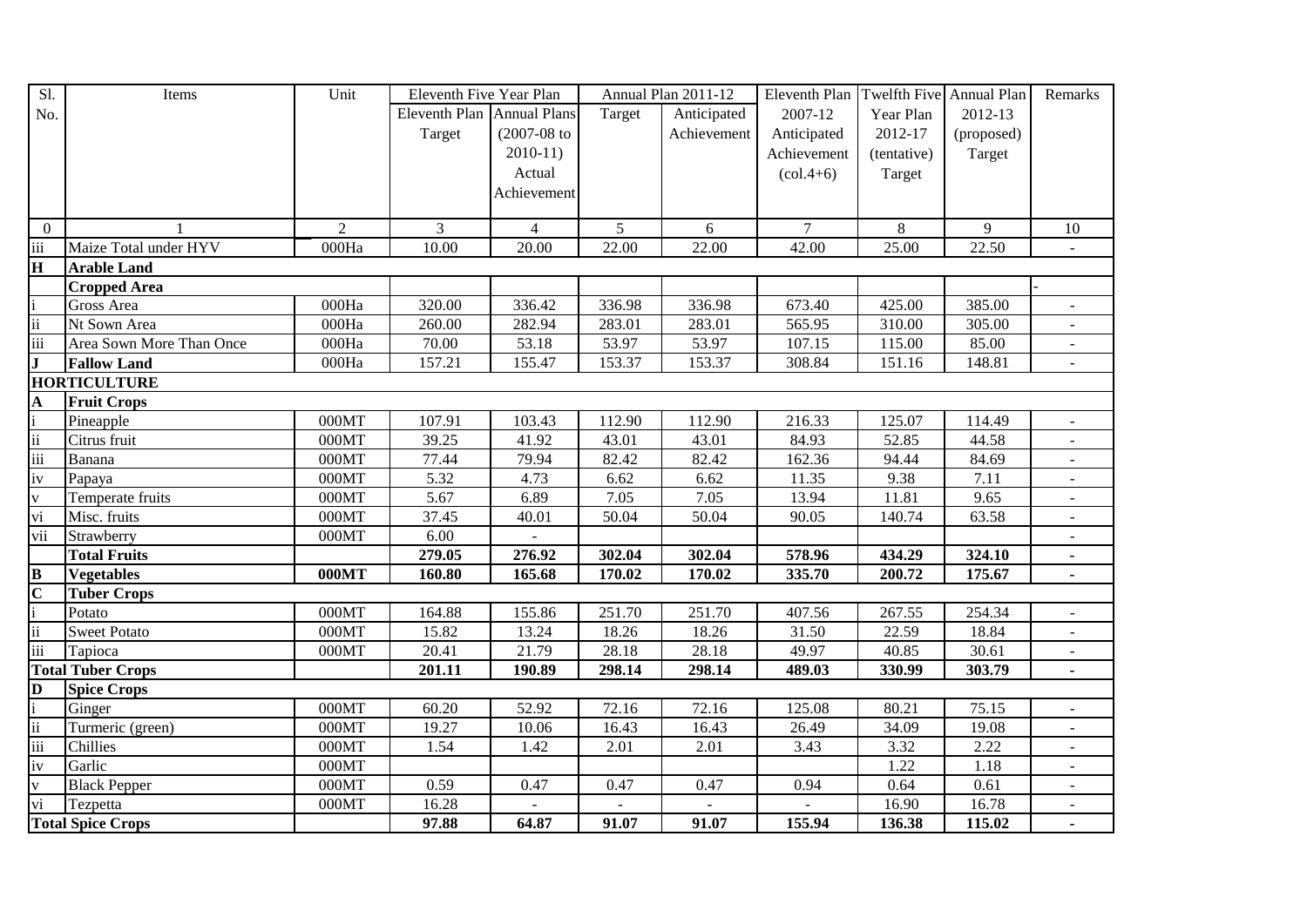| $\overline{SI}$                  | Items                                 | Unit           | Eleventh Five Year Plan    |                      |                | Annual Plan 2011-12       | Eleventh Plan                   | Twelfth Five Annual Plan |                          | Remarks                  |
|----------------------------------|---------------------------------------|----------------|----------------------------|----------------------|----------------|---------------------------|---------------------------------|--------------------------|--------------------------|--------------------------|
| No.                              |                                       |                | Eleventh Plan Annual Plans |                      | Target         | Anticipated               | 2007-12                         | Year Plan                | 2012-13                  |                          |
|                                  |                                       |                | Target                     | $(2007-08$ to        |                | Achievement               | Anticipated                     | 2012-17                  | (proposed)               |                          |
|                                  |                                       |                |                            | $2010-11$            |                |                           | Achievement                     | (tentative)              | Target                   |                          |
|                                  |                                       |                |                            | Actual               |                |                           | $\left( \text{col.4+6} \right)$ | Target                   |                          |                          |
|                                  |                                       |                |                            | Achievement          |                |                           |                                 |                          |                          |                          |
|                                  |                                       |                |                            |                      |                |                           |                                 |                          |                          |                          |
| $\overline{0}$                   | $\mathbf{1}$                          | $\overline{2}$ | 3                          | $\overline{4}$       | 5              | 6                         | $\overline{7}$                  | $8\,$                    | 9                        | 10                       |
| $\frac{1}{2}$ iii                | <b>Plantation Crops</b>               |                |                            |                      |                |                           |                                 |                          |                          |                          |
|                                  | Tea                                   | 000MT          | 7.84                       | 7.03                 | 8.00           | 8.00                      | 15.03                           | 14.40                    | 9.21                     | $\blacksquare$           |
|                                  | Arecanut                              | 000MT          | 19.41                      | 20.50                | 21.70          | 21.70                     | 42.20                           | 30.61                    | 23.73                    | $\overline{\phantom{a}}$ |
| iii                              | Cashewnut                             | 000MT          | 15.36                      | 15.44                | 16.28          | 16.28                     | 31.72                           | 25.55                    | 17.49                    | $\overline{\phantom{a}}$ |
|                                  | <b>Total Plantation Crops</b>         | 000MT          | 42.61                      | 42.97                | 45.98          | 45.98                     | 88.95                           | 70.56                    | 50.43                    | $\blacksquare$           |
| $\frac{\mathbf{F}}{\mathbf{ii}}$ | <b>Cropped Area</b>                   |                |                            |                      |                |                           |                                 |                          |                          |                          |
|                                  | Cross Area                            | 000Ha          | 320.00                     | 336.42               | 336.94         | 336.98                    | 673.40                          | 425.00                   | 385.00                   | $\sim$                   |
|                                  | Net Area Sown                         | 000Ha          | 260.00                     | 282.94               | 233.01         | 233.01                    | 515.95                          | 310.00                   | 305.00                   | $\sim$                   |
|                                  | Area Sown more than ones              | 000Ha          | 70.00                      | 53.08                | 53.97          | 53.97                     | 107.05                          | 115.00                   | 85.00                    |                          |
| $\overline{\text{II}}$           | <b>SOIL &amp; WATER CONSERVATION</b>  |                |                            |                      |                |                           |                                 |                          |                          |                          |
| A                                | <b>Direction &amp; Administration</b> |                |                            |                      |                |                           |                                 |                          |                          |                          |
| $\overline{\mathbf{i}}$          | Directorate of Soil Conservation      | Nos.           | Cost towards               | Cost towards Cost    |                | Cost towards              | Cost towards                    | Cost towards             | Cost                     |                          |
|                                  |                                       |                | establishment              | establishmen towards |                | establishment             | establishment                   | establishmen towards     |                          |                          |
|                                  |                                       |                | charges                    | t charges            | establishme    | charges                   | charges                         | t charges                | establishmen             |                          |
|                                  |                                       |                | including T.A., including  |                      | nt charges     | including                 | including T.A.,                 | including                | t charges                |                          |
|                                  |                                       |                | Salaries,                  | T.A.,                | including      | T.A., Salaries, Salaries, |                                 | T.A.,                    | including                |                          |
|                                  |                                       |                | Wages, Office Salaries,    |                      | <b>T.A.,</b>   |                           | Wages, Office Wages, Office     | Salaries,                | T.A.,                    |                          |
|                                  |                                       |                | Expenses, etc.             | Wages,               | Salaries,      |                           | Expenses, etc. Expenses, etc.   | Wages,                   | Salaries,                |                          |
|                                  |                                       |                |                            | Office               | Wages,         |                           |                                 | Office                   | Wages,                   |                          |
|                                  |                                       |                |                            | Expenses,            | Office         |                           |                                 | Expenses,                | Office                   |                          |
|                                  |                                       |                |                            | etc.                 | Expenses,      |                           |                                 | etc.                     | Expenses,                |                          |
|                                  |                                       |                |                            |                      | etc.           |                           |                                 |                          | etc.                     |                          |
|                                  |                                       |                |                            |                      |                |                           |                                 |                          |                          |                          |
| $\overline{\mathbf{ii}}$         | <b>Divisional Soil Conservation</b>   | Nos.           | $-do -$                    | $-do -$              | $-do -$        | $-do -$                   | - do -                          | $-do$ -                  | $-do -$                  | $\sim$                   |
|                                  | Offices                               |                |                            |                      |                |                           |                                 |                          |                          |                          |
| iii                              | Soil Conservation Range Offices       | Nos.           | $-$ do $-$                 | - do -               | - do -         | - do -                    | - do -                          | - do -                   | - do -                   | $\blacksquare$           |
| iv                               | <b>Engagement of Apprentice</b>       |                | $\blacksquare$             | $\blacksquare$       | $\blacksquare$ | $\blacksquare$            | $\sim$                          | $\blacksquare$           | $\overline{\phantom{a}}$ | $\blacksquare$           |
| $\mathbf V$                      | <b>Project Formulation Cell</b>       | Nos.           | $-do$ -                    | $-do -$              | $-do -$        | $-do -$                   | $-do -$                         | $-do$ -                  | $-do -$                  | $\blacksquare$           |
| vi                               | Soil Conservation Engineering         | Nos.           | - do -                     | - do -               | - do -         | $-do$ -                   | $-$ do $-$                      | - do -                   | $-do -$                  |                          |
|                                  | Division                              |                |                            |                      |                |                           |                                 |                          |                          |                          |
| vii                              | Monitoring and Evaluation Unit        | Nos.           | $-do -$                    |                      |                |                           |                                 |                          |                          |                          |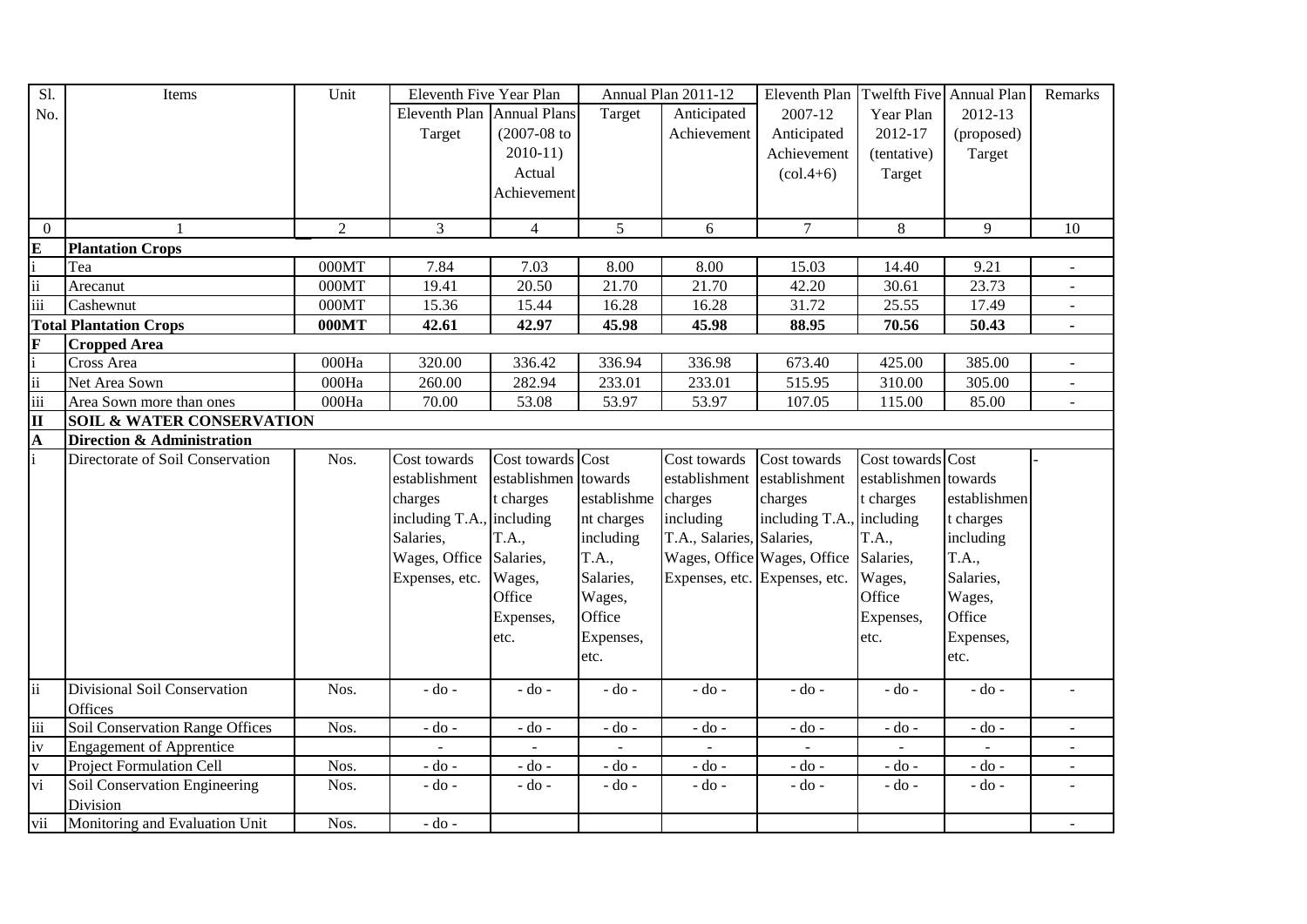| S1.             | Items                              | Unit           | Eleventh Five Year Plan    |                      |                          | Annual Plan 2011-12       | Eleventh Plan                 | Twelfth Five         | Annual Plan  | Remarks |
|-----------------|------------------------------------|----------------|----------------------------|----------------------|--------------------------|---------------------------|-------------------------------|----------------------|--------------|---------|
| No.             |                                    |                | Eleventh Plan Annual Plans |                      | Target                   | Anticipated               | 2007-12                       | Year Plan            | 2012-13      |         |
|                 |                                    |                | Target                     | $(2007 - 08)$ to     |                          | Achievement               | Anticipated                   | 2012-17              | (proposed)   |         |
|                 |                                    |                |                            | $2010-11$            |                          |                           | Achievement                   | (tentative)          | Target       |         |
|                 |                                    |                |                            | Actual               |                          |                           | $(col.4+6)$                   | Target               |              |         |
|                 |                                    |                |                            | Achievement          |                          |                           |                               |                      |              |         |
|                 |                                    |                |                            |                      |                          |                           |                               |                      |              |         |
| $\theta$        | $\mathbf{1}$                       | $\overline{2}$ | 3                          | $\overline{4}$       | 5 <sup>5</sup>           | 6                         | $\overline{7}$                | 8                    | 9            | 10      |
| viii            | <b>Cash Crop Division</b>          | Nos.           | $-$ do $-$                 | $-$ do $-$           | $-$ do $-$               | $-$ do $-$                | $-$ do $-$                    | - do -               | $-$ do $-$   |         |
| ix              | Soil Conservation Survey Division  | Nos.           | $-do -$                    | $-do$ -              | $-do-$                   | $-do -$                   | - do -                        | - do -               | $-$ do $-$   |         |
| B               | <b>SOIL SURVEY AND TESTING</b>     |                |                            |                      |                          |                           |                               |                      |              |         |
|                 | <b>Soil Testing Works</b>          | Nos.           | Cost towards               | Cost towards Cost    |                          | Cost towards              | Cost towards                  | Cost towards Cost    |              |         |
|                 |                                    |                | establishment              | establishmen towards |                          | establishment             | establishment                 | establishmen towards |              |         |
|                 |                                    |                | charges                    | t charges            | establishme              | charges                   | charges                       | t charges            | establishmen |         |
|                 |                                    |                | including T.A., including  |                      | nt charges               | including                 | including T.A., including     |                      | t charges    |         |
|                 |                                    |                | Salaries,                  | T.A.,                | including                | T.A., Salaries, Salaries, |                               | T.A.,                | including    |         |
|                 |                                    |                | Wages, Office              | Salaries,            | T.A.,                    |                           | Wages, Office Wages, Office   | Salaries,            | T.A.,        |         |
|                 |                                    |                | Expenses, etc.             | Wages,               | Salaries,                |                           | Expenses, etc. Expenses, etc. | Wages,               | Salaries,    |         |
|                 |                                    |                |                            | Office               | Wages,                   |                           |                               | Office               | Wages,       |         |
|                 |                                    |                |                            | Expenses,            | Office                   |                           |                               | Expenses,            | Office       |         |
|                 |                                    |                |                            | etc.                 | Expenses,                |                           |                               | etc.                 | Expenses,    |         |
|                 |                                    |                |                            |                      | etc.                     |                           |                               |                      | etc.         |         |
|                 |                                    |                |                            |                      |                          |                           |                               |                      |              |         |
| $\mathbf C$     | <b>SOIL CONSERVATION SCHEME</b>    |                |                            |                      |                          |                           |                               |                      |              |         |
|                 | <b>Terracing Works</b>             | Ha.            | 667                        |                      |                          |                           |                               | 400                  | 40           |         |
| $\ddot{\rm ii}$ | <b>Erosion Control Works</b>       | Ha.            | 4000                       | 1225                 | $\overline{\phantom{a}}$ | L.                        | 1225                          | 4000                 | 400          |         |
|                 |                                    |                |                            | 663                  |                          |                           | 663                           |                      |              |         |
| iii             | Afforestation                      | Ha.            | 1818.94                    | 423.22               | 102.64                   | 102.64                    | 423.22                        | 4000                 | 160          |         |
| iv              | Water Conservation & Distribution  | Ha./ nos.      | 4000                       | 1495                 |                          |                           | 1495                          | 4000                 | 400          |         |
|                 | Works / Irrigation                 |                |                            | 691 nos.             |                          |                           | 691 nos.                      |                      |              |         |
| V               | <b>Cash Crop Development Works</b> | Ha./ nos.      | 1823.18                    | 1760.06              | P-39.90                  | P-39.90                   | 1799.96                       | 14000                | 1334         |         |
|                 |                                    |                | Nursery                    | Nursery              | M-1595.41                | M-1595.41                 | Nursery                       |                      |              |         |
|                 |                                    |                | 1500000 nos.               | 402044 nos.          | Nursery                  | Nursery                   | 402044 nos.                   |                      |              |         |
|                 |                                    |                |                            | Rubber               | M-14842                  | M-14842                   | Rubber                        |                      |              |         |
|                 |                                    |                |                            | <b>Budded</b>        | Nos.                     | Nos.                      | <b>Budded</b>                 |                      |              |         |
|                 |                                    |                |                            | <b>Stumps</b>        |                          |                           | <b>Stumps</b>                 |                      |              |         |
|                 |                                    |                |                            | 383569 nos.          |                          |                           | 383569 nos.                   |                      |              |         |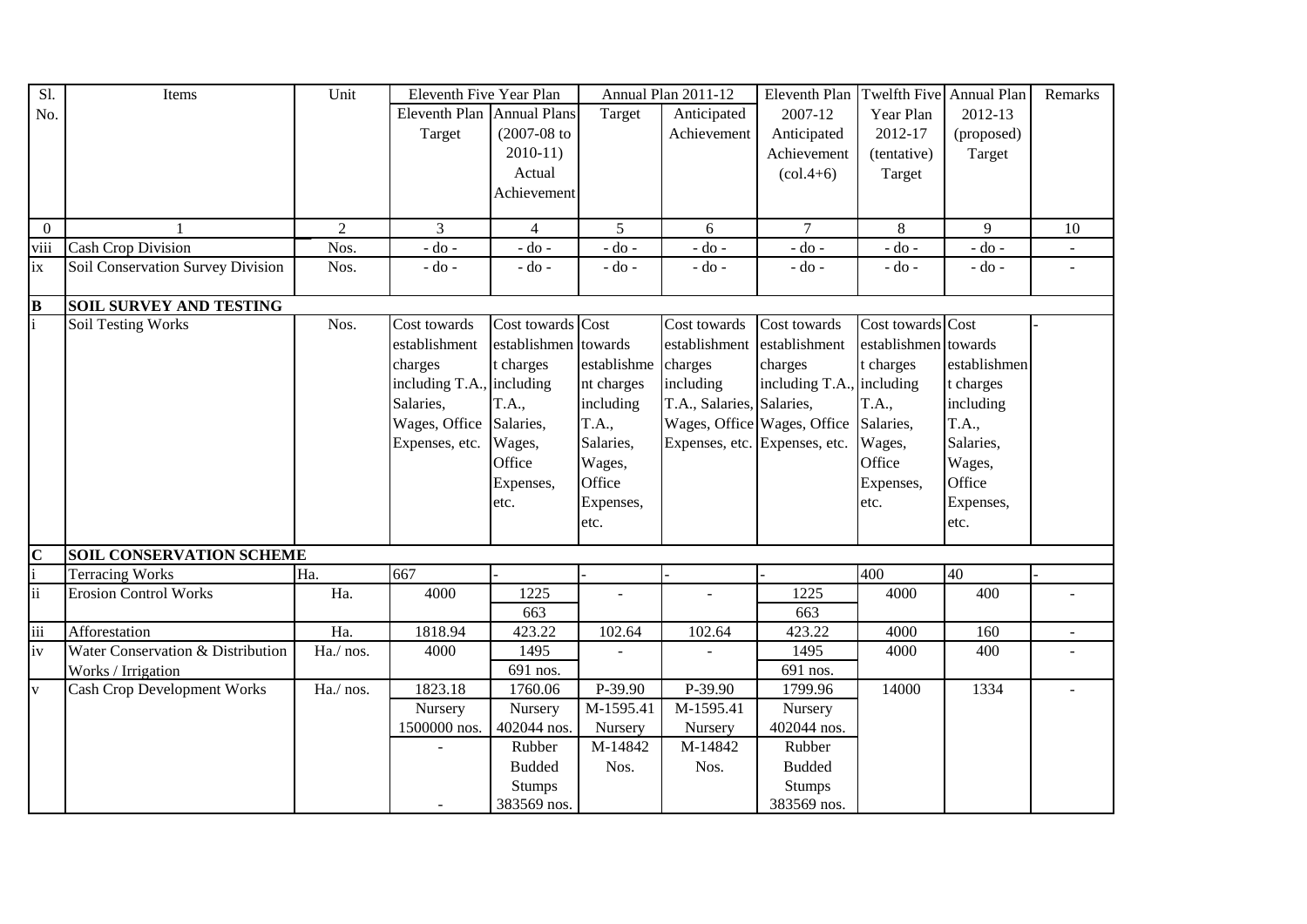| Sl.                      | Items                                    | Unit           | Eleventh Five Year Plan    |                      |                | Annual Plan 2011-12       | Eleventh Plan                   | <b>Twelfth Five</b>  | Annual Plan    | Remarks |
|--------------------------|------------------------------------------|----------------|----------------------------|----------------------|----------------|---------------------------|---------------------------------|----------------------|----------------|---------|
| No.                      |                                          |                | Eleventh Plan Annual Plans |                      | Target         | Anticipated               | 2007-12                         | Year Plan            | 2012-13        |         |
|                          |                                          |                | Target                     | $(2007 - 08)$ to     |                | Achievement               | Anticipated                     | 2012-17              | (proposed)     |         |
|                          |                                          |                |                            | $2010-11$            |                |                           | Achievement                     | (tentative)          | Target         |         |
|                          |                                          |                |                            | Actual               |                |                           | $\left( \text{col.4+6} \right)$ | Target               |                |         |
|                          |                                          |                |                            | Achievement          |                |                           |                                 |                      |                |         |
|                          |                                          |                |                            |                      |                |                           |                                 |                      |                |         |
| $\overline{0}$           |                                          | $\overline{2}$ | 3                          | $\overline{4}$       | $\mathfrak{S}$ | 6                         | $\tau$                          | 8                    | 9              | 10      |
| vi                       | <b>Construction works in Urban Areas</b> | Nos.           | 20                         | 10                   | $\sim$         |                           | 10                              | 400                  | 40             |         |
| vii                      | Water Harvesting Works / Farm            | Nos.           | 2000                       | 663                  |                | $\blacksquare$            | 663                             | 4000                 | 400            |         |
|                          | ponds, etc.                              |                |                            |                      |                |                           |                                 |                      |                |         |
| $\overline{\mathbf{D}}$  | <b>EXTENSION &amp; TRAINING</b>          |                |                            |                      |                |                           |                                 |                      |                |         |
|                          | <b>Conservation Training Institute</b>   | Nos.           | Cost towards               | Cost towards Cost    |                | Cost towards              | Cost towards                    | Cost towards Cost    |                |         |
|                          |                                          |                | establishment              | establishmen towards |                | establishment             | establishment                   | establishmen towards |                |         |
|                          |                                          |                | charges                    | t charges            | establishme    | charges                   | charges                         | t charges            | establishmen   |         |
|                          |                                          |                | including T.A., including  |                      | nt charges     | including                 | including T.A., including       |                      | t charges      |         |
|                          |                                          |                | Salaries,                  | <b>T.A.,</b>         | including      | T.A., Salaries, Salaries, |                                 | <b>T.A.,</b>         | including      |         |
|                          |                                          |                | Wages, Office              | Salaries,            | T.A.,          |                           | Wages, Office Wages, Office     | Salaries,            | <b>T.A.,</b>   |         |
|                          |                                          |                | Expenses, etc.             | Wages,               | Salaries,      |                           | Expenses, etc. Expenses, etc.   | Wages,               | Salaries,      |         |
|                          |                                          |                |                            | Office               | Wages,         |                           |                                 | Office               | Wages,         |         |
|                          |                                          |                |                            | Expenses,            | Office         |                           |                                 | Expenses,            | Office         |         |
|                          |                                          |                |                            | etc.                 | Expenses,      |                           |                                 | etc.                 | Expenses,      |         |
|                          |                                          |                |                            |                      | etc.           |                           |                                 |                      | etc.           |         |
|                          |                                          |                |                            |                      |                |                           |                                 |                      |                |         |
| $\overline{\mathbf{ii}}$ | Training at Soil Conservation            | Nos.           | $-do -$                    | $-do -$              | $-do -$        | $-do$ -                   | $-do -$                         | $-do -$              | $-do -$        |         |
|                          | Centre                                   |                |                            |                      |                |                           |                                 |                      |                |         |
| iii                      | Extension Programme & Info.              | Nos.           | $-do -$                    | $-do$ -              | $-do -$        | $-do -$                   | $-do -$                         | - do -               | - do -         |         |
|                          | Services                                 |                |                            |                      |                |                           |                                 |                      |                |         |
| $\overline{\mathbf{E}}$  | <b>OTHER EXPENDITURE</b>                 |                |                            |                      |                |                           |                                 |                      |                |         |
| $\mathbf{i}$             | Construction of Roads to Work            | Km.            | 33.33                      | $\sim$               |                |                           | $\blacksquare$                  | 25                   | 2.5            |         |
|                          | Areas                                    |                |                            |                      |                |                           |                                 |                      |                |         |
| $\overline{\mathbf{ii}}$ | Construction & Maintenance of            | Nos.           | 20                         | 14                   |                |                           | 14                              | 50                   | $\overline{7}$ |         |
|                          | Departmental Non-Residential             |                |                            |                      |                |                           |                                 |                      |                |         |
|                          | <b>Buildings</b>                         |                |                            |                      |                |                           |                                 |                      |                |         |
| $\frac{F}{i}$            | <b>Jhum Control Scheme</b>               |                |                            |                      |                |                           |                                 |                      |                |         |
|                          | Cash/Horticultural Crop                  | Ha./ nos.      | 4711.89                    | 319.62               |                |                           | 319.62                          |                      |                |         |
|                          | Development Works                        |                |                            | Nursery:             |                |                           | Nursery:                        |                      |                |         |
|                          |                                          |                |                            | 225059 nos.          |                |                           | 225059 nos.                     |                      |                |         |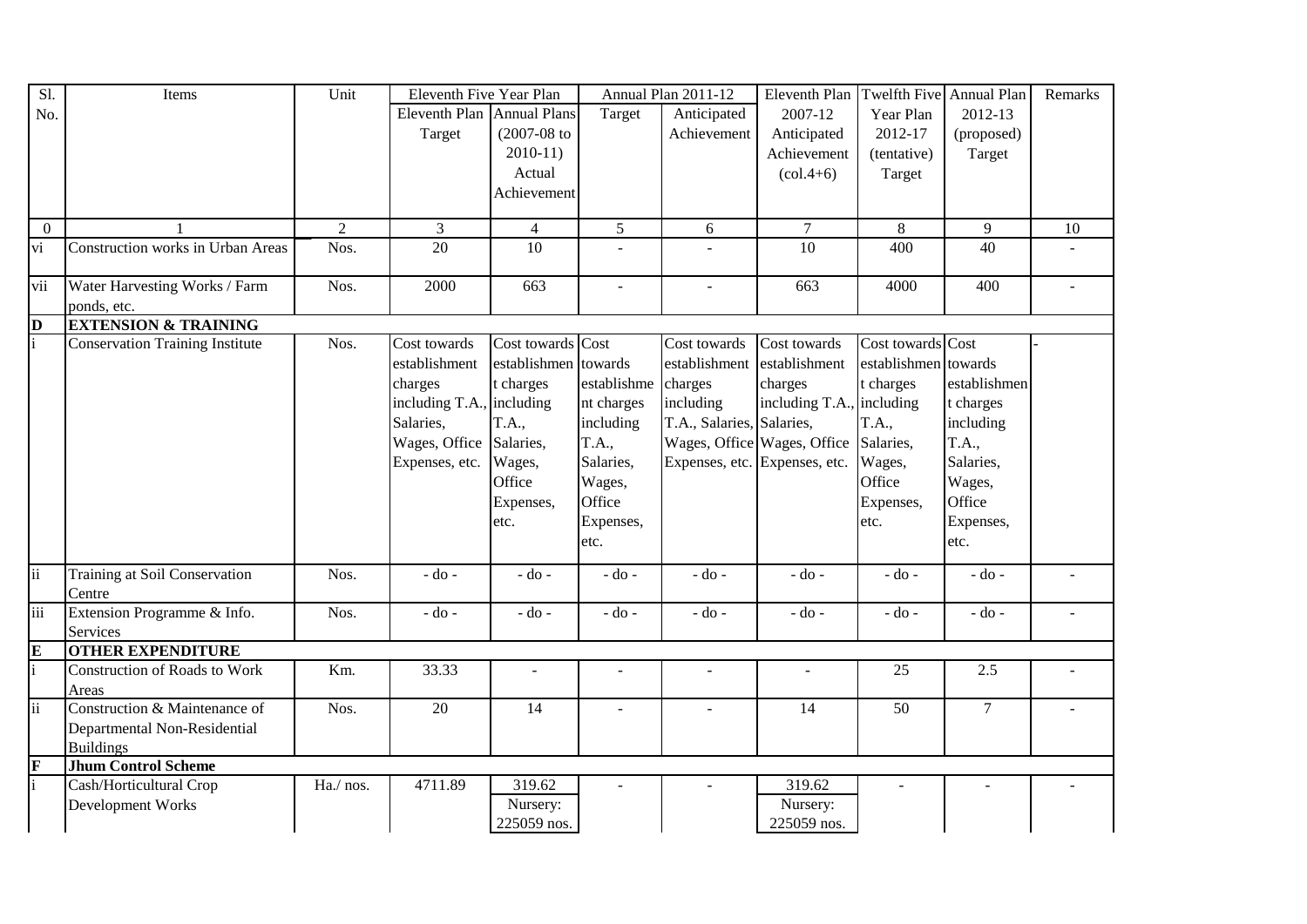| Sl.                     | Items                          | Unit           | Eleventh Five Year Plan    |                          |                | Annual Plan 2011-12      | Eleventh Plan                   | Twelfth Five   | Annual Plan              | Remarks      |
|-------------------------|--------------------------------|----------------|----------------------------|--------------------------|----------------|--------------------------|---------------------------------|----------------|--------------------------|--------------|
| No.                     |                                |                | Eleventh Plan Annual Plans |                          | Target         | Anticipated              | 2007-12                         | Year Plan      | 2012-13                  |              |
|                         |                                |                | Target                     | $(2007 - 08)$ to         |                | Achievement              | Anticipated                     | 2012-17        | (proposed)               |              |
|                         |                                |                |                            | $2010-11$                |                |                          | Achievement                     | (tentative)    | Target                   |              |
|                         |                                |                |                            | Actual                   |                |                          | $\left( \text{col.4+6} \right)$ | Target         |                          |              |
|                         |                                |                |                            | Achievement              |                |                          |                                 |                |                          |              |
|                         |                                |                |                            |                          |                |                          |                                 |                |                          |              |
| $\mathbf{0}$            | 1                              | $\overline{2}$ | 3                          | $\overline{4}$           | 5              | 6                        | $\overline{7}$                  | $8\,$          | 9                        | 10           |
|                         |                                |                |                            | Rubber                   |                |                          | Rubber                          |                |                          |              |
|                         |                                |                |                            | <b>Budded</b>            |                |                          | <b>Budded</b>                   |                |                          |              |
|                         |                                |                |                            | Stumps:                  |                |                          | Stumps:                         |                |                          |              |
|                         |                                |                |                            | 101246 nos.              |                |                          | 101246 nos.                     |                |                          |              |
| ii                      | Afforestation                  | Ha.            | 5041.08                    | 23.89                    | $\blacksquare$ | $\overline{\phantom{a}}$ | 23.89                           | $\blacksquare$ | $\mathbf{r}$             | $\mathbf{r}$ |
| $\overline{\mathbf{G}}$ | <b>Watershed Management</b>    |                |                            |                          |                |                          |                                 |                |                          |              |
| $\frac{1}{11}$          | Terracing                      | Ha.            | 333.33                     |                          |                |                          |                                 |                |                          |              |
|                         | Afforestation                  | Ha.            | 33472.36                   | 120.05                   | 23.19          | 23.19                    | 120.05                          | 40             | $\,8\,$                  |              |
| iii                     | Irrigation/Water Conservation  | Ha.            | 666.87                     |                          |                |                          |                                 |                | $\overline{a}$           |              |
|                         | Works                          |                |                            |                          |                |                          |                                 |                |                          |              |
| iv                      | Camps & Camps Equipments       | Nos.           | 20                         | $\overline{\phantom{a}}$ | $\equiv$       |                          |                                 | $\blacksquare$ | $\blacksquare$           |              |
| $\mathbf{V}$            | Drinking Water                 | Nos.           | 20                         |                          |                |                          |                                 |                |                          |              |
| vi                      | Link road                      | Km.            | 11.11                      | ÷.                       | $\omega$       | $\sim$                   |                                 |                | $\overline{\phantom{a}}$ |              |
| vii                     | <b>Cash Horticulture Crops</b> | Ha./ nos.      | 520.07                     | 297.69                   | 211.7          | 211.7                    | 297.69                          | 535            | 100                      |              |
|                         |                                |                |                            | Nursery:                 | Nursery:       | Nursery:                 | Nursery:                        |                |                          |              |
|                         |                                |                |                            | 201413 nos.              | 16075 nos.     | 16075 nos.               | 201413 nos.                     |                |                          |              |
| viii                    | <b>Erosion Control Works.</b>  | Ha.            | 400                        |                          |                |                          |                                 | $\blacksquare$ | $\blacksquare$           |              |
| ix                      | Water Harvesting Works / Farm  | Nos.           | 280                        | 10                       |                | $\sim$                   | 10                              |                |                          |              |
|                         | ponds                          |                |                            |                          |                |                          |                                 |                |                          |              |
| lн                      | Meghalaya Commercial Crops     | Nos.           | Cost towards               | Cost towards             | Cost           | Cost towards             | Cost towards                    | Cost towards   | Cost                     |              |
|                         | Development Board              |                | establishment              | establishmen             | towards        | establishment            | establishment                   | establishmen   | towards                  |              |
|                         |                                |                | charges                    | t charges                | establishme    | charges                  | charges                         | t charges      | establishmen             |              |
|                         |                                |                | including T.A.,            | including                | nt charges     | including                | including T.A.,                 | including      | t charges                |              |
|                         |                                |                | Salaries,                  | T.A.,                    | including      | T.A., Salaries,          | Salaries,                       | T.A.,          | including                |              |
|                         |                                |                | Wages, Office              | Salaries,                | T.A.,          | Wages, Office            | Wages, Office                   | Salaries,      | T.A.,                    |              |
|                         |                                |                | Expenses, etc.             | Wages,                   | Salaries,      | Expenses, etc.           | Expenses, etc.                  | Wages,         | Salaries,                |              |
|                         |                                |                |                            | Office                   | Wages,         |                          |                                 | Office         | Wages,                   |              |
|                         |                                |                |                            | Expenses,                | Office         |                          |                                 | Expenses,      | Office                   |              |
|                         |                                |                |                            | etc.                     | Expenses,      |                          |                                 | etc.           | Expenses,                |              |
|                         |                                |                |                            |                          | etc.           |                          |                                 |                | etc.                     |              |
|                         |                                |                |                            |                          |                |                          |                                 |                |                          |              |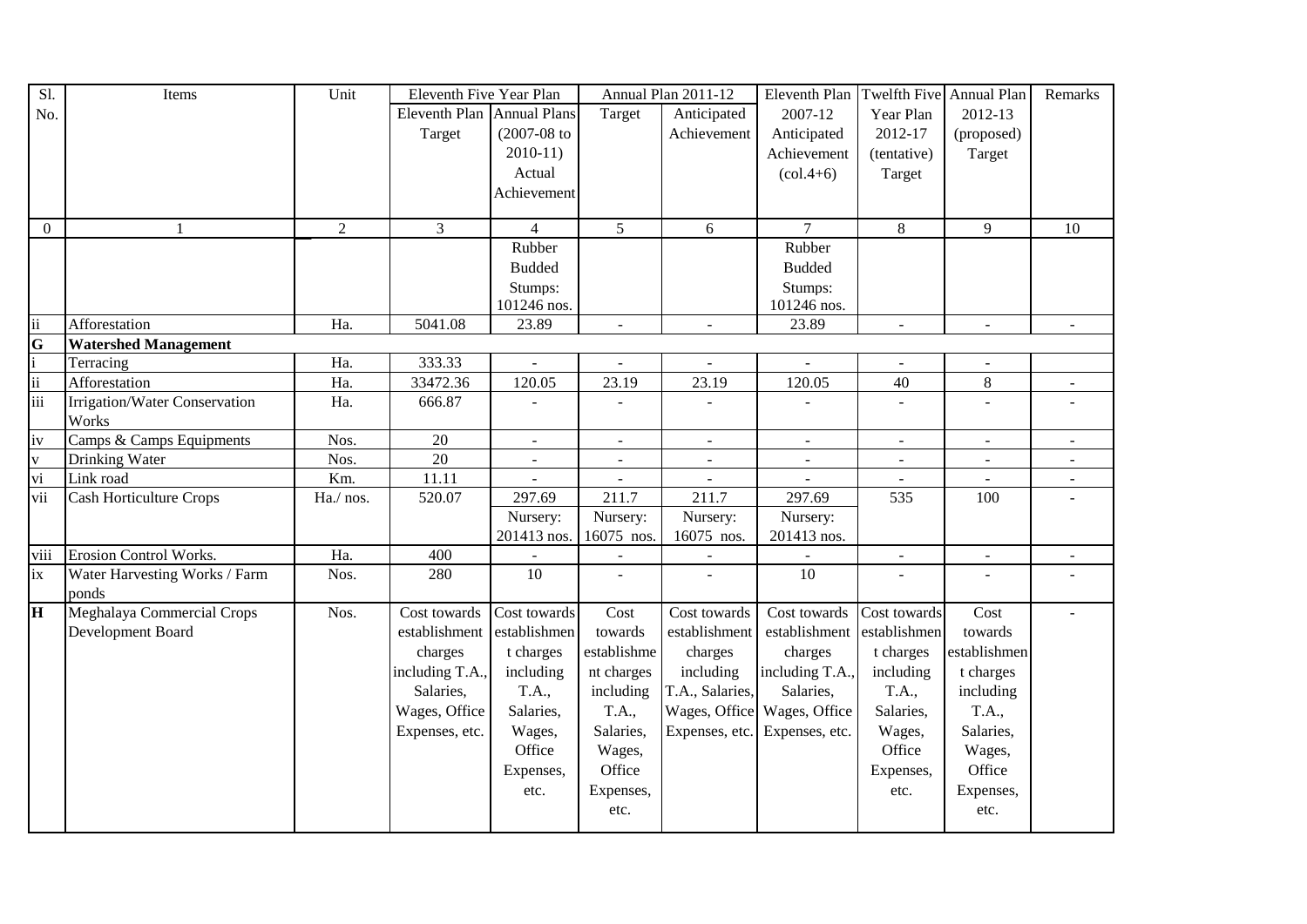| Sl.                      | Items                                                                                              | Unit  | Eleventh Five Year Plan    |                          |             | Annual Plan 2011-12 | Eleventh Plan                 | <b>Twelfth Five</b> | Annual Plan | Remarks                  |
|--------------------------|----------------------------------------------------------------------------------------------------|-------|----------------------------|--------------------------|-------------|---------------------|-------------------------------|---------------------|-------------|--------------------------|
| No.                      |                                                                                                    |       | Eleventh Plan Annual Plans |                          | Target      | Anticipated         | 2007-12                       | Year Plan           | 2012-13     |                          |
|                          |                                                                                                    |       | Target                     | $(2007-08$ to            |             | Achievement         | Anticipated                   | 2012-17             | (proposed)  |                          |
|                          |                                                                                                    |       |                            | $2010-11$                |             |                     | Achievement                   | (tentative)         | Target      |                          |
|                          |                                                                                                    |       |                            | Actual                   |             |                     | $\left(\text{col.4+6}\right)$ | Target              |             |                          |
|                          |                                                                                                    |       |                            | Achievement              |             |                     |                               |                     |             |                          |
|                          |                                                                                                    |       |                            |                          |             |                     |                               |                     |             |                          |
| $\overline{0}$           |                                                                                                    | 2     | 3                          | $\overline{4}$           | $5^{\circ}$ | 6                   | $\tau$                        | 8                   | 9           | 10                       |
| I                        | Special Central Assistance On Watershed Development Project In Shifting Cultivation Areas (WDPSCA) |       |                            |                          |             |                     |                               |                     |             |                          |
| $\mathbf{i}$             | <b>Arable Land Treatment</b>                                                                       | Ha.   | 11671                      | 9954                     | 1717        | 1717                | 11671                         | 14500               | 2000        | $\overline{\phantom{a}}$ |
| $\overline{\mathbf{ii}}$ | Productive system                                                                                  | Ha.   | 1026                       | 1026                     |             |                     | 1026                          | 25000 units         | 405 units   |                          |
|                          |                                                                                                    | Units | 21327                      | 19435                    | 1852        | 1852                | 21327                         |                     |             |                          |
| iii                      | Non-Arable Land Treatment                                                                          | Ha.   | 8284                       | 8284                     |             | $\equiv$            | 8284                          | 18889               | 3966        | $\blacksquare$           |
| iv                       | Drainage Line Treatment                                                                            | Ha.   | 10619                      | 4921                     | 5598        | 5598                | 10619                         | 8278                | 701         |                          |
|                          |                                                                                                    | Nos.  | 4148                       | 2071                     | 2077        | 2077                | 4148                          | 15007               | 3005        |                          |
| $\mathbf{J}$             | Soil Conservation Scheme under                                                                     | Ha.   | 3418                       | 6180                     | 2180        | 2180                | 8360                          | 16000               | 4000        |                          |
|                          | <b>NABARD</b> Loan                                                                                 |       |                            |                          |             |                     |                               |                     |             |                          |
| $\overline{\mathbf{K}}$  | Jatropha Plantation                                                                                | Ha.   | 8000 Ha.                   | $\overline{\phantom{0}}$ |             |                     | $\sim$                        | $\overline{a}$      | $\sim$      |                          |
| L                        | <b>Improved Shifting Cultivation</b>                                                               | Ha.   | 15000                      | 1606                     | M-1062 ha.  | M-1062 ha.          | 1606                          | 1000                | 160         |                          |
| M                        | Rain Water Harvesting Mission                                                                      | Nos.  | 1000                       |                          |             |                     |                               |                     |             |                          |
| N                        | <b>Accelerated Irrigation Benefit</b>                                                              | Ha.   | $\blacksquare$             | 10475                    | 9927        | 15449               | 25924                         | 40000               | 8283        |                          |
|                          | Programme (AIBP)                                                                                   |       |                            |                          |             |                     |                               |                     |             |                          |
| $\bf{0}$                 | <b>Integrated Watershed Management</b>                                                             | Ha.   |                            | 732                      | 2000        | 2000                | 2912                          | 26000               | 4000        |                          |
|                          | Programme (IWMP)                                                                                   |       |                            |                          |             |                     |                               |                     |             |                          |
|                          |                                                                                                    |       |                            |                          |             |                     |                               |                     |             |                          |
|                          | Cherrapunjee Ecological Project -                                                                  | Ha.   | $\overline{a}$             | 636                      | 1187        | 1187                | 1823                          | 4301                | 1912        |                          |
|                          | <b>Restoration of Degraded Land</b>                                                                |       |                            |                          |             |                     |                               |                     |             |                          |
|                          | under Sohra Plateau                                                                                |       |                            |                          |             |                     |                               |                     |             |                          |
| P                        | Development of Villages Bordering                                                                  | Ha.   | $\blacksquare$             | $\overline{a}$           |             | $\overline{a}$      | $\blacksquare$                | 1600                | 200         |                          |
|                          | Assam                                                                                              |       |                            |                          |             |                     |                               |                     |             |                          |
| Q                        | Repair, Renovation & Restoration                                                                   | Ha.   |                            |                          |             | 4894                | 4894                          | 34000               | 6667        |                          |
|                          | of Water Bodies                                                                                    |       |                            |                          |             |                     |                               |                     |             |                          |
| R                        | <b>AGRICULTURAL RESEARCH &amp; EDUCATION</b>                                                       |       |                            |                          |             |                     |                               |                     |             |                          |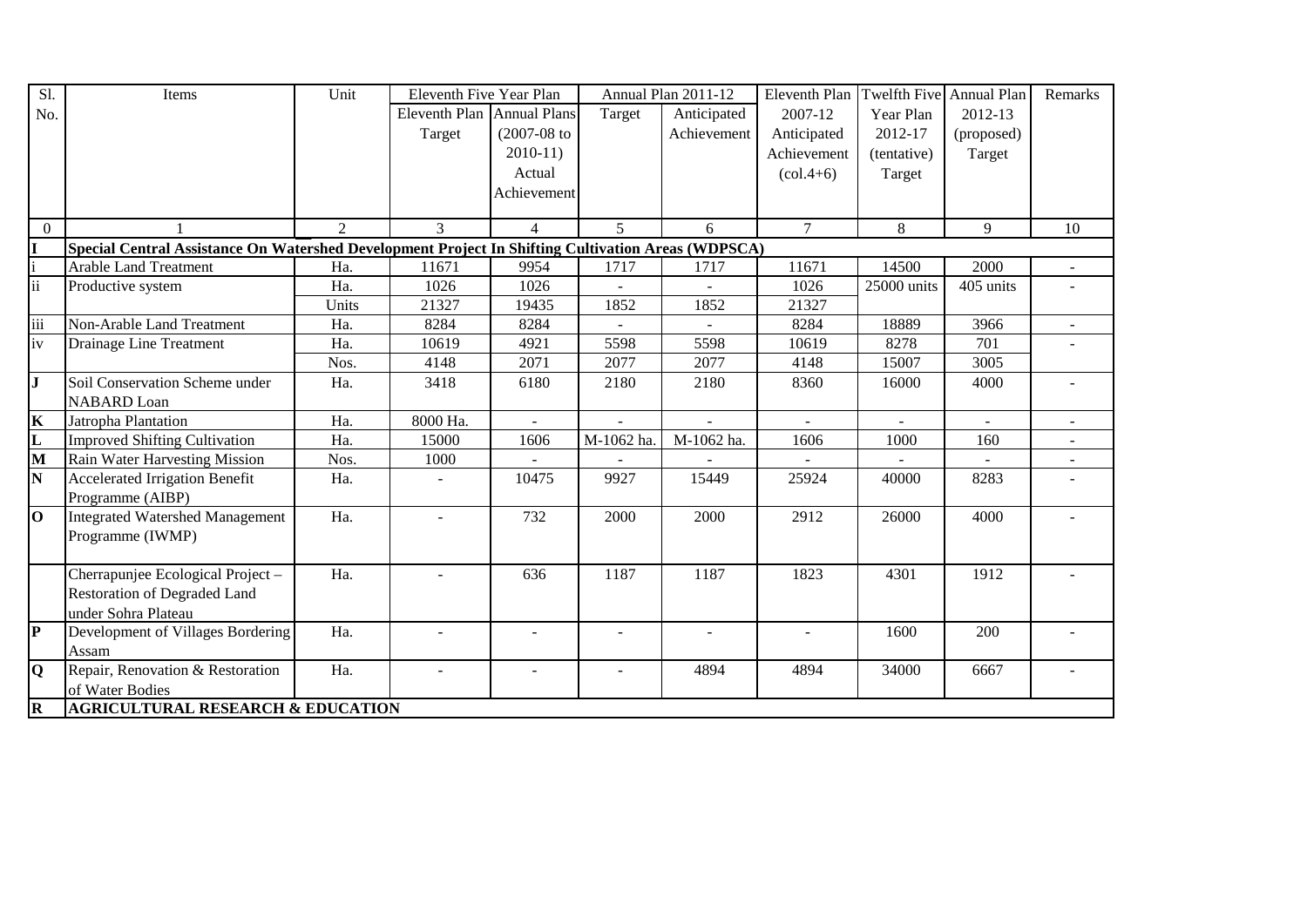| Sl.                     | Items                              | Unit               | Eleventh Five Year Plan    |                      |                | Annual Plan 2011-12       | Eleventh Plan                   |                      | Twelfth Five Annual Plan | Remarks     |
|-------------------------|------------------------------------|--------------------|----------------------------|----------------------|----------------|---------------------------|---------------------------------|----------------------|--------------------------|-------------|
| No.                     |                                    |                    | Eleventh Plan Annual Plans |                      | Target         | Anticipated               | 2007-12                         | Year Plan            | 2012-13                  |             |
|                         |                                    |                    | Target                     | $(2007 - 08)$ to     |                | Achievement               | Anticipated                     | 2012-17              | (proposed)               |             |
|                         |                                    |                    |                            | $2010-11$            |                |                           | Achievement                     | (tentative)          | Target                   |             |
|                         |                                    |                    |                            | Actual               |                |                           | $\left( \text{col.4+6} \right)$ | Target               |                          |             |
|                         |                                    |                    |                            | Achievement          |                |                           |                                 |                      |                          |             |
|                         |                                    |                    |                            |                      |                |                           |                                 |                      |                          |             |
| $\theta$                |                                    | $\overline{2}$     | $\overline{3}$             | $\overline{4}$       | $\overline{5}$ | 6                         | $\overline{7}$                  | 8                    | $\overline{9}$           | 10          |
|                         | Soil Conservation Research Centre  | Ha.                | 40 Ha.                     | Cost towards Cost    |                | Cost towards              | Cost towards                    | Cost towards Cost    |                          |             |
|                         |                                    |                    | Research and               | establishmen towards |                | establishment             | establishment                   | establishmen towards |                          |             |
|                         |                                    |                    | Demonstration t charges    |                      | establishme    | charges                   | charges                         | t charges            | establishmen             |             |
|                         |                                    |                    | plots in                   | including            | nt charges     | including                 | including T.A.,                 | including            | t charges                |             |
|                         |                                    |                    | different                  | T.A.,                | including      | T.A., Salaries, Salaries, |                                 | T.A.,                | including                |             |
|                         |                                    |                    | District                   | Salaries,            | T.A.,          |                           | Wages, Office Wages, Office     | Salaries,            | T.A.,                    |             |
|                         |                                    |                    |                            | Wages,               | Salaries,      |                           | Expenses, etc. Expenses, etc.   | Wages,               | Salaries,                |             |
|                         |                                    |                    |                            | Office               | Wages,         |                           |                                 | Office               | Wages,                   |             |
|                         |                                    |                    |                            | Expenses,            | Office         |                           |                                 | Expenses,            | Office                   |             |
|                         |                                    |                    |                            | etc.                 | Expenses,      |                           |                                 | etc.                 | Expenses,                |             |
|                         |                                    |                    |                            |                      | etc.           |                           |                                 |                      | etc.                     |             |
|                         |                                    |                    |                            |                      |                |                           |                                 |                      |                          |             |
| S                       | HOUSING-GOVT. RESIDENTIAL BUILDING |                    |                            |                      |                |                           |                                 |                      |                          |             |
| i                       | Construction                       | Nos.               | 20                         | 9                    | $\blacksquare$ | $\overline{\phantom{a}}$  | 9                               | 50                   | $\overline{7}$           | $\sim$      |
| T                       | UNDER RURAL DEVELOPMENT SECTOR     |                    |                            |                      |                |                           |                                 |                      |                          |             |
| $\mathbf{i}$            | <b>Integrated Wastelands</b>       | Ha.                | 16867                      | 10345                | 5000           | 5000                      | 15345                           | 2500                 | 2500                     |             |
|                         | Development Programme (IWDP)       |                    |                            |                      |                |                           |                                 |                      |                          |             |
|                         |                                    |                    |                            |                      |                |                           |                                 |                      |                          |             |
| $\overline{\mathbf{H}}$ | ANIMAL HUSBANDRY & VETERINARY:     |                    |                            |                      |                |                           |                                 |                      |                          |             |
| ${\bf A}$               | <b>Animal Husbandry Programme</b>  |                    |                            |                      |                |                           |                                 |                      |                          |             |
| $\mathbf{i}$            | <b>Egg Production</b>              | <b>Million Nos</b> | 97.80                      | 110.00               | 102.00         | 103.00                    | 103.00                          | 110.00               | 104.00                   |             |
| ii                      | <b>Meat Production</b>             | 000' Tonnes        | 36.41                      | 42.00                | 38.00          | 40.00                     | 40.00                           | 43.00                | 40.50                    |             |
| B                       | Vety Research & Animal Health      |                    |                            |                      |                |                           |                                 |                      |                          |             |
| $\frac{1}{11}$          | Veterinary Hospital                | <b>Nos</b>         | 4                          | 4                    | $\overline{4}$ | $\overline{4}$            | 4                               | $\overline{4}$       | $\overline{4}$           | Cumulative  |
|                         | Veterinary Dispensaries            | <b>Nos</b>         | $\overline{94}$            | $\overline{90}$      | 97             | 97                        | 97                              | 147                  | 10                       | Progressive |
| iii                     | Veterinary Aid Centres             | <b>Nos</b>         | 52                         | 47                   | 47             | 47                        | 47                              | 30                   | 17                       | Reduced     |
|                         |                                    |                    |                            |                      |                |                           |                                 |                      |                          | due to      |
| iv                      | <b>Mobile Dispensaries</b>         | <b>Nos</b>         | 15                         | 15                   | 15             | 15                        | 15                              | 15                   | 15                       | Cumulative  |
| $\bar{\mathbf{V}}$      | <b>Check Posts</b>                 | <b>Nos</b>         | $\overline{4}$             | $\overline{4}$       | $\overline{4}$ | $\overline{4}$            | $\overline{4}$                  | $\overline{4}$       | $\overline{4}$           | Cumulative  |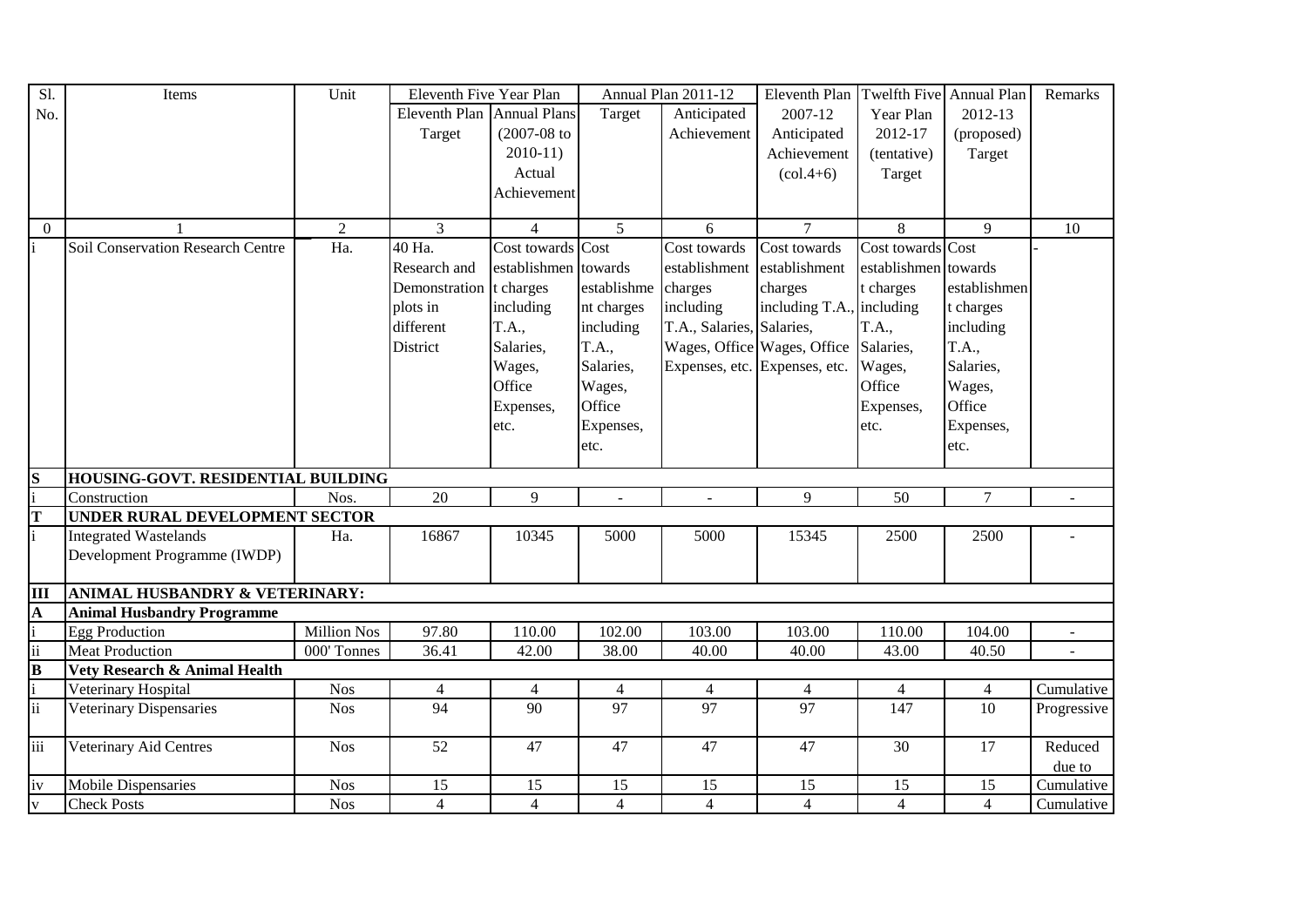| Sl.                     | Items                                       | Unit           | Eleventh Five Year Plan    |                  |                | Annual Plan 2011-12 | Eleventh Plan  | Twelfth Five   | Annual Plan                 | Remarks     |
|-------------------------|---------------------------------------------|----------------|----------------------------|------------------|----------------|---------------------|----------------|----------------|-----------------------------|-------------|
| No.                     |                                             |                | Eleventh Plan Annual Plans |                  | Target         | Anticipated         | 2007-12        | Year Plan      | 2012-13                     |             |
|                         |                                             |                | Target                     | $(2007 - 08)$ to |                | Achievement         | Anticipated    | 2012-17        | (proposed)                  |             |
|                         |                                             |                |                            | $2010-11$        |                |                     | Achievement    | (tentative)    | Target                      |             |
|                         |                                             |                |                            | Actual           |                |                     | $(col.4+6)$    | Target         |                             |             |
|                         |                                             |                |                            | Achievement      |                |                     |                |                |                             |             |
|                         |                                             |                |                            |                  |                |                     |                |                |                             |             |
| $\overline{0}$          |                                             | $\overline{2}$ | $\overline{3}$             | $\overline{4}$   | 5 <sup>5</sup> | 6                   | $\overline{7}$ | 8              | 9                           | 10          |
| vi                      | Vaccination done                            | lakh           | 81.69                      | 62.03            | 16.64          | 18.05               | 80.08          | 95.00          | 18.95                       | Progressive |
| vii                     | Treatment                                   | lakh           | $\sim$                     | $\overline{55}$  | $\mathbf{r}$   | $\overline{17}$     | 71.69          | $\sim$         | $\mathcal{L}^{\mathcal{A}}$ | Progressive |
| viii                    | Castration                                  | lakh           | 1.23                       | 1.90             | 0.25           | 0.26                | 2.16           | 1.50           | 0.27                        | Progressive |
| $\overline{\mathbf{C}}$ | <b>Cattle &amp; Buffalo Development</b>     |                |                            |                  |                |                     |                |                |                             |             |
| $\frac{1}{1}$           | <b>Intensive Cattle Development</b>         | <b>Nos</b>     | $\overline{2}$             | $\overline{2}$   | $\overline{2}$ | $\overline{2}$      | 2              | $\overline{2}$ | $\overline{2}$              | Cumulative  |
|                         | Project                                     |                |                            |                  |                |                     |                |                |                             |             |
| $\overline{\text{ii}}$  | Artificial Insemination to be               | 000' Nos       | 136.5                      | 107.78           | 28             | 28.48               | 136.26         | 146.65         | 29.33                       | Progressive |
|                         | covered                                     |                |                            |                  |                |                     |                |                |                             |             |
| iii                     | <b>Cattle Breeding Farm</b>                 | <b>Nos</b>     | $\overline{4}$             | $\overline{4}$   | $\overline{4}$ | $\overline{4}$      | $\overline{4}$ | 5              | 5 <sup>5</sup>              | Progressive |
| iv                      | <b>Buffalo Farm</b>                         | <b>Nos</b>     | 1                          | 1                | $\mathbf{1}$   | $\mathbf{1}$        | 1              | $\mathbf{1}$   | $\mathbf{1}$                | Cumulative  |
| $\bar{V}$               | Improved Calves to be produced              | 000' Nos       | 69.20                      | 60.05            | 15.00          | 16.20               | 76.25          | 83.45          | 16.69                       | Progressive |
| vi                      | Milk production with Govt. Cattle<br>Farm   | 000' litres    | 1194.90                    | 1076.11          | 424.87         | 251.12              | 1327.23        | 1293.00        | 258.65                      | Progressive |
| $\overline{\mathbf{D}}$ | <b>Poultry Development</b>                  |                |                            |                  |                |                     |                |                |                             |             |
| $\mathbf{i}$            | <b>Poultry Farms</b>                        | <b>Nos</b>     | 12                         | 12               | 13             | 13                  | 13             | 14             | 1                           | Progressive |
| $\overline{\text{ii}}$  | Chick/Growers reared                        | 000' Nos       | 32.60                      | 81.49            | 3.15           | 19.65               | 101.14         | 61.8           | 12.36                       | Progressive |
| $\overline{\text{iii}}$ | Layers reared                               | 000' Nos       | 18.80                      | 7.11             | 2.78           | 25.99               | 33.10          | 22.00          | 20.24                       | Cumulative  |
| iv                      | <b>Broiler</b> reared                       | 000' Nos       | 123.40                     | 25.05            | 30.62          | 25.05               | 50.10          | 133.85         | 26.77                       | Progressive |
| $\overline{\mathbf{v}}$ | Day Old Chick Production (Layer<br>birds)   | 000' Nos       | 324.00                     | 121.86           | 66.00          | 60.00               | 121.86         | 627.60         | 125.52                      | Progressive |
| $\overline{vi}$         | Day Old Chick Production (Broiler<br>birds) | 000' Nos       | 270.00                     | 51.69            | 55.00          | 26.07               | 77.76          | 134.25         | 26.85                       | Progressive |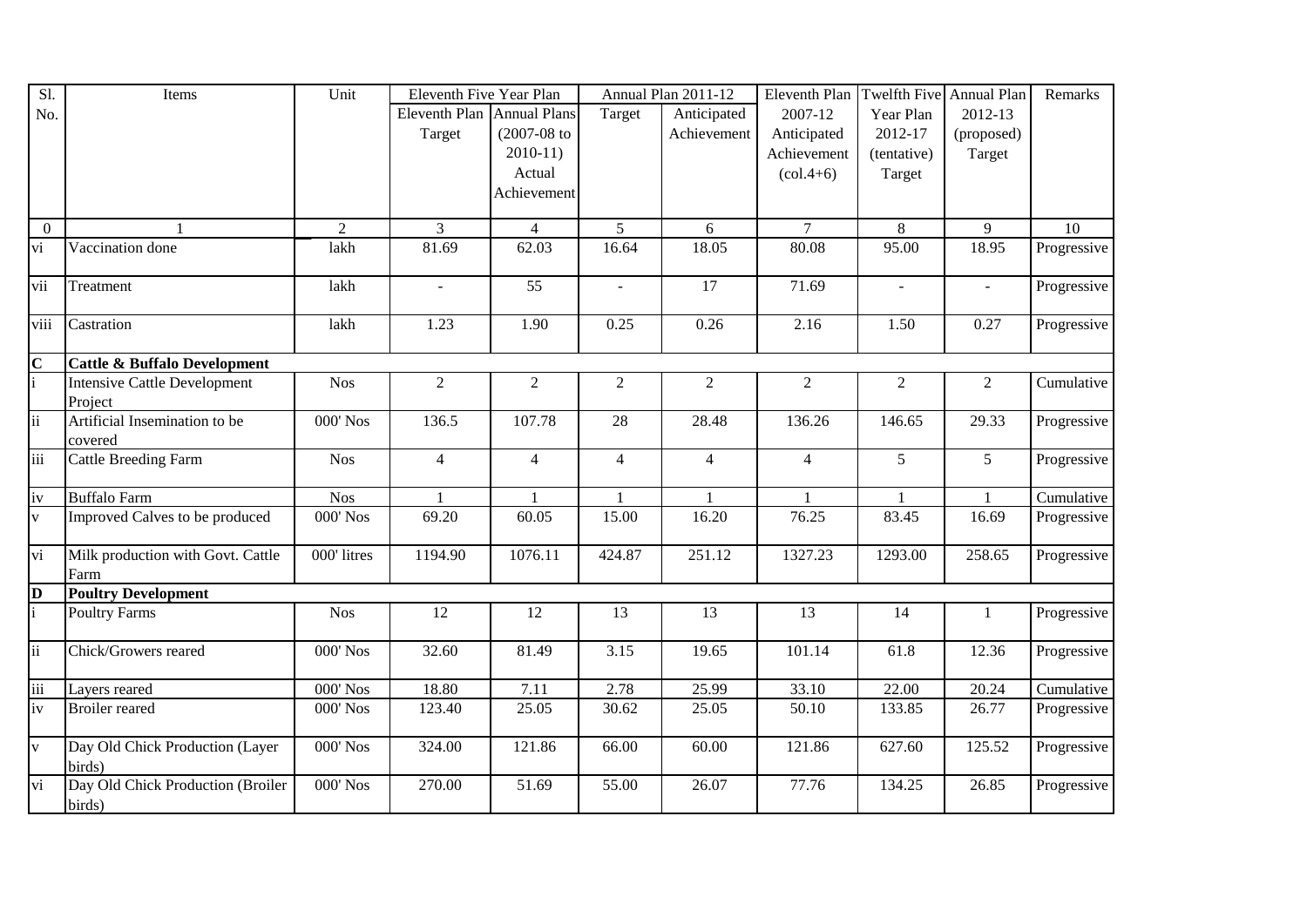| Sl.                             | Items                                                | Unit             | Eleventh Five Year Plan    |                  |                            | Annual Plan 2011-12 | Eleventh Plan Twelfth Five Annual Plan |                |                | Remarks     |
|---------------------------------|------------------------------------------------------|------------------|----------------------------|------------------|----------------------------|---------------------|----------------------------------------|----------------|----------------|-------------|
| No.                             |                                                      |                  | Eleventh Plan Annual Plans |                  | Target                     | Anticipated         | 2007-12                                | Year Plan      | 2012-13        |             |
|                                 |                                                      |                  | Target                     | $(2007 - 08)$ to |                            | Achievement         | Anticipated                            | 2012-17        | (proposed)     |             |
|                                 |                                                      |                  |                            | $2010-11)$       |                            |                     | Achievement                            | (tentative)    | Target         |             |
|                                 |                                                      |                  |                            | Actual           |                            |                     | $\left( \text{col.4+6} \right)$        | Target         |                |             |
|                                 |                                                      |                  |                            | Achievement      |                            |                     |                                        |                |                |             |
|                                 |                                                      |                  |                            |                  |                            |                     |                                        |                |                |             |
| $\overline{0}$                  | $\mathbf{1}$                                         | $\overline{2}$   | 3                          | $\overline{4}$   | $5\overline{)}$            | 6                   | $\tau$                                 | 8              | 9              | 10          |
| $\overline{vi}$                 | Egg Production (Both Layer &                         | 000' Nos         | 3236.20                    | 4514.22          | 206.52                     | 915.86              | 5430.08                                | 4716.70        | 943.34         | Progressive |
|                                 | Broiler)                                             |                  |                            |                  |                            |                     |                                        |                |                |             |
| $\frac{E}{i}$ $\frac{ii}{iii}$  | Sheep & Goat & Rabbit Development                    |                  |                            |                  |                            |                     |                                        |                |                |             |
|                                 | Sheep & Goat Farms                                   | Nos <sup>1</sup> | $\overline{c}$             | $\overline{c}$   | $\overline{c}$             | $\sqrt{2}$          | $\overline{2}$                         | $\overline{c}$ | $\overline{2}$ | Cumulative  |
|                                 | Rabbit Farm                                          | Nos              | $\mathbf{1}$               | $\overline{1}$   | $\mathbf{1}$               | $\mathbf{1}$        | $\overline{1}$                         | $\overline{1}$ | $\mathbf{1}$   | Cumulative  |
|                                 | Production of kids                                   | <b>Nos</b>       | 226                        | 100              | 46                         | 25                  | 125                                    | 250            | 50             | Progressive |
|                                 |                                                      |                  |                            |                  |                            |                     |                                        |                |                |             |
| iv                              | Production of Rabbit                                 | <b>Nos</b>       | 5535                       | 3854             | 1600                       | 1378                | 5232                                   | 7000           | 1400           | Progressive |
|                                 |                                                      |                  |                            |                  |                            |                     |                                        |                |                |             |
| $\frac{\mathbf{F}}{\mathbf{i}}$ |                                                      |                  |                            |                  | <b>Piggery Development</b> |                     |                                        |                |                |             |
|                                 | Pig Farms                                            | <b>Nos</b>       | 13                         | 13               | 14                         | 14                  | 14                                     | 14             | 14             | Cumulative  |
| $\overline{\text{ii}}$          | Piglets to be produced                               | <b>Nos</b>       | 16000                      | 10776            | 3405                       | 2827                | 13603                                  | 16000          | 3000           | Progressive |
|                                 |                                                      |                  |                            |                  |                            |                     |                                        |                |                |             |
| $\frac{G}{i}$                   | <b>Feed &amp; Fodder Development</b>                 |                  |                            |                  |                            |                     |                                        |                |                |             |
|                                 | Fodder & Seed Production Farms                       | <b>Nos</b>       | $\overline{2}$             | $\overline{2}$   | $\overline{2}$             | $\overline{2}$      | 2                                      | $\overline{2}$ | $\overline{2}$ | Cumulative  |
|                                 |                                                      |                  |                            |                  |                            |                     |                                        |                |                |             |
| $\frac{\text{ii}}{\text{iii}}$  | <b>Fodder Demonstration Farms</b>                    | <b>Nos</b>       | $\overline{3}$             | $\overline{3}$   | $\overline{3}$             | $\overline{3}$      | $\overline{3}$                         | $\overline{3}$ | $\overline{3}$ | Cumulative  |
|                                 | <b>Feed Mills</b>                                    | <b>Nos</b>       | $\overline{2}$             | $\overline{2}$   | $\overline{2}$             | $\overline{2}$      | $\overline{2}$                         | $\overline{2}$ | $\overline{2}$ | Cumulative  |
|                                 | <b>Fodder Production</b>                             | Tonnes           | 21984                      | 568.48           | 4500                       | 2716.68             | 3285.16                                | 14000          | 2800           | Progressive |
|                                 |                                                      |                  |                            |                  |                            |                     |                                        |                |                |             |
| $\overline{\mathbf{v}}$         | <b>Feed Distribution</b>                             | Tonnes           | 4890                       | 3371.07          | 1000                       | 1449.10             | 4820.17                                | 7462           | 1492           | Progressive |
|                                 |                                                      |                  |                            |                  |                            |                     |                                        |                |                |             |
| vi                              | Feed ingredients                                     | Tonnes           | 2850                       | 2106             | 600                        | 669                 | 2775                                   | 3445           | 689            | Progressive |
|                                 |                                                      |                  |                            |                  |                            |                     |                                        |                |                |             |
| $\overline{\mathbf{H}}$         | <b>Administrative Investigation &amp; Statistics</b> |                  |                            |                  |                            |                     |                                        |                |                |             |
| $\mathbf{i}$                    | No. of Villages covered for details                  | <b>Nos</b>       | 525                        | 420              | 105                        | 105                 | 525                                    | 540            | 108            | Progressive |
|                                 | study on Milk, Meat & egg                            |                  |                            |                  |                            |                     |                                        |                |                |             |
|                                 | production                                           |                  |                            |                  |                            |                     |                                        |                |                |             |
| $\ddot{\mathbf{i}}$             | Weekly/Daily Market covered for                      | <b>Nos</b>       | 1440                       | 1152             | 288                        | 288                 | 1440                                   | 1480           | 288            | Progressive |
|                                 | detail study on meat Production                      |                  |                            |                  |                            |                     |                                        |                |                |             |
|                                 |                                                      |                  |                            |                  |                            |                     |                                        |                |                |             |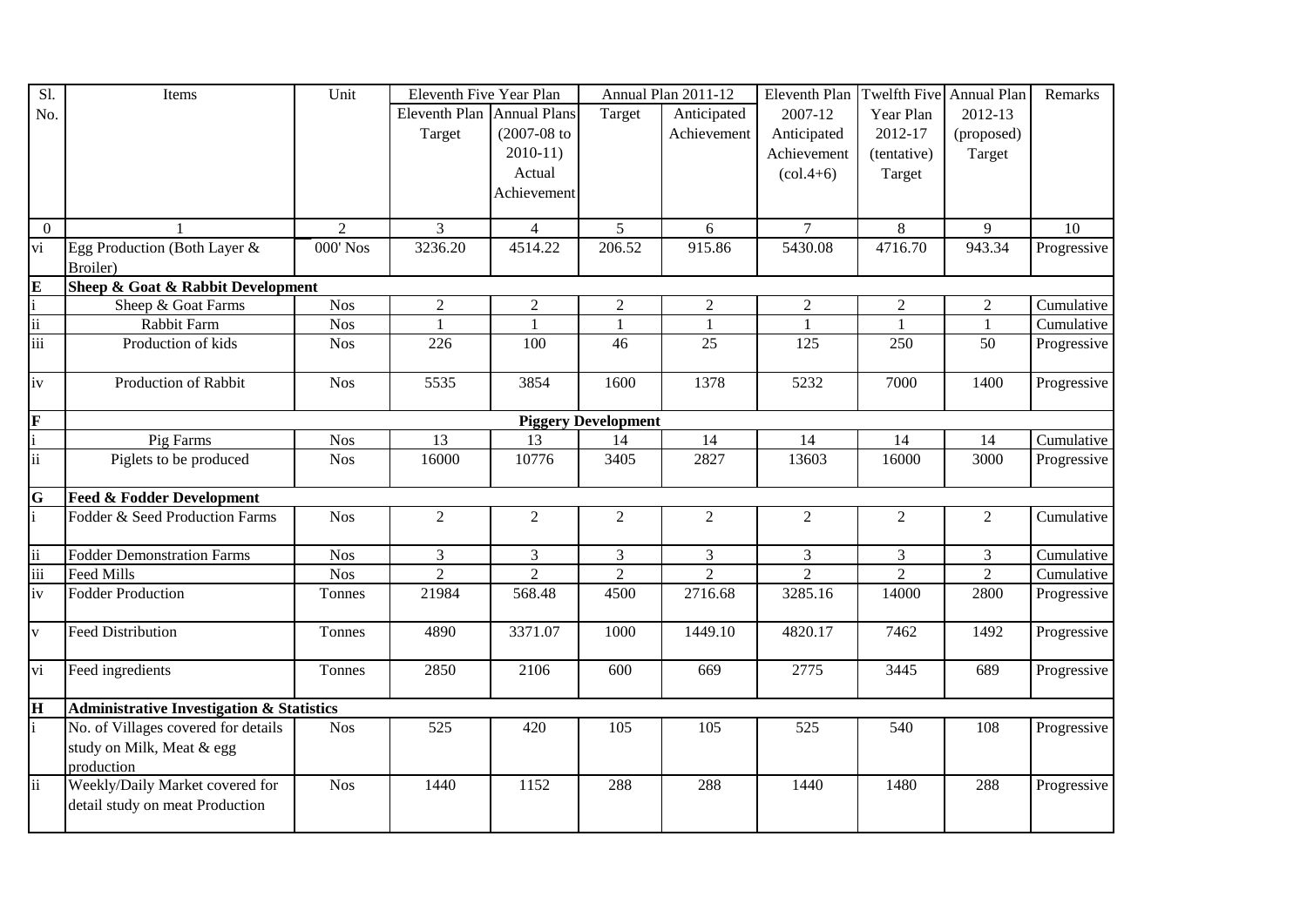| Sl.                             | Items                                        | Unit           | Eleventh Five Year Plan    |                          |                | Annual Plan 2011-12 | Eleventh Plan                   | Twelfth Five Annual Plan |                          | Remarks                  |
|---------------------------------|----------------------------------------------|----------------|----------------------------|--------------------------|----------------|---------------------|---------------------------------|--------------------------|--------------------------|--------------------------|
| No.                             |                                              |                | Eleventh Plan Annual Plans |                          | Target         | Anticipated         | 2007-12                         | Year Plan                | 2012-13                  |                          |
|                                 |                                              |                | Target                     | $(2007 - 08)$ to         |                | Achievement         | Anticipated                     | 2012-17                  | (proposed)               |                          |
|                                 |                                              |                |                            | $2010-11$                |                |                     | Achievement                     | (tentative)              | Target                   |                          |
|                                 |                                              |                |                            | Actual                   |                |                     | $\left( \text{col.4+6} \right)$ | Target                   |                          |                          |
|                                 |                                              |                |                            | Achievement              |                |                     |                                 |                          |                          |                          |
|                                 |                                              |                |                            |                          |                |                     |                                 |                          |                          |                          |
| $\mathbf{0}$                    |                                              | $\overline{2}$ | 3                          | $\overline{4}$           | 5              | 6                   | $\overline{7}$                  | 8                        | 9                        | 10                       |
| $\mathbf{I}$                    | <b>Agricultural Research &amp; Education</b> |                |                            |                          |                |                     |                                 |                          |                          |                          |
| $\frac{i}{\text{iii}}$          | Vaccine Depot                                | <b>Nos</b>     | $\mathbf{1}$               |                          | 1              | 1                   | -1                              | 1                        | 1                        | Cumulative               |
|                                 | <b>Disease Diagnostic Laboratory</b>         | <b>Nos</b>     | $\mathbf{1}$               | $\mathbf{1}$             | $\mathbf{1}$   | $\mathbf{1}$        | $\mathbf{1}$                    | $\mathbf{1}$             | $\mathbf{1}$             | Cumulative               |
|                                 | <b>District Clinical Laboratory</b>          | Nos            | 6                          | 6                        | 6              | 6                   | 6                               | $6\,$                    | 6                        | Cumulative               |
| iv                              | Blood/Stool/Urine Test                       | <b>Nos</b>     |                            | 24506                    |                | 6437                | 30943                           |                          | 6630                     | Progressive              |
|                                 |                                              |                |                            |                          |                |                     |                                 |                          |                          |                          |
| $\frac{1}{i}$                   | <b>Education &amp; Training</b>              |                |                            |                          |                |                     |                                 |                          |                          |                          |
|                                 | Veterinary Field Assistant Training          | <b>Nos</b>     | $\mathbf{1}$               | $\mathbf{1}$             | 1              | $\mathbf{1}$        | $\mathbf{1}$                    | 1                        | $\mathbf{1}$             | Cumulative               |
|                                 | Institute                                    |                |                            |                          |                |                     |                                 |                          |                          |                          |
| $\frac{1}{11}$                  | <b>Vocational Training Centres</b>           | <b>Nos</b>     | $\overline{4}$             | $\overline{4}$           | $\overline{4}$ | $\overline{4}$      | $\overline{4}$                  | $\overline{4}$           | $\overline{4}$           | Cumulative               |
| $\frac{1}{111}$                 | <b>Student Trained under VFA</b>             | <b>Nos</b>     | 125                        | 100                      | 25             | 25                  | 125                             | 125                      | 25                       | Progressive              |
|                                 | Training Instt.                              |                |                            |                          |                |                     |                                 |                          |                          |                          |
| iv                              | Student sponsored for B.V.SC &               | <b>Nos</b>     | 50                         | 44                       | 10             | 8                   | 52                              | 50                       | 10                       | Progressive              |
|                                 | AH Degree course                             |                |                            |                          |                |                     |                                 |                          |                          |                          |
| $\overline{\mathbf{V}}$         | <b>Farmers Trained under Vocational</b>      | <b>Nos</b>     | 5740                       | 4981                     | 1580           | 930                 | 5911                            | 4790                     | 957                      | Progressive              |
|                                 | <b>Training Centres</b>                      |                |                            |                          |                |                     |                                 |                          |                          |                          |
|                                 | DAIRY DEVELOPMENT PROGRAMME                  |                |                            |                          |                |                     |                                 |                          |                          |                          |
| $\frac{\mathbf{K}}{\mathbf{i}}$ | Milk                                         | 000' litres    | 95.00                      | 78.21                    | 82.00          | 82.00               | 82.00                           | 85.00                    | 83.00                    | Cumulative               |
|                                 | Dairy Institution & other infrastructure     |                |                            |                          |                |                     |                                 |                          |                          |                          |
| $\overline{\text{ii}}$          | Dairy Plant                                  | <b>Nos</b>     | 3                          | $\overline{3}$           |                | $\overline{3}$      |                                 | $\overline{4}$           | $\mathbf{1}$             | One                      |
|                                 |                                              |                |                            |                          |                |                     |                                 |                          |                          | Chilling                 |
| iii                             | <b>Chilling Plant</b>                        | <b>Nos</b>     | $\overline{2}$             | $\overline{2}$           | $\mathbf{r}$   | $\overline{2}$      | $\equiv$                        | $\mathbf{1}$             | $\omega$                 | Plant to be              |
| iv                              | Creamery & Ghee Making Centre                | <b>Nos</b>     | $\mathbf{1}$               |                          |                | 1                   | $\overline{a}$                  | $\mathbf{1}$             | $\overline{\phantom{a}}$ | upgraded                 |
| IV                              | <b>FISHERIES</b>                             |                |                            |                          |                |                     |                                 |                          |                          |                          |
| $\frac{i}{\text{ii}}$           | Fish                                         | $000$ tonnes   | 6.50                       | 16.614                   | 6.50           | 6.50                | 23.114                          | 9.60                     | 8.01                     | $\blacksquare$           |
|                                 | Fish seed                                    | Million        | 3.00                       | 6.1799                   | 3.50           | 3.50                | 9.6797                          | 161.75                   | 46.25                    | $\blacksquare$           |
|                                 | <b>Fish Feed</b>                             | <b>MT</b>      | $\blacksquare$             | $\overline{\phantom{a}}$ | $\blacksquare$ | $\blacksquare$      | $\blacksquare$                  | 15000                    | 2400                     | $\blacksquare$           |
| iv                              | <b>Feed Mills</b>                            | Nos.           | $\sim$                     |                          |                | $\blacksquare$      |                                 | 35                       | $\tau$                   |                          |
| $\frac{v}{vi}$                  | Area Expansion                               | Ha.            | $\sim$                     | $\overline{\phantom{a}}$ |                | $\overline{a}$      | $\blacksquare$                  | 10000                    | 1500                     |                          |
|                                 | Private Hatcheries                           | Nos.           | $\blacksquare$             | $\blacksquare$           | $\blacksquare$ | $\blacksquare$      | $\blacksquare$                  | 15                       | $\overline{7}$           | $\overline{\phantom{a}}$ |
| vii                             | Portable FRP Hatcheries                      | Nos.           | $\sim$                     | $\sim$                   |                | $\sim$              | $\sim$                          | 77                       | 20                       |                          |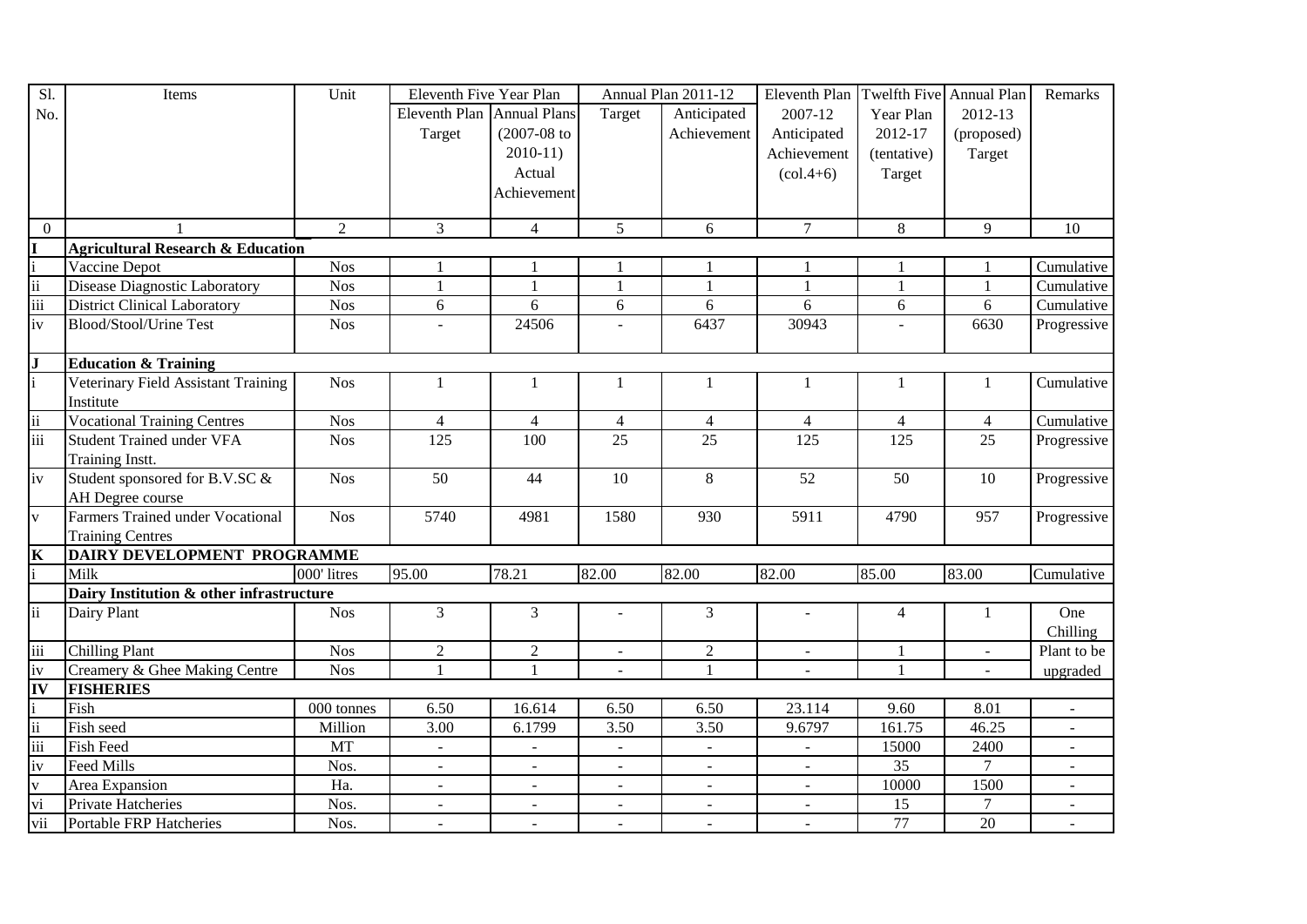| Sl.                     | Items                                 | Unit           | Eleventh Five Year Plan    |                  |                | Annual Plan 2011-12 | Eleventh Plan                   |             | Twelfth Five Annual Plan    | Remarks        |
|-------------------------|---------------------------------------|----------------|----------------------------|------------------|----------------|---------------------|---------------------------------|-------------|-----------------------------|----------------|
| No.                     |                                       |                | Eleventh Plan Annual Plans |                  | Target         | Anticipated         | 2007-12                         | Year Plan   | 2012-13                     |                |
|                         |                                       |                | Target                     | $(2007 - 08)$ to |                | Achievement         | Anticipated                     | 2012-17     | (proposed)                  |                |
|                         |                                       |                |                            | $2010-11$        |                |                     | Achievement                     | (tentative) | Target                      |                |
|                         |                                       |                |                            | Actual           |                |                     | $\left( \text{col.4+6} \right)$ | Target      |                             |                |
|                         |                                       |                |                            | Achievement      |                |                     |                                 |             |                             |                |
|                         |                                       |                |                            |                  |                |                     |                                 |             |                             |                |
| $\overline{0}$          |                                       | $\overline{2}$ | 3                          | $\overline{4}$   | 5              | 6                   | $\tau$                          | 8           | 9                           | 10             |
| viii                    | <b>Establishment of Sanctuaries</b>   | Nos.           |                            |                  |                |                     |                                 | 40          | 8                           |                |
| ix                      | Culture and Breeding of               | Units          | $\overline{\phantom{a}}$   |                  | $\overline{a}$ | $\overline{a}$      |                                 | 25          | 5                           |                |
|                         | <b>Ornamental Fisheries</b>           |                |                            |                  |                |                     |                                 |             |                             |                |
| $\mathbf{x}$            | Setting of Aquarium Manufacturing     | Units          | $\sim$                     | $\overline{a}$   | $\sim$         | $\sim$              | $\sim$                          | 10          | $\overline{2}$              |                |
|                         | Units cum Hobby Centre                |                |                            |                  |                |                     |                                 |             |                             |                |
|                         |                                       |                |                            |                  |                |                     |                                 |             |                             |                |
| $\overline{\mathbf{V}}$ | <b>FOOD STORAGE &amp; WAREHOUSING</b> |                |                            |                  |                |                     |                                 |             |                             |                |
| $\mathbf{i}$            | Co-operative Storage.                 | Lacs / Tonnes  | 0.10                       | 0.015            | 0.01           | 0.01                | 0.025                           | 0.09        | 0.04                        |                |
|                         |                                       |                |                            |                  |                |                     |                                 |             |                             |                |
| VI                      | <b>CO-OPERATION</b>                   |                |                            |                  |                |                     |                                 |             |                             |                |
|                         | Short-term loan issued.               | ` in lakhs     | 500                        | 1290.43          | 300.00         | 300.00              | 1590.43                         | 1500.00     | 350                         | $\blacksquare$ |
| $\overline{\text{ii}}$  | Medium-term loan issued.              | do             | 350                        | 1068.05          | 200.00         | 200.00              | 1263.05                         | 1000.00     | 250                         | $\blacksquare$ |
| $\frac{1}{111}$         | Long-term loan issued.                | do             | 150                        | 295.22           | 100.00         | 100.00              | 395.22                          | 300.00      | 100                         | $\blacksquare$ |
| iv                      | Agricultural Produced Marketed.       | do             | 700                        | 901.79           | 275.00         | 275.00              | 1176.79                         | 1000.00     | 300                         | $\blacksquare$ |
| $\mathbf V$             | Retail-sale of Fertilizers.           | do             | 750                        | 2302.88          | 500.00         | 500.00              | 2802.88                         | 2000.00     | 550                         | $\blacksquare$ |
| $\overline{vi}$         | <b>Retail-sale of Consumer Goods</b>  | do             | 900                        | 2816.00          | 550.00         | 550.00              | 3366.00                         | 2000.00     | 600                         |                |
|                         | through Cooperative in Urban          |                |                            |                  |                |                     |                                 |             |                             |                |
|                         | Areas.                                |                |                            |                  |                |                     |                                 |             |                             |                |
| vii                     | <b>Retail-sale of Consumer Goods</b>  | do             | 800                        | 2237.14          | 450.00         | 450.00              | 2687.00                         | 2000.00     | 500                         |                |
|                         | through Cooperative in Rural          |                |                            |                  |                |                     |                                 |             |                             |                |
|                         | Areas.                                |                |                            |                  |                |                     |                                 |             |                             |                |
| viii                    | Co-operative Storage.                 | Lakhs /        | 0.07                       |                  | 0.01           | 0.01                | $\sim$                          | 0.05        | 0.01                        |                |
|                         |                                       | Tonnes         |                            |                  |                |                     |                                 |             |                             |                |
| <b>VII</b>              | <b>RURAL DEVELOPMENT</b>              |                |                            |                  |                |                     |                                 |             |                             |                |
| $\overline{A}$ .<br>i   | <b>Centrally Sponsored Schemes:</b>   |                |                            |                  |                |                     |                                 |             |                             |                |
|                         | S.G.S.Y.                              | No of          | $\overline{7500}$ (SHGs)   | 4089 (SHGs)      | 3750           | 750 (SHGs)          | 4839 (SHGs)                     | 10000       | 2000                        |                |
|                         |                                       | SHGs/Individ   | 4000                       | & 217            | $(SHGs)$ &     | & 1250              | & 454                           | $(SHGs)$ &  | $(SHGs)$ &                  |                |
|                         |                                       | ual            | (Individuals)              | (Individuals)    | 1250           | (Individuals)       | (Individuals)                   | 1500        | 300                         |                |
|                         |                                       | Swarozgaris    |                            |                  | (Individuals   |                     |                                 |             | (Individuals) (Individuals) |                |
|                         |                                       |                |                            |                  |                |                     |                                 |             |                             |                |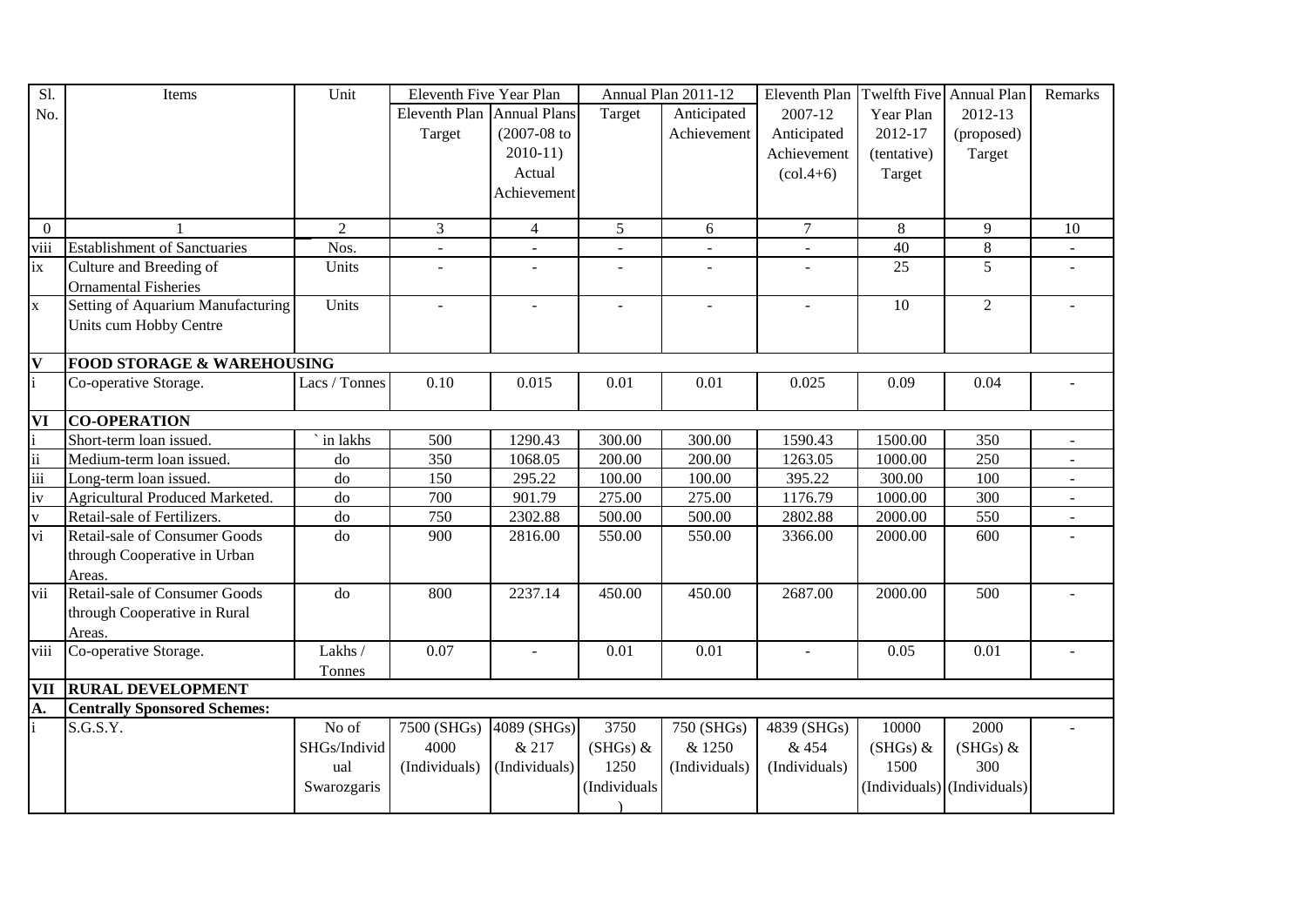| Sl.             | Items                                                       | Unit                 | Eleventh Five Year Plan    |                  |                | Annual Plan 2011-12 | Eleventh Plan                                                                                                               | Twelfth Five Annual Plan |            | Remarks |
|-----------------|-------------------------------------------------------------|----------------------|----------------------------|------------------|----------------|---------------------|-----------------------------------------------------------------------------------------------------------------------------|--------------------------|------------|---------|
| No.             |                                                             |                      | Eleventh Plan Annual Plans |                  | Target         | Anticipated         | 2007-12                                                                                                                     | Year Plan                | 2012-13    |         |
|                 |                                                             |                      | Target                     | $(2007 - 08)$ to |                | Achievement         | Anticipated                                                                                                                 | 2012-17                  | (proposed) |         |
|                 |                                                             |                      |                            | $2010-11$        |                |                     | Achievement                                                                                                                 | (tentative)              | Target     |         |
|                 |                                                             |                      |                            | Actual           |                |                     | $(col.4+6)$                                                                                                                 | Target                   |            |         |
|                 |                                                             |                      |                            | Achievement      |                |                     |                                                                                                                             |                          |            |         |
|                 |                                                             |                      |                            |                  |                |                     |                                                                                                                             |                          |            |         |
| $\overline{0}$  |                                                             | 2                    | $\overline{3}$             | $\overline{4}$   | 5 <sup>5</sup> | 6                   | $\overline{7}$                                                                                                              | 8                        | 9          | 10      |
| $\ddot{\rm i}$  | I.A.Y.(New Construction)                                    | No of Houses         | 45222                      | 39648            | 21740          | 12479               | 52127                                                                                                                       | 93000                    | 14000      |         |
| iii             | I.A.Y. (Upgradation)                                        | No of Houses         | 24872                      | 3439             | 12480          | 272                 | 3711                                                                                                                        |                          |            |         |
| iv              | N.R.E.G.A.                                                  | Lakh No of           | 461.05                     | 491.69           | 249.36         | 175.37              | 667.06                                                                                                                      | 2404.01                  | 181.00     |         |
|                 |                                                             | Mandays              |                            |                  |                |                     |                                                                                                                             |                          |            |         |
| $\mathbf{V}$    | R.S.V.Y.                                                    |                      |                            |                  |                |                     | Targets could not be fixed for the schemes as the items varied in nature and not uniform. The schemes/items of work         |                          |            |         |
| $\overline{vi}$ | I.G.N.O.A.P.S.                                              | No of                | 120000                     | 48112            | 49000          | 48112               | 48112                                                                                                                       | 126000                   | 50000      |         |
|                 |                                                             | Beneficiaries        |                            |                  |                |                     |                                                                                                                             |                          |            |         |
| vii             | I.G.N.W.P.S                                                 | No of                | $\sim$                     | $\sim$           | 7000           | 6749                | 6749                                                                                                                        | 7700                     | 7700       |         |
|                 |                                                             | Beneficiaries        |                            |                  |                |                     |                                                                                                                             |                          |            |         |
| viii            | I.G.N.D.P.S                                                 | No of                | $\mathbf{r}$               | $\sim$           | 1500           | 1341                | 1341                                                                                                                        | 2000                     | 2000       |         |
|                 |                                                             | Beneficiaries        |                            |                  |                |                     |                                                                                                                             |                          |            |         |
| ix              | N.F.B.S.                                                    | No of                | 18000                      | 4708             | 3800           | 3800                | 8508                                                                                                                        | 19000                    | 3900       |         |
|                 |                                                             | Beneficiaries        |                            |                  |                |                     |                                                                                                                             |                          |            |         |
| $\, {\bf B}$    | <b>State Plan Schemes:</b>                                  |                      |                            |                  |                |                     |                                                                                                                             |                          |            |         |
| $\overline{ii}$ | ASF/MF                                                      | No of                | 11160                      | 4104             | 5000           | 199                 | 4303                                                                                                                        | 12280                    | 5000       |         |
|                 |                                                             | <b>Beneficiaries</b> |                            |                  |                |                     |                                                                                                                             |                          |            |         |
| iii             | C.R.R.P.                                                    |                      |                            |                  |                |                     | Targets could not be fixed for the schemes as the items are varied in nature and not uniform. The Schemes/item of works are |                          |            |         |
| iv              | S.R.W.P. & C.M.S.R.D.F.                                     |                      |                            |                  |                |                     | selected and approved by the Committee depending on the felt needs of the people/villages etc.                              |                          |            |         |
| $\mathbf{V}$    | C.D.Schemes                                                 |                      |                            |                  |                |                     |                                                                                                                             |                          |            |         |
|                 | <b>VIII LAND REFORMS</b>                                    |                      |                            |                  |                |                     |                                                                                                                             |                          |            |         |
|                 | A. Cadastral Survey(Conduct of Survey by Modern Technology) |                      |                            |                  |                |                     |                                                                                                                             |                          |            |         |
| $\bf{a}$        | Provision of GPS Control Points and GPS Networking.         |                      |                            |                  |                |                     |                                                                                                                             |                          |            |         |
|                 | Village/Akhing/Town                                         | No. of Survey        | 65                         | 39               | 20             | 20                  | 59                                                                                                                          | 5000                     | 1000       |         |
|                 |                                                             | <b>Blocks</b>        |                            |                  |                |                     |                                                                                                                             |                          |            |         |
|                 |                                                             |                      |                            |                  |                |                     |                                                                                                                             |                          |            |         |
| ii              | Government Land                                             | No. of Survey        | 35                         | 31               | 10             | 10                  | 41                                                                                                                          | 2000                     | 400        |         |
|                 |                                                             | <b>Blocks</b>        |                            |                  |                |                     |                                                                                                                             |                          |            |         |
|                 |                                                             |                      |                            |                  |                |                     |                                                                                                                             |                          |            |         |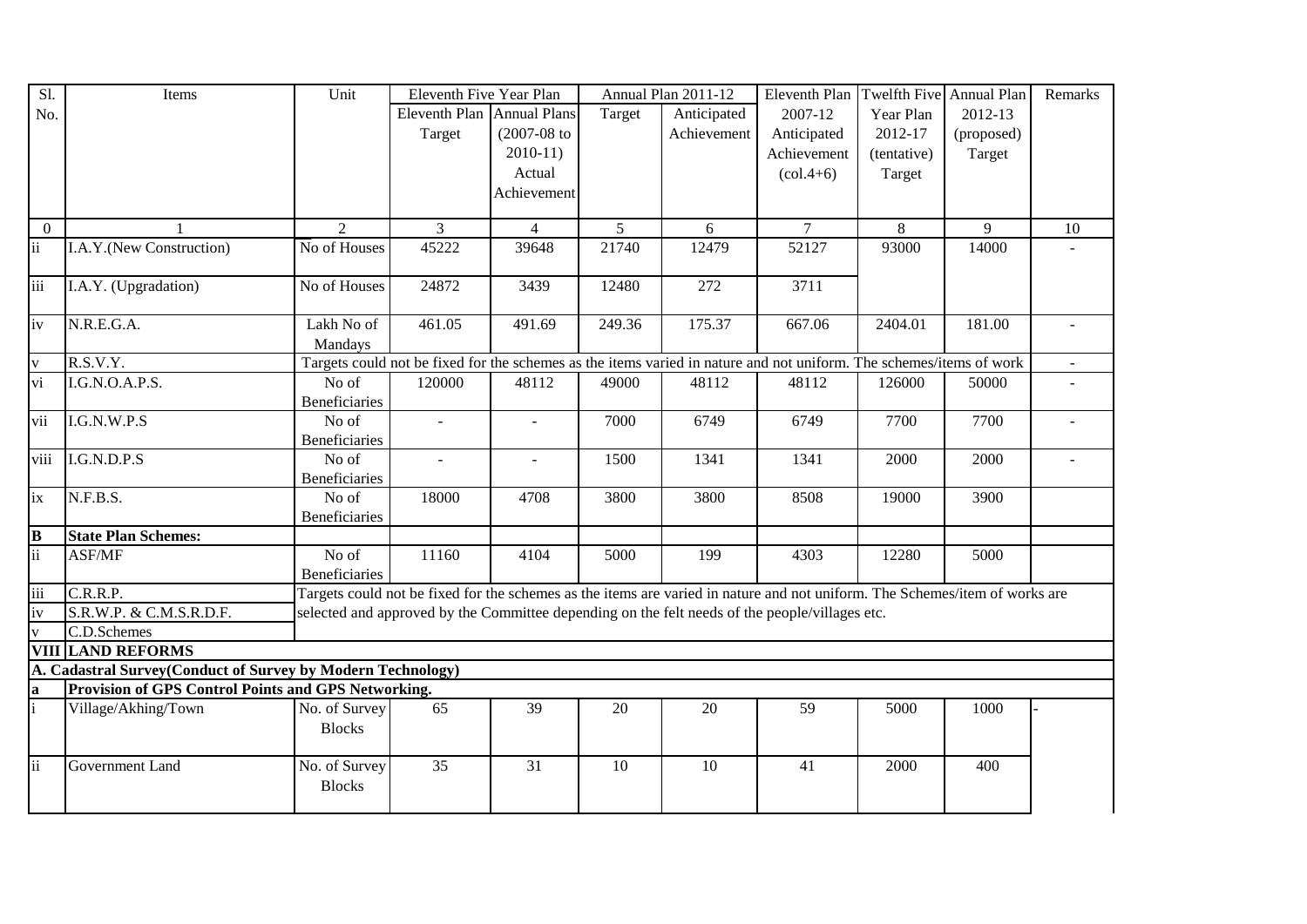| S1.                     | Items                                          | Unit                      | Eleventh Five Year Plan    |                  |                 | Annual Plan 2011-12 | Eleventh Plan   Twelfth Five   Annual Plan |                |                  | Remarks         |
|-------------------------|------------------------------------------------|---------------------------|----------------------------|------------------|-----------------|---------------------|--------------------------------------------|----------------|------------------|-----------------|
| No.                     |                                                |                           | Eleventh Plan Annual Plans |                  | Target          | Anticipated         | 2007-12                                    | Year Plan      | 2012-13          |                 |
|                         |                                                |                           | Target                     | $(2007 - 08)$ to |                 | Achievement         | Anticipated                                | 2012-17        | (proposed)       |                 |
|                         |                                                |                           |                            | $2010-11$        |                 |                     | Achievement                                | (tentative)    | Target           |                 |
|                         |                                                |                           |                            | Actual           |                 |                     | $\left( \text{col.4+6} \right)$            | Target         |                  |                 |
|                         |                                                |                           |                            | Achievement      |                 |                     |                                            |                |                  |                 |
|                         |                                                |                           |                            |                  |                 |                     |                                            |                |                  |                 |
| $\Omega$                |                                                | $\overline{2}$            | $\overline{3}$             | $\overline{4}$   | $\overline{5}$  | 6                   | $\overline{7}$                             | $\overline{8}$ | 9                | $\overline{10}$ |
| $\overline{\text{iii}}$ | Survey & demarcation of                        |                           |                            |                  |                 |                     |                                            | 250            | 50               |                 |
|                         | Government Land (Lease land)                   |                           |                            |                  |                 |                     |                                            |                |                  |                 |
| iv                      | Survey of Land Acquisition                     | $\blacksquare$            | $\omega$                   | $\blacksquare$   | $\mathbf{r}$    | $\blacksquare$      | $\equiv$                                   | 3000           | $\overline{600}$ |                 |
| $\mathbf{b}$            | <b>Processing of GPS Data</b>                  |                           |                            |                  |                 |                     |                                            |                |                  |                 |
| $\mathbf{i}$            | Village/Akhing/Town                            | No. of Survey             | $\overline{65}$            | 12               | 20              | 20                  | 32                                         | 5000           | 1000             |                 |
|                         |                                                | <b>Blocks</b>             |                            |                  |                 |                     |                                            |                |                  |                 |
|                         |                                                |                           |                            |                  |                 |                     |                                            |                |                  |                 |
| $\overline{ii}$         | Government Land                                | No. of Survey             | $\overline{35}$            | $\overline{5}$   | $\overline{10}$ | $\overline{10}$     | $\overline{15}$                            | 2000           | 400              |                 |
|                         |                                                | <b>Blocks</b>             |                            |                  |                 |                     |                                            |                |                  |                 |
|                         |                                                |                           |                            |                  |                 |                     |                                            |                |                  |                 |
| iii                     | Survey & demarcation of                        | $\blacksquare$            | $\blacksquare$             | $\equiv$         | $\blacksquare$  | $\blacksquare$      | $\equiv$                                   | 250            | 50               |                 |
|                         | Government Land (Lease land)                   |                           |                            |                  |                 |                     |                                            |                |                  |                 |
| iv                      | Survey of Land Acquisition                     | $\mathbb{Z}^{\mathbb{Z}}$ | $\omega$                   | $\mathbb{Z}^2$   | $\omega$        | $\mathbf{r}$        | $\omega$                                   | 3000           | 600              |                 |
| $\mathbf{c}$            | <b>Ground Truthing / Detail Survey by ETS.</b> |                           |                            |                  |                 |                     |                                            |                |                  |                 |
| $\mathbf{i}$            | Village/Akhing/Town                            | No. of Survey             | 65                         | 19               | 20              | 20                  | 39                                         | 5000           | 1000             |                 |
|                         |                                                | <b>Blocks</b>             |                            |                  |                 |                     |                                            |                |                  |                 |
|                         |                                                |                           |                            |                  |                 |                     |                                            |                |                  |                 |
| <sup>ii</sup>           | Government Land                                | No. of Survey             | 35                         | 29               | 10              | 10                  | 39                                         | 2000           | 400              |                 |
|                         |                                                | <b>Blocks</b>             |                            |                  |                 |                     |                                            |                |                  |                 |
|                         |                                                |                           |                            |                  |                 |                     |                                            |                |                  |                 |
| iii                     | Survey & demarcation of                        | $\mathbb{L}^{\mathbb{N}}$ | $\equiv$                   | $\equiv$         | $\sim$          | $\blacksquare$      | $\omega$                                   | 250            | 50               |                 |
|                         | Government Land (Lease land)                   |                           |                            |                  |                 |                     |                                            |                |                  |                 |
| iv                      | Survey of Land Acquisition                     | $\blacksquare$            | $\overline{\phantom{a}}$   | $\blacksquare$   | $\blacksquare$  | $\blacksquare$      | $\blacksquare$                             | 3000           | 600              |                 |
| $\mathbf d$             | Processing & Preparations of Map               |                           |                            |                  |                 |                     |                                            |                |                  |                 |
| li.                     | Village/Akhing/Town                            | No. of Survey             | 65                         | $\overline{4}$   | 20              | 20                  | 24                                         | 5000           | 1000             |                 |
|                         |                                                | <b>Blocks</b>             |                            |                  |                 |                     |                                            |                |                  |                 |
|                         |                                                |                           |                            |                  |                 |                     |                                            |                |                  |                 |
| <sup>ii</sup>           | Government Land                                | No. of Survey             | 35                         | $\overline{3}$   | 10              | 10                  | 13                                         | 2000           | 400              |                 |
|                         |                                                | <b>Blocks</b>             |                            |                  |                 |                     |                                            |                |                  |                 |
|                         |                                                |                           |                            |                  |                 |                     |                                            |                |                  |                 |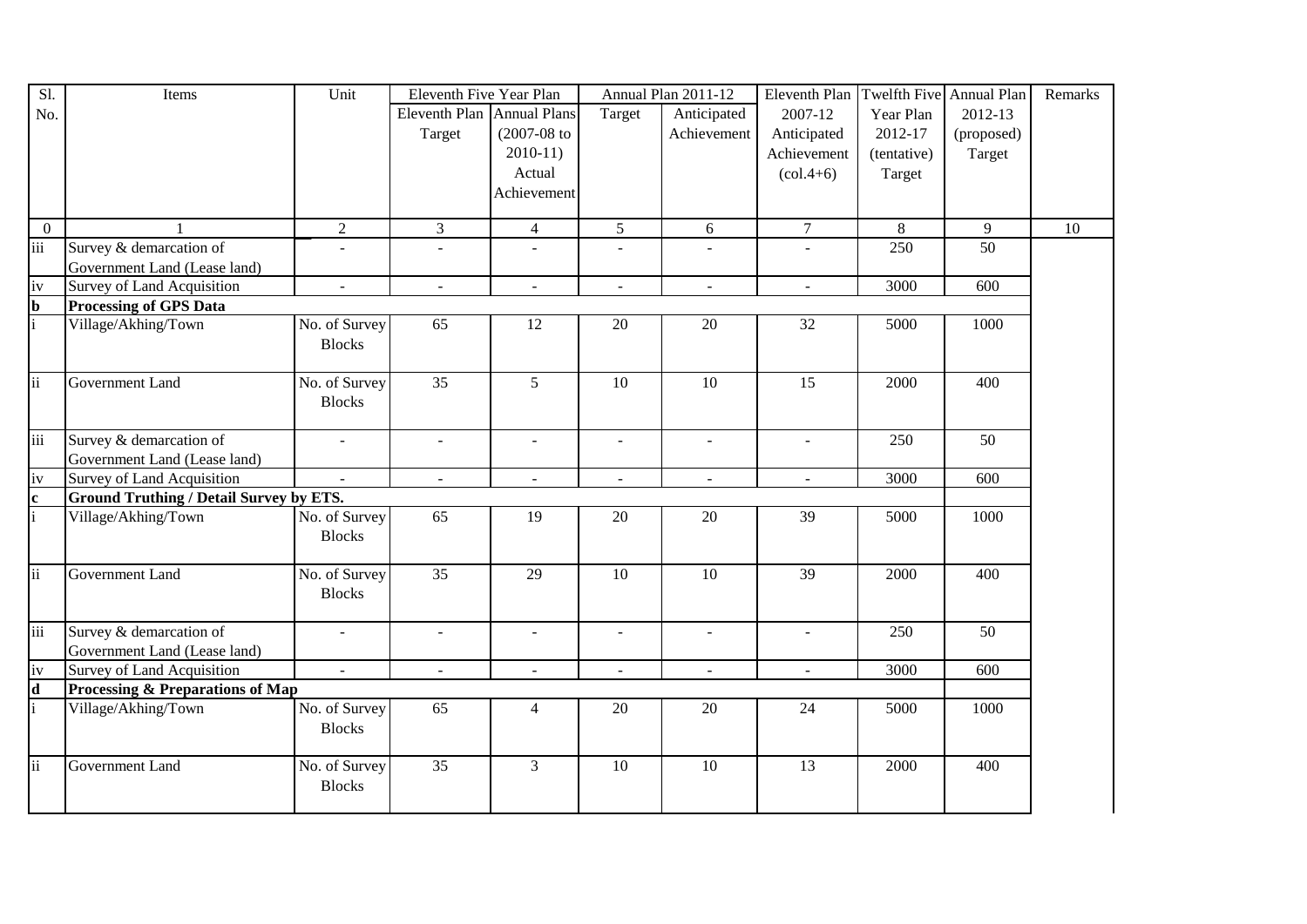| S1.                               | Items                                                                                                                                                                     | Unit           | Eleventh Five Year Plan    |                             |                 | Annual Plan 2011-12         | Eleventh Plan                   | Twelfth Five Annual Plan |            | Remarks |
|-----------------------------------|---------------------------------------------------------------------------------------------------------------------------------------------------------------------------|----------------|----------------------------|-----------------------------|-----------------|-----------------------------|---------------------------------|--------------------------|------------|---------|
| No.                               |                                                                                                                                                                           |                | Eleventh Plan Annual Plans |                             | Target          | Anticipated                 | 2007-12                         | Year Plan                | 2012-13    |         |
|                                   |                                                                                                                                                                           |                | Target                     | $(2007-08$ to               |                 | Achievement                 | Anticipated                     | 2012-17                  | (proposed) |         |
|                                   |                                                                                                                                                                           |                |                            | $2010-11$                   |                 |                             | Achievement                     | (tentative)              | Target     |         |
|                                   |                                                                                                                                                                           |                |                            | Actual                      |                 |                             | $\left( \text{col.4+6} \right)$ | Target                   |            |         |
|                                   |                                                                                                                                                                           |                |                            | Achievement                 |                 |                             |                                 |                          |            |         |
|                                   |                                                                                                                                                                           |                |                            |                             |                 |                             |                                 |                          |            |         |
| $\mathbf{0}$                      |                                                                                                                                                                           | $\overline{2}$ | 3                          | $\overline{4}$              | $5\overline{)}$ | 6                           | $\overline{7}$                  | 8                        | 9          | 10      |
| iii                               | Survey & demarcation of                                                                                                                                                   |                |                            |                             |                 |                             |                                 | 250                      | 50         |         |
|                                   | Government Land (Lease land)                                                                                                                                              |                |                            |                             |                 |                             |                                 |                          |            |         |
| iv                                | <b>Survey of Land Acquisition</b>                                                                                                                                         |                | $\blacksquare$             | $\mathcal{L}_{\mathcal{A}}$ | $\blacksquare$  | $\blacksquare$              | $\overline{\phantom{a}}$        | 3000                     | 600        |         |
| $\overline{\mathbf{B}}$           | <b>Conduct of Survey by Conventional Method</b>                                                                                                                           |                |                            |                             |                 |                             |                                 |                          |            |         |
| $\bf{a}$                          | <b>Theodolite Traverse</b>                                                                                                                                                |                |                            |                             |                 |                             |                                 |                          |            |         |
| $\mathbf{i}$                      | Village/Akhing/Town                                                                                                                                                       | No. of Survey  | 45                         | 40                          | $\overline{4}$  | 4                           | 44                              | 2000                     | 400        |         |
|                                   |                                                                                                                                                                           | <b>Blocks</b>  |                            |                             |                 |                             |                                 |                          |            |         |
|                                   |                                                                                                                                                                           |                |                            |                             |                 |                             |                                 |                          |            |         |
| ii                                | Government Land                                                                                                                                                           | No. of Survey  | 20                         | 9                           |                 | The modern technology of    | 9                               | $\overline{a}$           |            |         |
|                                   |                                                                                                                                                                           | <b>Blocks</b>  |                            |                             |                 | survey has been recently    |                                 |                          |            |         |
|                                   |                                                                                                                                                                           |                |                            |                             |                 | adopted by using GPS &      |                                 |                          |            |         |
| <sub>b</sub>                      | <b>Computation and Plotting</b>                                                                                                                                           |                |                            |                             |                 |                             |                                 |                          |            |         |
| $\mathbf{i}$                      | Village/Akhing/Town                                                                                                                                                       | No. of Survey  | 45                         | 30                          | $\overline{4}$  | 4                           | 34                              | 2000                     | 400        |         |
|                                   |                                                                                                                                                                           | <b>Blocks</b>  |                            |                             |                 |                             |                                 |                          |            |         |
|                                   |                                                                                                                                                                           |                |                            |                             |                 |                             |                                 |                          |            |         |
| ii                                | Government Land                                                                                                                                                           | No. of Survey  | 20                         | 9                           |                 | The old & cumbersome        | 9                               |                          |            |         |
|                                   |                                                                                                                                                                           | <b>Blocks</b>  |                            |                             |                 | method of computation &     |                                 |                          |            |         |
|                                   |                                                                                                                                                                           |                |                            |                             |                 | plotting has been dispensed |                                 |                          |            |         |
| $\mathbf c$                       | <b>Plane Table Survey</b>                                                                                                                                                 |                |                            |                             |                 |                             |                                 |                          |            |         |
|                                   | a) Village/Akhing/Town                                                                                                                                                    | No. of Survey  | 60                         | 63                          | $\overline{4}$  | 4                           | 67                              | 2000                     | 400        |         |
|                                   |                                                                                                                                                                           | <b>Blocks</b>  |                            |                             |                 |                             |                                 |                          |            |         |
| ii                                | b) Government Land                                                                                                                                                        | No. of Survey  | 20                         | 21                          |                 | The old and conventional    | 25                              | $\overline{\phantom{a}}$ | $\sim$     |         |
|                                   |                                                                                                                                                                           | <b>Blocks</b>  |                            |                             |                 | method of detail survey by  |                                 |                          |            |         |
|                                   |                                                                                                                                                                           |                |                            |                             |                 |                             |                                 |                          |            |         |
| $\mathbf C$                       | Enforcement Branch :- The Staff of the Enforcement Branch are placed at the disposal of the Deputy Commissioners and Sub-Divisional Officer (Civil) in 6 (six)            |                |                            |                             |                 | Plane Table has been done   |                                 |                          |            |         |
| $\overline{\mathbf{D}}$           | Metric Cell :- The Metric Units of measurement and conversion of F.P.S. System into Metric System is continuing under Metric Cell. This Department is also                |                |                            |                             |                 |                             |                                 |                          |            |         |
| $\overline{\mathbf{E}}$           | Land Tenure Research Cell: Study of Land Tenure System and codification of various customary Laws prevalent in the State to avoid unnecessary ligations.                  |                |                            |                             |                 |                             |                                 |                          |            |         |
| $\overline{\mathbf{F}}$           | Grant-in-Aid to the District Council:- Grant-in-aid to the 3 (three) District Councils in the State are provided as assistance/support for taking up Land Records related |                |                            |                             |                 |                             |                                 |                          |            |         |
| $\overline{\mathbf{G}}$           | Procurement of Survey equipments:- Modern survey equipmentsare being procured and utilized in the cadastral survey to replace the old and laborious status of             |                |                            |                             |                 |                             |                                 |                          |            |         |
| $\overline{\mathbf{I}\mathbf{X}}$ | <b>BORDER AREA DEVELOPMENT PROGRAMME (BADP)</b>                                                                                                                           |                |                            |                             |                 |                             |                                 |                          |            |         |
|                                   |                                                                                                                                                                           |                |                            |                             |                 |                             |                                 |                          |            |         |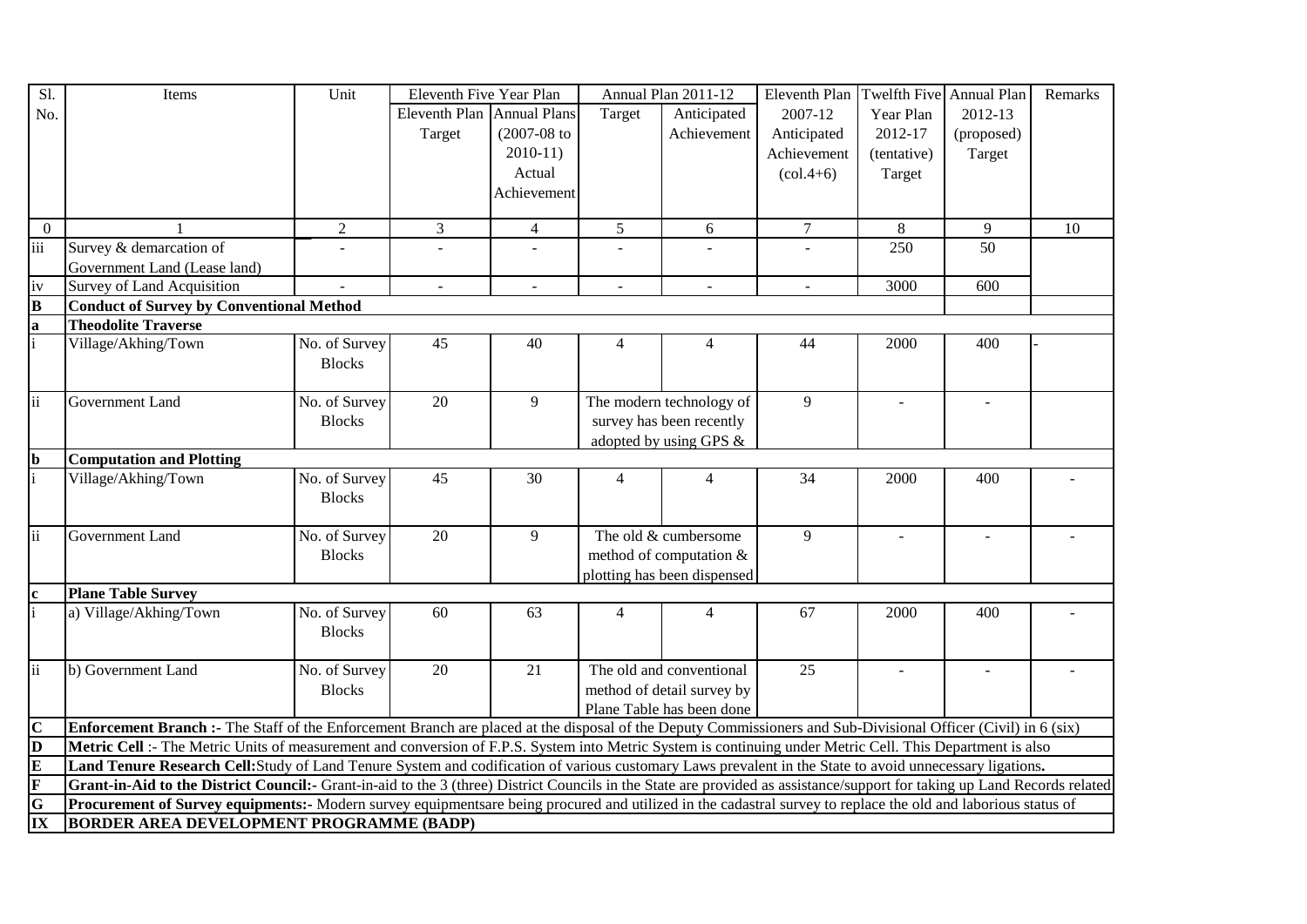| Sl.              | Items                                       | Unit             | Eleventh Five Year Plan    |                  |                 | Annual Plan 2011-12                             | Eleventh Plan                   | Twelfth Five Annual Plan |                 | Remarks                  |
|------------------|---------------------------------------------|------------------|----------------------------|------------------|-----------------|-------------------------------------------------|---------------------------------|--------------------------|-----------------|--------------------------|
| No.              |                                             |                  | Eleventh Plan Annual Plans |                  | Target          | Anticipated                                     | 2007-12                         | Year Plan                | 2012-13         |                          |
|                  |                                             |                  | Target                     | $(2007 - 08)$ to |                 | Achievement                                     | Anticipated                     | 2012-17                  | (proposed)      |                          |
|                  |                                             |                  |                            | $2010-11$        |                 |                                                 | Achievement                     | (tentative)              | Target          |                          |
|                  |                                             |                  |                            | Actual           |                 |                                                 | $\left( \text{col.4+6} \right)$ | Target                   |                 |                          |
|                  |                                             |                  |                            | Achievement      |                 |                                                 |                                 |                          |                 |                          |
|                  |                                             |                  |                            |                  |                 |                                                 |                                 |                          |                 |                          |
| $\overline{0}$   |                                             | 2                | 3                          | $\overline{4}$   | $5\overline{)}$ | 6                                               | $\tau$                          | 8                        | 9               | 10                       |
|                  | Border Areas Programmes under               | Nos <sup>1</sup> | 20500                      | 12,226           | 2650            | 2650                                            | 14876                           | 15070                    | 3328            |                          |
|                  | Education - Scholarship and                 |                  |                            |                  |                 |                                                 |                                 |                          |                 |                          |
|                  | Stipend.                                    |                  |                            |                  |                 |                                                 |                                 |                          |                 |                          |
| $\frac{1}{a}$ ii | Border Areas Programme under PWD-Rural Road |                  |                            |                  |                 |                                                 |                                 |                          |                 |                          |
|                  | New Construction                            | Km.              | 75                         | 21.27            | 0.705           | 0.705                                           | 21.975                          | 25                       | 5               | ÷.                       |
|                  | Metalling & Black Topping                   |                  | 75                         | 19.797           | 1.59            | 1.59                                            | 21.387                          | $20\,$                   | $\overline{5}$  | $\overline{\phantom{0}}$ |
| $\frac{1}{111}$  | Land Acquisition and Construction           | Nos <sup>1</sup> | $\overline{45}$            | 41               | 16              | 16                                              | $\overline{57}$                 | 50                       | $\overline{16}$ |                          |
|                  | of Office Building for the offices of       |                  |                            |                  |                 |                                                 |                                 |                          |                 |                          |
|                  | BADO.                                       |                  |                            |                  |                 |                                                 |                                 |                          |                 |                          |
| iv               | Special Central Assistance (BADP)           | <b>Nos</b>       | $\sim$                     | Ropeways=1       | Ropeways=       | Ropeways=6                                      | 1472                            | Depending                | $\sim$          |                          |
|                  |                                             |                  |                            |                  | 6               |                                                 |                                 | on the                   |                 |                          |
|                  |                                             |                  |                            | Godown=3         | Footbridge=     | Footbridge=5                                    |                                 | <b>Schemes</b>           |                 |                          |
|                  |                                             |                  |                            |                  | 50              | $\overline{0}$                                  |                                 | received                 |                 |                          |
|                  |                                             |                  |                            | Footbridge=      | Play            | Play                                            |                                 | from the                 |                 |                          |
|                  |                                             |                  |                            | 184              | Grounds=20      | Grounds=20                                      |                                 | Deputy                   |                 |                          |
|                  |                                             |                  |                            |                  |                 |                                                 |                                 | Commission               |                 |                          |
|                  |                                             |                  |                            | Play             | Link            | Link                                            |                                 | er / BADO                |                 |                          |
|                  |                                             |                  |                            | $Grounds = 83$   | Roads=34        | Roads=34                                        |                                 | and MLA /                |                 |                          |
|                  |                                             |                  |                            | Community        | Community       | Community                                       |                                 | MP                       |                 |                          |
|                  |                                             |                  |                            | Halls=83         | $Halls = 14$    | Halls=14                                        |                                 |                          |                 |                          |
|                  |                                             |                  |                            | Link             | AH&Vety.=       | AH&Vety.=1                                      |                                 |                          |                 |                          |
|                  |                                             |                  |                            | $Roads = 136$    |                 |                                                 |                                 |                          |                 |                          |
|                  |                                             |                  |                            |                  |                 | Footbpaths= $ $ Footpaths= $1 $ Footpaths= $19$ |                                 |                          |                 |                          |
|                  |                                             |                  |                            | 120              | 9               |                                                 |                                 |                          |                 |                          |
|                  |                                             |                  |                            | Parks=3          | Parks=1         | Parks=1                                         |                                 |                          |                 |                          |
|                  |                                             |                  |                            | School           | School          | School                                          |                                 |                          |                 |                          |
|                  |                                             |                  |                            | $Bldg = 214$     | $Bldg = 46$     | Bldg. $=46$                                     |                                 |                          |                 |                          |
|                  |                                             |                  |                            | Health &         | Health &        | Health &                                        |                                 |                          |                 |                          |
|                  |                                             |                  |                            | Sanitation=3     | Sanitation=     | Sanitation=3                                    |                                 |                          |                 |                          |
|                  |                                             |                  |                            | 4                | 3               |                                                 |                                 |                          |                 |                          |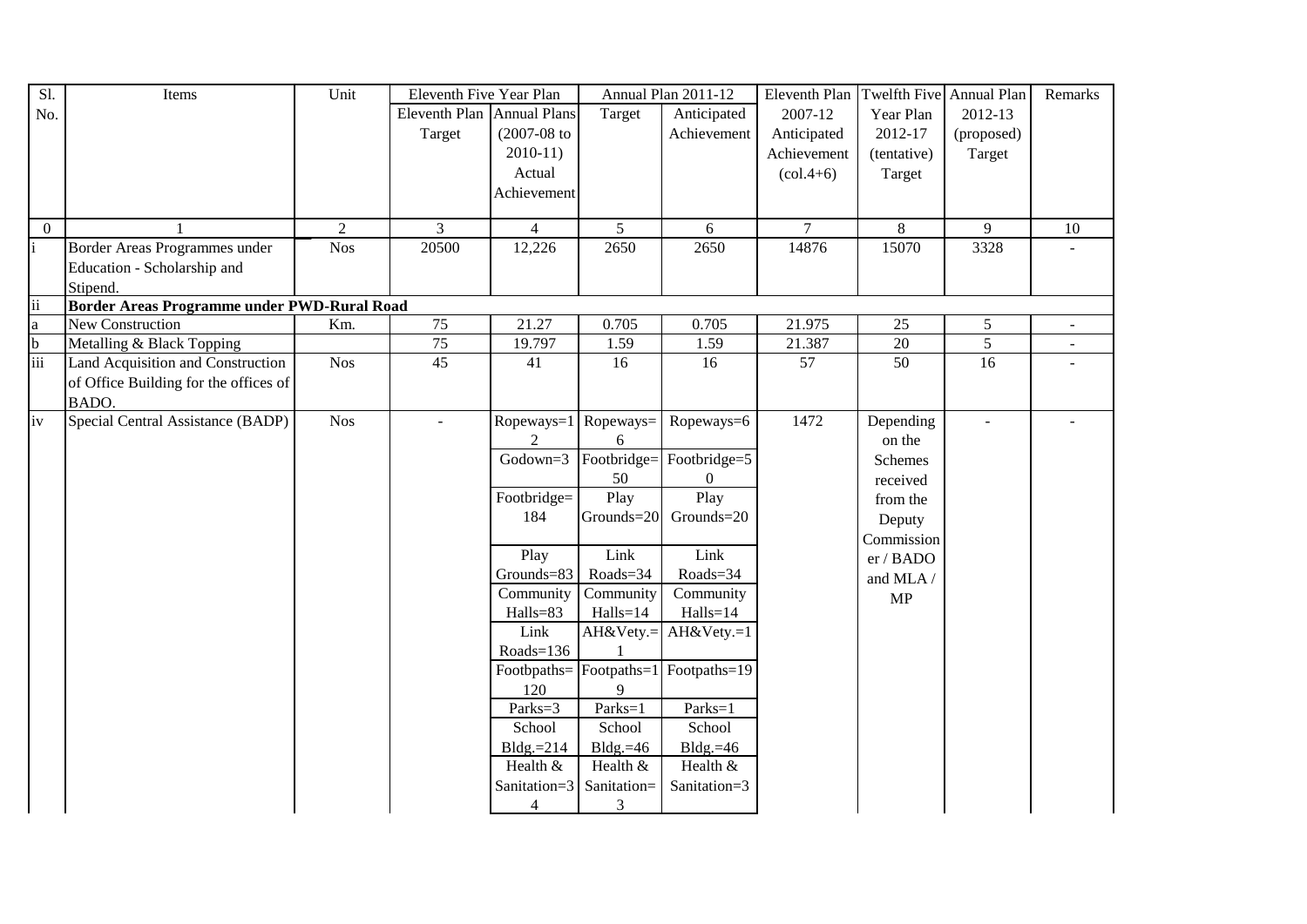| Sl.                     | Items                   | Unit | Eleventh Five Year Plan    |                |                 | Annual Plan 2011-12  | Eleventh Plan                   | Twelfth Five Annual Plan |            | Remarks |
|-------------------------|-------------------------|------|----------------------------|----------------|-----------------|----------------------|---------------------------------|--------------------------|------------|---------|
| No.                     |                         |      | Eleventh Plan Annual Plans |                | Target          | Anticipated          | 2007-12                         | Year Plan                | 2012-13    |         |
|                         |                         |      | Target                     | $(2007-08$ to  |                 | Achievement          | Anticipated                     | 2012-17                  | (proposed) |         |
|                         |                         |      |                            | $2010-11)$     |                 |                      | Achievement                     | (tentative)              | Target     |         |
|                         |                         |      |                            | Actual         |                 |                      | $\left( \text{col.4+6} \right)$ | Target                   |            |         |
|                         |                         |      |                            | Achievement    |                 |                      |                                 |                          |            |         |
|                         |                         |      |                            |                |                 |                      |                                 |                          |            |         |
| $\overline{0}$          | $\mathbf{1}$            | 2    | $\mathfrak{Z}$             | $\overline{4}$ | 5               | 6                    | $\tau$                          | $8\,$                    | 9          | $10\,$  |
|                         |                         |      |                            | Waiting        | Waiting         | Waiting              |                                 |                          |            |         |
|                         |                         |      |                            | Shed=7         | $Shed=1$        | $Shed=1$             |                                 |                          |            |         |
|                         |                         |      |                            | Soaking        | Soaking         | Soaking              |                                 |                          |            |         |
|                         |                         |      |                            | Ponds=7        | Ponds=3         | Ponds=3              |                                 |                          |            |         |
|                         |                         |      |                            | Fishery        | Water           | Water                |                                 |                          |            |         |
|                         |                         |      |                            | $Pond=107$     | Harvesting=     | Harvesting=1         |                                 |                          |            |         |
|                         |                         |      |                            |                |                 |                      |                                 |                          |            |         |
|                         |                         |      |                            | Market         | Small Scale     | Small Scale          |                                 |                          |            |         |
|                         |                         |      |                            | Stalls=9       | Industrial      | Industrial           |                                 |                          |            |         |
|                         |                         |      |                            |                | Sector=11       | Sector=11 etc.       |                                 |                          |            |         |
|                         |                         |      |                            |                | etc.            |                      |                                 |                          |            |         |
|                         |                         |      |                            | Small Scale    |                 | Embankmen Embankmen/ |                                 |                          |            |         |
|                         |                         |      |                            | Industrial     | / Protection    | Protection           |                                 |                          |            |         |
|                         |                         |      |                            | Sector=11      | wall $= 5$      | $wall = 5$           |                                 |                          |            |         |
|                         |                         |      |                            | etc.           |                 |                      |                                 |                          |            |         |
|                         |                         |      |                            | Embankmen      | Water           | Watwer               |                                 |                          |            |         |
|                         |                         |      |                            | / Protection   | Supply=6        | Supply=6             |                                 |                          |            |         |
|                         |                         |      |                            | wall = $17$    |                 |                      |                                 |                          |            |         |
|                         |                         |      |                            | Water          | $\overline{CC}$ | CC Motorable         |                                 |                          |            |         |
|                         |                         |      |                            | Supply=42      | Motorable       | Footpath=2           |                                 |                          |            |         |
|                         |                         |      |                            |                | Footpath=2      |                      |                                 |                          |            |         |
|                         |                         |      |                            |                |                 |                      |                                 |                          |            |         |
|                         |                         |      |                            | Others= $114$  | Sports Club     | Sports Club          |                                 |                          |            |         |
|                         |                         |      |                            |                | $Office=1$      | Office=1             |                                 |                          |            |         |
|                         |                         |      |                            |                |                 |                      |                                 |                          |            |         |
|                         |                         |      |                            |                | Solar           | Solar                |                                 |                          |            |         |
|                         |                         |      |                            |                | $Light=18$      | Light=18 etc.        |                                 |                          |            |         |
|                         |                         |      |                            |                | etc.            |                      |                                 |                          |            |         |
|                         |                         |      |                            |                | CC Dam=4        | CC Dam=4             |                                 |                          |            |         |
|                         |                         |      |                            |                | Others=19       | Others=19            |                                 |                          |            |         |
| $\overline{\mathbf{X}}$ | <b>MINOR IRRIGATION</b> |      |                            |                |                 |                      |                                 |                          |            |         |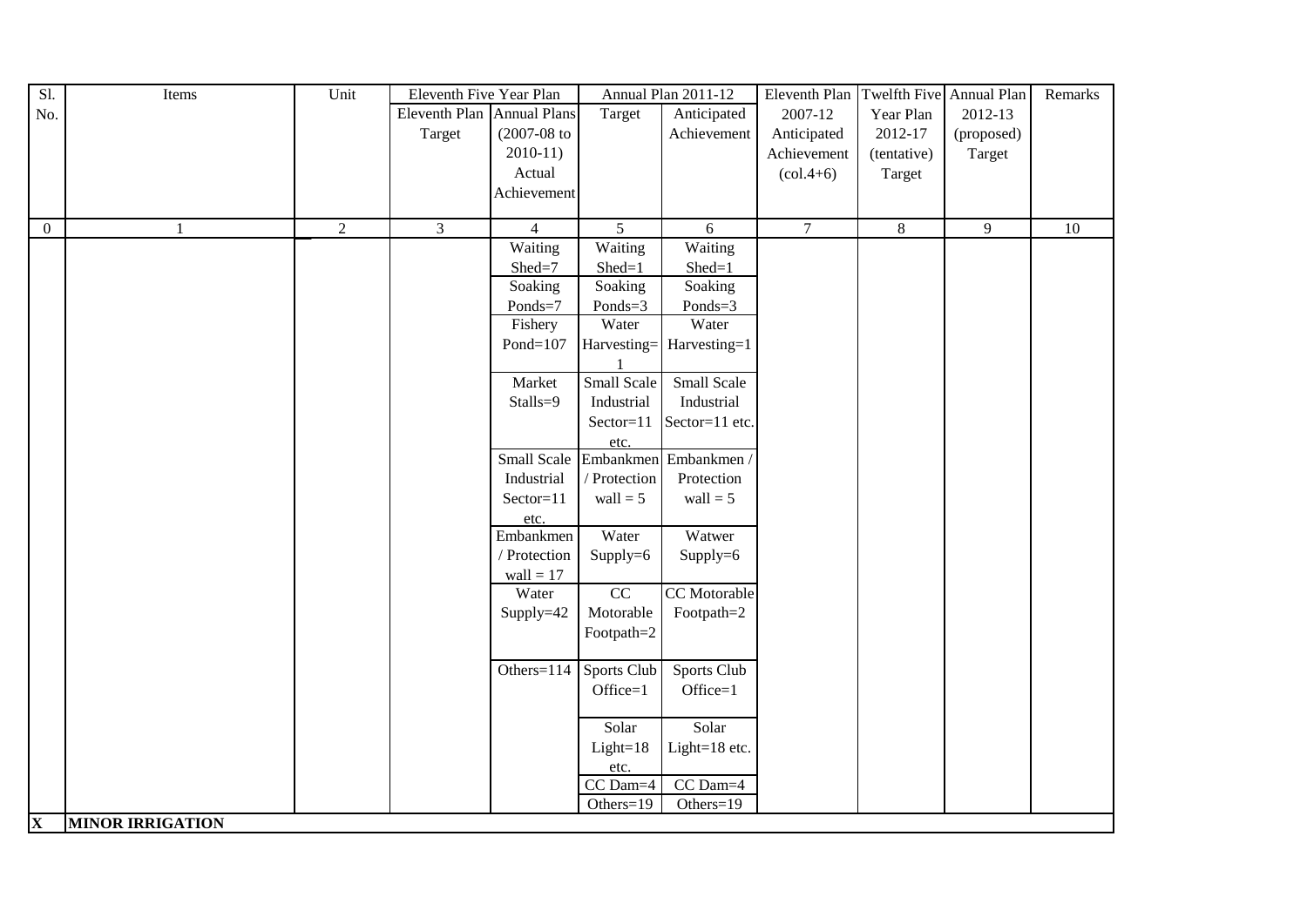| S1.                 | Items                              | Unit | Eleventh Five Year Plan    |                |         | Annual Plan 2011-12 | Eleventh Plan Twelfth Five Annual Plan |             |            | Remarks |
|---------------------|------------------------------------|------|----------------------------|----------------|---------|---------------------|----------------------------------------|-------------|------------|---------|
| No.                 |                                    |      | Eleventh Plan Annual Plans |                | Target  | Anticipated         | 2007-12                                | Year Plan   | 2012-13    |         |
|                     |                                    |      | Target                     | $(2007-08)$ to |         | Achievement         | Anticipated                            | 2012-17     | (proposed) |         |
|                     |                                    |      |                            | $2010-11$      |         |                     | Achievement                            | (tentative) | Target     |         |
|                     |                                    |      |                            | Actual         |         |                     | $\left( \text{col.4+6} \right)$        | Target      |            |         |
|                     |                                    |      |                            | Achievement    |         |                     |                                        |             |            |         |
|                     |                                    |      |                            |                |         |                     |                                        |             |            |         |
| $\Omega$            |                                    |      | 3                          | 4              |         | 6                   |                                        | 8           | 9          | 10      |
|                     | Minor Irrigation (M.I) including   | Ha   | 16500.00                   | 5440.27        | 4760.00 | 6527.00             | 11967.27                               | 30000       | 5250       |         |
|                     | AIBP, NABARD, MTA, Water           |      |                            |                |         |                     |                                        |             |            |         |
|                     | Harvesting, State Plan Scheme,     |      |                            |                |         |                     |                                        |             |            |         |
|                     | Ground Water, ERM & Drip.          |      |                            |                |         |                     |                                        |             |            |         |
| $\ddot{\mathbf{i}}$ | Command Area Development           | Ha   | 2500                       | 225.00         | 250.00  | 299.46              | 524.46                                 | 3000        | 150        |         |
| XI                  | <b>FLOOD CONTROL</b>               |      |                            |                |         |                     |                                        |             |            |         |
|                     | Flood Control (including flood     | Nos. | 82                         | 68             | 18      | 10                  | 78                                     | 50          |            |         |
|                     | protection works)                  |      |                            |                |         |                     |                                        |             |            |         |
| XII                 | <b>POWER</b>                       |      |                            |                |         |                     |                                        |             |            |         |
|                     | <b>On-going State Plan Schemes</b> |      |                            |                |         |                     |                                        |             |            |         |
| $\mathbf A$         | <b>Generation Projects:</b>        |      |                            |                |         |                     |                                        |             |            |         |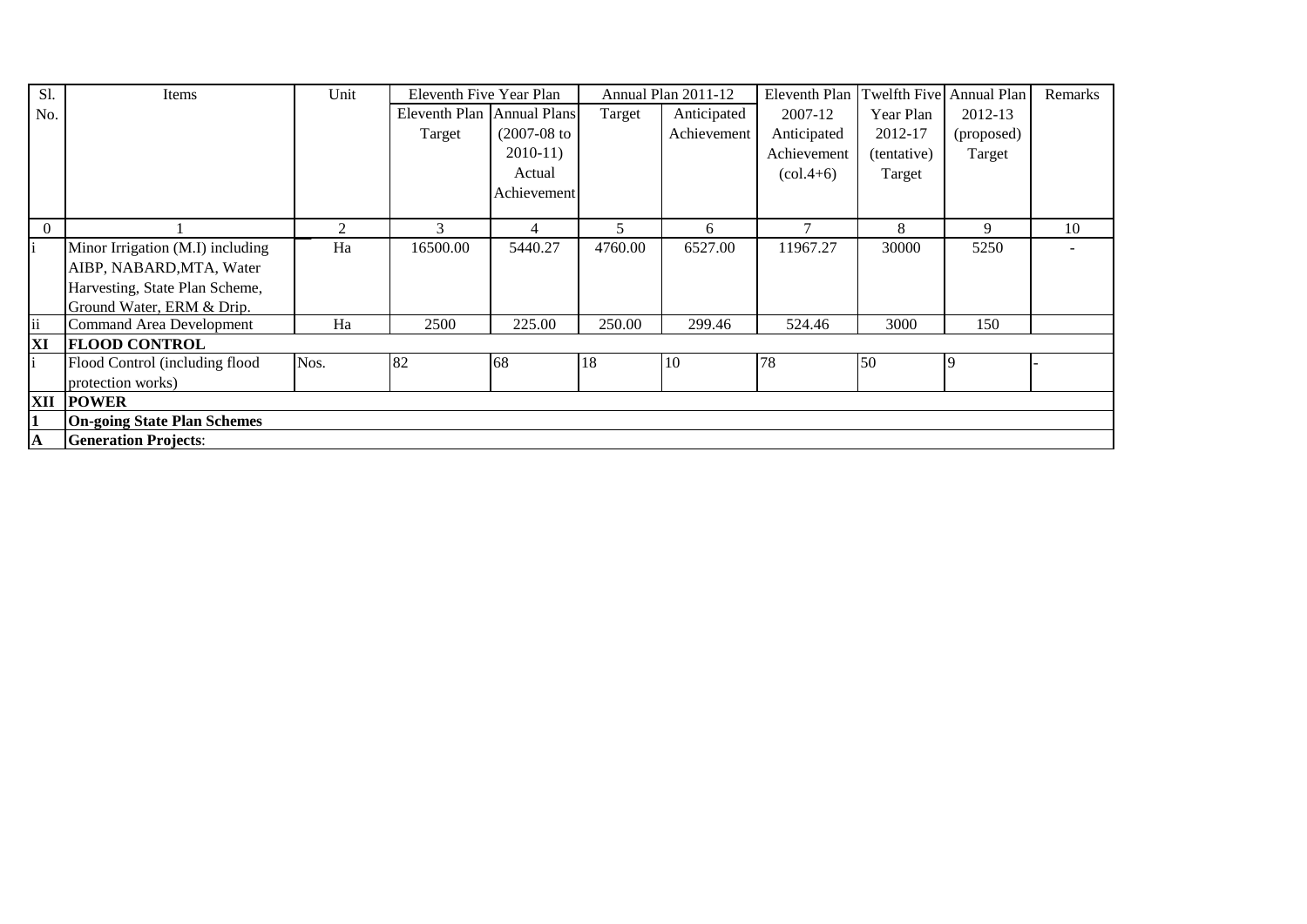| $\overline{S}$ l. | Items                                        | Unit           | Eleventh Five Year Plan    |                  |                      | Annual Plan 2011-12 | Eleventh Plan Twelfth Five Annual Plan |                |                         | Remarks |
|-------------------|----------------------------------------------|----------------|----------------------------|------------------|----------------------|---------------------|----------------------------------------|----------------|-------------------------|---------|
| No.               |                                              |                | Eleventh Plan Annual Plans |                  | Target               | Anticipated         | 2007-12                                | Year Plan      | 2012-13                 |         |
|                   |                                              |                | Target                     | $(2007 - 08)$ to |                      | Achievement         | Anticipated                            | 2012-17        | (proposed)              |         |
|                   |                                              |                |                            | $2010-11)$       |                      |                     | Achievement                            | (tentative)    | Target                  |         |
|                   |                                              |                |                            | Actual           |                      |                     | $\left( \text{col.4+6} \right)$        | Target         |                         |         |
|                   |                                              |                |                            | Achievement      |                      |                     |                                        |                |                         |         |
|                   |                                              |                |                            |                  |                      |                     |                                        |                |                         |         |
| $\overline{0}$    |                                              | $\overline{2}$ | $\overline{3}$             | $\overline{4}$   | $\overline{5}$       | 6                   | $\overline{7}$                         | $\overline{8}$ | $\overline{9}$          | 10      |
| i                 | Construction of the Myntdu Leshka            | MW             | Completion $&$             | $1.Dam -$        | Completion           | Unit-I              | Completion $&$ Completion              |                | Completion              |         |
|                   | Stage I HEP $(2 \times 42 + 1 \times 42)$ MW |                | commissioning completed.   |                  | $\&$                 | completed in        | commissioning $\&$                     |                | &                       |         |
|                   |                                              |                | of the Project.            | 2.Tunnel &       | commission November, |                     | of Unit-I &                            |                | commissioni commissioni |         |
|                   |                                              |                |                            | surge shaft -    | ing of the           | 2011. Unit-II       | Unit-II.                               | ng of Unit-    | ng of Unit-             |         |
|                   |                                              |                |                            | completed.       | Project.             | expected to be      |                                        | III.           | III.                    |         |
|                   |                                              |                |                            | 3 Penstock -     |                      | completed by        |                                        |                |                         |         |
|                   |                                              |                |                            | completed.       |                      | March, 2012.        |                                        |                |                         |         |
|                   |                                              |                |                            | 4.Power          |                      |                     |                                        |                |                         |         |
|                   |                                              |                |                            | House -          |                      |                     |                                        |                |                         |         |
|                   |                                              |                |                            | completed,       |                      |                     |                                        |                |                         |         |
|                   |                                              |                |                            | except for       |                      |                     |                                        |                |                         |         |
|                   |                                              |                |                            | balance          |                      |                     |                                        |                |                         |         |
|                   |                                              |                |                            | concreting       |                      |                     |                                        |                |                         |         |
|                   |                                              |                |                            | work of Unit     |                      |                     |                                        |                |                         |         |
|                   |                                              |                |                            | $\cdot$ III.     |                      |                     |                                        |                |                         |         |
|                   |                                              |                |                            | 5.E&M            |                      |                     |                                        |                |                         |         |
|                   |                                              |                |                            | Package -        |                      |                     |                                        |                |                         |         |
|                   |                                              |                |                            | Erection of      |                      |                     |                                        |                |                         |         |
|                   |                                              |                |                            | Unit I is        |                      |                     |                                        |                |                         |         |
|                   |                                              |                |                            | completed.       |                      |                     |                                        |                |                         |         |
|                   |                                              |                |                            | Testing of       |                      |                     |                                        |                |                         |         |
|                   |                                              |                |                            | the              |                      |                     |                                        |                |                         |         |
|                   |                                              |                |                            | equipments       |                      |                     |                                        |                |                         |         |
|                   |                                              |                |                            | is going on.     |                      |                     |                                        |                |                         |         |
|                   |                                              |                |                            | Erection of      |                      |                     |                                        |                |                         |         |
|                   |                                              |                |                            | T&G              |                      |                     |                                        |                |                         |         |
|                   |                                              |                |                            | components       |                      |                     |                                        |                |                         |         |
|                   |                                              |                |                            | of Unit-II is    |                      |                     |                                        |                |                         |         |
|                   |                                              |                |                            |                  |                      |                     |                                        |                |                         |         |
|                   |                                              |                |                            | still in         |                      |                     |                                        |                |                         |         |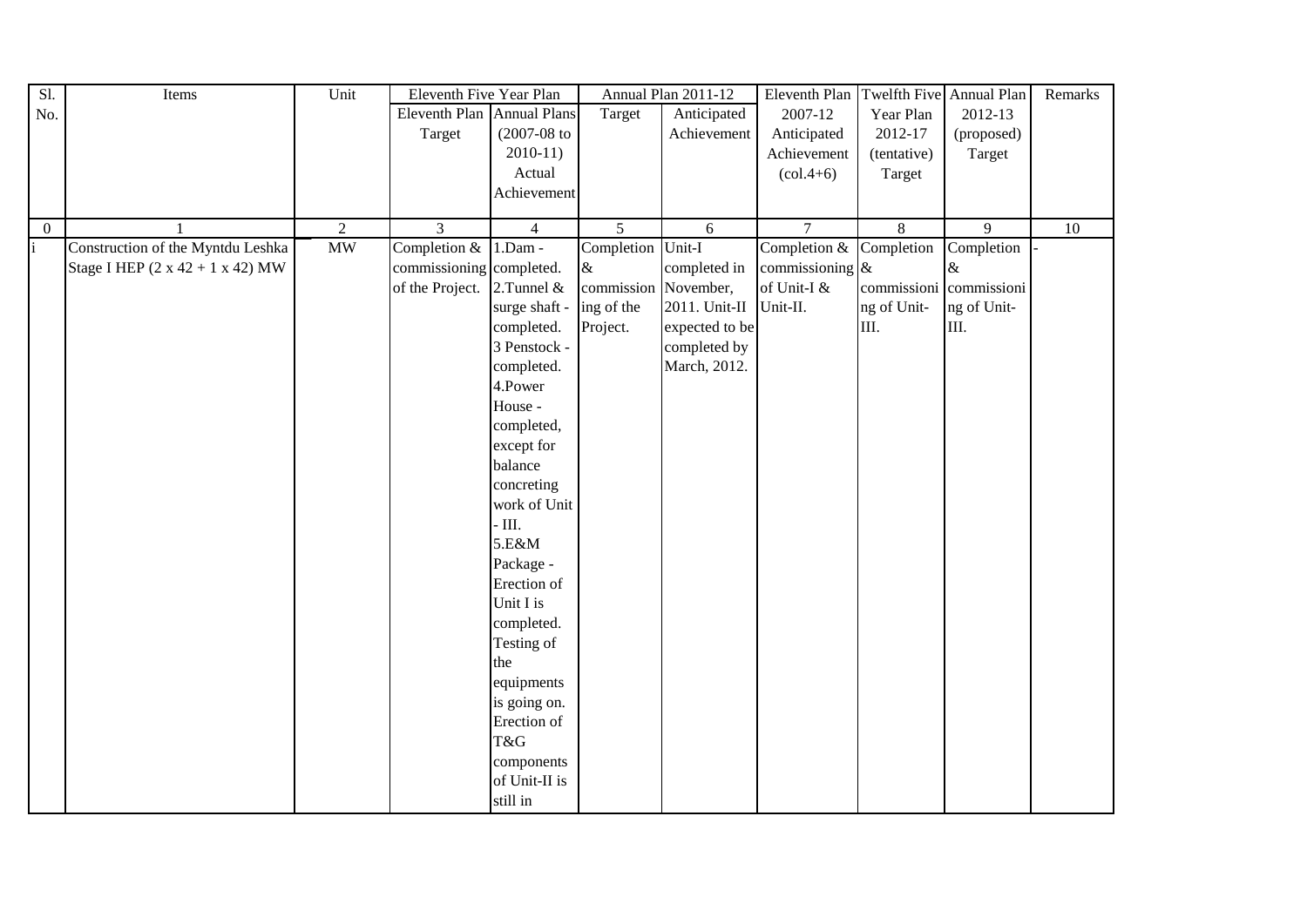| Sl.                      | Items                                              | Unit           | Eleventh Five Year Plan          |                                           |                                      | Annual Plan 2011-12       | Eleventh Plan      | Twelfth Five Annual Plan |                         | Remarks |
|--------------------------|----------------------------------------------------|----------------|----------------------------------|-------------------------------------------|--------------------------------------|---------------------------|--------------------|--------------------------|-------------------------|---------|
| No.                      |                                                    |                | Eleventh Plan Annual Plans       |                                           | Target                               | Anticipated               | 2007-12            | Year Plan                | 2012-13                 |         |
|                          |                                                    |                | Target                           | $(2007 - 08)$ to                          |                                      | Achievement               | Anticipated        | 2012-17                  | (proposed)              |         |
|                          |                                                    |                |                                  | $2010-11$                                 |                                      |                           | Achievement        | (tentative)              | Target                  |         |
|                          |                                                    |                |                                  | Actual                                    |                                      |                           | $(col.4+6)$        | Target                   |                         |         |
|                          |                                                    |                |                                  | Achievement                               |                                      |                           |                    |                          |                         |         |
|                          |                                                    |                |                                  |                                           |                                      |                           |                    |                          |                         |         |
| $\overline{0}$           |                                                    | $\overline{2}$ | 3                                | $\overline{4}$                            | 5                                    | 6                         | $\tau$             | 8                        | 9                       | 10      |
| ii                       | Lakroh HEP (1.50 MW)                               | <b>MW</b>      | Completion &                     | Construction Completion                   |                                      | Construction              | Construction       | Construction             | Construction            |         |
|                          |                                                    |                | commissioning of Civil           |                                           | &                                    | of Civil                  | of Civil           | of Civil                 | of Civil                |         |
|                          |                                                    |                | of the Project.                  | Structures -                              | commission                           | Structures -              | Structures -       | Structures -             | Structures -            |         |
|                          |                                                    |                |                                  | 72%                                       | ing of the                           | 90%                       | 90%                | 10% to be                | $10\%$ to be            |         |
|                          |                                                    |                |                                  | completed.                                | Project.                             | completed.                | completed.         | completed.               | completed.              |         |
| iii                      | New Umtru HEP (2 x 20 MW)                          | <b>MW</b>      | Completion &                     | The civil                                 | Completion                           | Completion &              | Completion &       | Completion               | Completion              |         |
|                          |                                                    |                | commissioning construction       |                                           | &                                    | commissionin              | commissioning $\&$ |                          | &                       |         |
|                          |                                                    |                | of the Project.                  | works for the commission $\gtrsim$ of the |                                      |                           | of the Project.    |                          | commissioni commissioni |         |
|                          |                                                    |                |                                  | Project are                               | ing of the                           | Project.                  |                    | ng of the                | ng of the               |         |
|                          |                                                    |                |                                  | in progress.                              | Project.                             |                           |                    | Project.                 | Project.                |         |
|                          |                                                    |                |                                  | The E & M                                 |                                      |                           |                    |                          |                         |         |
|                          |                                                    |                |                                  | package is                                |                                      |                           |                    |                          |                         |         |
|                          |                                                    |                |                                  | finalized.                                |                                      |                           |                    |                          |                         |         |
|                          |                                                    |                |                                  |                                           |                                      |                           |                    |                          |                         |         |
| iv                       | Ganol HEP (2 x 7.50 MW)                            | <b>MW</b>      | Completion &                     | Work not yet Completion                   |                                      | Tendering                 | Tendering          | Completion               | Construction            |         |
|                          |                                                    |                | commissioning started.           |                                           | &                                    | process                   | process            | $\&$                     | of Civil                |         |
|                          |                                                    |                | of the Project.                  | Delayed due commission completed.         |                                      |                           | completed.         | commissioni structures.  |                         |         |
|                          |                                                    |                |                                  | to change in                              | ing of the                           | LOA to be                 | LOA to be          | ng of the                |                         |         |
|                          |                                                    |                |                                  | scope of                                  | Project.                             | issued.                   | issued.            | Project.                 |                         |         |
|                          |                                                    |                |                                  | work.                                     |                                      |                           |                    |                          |                         |         |
|                          |                                                    |                |                                  |                                           |                                      |                           |                    |                          |                         |         |
| $\overline{\mathbf{B}}$  | <b>Survey &amp; Investigation Schemes</b>          |                |                                  |                                           |                                      |                           |                    |                          |                         |         |
|                          | Umngot $(2 \times 130 \text{ MW})$                 | <b>MW</b>      | Completion & Survey &            |                                           | Completion                           | Completion & Completion & |                    | Completion               | Completion              |         |
| $\overline{\mathbf{ii}}$ | MLHEP St-II (280 MW)                               |                | commissioning Investigation $\&$ |                                           |                                      | commissionin              | commissioning $\&$ |                          | $\&$                    |         |
| iii                      | Selim HEP (2 x 85 MW)                              |                | of the Project.                  | works in                                  | commission $\left  \right $ g of the |                           | of the Project.    | commissioni commissioni  |                         |         |
| iv                       | Mawblei (2 x 70 MW)                                |                |                                  | progress                                  | ing of the                           | Project.                  |                    | ng of the                | ng of the               |         |
| V                        | Ganol Stage II HEP (3 x 5 MW)                      |                |                                  |                                           | Project.                             |                           |                    | Project.                 | Project.                |         |
| vi                       | Upper Khri HEP                                     |                |                                  |                                           |                                      |                           |                    |                          |                         |         |
| $\overline{\mathbf{C}}$  | <b>Renovation &amp; Modernisation Scheme (EAP)</b> |                |                                  |                                           |                                      |                           |                    |                          |                         |         |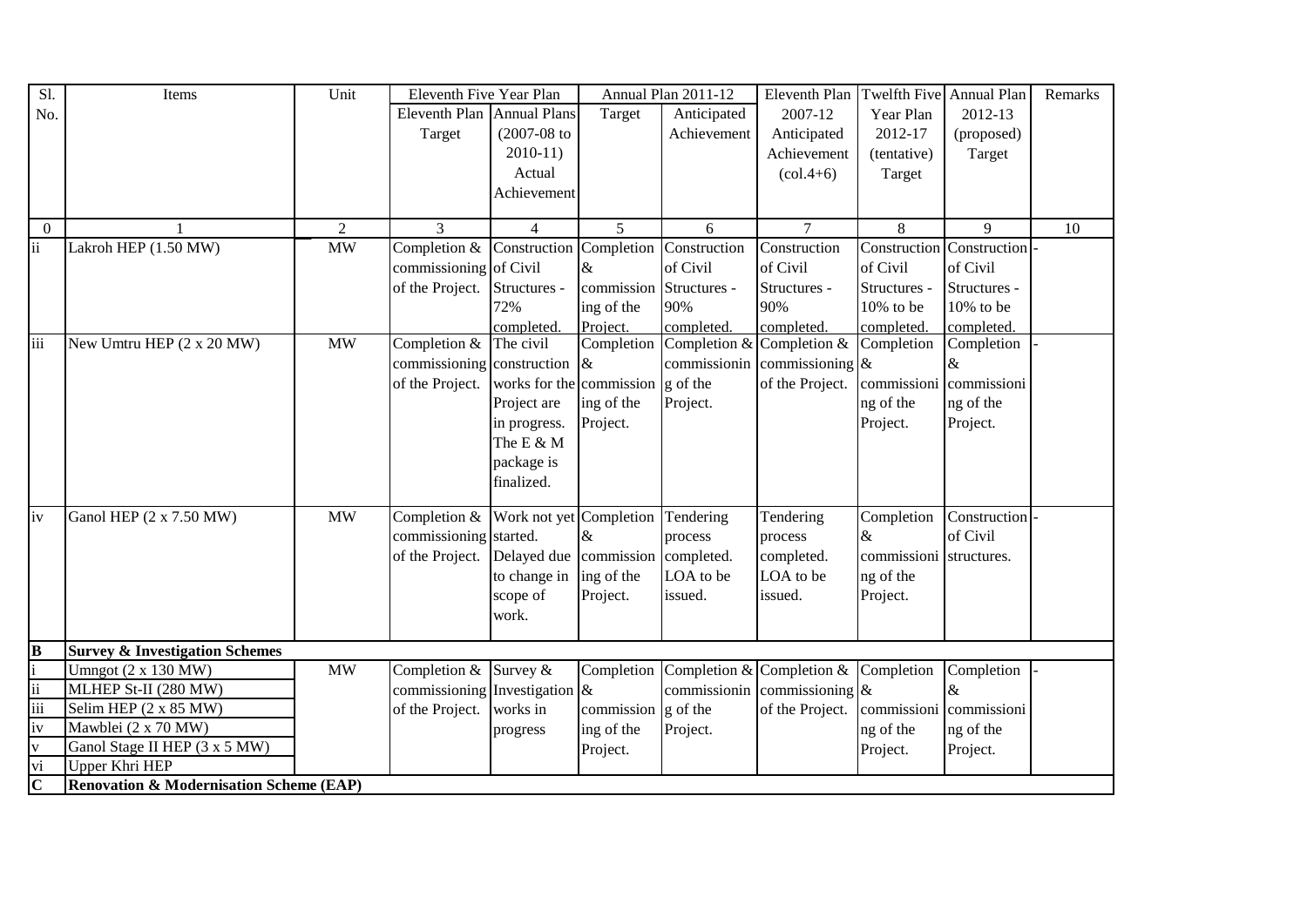| Sl.          | Items                             | Unit                   | Eleventh Five Year Plan      |                         |                                      | Annual Plan 2011-12 | Eleventh Plan                   | Twelfth Five Annual Plan |            | Remarks |
|--------------|-----------------------------------|------------------------|------------------------------|-------------------------|--------------------------------------|---------------------|---------------------------------|--------------------------|------------|---------|
| No.          |                                   |                        | Eleventh Plan Annual Plans   |                         | Target                               | Anticipated         | 2007-12                         | Year Plan                | 2012-13    |         |
|              |                                   |                        | Target                       | $(2007 - 08)$ to        |                                      | Achievement         | Anticipated                     | 2012-17                  | (proposed) |         |
|              |                                   |                        |                              | $2010-11$               |                                      |                     | Achievement                     | (tentative)              | Target     |         |
|              |                                   |                        |                              | Actual                  |                                      |                     | $\left( \text{col.4+6} \right)$ | Target                   |            |         |
|              |                                   |                        |                              | Achievement             |                                      |                     |                                 |                          |            |         |
|              |                                   |                        |                              |                         |                                      |                     |                                 |                          |            |         |
| $\theta$     |                                   | 2                      | 3                            | $\overline{4}$          | $5\overline{)}$                      | 6                   | $\tau$                          | 8                        | 9          | 10      |
|              | Renovation & Modernisation of the | $\overline{\text{MW}}$ | Completion &                 | Disassemblin Completion |                                      | The project         | Completion &                    |                          |            |         |
|              | Umiam Stage II HEP: (2 x 9 MW)    |                        | commissioning g work         |                         | &                                    | was                 | commissioning                   |                          |            |         |
|              |                                   |                        | of the Project.              | completed.              | commission                           | completed in        | of the Project.                 |                          |            |         |
|              |                                   |                        |                              | Assembling              | ing of the                           | December            |                                 |                          |            |         |
|              |                                   |                        |                              | work is in              | Project.                             | 2011 &              |                                 |                          |            |         |
|              |                                   |                        |                              | progress.               |                                      | commissioned        |                                 |                          |            |         |
|              |                                   |                        |                              |                         |                                      |                     |                                 |                          |            |         |
| $\bf{D}$     | <b>Generation Scheme (SCA)</b>    |                        |                              |                         |                                      |                     |                                 |                          |            |         |
| $\mathbf{i}$ | Wind Energy                       |                        | Completion &                 |                         | Completion                           |                     | Completion & Completion &       |                          |            |         |
|              |                                   |                        | commissioning                |                         | &                                    |                     | commissionin commissioning      |                          |            |         |
|              |                                   |                        | of the Project.              |                         | commission $\left  \right $ g of the |                     | of the Project.                 |                          |            |         |
|              |                                   |                        |                              |                         | ing of the                           | Project.            |                                 |                          |            |         |
|              |                                   |                        |                              |                         | Project.                             |                     |                                 |                          |            |         |
| E            | <b>Transmission Schemes</b>       |                        |                              |                         |                                      |                     |                                 |                          |            |         |
|              | <b>Stae Plan/SPA/SCA</b>          |                        |                              |                         |                                      |                     |                                 |                          |            |         |
|              | Construction of 132 kV D/C line   | KM                     | Completion & Work            |                         |                                      |                     |                                 |                          |            |         |
|              | from Myntdu Leshka Stage I HEP    |                        | commissioning completed $\&$ |                         |                                      |                     |                                 |                          |            |         |
|              | to the 132/33 kV Sub - station at |                        | of the Project. kept in      |                         |                                      |                     |                                 |                          |            |         |
|              | Khliehriat.                       |                        |                              | charged                 |                                      |                     |                                 |                          |            |         |
|              |                                   |                        |                              | condition in            |                                      |                     |                                 |                          |            |         |
|              |                                   |                        |                              | Dec'2009.               |                                      |                     |                                 |                          |            |         |
|              |                                   |                        |                              | Formal                  |                                      |                     |                                 |                          |            |         |
|              |                                   |                        |                              | commissioni             |                                      |                     |                                 |                          |            |         |
|              |                                   |                        |                              | ng will be              |                                      |                     |                                 |                          |            |         |
|              |                                   |                        |                              |                         |                                      |                     |                                 |                          |            |         |
|              |                                   |                        |                              | done                    |                                      |                     |                                 |                          |            |         |
|              |                                   |                        |                              | together with           |                                      |                     |                                 |                          |            |         |
|              |                                   |                        |                              | the Hydel               |                                      |                     |                                 |                          |            |         |
|              |                                   |                        |                              | Project.                |                                      |                     |                                 |                          |            |         |
|              |                                   |                        |                              |                         |                                      |                     |                                 |                          |            |         |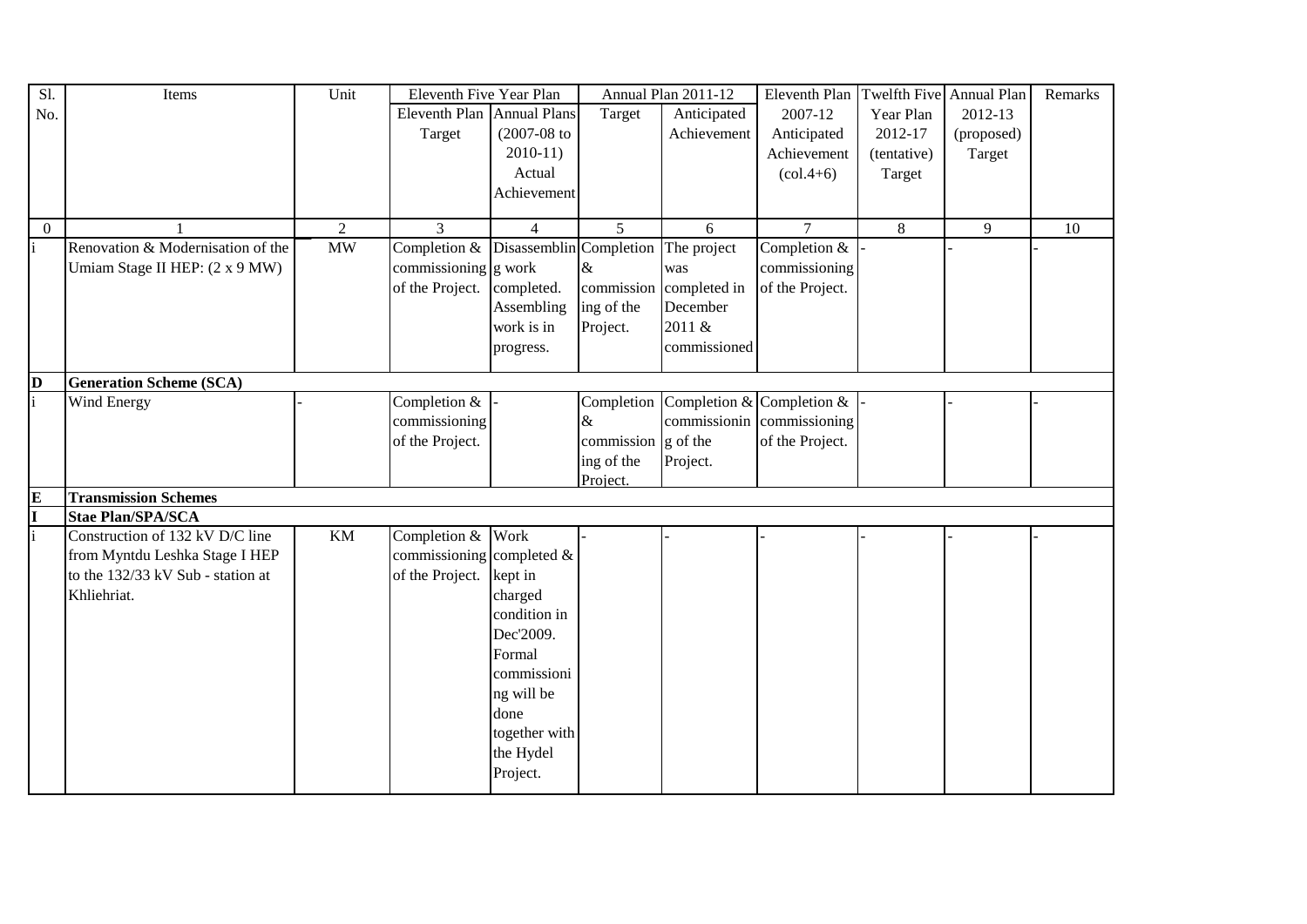| Sl.                      | Items                               | Unit           | Eleventh Five Year Plan       |                |                                      | Annual Plan 2011-12       | Eleventh Plan                   | Twelfth Five Annual Plan |            | Remarks |
|--------------------------|-------------------------------------|----------------|-------------------------------|----------------|--------------------------------------|---------------------------|---------------------------------|--------------------------|------------|---------|
| No.                      |                                     |                | Eleventh Plan Annual Plans    |                | Target                               | Anticipated               | 2007-12                         | Year Plan                | 2012-13    |         |
|                          |                                     |                | Target                        | $(2007-08$ to  |                                      | Achievement               | Anticipated                     | 2012-17                  | (proposed) |         |
|                          |                                     |                |                               | $2010-11$      |                                      |                           | Achievement                     | (tentative)              | Target     |         |
|                          |                                     |                |                               | Actual         |                                      |                           | $\left( \text{col.4+6} \right)$ | Target                   |            |         |
|                          |                                     |                |                               | Achievement    |                                      |                           |                                 |                          |            |         |
|                          |                                     |                |                               |                |                                      |                           |                                 |                          |            |         |
| $\overline{0}$           |                                     | $\overline{2}$ | 3                             | $\overline{4}$ | $5\phantom{.0}$                      | 6                         | $\overline{7}$                  | $8\,$                    | 9          | 10      |
| $\overline{\textbf{ii}}$ | Construction of the 220 KV Double   | KM,            | Completion $&$ The            |                |                                      |                           |                                 |                          |            |         |
|                          | Circuit transmission line from Misa | <b>MVA</b>     | commissioning transmission    |                |                                      |                           |                                 |                          |            |         |
|                          | to Byrnihat, along with the         |                | of the Project. line and sub- |                |                                      |                           |                                 |                          |            |         |
|                          | construction of the 220 KV/132      |                |                               | station was    |                                      |                           |                                 |                          |            |         |
|                          | KV, 2 x 160 MVA Sub Station at      |                |                               | commissione    |                                      |                           |                                 |                          |            |         |
|                          | Byrnihat & the 220 KV bay           |                |                               | d & charged    |                                      |                           |                                 |                          |            |         |
|                          | extensions at Misa.                 |                |                               | on the 25th    |                                      |                           |                                 |                          |            |         |
|                          |                                     |                |                               | January,       |                                      |                           |                                 |                          |            |         |
|                          |                                     |                |                               | 2011.          |                                      |                           |                                 |                          |            |         |
|                          |                                     |                |                               |                |                                      |                           |                                 |                          |            |         |
|                          |                                     |                |                               |                |                                      |                           |                                 |                          |            |         |
| $\overline{\text{iii}}$  | Construction of the 132 KV Double   | KM,            | Completion &                  | For the Line   | Completion                           | Completion & Completion & |                                 |                          |            |         |
|                          | Circuit line from the Umiam Stage I | <b>MVA</b>     | commissioning                 |                | &                                    | commissionin              | commissioning                   |                          |            |         |
|                          | Power Station to Mawngap, along     |                | of the Project.               | Stubs          | commission $\left  \right $ g of the |                           | of the Project.                 |                          |            |         |
|                          | with the construction of the 132    |                |                               | completed -    | ing of the                           | Project.                  |                                 |                          |            |         |
|                          | KV/33 KV, 2 x 20 MVA Sub            |                |                               | 79/100 Loc.    | Project.                             |                           |                                 |                          |            |         |
|                          | <b>Station at Mawngap</b>           |                |                               | <b>Towers</b>  |                                      |                           |                                 |                          |            |         |
|                          |                                     |                |                               | erected -      |                                      |                           |                                 |                          |            |         |
|                          |                                     |                |                               | 70/100 Loc.    |                                      |                           |                                 |                          |            |         |
|                          |                                     |                |                               | Stringing - 5  |                                      |                           |                                 |                          |            |         |
|                          |                                     |                |                               | <b>CKM</b>     |                                      |                           |                                 |                          |            |         |
|                          |                                     |                |                               | completed.     |                                      |                           |                                 |                          |            |         |
|                          |                                     |                |                               | Work for the   |                                      |                           |                                 |                          |            |         |
|                          |                                     |                |                               | substation is  |                                      |                           |                                 |                          |            |         |
|                          |                                     |                |                               |                |                                      |                           |                                 |                          |            |         |
|                          |                                     |                |                               | in progress.   |                                      |                           |                                 |                          |            |         |
|                          |                                     |                |                               |                |                                      |                           |                                 |                          |            |         |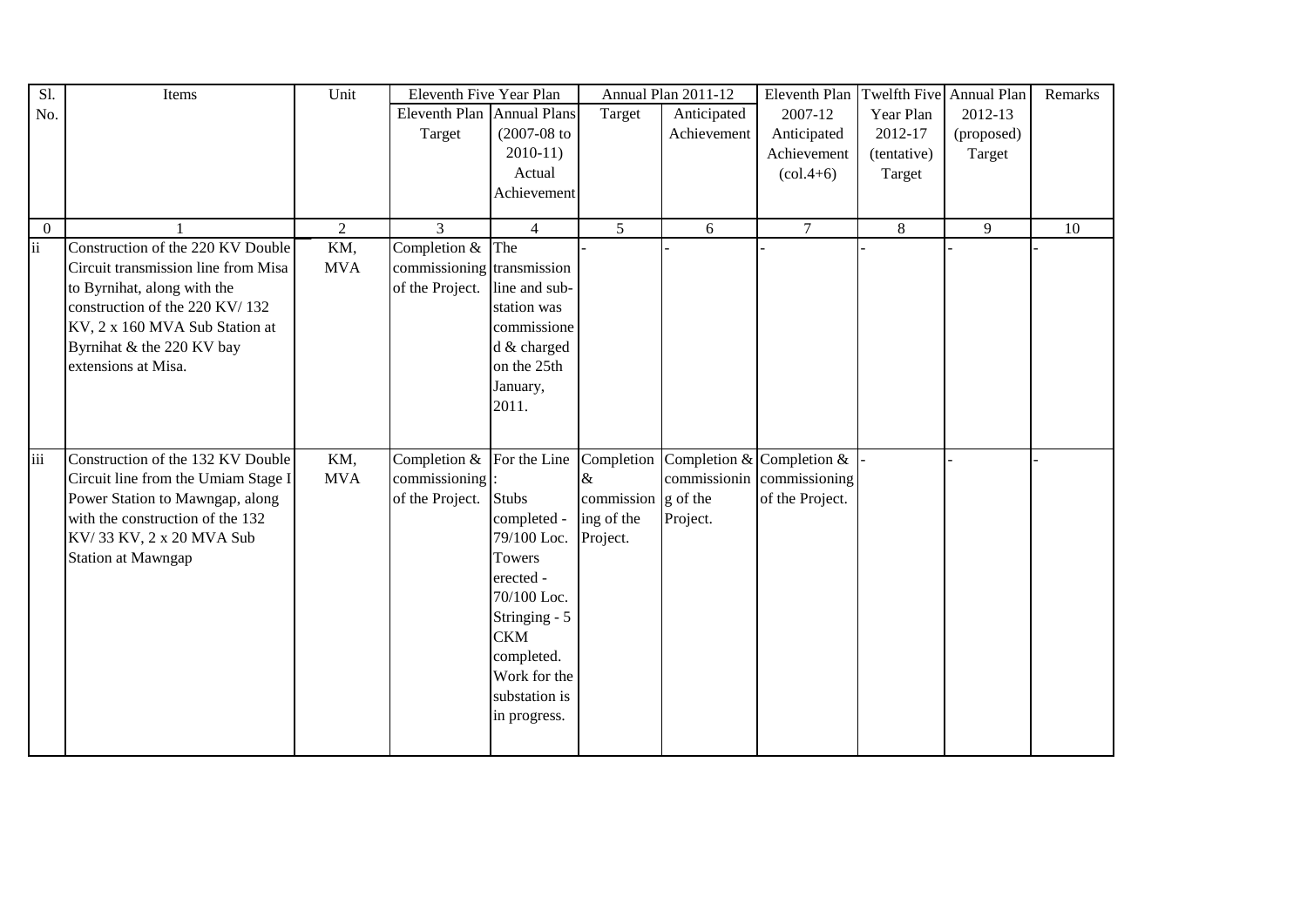| Sl.             | Items                             | Unit            | Eleventh Five Year Plan    |                |            | Annual Plan 2011-12 | Eleventh Plan                   | Twelfth Five Annual Plan |            | Remarks |
|-----------------|-----------------------------------|-----------------|----------------------------|----------------|------------|---------------------|---------------------------------|--------------------------|------------|---------|
| No.             |                                   |                 | Eleventh Plan Annual Plans |                | Target     | Anticipated         | 2007-12                         | Year Plan                | 2012-13    |         |
|                 |                                   |                 | Target                     | $(2007-08)$ to |            | Achievement         | Anticipated                     | 2012-17                  | (proposed) |         |
|                 |                                   |                 |                            | $2010-11$      |            |                     | Achievement                     | (tentative)              | Target     |         |
|                 |                                   |                 |                            | Actual         |            |                     | $\left( \text{col.4+6} \right)$ | Target                   |            |         |
|                 |                                   |                 |                            | Achievement    |            |                     |                                 |                          |            |         |
|                 |                                   |                 |                            |                |            |                     |                                 |                          |            |         |
| $\Omega$        |                                   | $\overline{2}$  | 3                          | $\overline{4}$ | 5          | 6                   | $\tau$                          | 8                        | 9          | 10      |
| iv              | Construction of 132 kV 3 circuits | $\overline{KM}$ | Completion &               | For the D/C    | Completion |                     | Completion & Completion &       |                          |            |         |
|                 | on 4 circuit tower from Killing   |                 | commissioning line from    |                | $\&$       | commissionin        | commissioning                   |                          |            |         |
|                 | (Byrnihat) 220/132 KV Sub-station |                 | of the Project.            | Killing to     | commission | g of the            | of the Project.                 |                          |            |         |
|                 | to EPIP I & 132 kV D/C Line from  |                 |                            | EPIP-II, the   | ing of the | Project.            |                                 |                          |            |         |
|                 | Killing Sub - station to EPIP II. |                 |                            | line was test  | Project.   |                     |                                 |                          |            |         |
|                 |                                   |                 |                            | charged on     |            |                     |                                 |                          |            |         |
|                 |                                   |                 |                            | the 10th       |            |                     |                                 |                          |            |         |
|                 |                                   |                 |                            | January,       |            |                     |                                 |                          |            |         |
|                 |                                   |                 |                            | 2011 and       |            |                     |                                 |                          |            |         |
|                 |                                   |                 |                            | loaded on      |            |                     |                                 |                          |            |         |
|                 |                                   |                 |                            | the 29th       |            |                     |                                 |                          |            |         |
|                 |                                   |                 |                            | January,       |            |                     |                                 |                          |            |         |
|                 |                                   |                 |                            | 2011. For      |            |                     |                                 |                          |            |         |
|                 |                                   |                 |                            | the multi-     |            |                     |                                 |                          |            |         |
|                 |                                   |                 |                            | circuit line   |            |                     |                                 |                          |            |         |
|                 |                                   |                 |                            | from Killing   |            |                     |                                 |                          |            |         |
|                 |                                   |                 |                            | to EPIP-I,     |            |                     |                                 |                          |            |         |
|                 |                                   |                 |                            | work is in     |            |                     |                                 |                          |            |         |
|                 |                                   |                 |                            | progress.      |            |                     |                                 |                          |            |         |
| $\mathbf V$     | Modification of 132/33 kV         | <b>MVA</b>      |                            |                | Completion |                     | Completion & Completion &       |                          |            |         |
|                 | Substation at Mawngap from Single |                 |                            |                | $\&$       |                     | commissionin commissioning      |                          |            |         |
|                 | Bus to Main & Transfer Bus for    |                 |                            |                | commission | g of the            | of the Project.                 |                          |            |         |
|                 | flexibility and reliability of    |                 |                            |                | ing of the | Project.            |                                 |                          |            |         |
|                 | operation                         |                 |                            |                | Project.   |                     |                                 |                          |            |         |
| $\overline{vi}$ | Construction of 400 kV D/C Line   |                 | $\overline{a}$             |                | Completion |                     | Completion & Completion &       | $\blacksquare$           |            |         |
|                 | (7 Kms) in Meghalaya which is a   |                 |                            |                | &          |                     | commissionin commissioning      |                          |            |         |
|                 | part of the Power Evacuation from |                 |                            |                | commission | g of the            | of the Project.                 |                          |            |         |
|                 | Pallatana GBPP (Tripura).         |                 |                            |                | ing of the | Project.            |                                 |                          |            |         |
|                 |                                   |                 |                            |                | Project    |                     |                                 |                          |            |         |
| F               | <b>Distribution Schemes</b>       |                 |                            |                |            |                     |                                 |                          |            |         |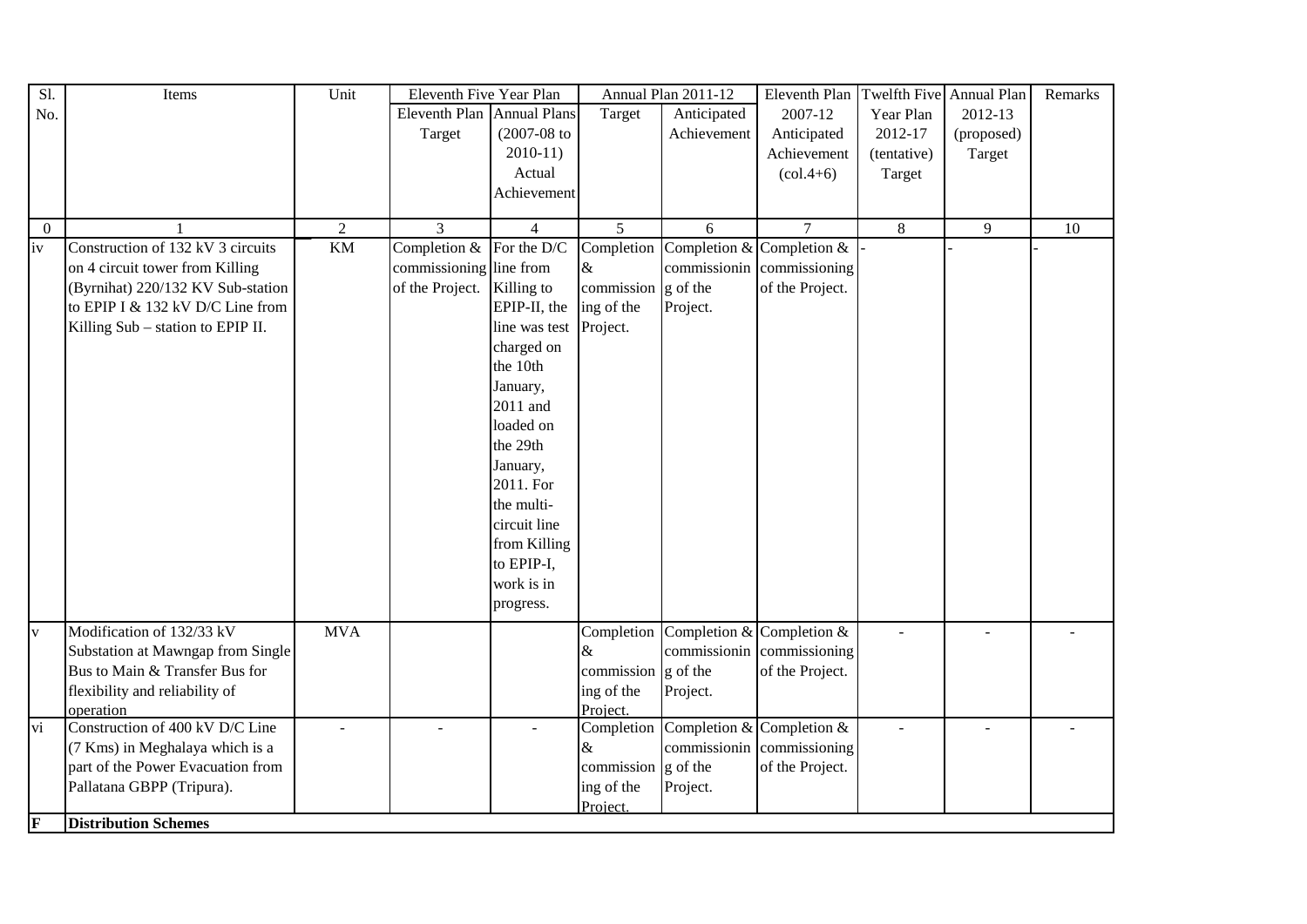| Sl.              | Items                                 | Unit           | Eleventh Five Year Plan     |                  |                                      | Annual Plan 2011-12 | Eleventh Plan                   |             | Twelfth Five Annual Plan | Remarks |
|------------------|---------------------------------------|----------------|-----------------------------|------------------|--------------------------------------|---------------------|---------------------------------|-------------|--------------------------|---------|
| No.              |                                       |                | Eleventh Plan Annual Plans  |                  | Target                               | Anticipated         | 2007-12                         | Year Plan   | 2012-13                  |         |
|                  |                                       |                | Target                      | $(2007 - 08)$ to |                                      | Achievement         | Anticipated                     | 2012-17     | (proposed)               |         |
|                  |                                       |                |                             | $2010-11$        |                                      |                     | Achievement                     | (tentative) | Target                   |         |
|                  |                                       |                |                             | Actual           |                                      |                     | $\left( \text{col.4+6} \right)$ | Target      |                          |         |
|                  |                                       |                |                             | Achievement      |                                      |                     |                                 |             |                          |         |
|                  |                                       |                |                             |                  |                                      |                     |                                 |             |                          |         |
| $\boldsymbol{0}$ |                                       | $\overline{2}$ | 3                           | $\overline{4}$   | $\mathfrak{S}$                       | 6                   | $\tau$                          | $8\,$       | $\overline{9}$           | $10\,$  |
| i                | Accelerated Power Development &       | $\overline{a}$ | Completion $&$ All          |                  | $\sim$                               |                     |                                 | L.          | $\overline{a}$           |         |
|                  | Reforms Program (APDRP).              |                | commissioning categories of |                  |                                      |                     |                                 |             |                          |         |
|                  |                                       |                | of the Project.             | work in all      |                                      |                     |                                 |             |                          |         |
|                  |                                       |                |                             | the Circles      |                                      |                     |                                 |             |                          |         |
|                  |                                       |                |                             | including        |                                      |                     |                                 |             |                          |         |
|                  |                                       |                |                             | <b>SCADA/DM</b>  |                                      |                     |                                 |             |                          |         |
|                  |                                       |                |                             | S were           |                                      |                     |                                 |             |                          |         |
|                  |                                       |                |                             | completed in     |                                      |                     |                                 |             |                          |         |
|                  |                                       |                |                             | February,        |                                      |                     |                                 |             |                          |         |
|                  |                                       |                |                             | 2009. Short      |                                      |                     |                                 |             |                          |         |
|                  |                                       |                |                             | closure of       |                                      |                     |                                 |             |                          |         |
|                  |                                       |                |                             | the scheme       |                                      |                     |                                 |             |                          |         |
|                  |                                       |                |                             | was made         |                                      |                     |                                 |             |                          |         |
|                  |                                       |                |                             | effective in     |                                      |                     |                                 |             |                          |         |
|                  |                                       |                |                             | March,           |                                      |                     |                                 |             |                          |         |
|                  |                                       |                |                             | 2009, as per     |                                      |                     |                                 |             |                          |         |
|                  |                                       |                |                             | the GOI's        |                                      |                     |                                 |             |                          |         |
|                  |                                       |                |                             | directive.       |                                      |                     |                                 |             |                          |         |
|                  |                                       |                |                             |                  |                                      |                     |                                 |             |                          |         |
|                  |                                       |                |                             |                  |                                      |                     |                                 |             |                          |         |
| $\overline{ii}$  | <b>Restructured Accelerated Power</b> | KM,            | Completion $&$ The work is  |                  | Completion                           |                     | Completion & Completion &       |             |                          |         |
|                  | Development & Reforms Program         | <b>KVA</b>     | commissioning in progress.  |                  | $\&$                                 | commissionin        | commissioning                   |             |                          |         |
|                  | (R-APDRP).                            |                | of the Project.             |                  | commission $\left  \right $ g of the |                     | of the Project.                 |             |                          |         |
|                  |                                       |                |                             |                  | ing of the                           | Project.            |                                 |             |                          |         |
|                  |                                       |                |                             |                  | Project.                             |                     |                                 |             |                          |         |
| iii              | <b>Green City Project</b>             |                |                             |                  | Completion                           | Completion of -     |                                 |             |                          |         |
|                  |                                       |                |                             |                  | of the                               | the project         |                                 |             |                          |         |
|                  |                                       |                |                             |                  | project                              |                     |                                 |             |                          |         |
| iv               | <b>Consumer Metering</b>              |                |                             |                  | Completion                           | Completion of -     |                                 |             |                          |         |
|                  |                                       |                |                             |                  | of the                               | the project         |                                 |             |                          |         |
|                  |                                       |                |                             |                  | project                              |                     |                                 |             |                          |         |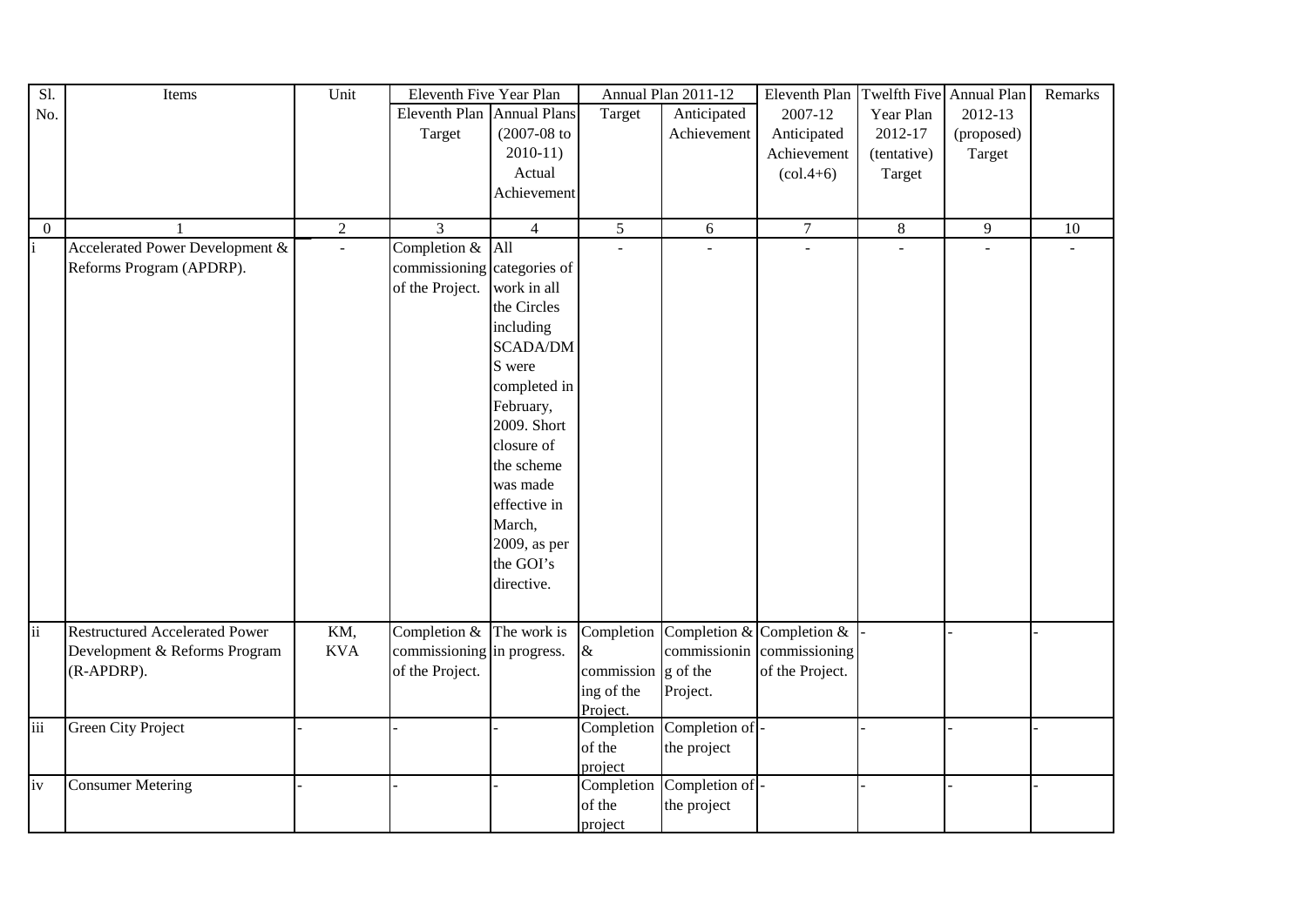| Sl.                      | Items                                           | Unit   | Eleventh Five Year Plan    |                           |            | Annual Plan 2011-12       | Eleventh Plan                              | Twelfth Five Annual Plan |            | Remarks |
|--------------------------|-------------------------------------------------|--------|----------------------------|---------------------------|------------|---------------------------|--------------------------------------------|--------------------------|------------|---------|
| No.                      |                                                 |        | Eleventh Plan Annual Plans |                           | Target     | Anticipated               | 2007-12                                    | Year Plan                | 2012-13    |         |
|                          |                                                 |        | Target                     | $(2007-08$ to             |            | Achievement               | Anticipated                                | 2012-17                  | (proposed) |         |
|                          |                                                 |        |                            | $2010-11$                 |            |                           | Achievement                                | (tentative)              | Target     |         |
|                          |                                                 |        |                            | Actual                    |            |                           | $\left( \text{col.4+6} \right)$            | Target                   |            |         |
|                          |                                                 |        |                            | Achievement               |            |                           |                                            |                          |            |         |
|                          |                                                 |        |                            |                           |            |                           |                                            |                          |            |         |
| $\overline{0}$           |                                                 | 2      | 3                          | $\overline{4}$            | 5          | 6                         | $\overline{7}$                             | 8                        | 9          | 10      |
| $\frac{G}{i}$            | <b>Rural Electrification Scheme</b>             |        |                            |                           |            |                           |                                            |                          |            |         |
|                          | Rajiv Gandhi Grameen                            |        | Completion of              | Electrificatio Completion |            |                           | Electrification Completion of              |                          |            |         |
|                          | Vidyutikaran Yojana (RGGVY)                     |        | the project                | n of 151 Nos of the       |            | of 396 Nos of the project |                                            |                          |            |         |
|                          |                                                 |        |                            | of villages -             | project    | villages -                |                                            |                          |            |         |
|                          |                                                 |        |                            | Jaintia Hills             |            | South Garo                |                                            |                          |            |         |
|                          |                                                 |        |                            | $(60$ Nos),               |            | Hills (84                 |                                            |                          |            |         |
|                          |                                                 |        |                            | East Khasi                |            | Nos), East                |                                            |                          |            |         |
|                          |                                                 |        |                            | Hills (19                 |            | Garo Hills (59            |                                            |                          |            |         |
|                          |                                                 |        |                            | Nos) and Ri               |            | Nos), West                |                                            |                          |            |         |
|                          |                                                 |        |                            | Bhoi (72                  |            | <b>Garo Hills</b>         |                                            |                          |            |         |
|                          |                                                 |        |                            | Nos) and                  |            | $(190)$ and               |                                            |                          |            |         |
|                          |                                                 |        |                            | 33754 BPL                 |            | West Khasi                |                                            |                          |            |         |
|                          |                                                 |        |                            |                           |            |                           |                                            |                          |            |         |
|                          |                                                 |        |                            | House                     |            | Hills (63 Nos)            |                                            |                          |            |         |
|                          |                                                 |        |                            | Holds.                    |            | and 16097                 |                                            |                          |            |         |
|                          |                                                 |        |                            |                           |            | <b>BPL House</b>          |                                            |                          |            |         |
|                          |                                                 |        |                            |                           |            | Holds.                    |                                            |                          |            |         |
| $\overline{\mathbf{H}}$  | <b>Accelerated Irrigation Benefit Programme</b> |        |                            |                           |            |                           |                                            |                          |            |         |
|                          | Repair, Renovation & Restoration                |        | Completion of              | The work is               | Completion | Completion of -           |                                            |                          |            |         |
|                          | of Umiam Lake                                   |        | the project                | in progress.              | of the     | the project               |                                            |                          |            |         |
|                          |                                                 |        |                            |                           | project    |                           |                                            |                          |            |         |
|                          | <b>XIII ENERGY (NCSE)</b>                       |        |                            |                           |            |                           |                                            |                          |            |         |
|                          | <b>Non-Conventional Sources of Energy</b>       |        |                            |                           |            |                           |                                            |                          |            |         |
| $\frac{A}{a}$            | <b>Solar Photovoltaic</b>                       |        |                            |                           |            |                           |                                            |                          |            |         |
|                          | Solar Lantern                                   | Nos/Kw | 30,000/3000                | 10,991(batte              |            |                           | 10,991(batt 10,991(batteri 10,991(batterie |                          |            |         |
|                          |                                                 |        |                            | ries)                     | eries)     | es)                       | s)                                         |                          |            |         |
| $\overline{\textbf{ii}}$ | Home Lighting System                            | Nos/Kw | 5000/1850                  | 1500                      | 1500       | 1500                      | 1500                                       | 25,000/25M               | 1000       |         |
|                          |                                                 |        |                            |                           |            |                           |                                            | W                        |            |         |
| $\overline{\text{iii}}$  | <b>Street Lighting System</b>                   | Nos/Kw | 1000/74                    | $\sim$                    | $\sim$     | $\sim$                    | $\sim$                                     |                          | $\sim$     |         |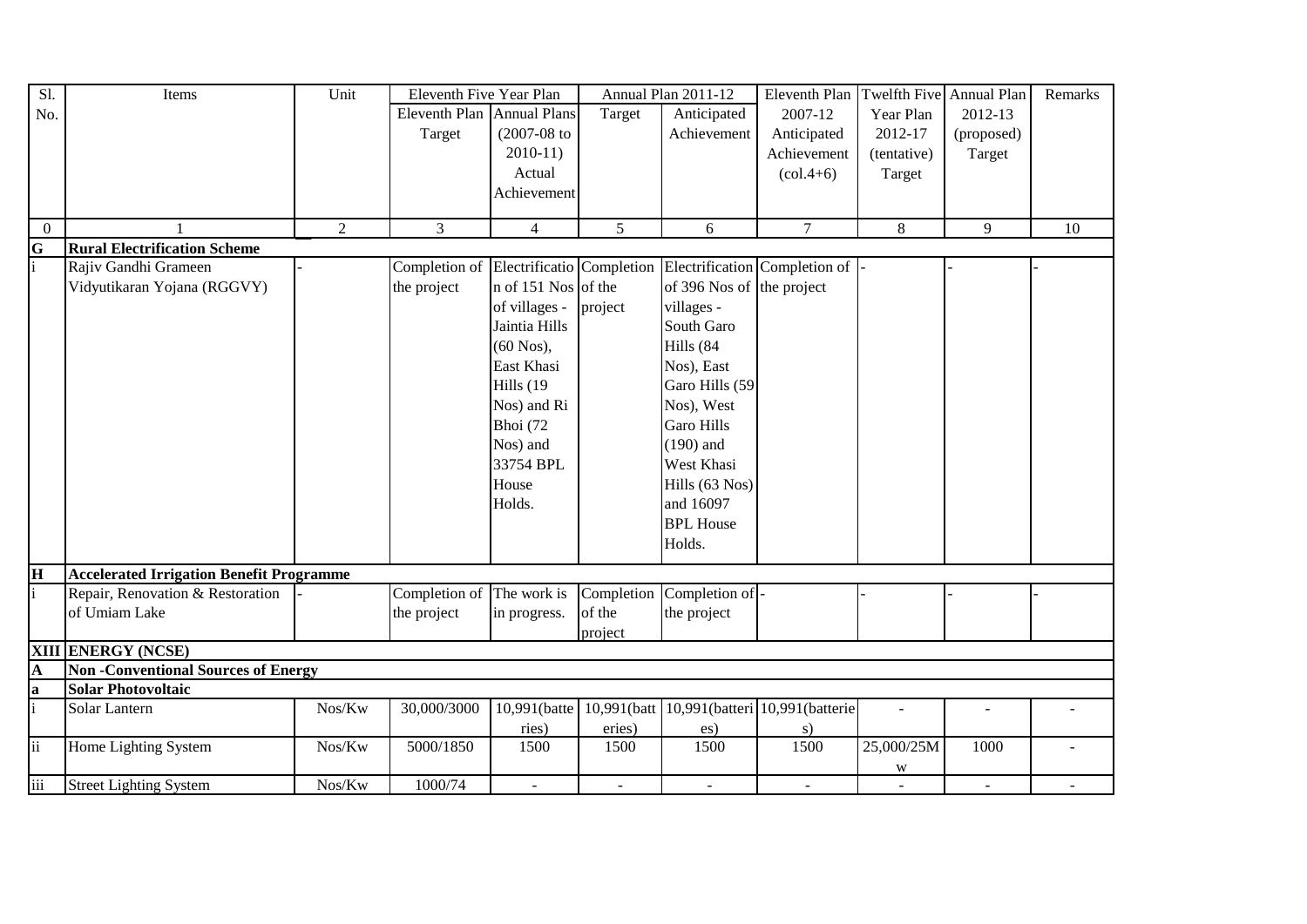| Sl.                     | Items                                     | Unit           | Eleventh Five Year Plan    |                       |                           | Annual Plan 2011-12       | Eleventh Plan Twelfth Five Annual Plan |                |                    | Remarks                   |
|-------------------------|-------------------------------------------|----------------|----------------------------|-----------------------|---------------------------|---------------------------|----------------------------------------|----------------|--------------------|---------------------------|
| No.                     |                                           |                | Eleventh Plan Annual Plans |                       | Target                    | Anticipated               | 2007-12                                | Year Plan      | 2012-13            |                           |
|                         |                                           |                | Target                     | $(2007-08)$ to        |                           | Achievement               | Anticipated                            | 2012-17        | (proposed)         |                           |
|                         |                                           |                |                            | $2010-11$             |                           |                           | Achievement                            | (tentative)    | Target             |                           |
|                         |                                           |                |                            | Actual                |                           |                           | $\left( \text{col.4+6} \right)$        | Target         |                    |                           |
|                         |                                           |                |                            | Achievement           |                           |                           |                                        |                |                    |                           |
|                         |                                           |                |                            |                       |                           |                           |                                        |                |                    |                           |
| $\boldsymbol{0}$        | 1                                         | $\overline{2}$ | 3                          | $\overline{4}$        | 5                         | 6                         | $\tau$                                 | 8              | 9                  | 10                        |
| iv                      | <b>Power Plant</b>                        | Nos/Kw         | 100/100                    | 1x30 Kw               | 30 Kw                     | 30 Kw                     | 1x30 Kw                                | 2.5 Mw         | 0.5 Mw             |                           |
|                         |                                           |                |                            |                       |                           |                           |                                        | (Capacity 1    |                    |                           |
|                         |                                           |                |                            |                       |                           |                           |                                        | to 250 kw)     |                    |                           |
| $\mathbf b$             | <b>Bio-Energy</b>                         |                |                            |                       |                           |                           |                                        |                |                    |                           |
|                         | <b>Biogas Plant</b>                       | Nos/cum        | 1500/3000                  | 2700                  | 1000                      | 1000                      | 2700                                   | 2500           | 500                |                           |
| ii                      | <b>Community Night Soil Biogas</b>        | Nos/cum        | 20/200                     | $\overline{2}$        |                           |                           | $\overline{2}$                         |                |                    |                           |
|                         | Plant.                                    |                |                            |                       |                           |                           |                                        |                |                    |                           |
| $\mathbf{c}$            | Micro Hydel Project                       |                |                            |                       |                           |                           |                                        |                |                    |                           |
|                         | Survery & Investigtion                    | <b>Nos</b>     | 50                         | 10 sites              | $\mathbf{r}$              | $\blacksquare$            | 10 sites                               | $\mathbf{r}$   | $\mathbf{r}$       |                           |
| ii                      | Water Mill Programme                      | Nos.           | 50                         | $\mathbf{r}$          | $\mathbf{r}$              | $\blacksquare$            | $\sim$                                 | $\sim$         |                    | $\sim$                    |
| $\overline{\mathbf{B}}$ | <b>Intergrated Rural Energy Programme</b> |                |                            |                       |                           |                           |                                        |                |                    |                           |
| $\mathbf{a}$            | Solar Thermal:                            |                |                            |                       |                           |                           |                                        |                |                    |                           |
|                         | Solar Water Heating System                | Nos/LPD        | 50/50,000                  | i)30/100LPD 81/100LPD |                           | 81/100 to                 | 112/100LPD                             | 7500 sq.m      | 1500 sq.m          | $\blacksquare$            |
| ii                      | Solar Water Pump                          |                |                            | ii)1/4000             | To 2000                   | 4000 LPD                  | to 4000 LPD                            |                | Collector          |                           |
|                         |                                           |                |                            | LPD                   | <b>LPD</b>                |                           |                                        |                | area.              |                           |
| iii                     | <b>Solar Dryer</b>                        | Nos/LPD        | 50/45,000                  |                       | $\sim$                    | $\blacksquare$            |                                        |                | 50 Kw              | $\mathbf{r}$              |
| iv                      | <b>Biomass Gasification IREP</b>          | $Nos/Mw$       | 5/250                      | i)2x50                | $\overline{a}$            |                           | $i)2x50$ Kw                            |                | (capacity 5        |                           |
|                         |                                           |                |                            |                       |                           |                           |                                        |                | Kw to 20           |                           |
|                         |                                           |                |                            |                       |                           |                           |                                        |                | Kw                 |                           |
| $\overline{\mathbf{V}}$ | Hybrid System IREP                        |                |                            | $ii)$ 1x250           | $\mathbb{Z}^{\mathbb{Z}}$ | $\mathbb{Z}^{\mathbb{Z}}$ | $\mathbb{Z}^{\mathbb{Z}}$              | 1000 Kw        | $200\ \mathrm{Kw}$ | $\mathbb{R}^{\mathbb{Z}}$ |
| $\overline{vi}$         | Electrification of Aganwadis              | Nos/Mw         | 50/250                     |                       | 3350                      | 3350                      |                                        |                |                    |                           |
|                         | Centres.                                  |                |                            |                       |                           |                           |                                        |                |                    |                           |
| $\mathbf b$             | Wind Resources Assessment                 | <b>Status</b>  | $20\,$                     | $\overline{4}$        | $\overline{4}$            | $\overline{4}$            | $\overline{4}$                         | 1000 Kw        | 200 Kw             | $\sim$                    |
|                         | Village Electrification (Special          | Nos.of         | $\blacksquare$             |                       | ÷.                        | $\omega$                  | 134                                    | 106            | 80                 |                           |
|                         | Scheme of MNES)                           | villages.      |                            |                       |                           |                           |                                        |                |                    |                           |
| XIV                     | <b>COMMERCE AND INDUSTRIES</b>            |                |                            |                       |                           |                           |                                        |                |                    |                           |
| $\mathbf{A}$            | <b>Small Scale</b>                        |                |                            |                       |                           |                           |                                        |                |                    |                           |
|                         | M.P.S.W.                                  | units          | 68                         | 15                    | $\overline{7}$            | $\overline{7}$            | 22                                     | $\blacksquare$ | $\blacksquare$     |                           |
| $\mathbf{ii}$           | T.K.E.                                    | units          | 63                         | 41                    | $\overline{27}$           | $\overline{27}$           | 68                                     | $\sim$         | $\blacksquare$     | $\blacksquare$            |
| $\overline{\text{iii}}$ | K.T.C.                                    | units          | 800                        | $\overline{75}$       | 27                        | 27                        | 102                                    |                | $\mathbf{r}$       | $\sim$                    |
| iv                      | Training Inside & Outside                 | units          | 7000                       | 1146                  | 385                       | 385                       | 1531                                   | 3000           | 500                |                           |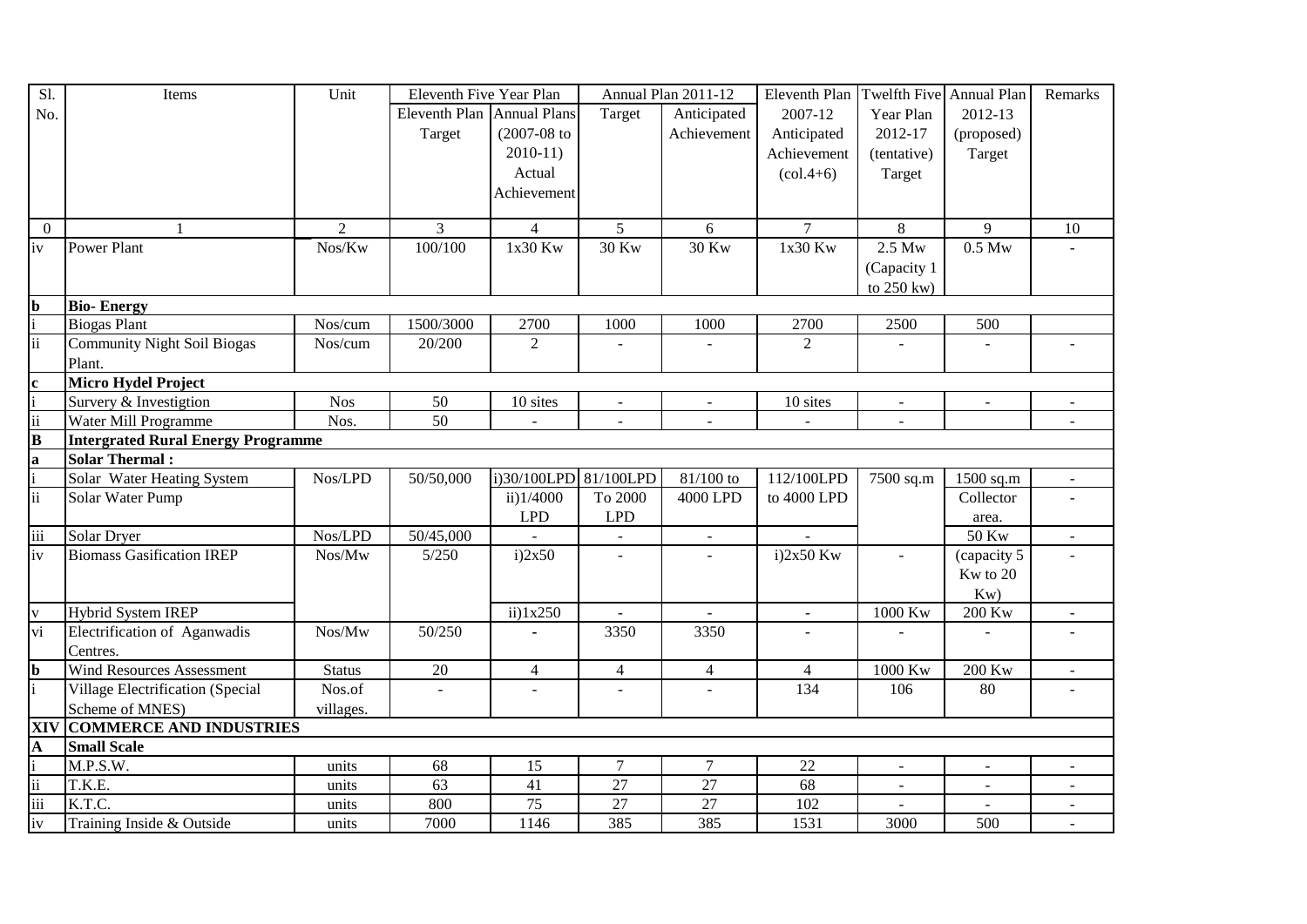| Sl.                      | Items                             | Unit           | Eleventh Five Year Plan    |                  |                 | Annual Plan 2011-12 | Eleventh Plan   Twelfth Five   Annual Plan |             |            | Remarks                   |
|--------------------------|-----------------------------------|----------------|----------------------------|------------------|-----------------|---------------------|--------------------------------------------|-------------|------------|---------------------------|
| No.                      |                                   |                | Eleventh Plan Annual Plans |                  | Target          | Anticipated         | 2007-12                                    | Year Plan   | 2012-13    |                           |
|                          |                                   |                | Target                     | $(2007 - 08)$ to |                 | Achievement         | Anticipated                                | 2012-17     | (proposed) |                           |
|                          |                                   |                |                            | $2010-11$        |                 |                     | Achievement                                | (tentative) | Target     |                           |
|                          |                                   |                |                            | Actual           |                 |                     | $\left(\text{col.4+6}\right)$              | Target      |            |                           |
|                          |                                   |                |                            | Achievement      |                 |                     |                                            |             |            |                           |
|                          |                                   |                |                            |                  |                 |                     |                                            |             |            |                           |
| $\boldsymbol{0}$         |                                   | $\overline{2}$ | 3                          | $\overline{4}$   | $5\overline{)}$ | 6                   | $\overline{7}$                             | 8           | 9          | 10                        |
| $\mathbf{V}$             | <b>Awareness Programme</b>        | units          | 700                        | 1715             | 1210            | 1210                | 2925                                       | 3000        | 550        | $\sim$                    |
| vi                       | Mastercraftsman                   | units          | 35                         | 770              | 286             | 286                 | 1056                                       | 2500        | 350        |                           |
| vii                      | G.I.A.                            | units          | 1500                       | 365              | 292             | 292                 | 657                                        | 1000        | 350        |                           |
| viii                     | Exhibition                        | units          |                            | $\blacksquare$   | $\tau$          | $\tau$              | $\overline{7}$                             | 50          | 10         | $\blacksquare$            |
| <b>Total</b>             |                                   | units          | 10166                      | 4127             | 2241            | 2241                | 6368                                       | 9550        | 1760       | $\blacksquare$            |
| $\overline{\mathbf{B}}$  | Large & Medium                    |                |                            |                  |                 |                     |                                            |             |            |                           |
|                          | Package Scheme of Incentives      | units          | 3000                       | 2452             | 500             | 500                 | 2952                                       | 3000        | 600        |                           |
| $\overline{\textbf{ii}}$ | Feasibility                       | units          | 50                         | 81               | $\overline{22}$ | $\overline{22}$     | 103                                        | 50          | 24         |                           |
| iii                      | <b>EDP</b>                        | units          | 35                         | 100              | 47              | 47                  | 147                                        | 57          | 52         |                           |
| iv                       | Manpower                          | units          | 500                        | 74               | 171             | 171                 | 245                                        | 500         | 288        | $\sim$                    |
| <b>Total</b>             |                                   | units          | 3585                       | 2707             | 740             | 740                 | 3447                                       | 3607        | 964        | $\mathbb{R}^{\mathbb{Z}}$ |
| XV                       | <b>I) SERICULTURE AND WEAVING</b> |                |                            |                  |                 |                     |                                            |             |            |                           |
| A                        | <b>Mulberry</b>                   |                |                            |                  |                 |                     |                                            |             |            |                           |
|                          | Production of DFLS                | Lakh Nos.      | 20.31                      | 5.18             | 2.4             | 2.4                 | 7.58                                       | 11.48       | 1.5        | $\blacksquare$            |
| $\ddot{\rm ii}$          | Production of Reeling Cocoons     | Kgs            | 1,14,812                   | 54,875           | 24,000          | 24,000              | 78,875                                     | 1,20,195    | 8,000      |                           |
| iii                      | Production of Raw Silk            | Kgs/MT         | 11.48                      | 4,193            | 2,400           | 2,400               | 6,593                                      | 15.00 MT    | 2.25 MT    |                           |
| iv                       | Raising of Mulberry Saplings      | Lakh Nos.      | 37.86                      | 28.29            | 11.4            | 11.4                | 39.69                                      | 55          | 5.5        | $\blacksquare$            |
| $\bar{V}$                | Additional /New Coverage of       | Acres          | 1,514                      | 1,250            | 456             | 456                 | 1,706                                      | 2562        | 220        |                           |
|                          | Plantation area                   |                |                            |                  |                 |                     |                                            |             |            |                           |
| vi                       | Additional /New Coverage of       | Nos.           | 1,514                      | 1,502            | 456             | 456                 | 1,958                                      | 2562        | 220        |                           |
|                          | beneficiaries                     |                |                            |                  |                 |                     |                                            |             |            |                           |
| $\bf{B}$                 | Eri                               |                |                            |                  |                 |                     |                                            |             |            |                           |
|                          | Production of Eri DFLS            | Lakh Nos.      | 223.54                     | 123.43           | 36.00           | 36.00               | 159.43                                     | 334         | 40         | $\sim$                    |
| $\ddot{\mathbf{i}}$      | Production of Cut Cocoons         | Lakh Kgs.      | 22.35                      | 14.27            | 3.60            | 3.60                | 17.87                                      | 33.4        | 4.00       | $\sim$                    |
| $\overline{\text{iii}}$  | Production of Eri Spun Yarn       | Lakh Kgs       | 17.8                       | 9.8              | 5.76            | 5.76                | 15.56                                      | 26.72       | 3.2        | $\blacksquare$            |
| iv                       | Raising of Kesseru Nurseries      | Lakh Nos.      | 77.05                      | 54.6             | 24.00           | 24.00               | 78.6                                       | 90          | 15         | $\blacksquare$            |
| $\overline{\mathbf{V}}$  | <b>Additional New Coverage</b>    | Acres          | 9,246                      | 7,012            | 360             | 360                 | 7,372                                      | 10,000      | 400        |                           |
|                          | Plantation area                   |                |                            |                  |                 |                     |                                            |             |            |                           |
| vi                       | Additional New Coverage of        | Nos.           | 9,246                      | 9,012            | 360             | 360                 | 9,372                                      | 10,000      | 400        |                           |
|                          | <b>Beneficiaries</b>              |                |                            |                  |                 |                     |                                            |             |            |                           |
| $\overline{C}$           | <b>Muga</b>                       |                |                            |                  |                 |                     |                                            |             |            |                           |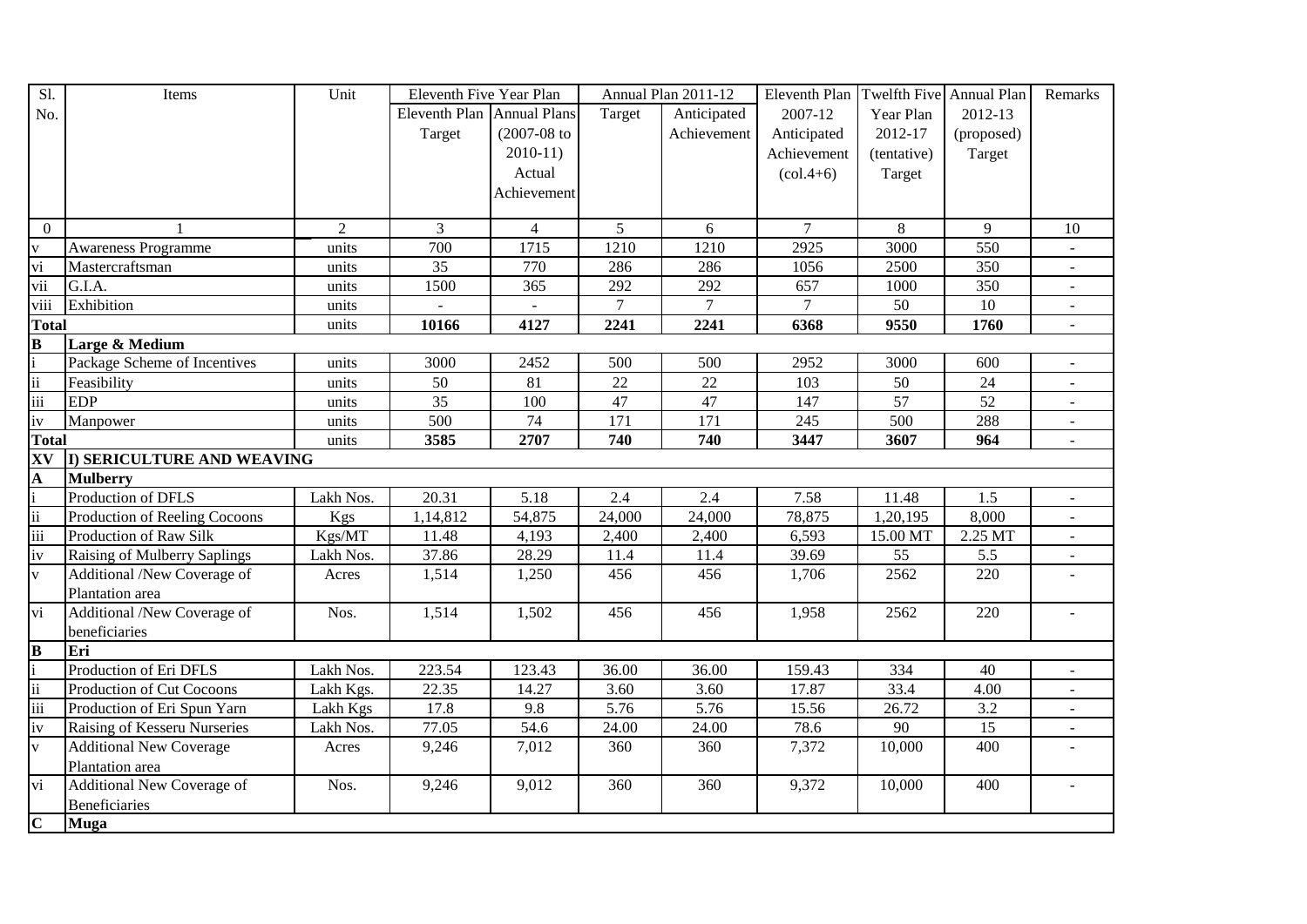| Sl.                      | Items                                  | Unit           | Eleventh Five Year Plan    |                  |                         | Annual Plan 2011-12 | Eleventh Plan                   | Twelfth Five Annual Plan |                | Remarks        |
|--------------------------|----------------------------------------|----------------|----------------------------|------------------|-------------------------|---------------------|---------------------------------|--------------------------|----------------|----------------|
| No.                      |                                        |                | Eleventh Plan Annual Plans |                  | Target                  | Anticipated         | 2007-12                         | Year Plan                | 2012-13        |                |
|                          |                                        |                | Target                     | $(2007 - 08)$ to |                         | Achievement         | Anticipated                     | 2012-17                  | (proposed)     |                |
|                          |                                        |                |                            | $2010-11$        |                         |                     | Achievement                     | (tentative)              | Target         |                |
|                          |                                        |                |                            | Actual           |                         |                     | $\left( \text{col.4+6} \right)$ | Target                   |                |                |
|                          |                                        |                |                            | Achievement      |                         |                     |                                 |                          |                |                |
|                          |                                        |                |                            |                  |                         |                     |                                 |                          |                |                |
| $\overline{0}$           |                                        | $\overline{2}$ | $\overline{3}$             | $\overline{4}$   | 5 <sup>5</sup>          | 6                   | $\overline{7}$                  | 8                        | 9              | 10             |
|                          | Production of DFLS                     | Lakh Nos.      | 33.24                      | 27.27            | 3.92                    | 3.92                | 31.19                           | 46.78                    | $\Delta$       |                |
| $\overline{\textbf{ii}}$ | Production of Reeling Cocoons          | Lakh Nos.      | 1994.40                    | 1,401.97         | 236.88                  | 236.88              | 1,639                           | 2807.00                  | 240.00         |                |
| $\overline{\text{iii}}$  | Production of Raw Silk                 | Kg/MT          | 39.88 (VA)                 | 26,790 Kgs       | $\overline{4,800}$ Kgs. | $4,800$ Kgs.        | 31,590 Kgs.                     | 56.14 MT                 | 4.80 MT        |                |
|                          |                                        |                | 7.50 (Actual)              |                  |                         |                     |                                 |                          |                |                |
| iv                       | Raising of Muga Saplings (Som &        | Lakh Nos.      | 7.41                       | 9.83             | 0.48                    | 0.48                | 10.31                           | 11.12                    | 3.00           |                |
|                          | Sualu)                                 |                |                            |                  |                         |                     |                                 |                          |                |                |
| $\mathbf{V}$             | <b>Additional New Coverage</b>         | Acres          | 1,482                      | 1,285            | 96                      | $\overline{96}$     | 1,381                           | 2,223                    | 600            |                |
|                          | Plantation Area                        |                |                            |                  |                         |                     |                                 |                          |                |                |
| $\overline{vi}$          | <b>Additional New Coverage of</b>      | Nos.           | 1,482                      | 1,285            | 96                      | 96                  | 1,381                           | 2,223                    | 600            |                |
|                          | <b>Beneficiaries</b>                   |                |                            |                  |                         |                     |                                 |                          |                |                |
| $\mathbf{D}$             | <b>Training</b>                        |                |                            |                  |                         |                     |                                 |                          |                |                |
|                          | Certificate Course on Self             | Nos.           | 100                        | 100              | 45                      | 45                  | 145                             | 50                       | 15             |                |
|                          | employment                             |                |                            |                  |                         |                     |                                 |                          |                |                |
| ii                       | <b>In-Service Trainees</b>             | Nos.           | 300                        | 300              | 50                      | 50                  | 350                             | 400                      | 40             | $\blacksquare$ |
| iii                      | Sericulture                            | Nos.           | 12,308                     | 12,308           | 4,000                   | 4,000               | 16,308                          | 14,785                   | 1,479          |                |
|                          | Farmers/Reelers/Spinners               |                |                            |                  |                         |                     |                                 |                          |                |                |
| iv                       | Training of Post - Cocoon              | Nos.           | 6,154                      | 6,154            | 500                     | 500                 | 6,654                           | 3,000                    | 300            |                |
|                          | Technology                             |                |                            |                  |                         |                     |                                 |                          |                |                |
| $\mathbf{V}$             | Post Graduate Diploma in               | Nos.           | 20                         | 20               | 17                      | 17                  | 37                              | 20                       | 5              |                |
|                          | Sericulture                            |                |                            |                  |                         |                     |                                 |                          |                |                |
|                          | II) HANDLOOM:                          |                |                            |                  |                         |                     |                                 |                          |                |                |
| A                        | Production of Handloom Fabrics         | Lakh Sq.       | 540                        | 440.88           | 168.00                  | 168.00              | 609.00                          | 667.00                   | 67.00          |                |
|                          |                                        | Mtrs.          |                            |                  |                         |                     |                                 |                          |                |                |
| $\overline{B}$           | <b>Training</b>                        |                |                            |                  |                         |                     |                                 |                          |                |                |
|                          | Training of Pvt. Weavers in            | Nos.           | 2,320                      | 2,320            | 600                     | 600                 | 2,920                           |                          |                |                |
|                          | Clusters                               |                |                            |                  |                         |                     |                                 |                          |                |                |
| ii                       | <b>Training of Progressive Weavers</b> | Nos.           | 2,000                      | 2,000            | 10                      | 10                  | 2,010                           |                          |                |                |
| $\overline{iii}$         | <b>Training of Silk Weavers</b>        | Nos.           | 2,520                      | 2,520            | 700                     | 700                 | 3,220                           | 4,700                    | 800            |                |
| iv                       | Indian Institute of Handloom           | Nos.           | 10                         | 10               |                         |                     |                                 | 20                       | $\overline{4}$ |                |
|                          | Technology                             |                |                            |                  |                         |                     |                                 |                          |                |                |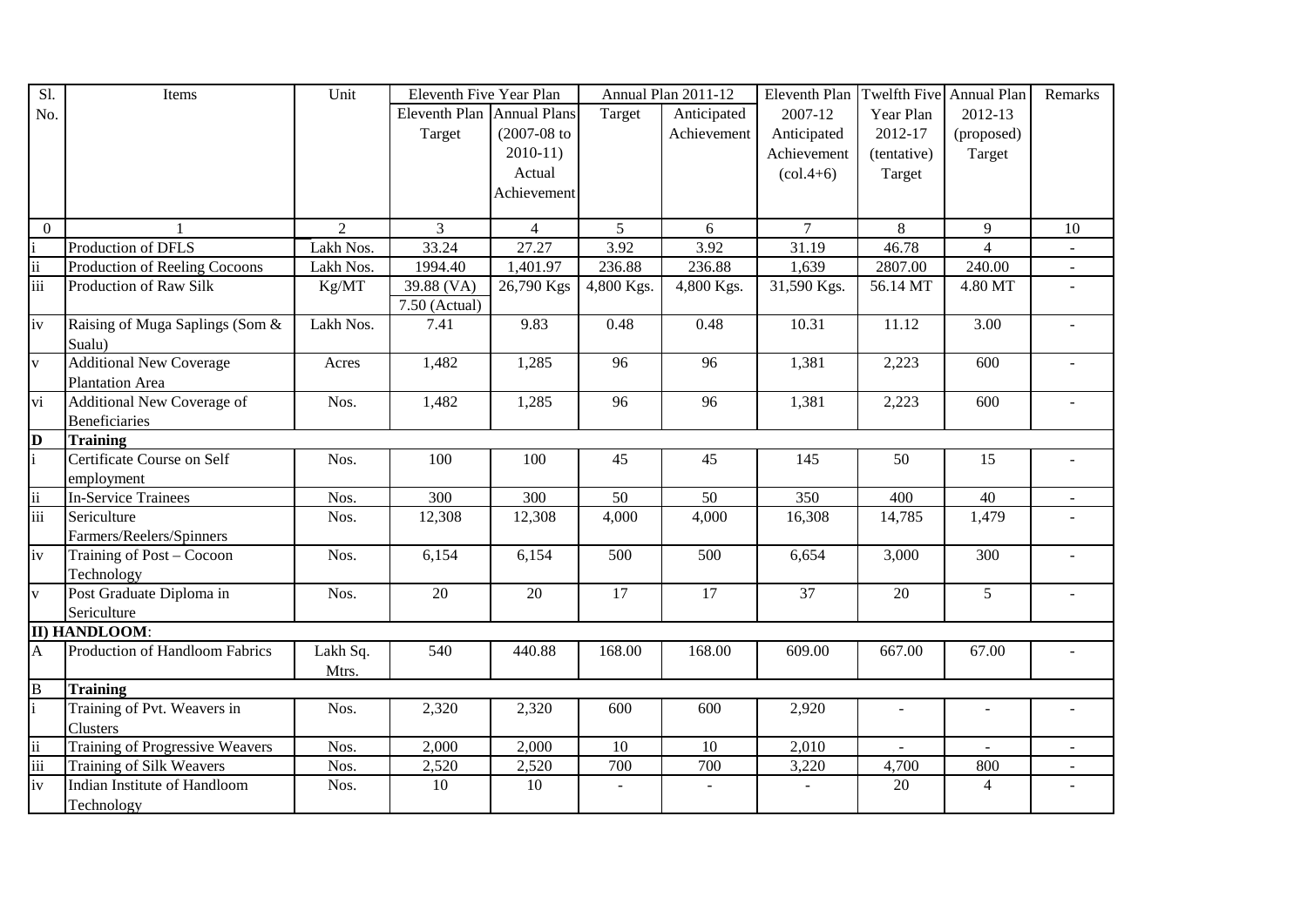| Sl.                 | Items                              | Unit           | Eleventh Five Year Plan    |                |                 | Annual Plan 2011-12 | Eleventh Plan Twelfth Five Annual Plan |              |            | Remarks |
|---------------------|------------------------------------|----------------|----------------------------|----------------|-----------------|---------------------|----------------------------------------|--------------|------------|---------|
| No.                 |                                    |                | Eleventh Plan Annual Plans |                | Target          | Anticipated         | 2007-12                                | Year Plan    | 2012-13    |         |
|                     |                                    |                | Target                     | $(2007-08$ to  |                 | Achievement         | Anticipated                            | 2012-17      | (proposed) |         |
|                     |                                    |                |                            | $2010-11$      |                 |                     | Achievement                            | (tentative)  | Target     |         |
|                     |                                    |                |                            | Actual         |                 |                     | $\left( \text{col.4+6} \right)$        | Target       |            |         |
|                     |                                    |                |                            | Achievement    |                 |                     |                                        |              |            |         |
|                     |                                    |                |                            |                |                 |                     |                                        |              |            |         |
| $\overline{0}$      |                                    | $\overline{2}$ | 3                          | $\overline{4}$ | $\mathfrak{S}$  | 6                   | $\tau$                                 | $\,8\,$      | 9          | 10      |
| $\mathbf{V}$        | Certificate Course on Self         | Nos.           | 60                         | 60             |                 |                     | $\overline{a}$                         | 60           | 20         |         |
|                     | employment                         |                |                            |                |                 |                     |                                        |              |            |         |
| vi                  | <b>Training of Artisan Weavers</b> | Nos.           | 300                        | 300            | 110             | 110                 | 410                                    |              | $\sim$     |         |
| vii                 | Adopted Handloom Model Villages    | Nos.           |                            |                |                 |                     |                                        | 100 Villages | 10         |         |
| viii                | Intensive Identification of        | Nos.           | $\sim$                     |                |                 |                     | $\overline{a}$                         | 6,500        | 650        |         |
|                     | Unorganised handloom weavers       |                |                            |                |                 |                     |                                        |              |            |         |
| ix                  | Support to Silk weavers            | Nos.           | $\overline{\phantom{a}}$   |                |                 |                     | $\blacksquare$                         | 3,300        | 330        |         |
| $\mathbf{X}$        | Organisation of Expert weavers for | Nos.           |                            |                |                 | ÷.                  |                                        | 1,000        | 100        |         |
|                     | product diversification            |                |                            |                |                 |                     |                                        |              |            |         |
| xi                  | Employment Support programme       | Nos.           | $\overline{\phantom{a}}$   | $\blacksquare$ | $\blacksquare$  | $\blacksquare$      | $\blacksquare$                         | 500          | 50         |         |
|                     | for loom less weavers              |                |                            |                |                 |                     |                                        |              |            |         |
| xii                 | Rehabilitation package for weavers | Nos.           | $\equiv$                   | $\blacksquare$ | $\blacksquare$  | $\blacksquare$      | $\blacksquare$                         | 1,106        | 110        |         |
|                     | <b>XVI MINING &amp; GEOLOGY</b>    |                |                            |                |                 |                     |                                        |              |            |         |
| $\mathbf{A}$        | <b>Geological Section</b>          |                |                            |                |                 |                     |                                        |              |            |         |
|                     | <b>Small Scale Mapping</b>         | Sq.Km.         | 200                        | 112.2          | 40              | 40                  | 152.2                                  | 200          | 40         |         |
| $\ddot{\mathbf{i}}$ | Large Scale Mapping                | Sq. Km.        | 60                         | 29             | $\overline{12}$ | $\overline{12}$     | 41                                     | 60           | 12         |         |
| $\overline{iii}$    | Drilling                           | r.m.           | 4000                       | 637.19         | 600             | 600                 | 1237.19                                | 4000         | 600        |         |
| iv                  | Pitting & Trenching                | c.u.           | 1000                       | 329            | 200             | 200                 | 529                                    | 1000         | 200        |         |
| V                   | Sampling                           | <b>Nos</b>     | 3000                       | 863            | 400             | 400                 | 1263                                   | 3000         | 400        |         |
| vi                  | Sample Analysis (Chemical &        | <b>Nos</b>     | 3000                       | 957            | 400             | 400                 | 1357                                   | 3000         | 400        |         |
|                     | Petrological)                      |                |                            |                |                 |                     |                                        |              |            |         |
| $\bf{B}$            | <b>Mining Section</b>              |                |                            |                |                 |                     |                                        |              |            |         |
|                     | Royalty on Major Minerals          | in lakhs       | 40000                      | 57333.11       | 20207           | 23300               | 80633.11                               | 130131.32    | 23400.56   |         |
| $\rm ii$            | Cess Receipt on Major Minerals     | in lakhs       | 140                        | 2640.89        | 700             | 600                 | 3240.89                                | 3058.79      | 553.3      |         |
|                     | <b>XVI TRANSPORT</b>               |                |                            |                |                 |                     |                                        |              |            |         |
| $\mathbf I$         |                                    |                |                            |                |                 |                     |                                        |              |            |         |
|                     | Roads & bridges                    |                |                            |                |                 |                     |                                        |              |            |         |
|                     | New Construction                   | $\rm Km$       | 861                        | 630.92         | 78              | 61.346              | 672.92                                 | 397          | 74         |         |
| $\ddot{\rm ii}$     | Metalling & Black topping          | Km             | 1693                       | 697.777        | 406             | 218.87              | 1062.006                               | 1572         | 351        |         |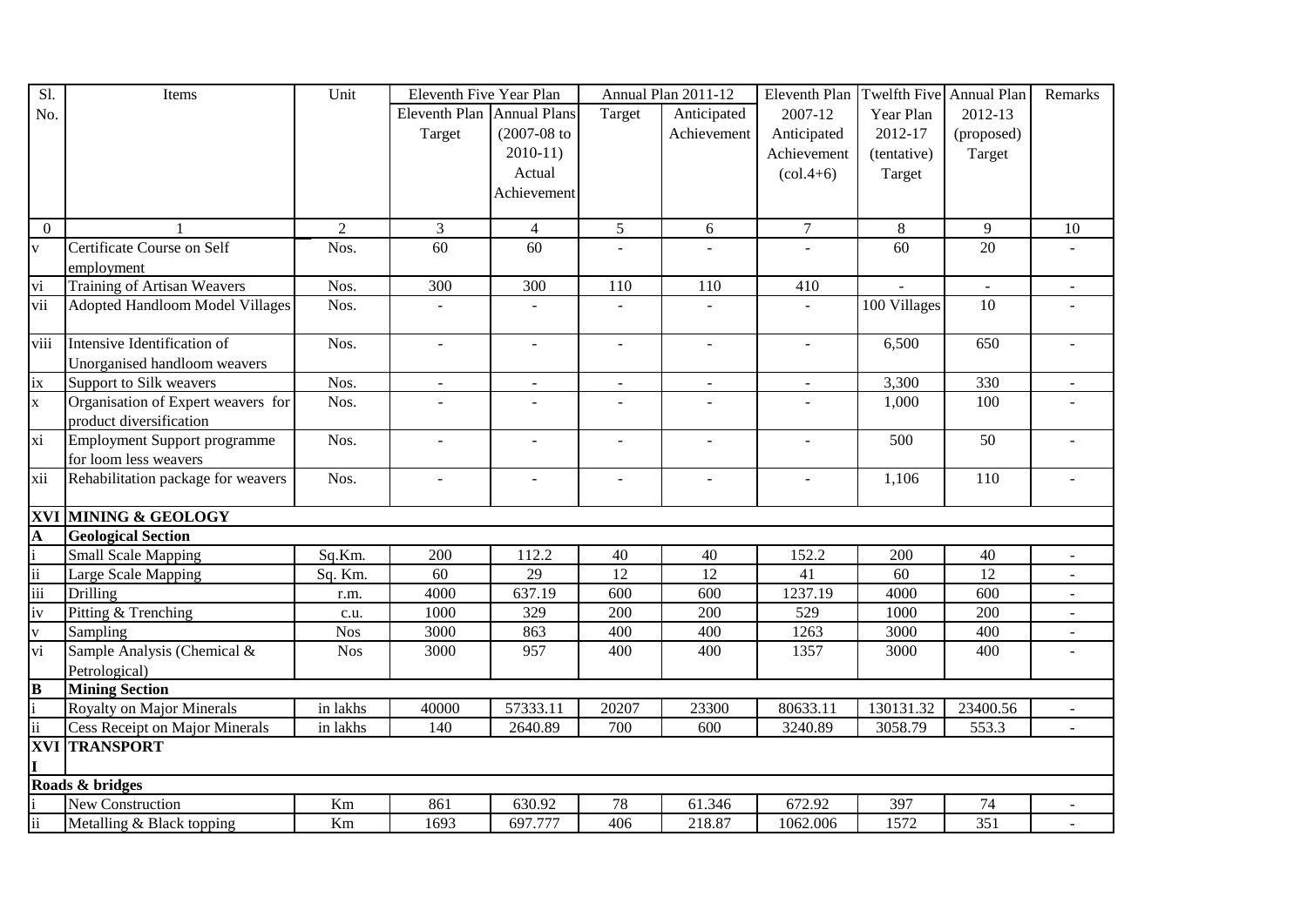| SI.                     | Items                               | Unit           | Eleventh Five Year Plan    |                  |                | Annual Plan 2011-12 | Eleventh Plan                   | Twelfth Five Annual Plan |              | Remarks        |
|-------------------------|-------------------------------------|----------------|----------------------------|------------------|----------------|---------------------|---------------------------------|--------------------------|--------------|----------------|
| No.                     |                                     |                | Eleventh Plan Annual Plans |                  | Target         | Anticipated         | 2007-12                         | Year Plan                | 2012-13      |                |
|                         |                                     |                | Target                     | $(2007 - 08)$ to |                | Achievement         | Anticipated                     | 2012-17                  | (proposed)   |                |
|                         |                                     |                |                            | $2010-11$        |                |                     | Achievement                     | (tentative)              | Target       |                |
|                         |                                     |                |                            | Actual           |                |                     | $\left( \text{col.4+6} \right)$ | Target                   |              |                |
|                         |                                     |                |                            | Achievement      |                |                     |                                 |                          |              |                |
|                         |                                     |                |                            |                  |                |                     |                                 |                          |              |                |
| $\mathbf{0}$            |                                     | $\overline{2}$ | 3                          | $\overline{4}$   | 5 <sup>5</sup> | 6                   | $\tau$                          | $8\,$                    | 9            | 10             |
| iii                     | Improvement / Widening              | Km             | 457                        | 462.522          | 158            | 243.757             | 706.279                         | 570                      | 184          | $\sim$         |
| iv                      | Major / Minor Bridges               | Rm             | 6099                       | 2861.144         | 1338           | 793.2               | 3654.344                        | 5676                     | 1363         | $\blacksquare$ |
|                         | <b>XVI SCIENCE &amp; TECHNOLOGY</b> |                |                            |                  |                |                     |                                 |                          |              |                |
| $\mathbf{I}$            |                                     |                |                            |                  |                |                     |                                 |                          |              |                |
|                         | Popularisation of Science           | No. of         | 30.00                      | 25.00            | 9.00           | 9.00                | 34.00                           | 40.00                    | 7.00         |                |
|                         | Programme (PSP)                     | Schemes        |                            |                  |                |                     |                                 |                          |              |                |
| $\overline{\text{ii}}$  | <b>Introduction of Appropriate</b>  | No. of         | 30.00                      | 13.00            | 6.00           | 6.00                | 19.00                           | 35.00                    | 5.00         |                |
|                         | Technology Programme (IATP)         | Schemes        |                            |                  |                |                     |                                 |                          |              |                |
| iii                     | Specific Projects Programme (SPP)   | No. of         | 6.00                       | 6.00             | 3.00           | 3.00                | 9.00                            | 8.00                     | 1.00         |                |
|                         |                                     | Schemes        |                            |                  |                |                     |                                 |                          |              |                |
| $\overline{iv}$         | <b>Students' Projects Programme</b> | No. of         | 7.00                       | Nil              | Nil            | Nil                 | Nil                             | 7.00                     | 1.00         |                |
|                         | (S <sub>t</sub> PP)                 | Schemes        |                            |                  |                |                     |                                 |                          |              |                |
| $\overline{\mathbf{V}}$ | S&T Entrepreneurship                | No. of         | 15.00                      | 13.00            | 6.00           | 6.00                | 19.00                           | 20.00                    | 4.00         |                |
|                         | Development Programme               | Schemes        |                            |                  |                |                     |                                 |                          |              |                |
|                         | $(S&\text{TEDP})$                   |                |                            |                  |                |                     |                                 |                          |              |                |
| vi                      | S&T Library & Documentation         | No. of         | 15.00                      | 8.00             | 3.00           | 3.00                | 11.00                           | 15.00                    | 3.00         |                |
|                         | Programme (S&T L&DP)                | Schemes        |                            |                  |                |                     |                                 |                          |              |                |
| vii                     | Science Centres Programme (SCP)     | No. of         | 5.00                       | 8.00             | 2.00           | 2.00                | 10.00                           | 2.00                     | 2.00         |                |
|                         |                                     | Schemes        |                            |                  |                |                     |                                 |                          |              |                |
| viii                    | <b>Bio-Resources Development</b>    | No. of         | 5.00                       | $1$ (contd.)     | $1$ (contd.)   | $1$ (contd.)        | $1$ (contd.)                    | 2.00                     | $1$ (contd.) |                |
|                         | Programme (BRDP)                    | Schemes        |                            |                  |                |                     |                                 |                          |              |                |
| ix                      | Remote Sensing Application          | No. of         | 5.00                       | 2.00             | 1.00           | 1.00                | 3.00                            | 5.00                     | 1.00         |                |
|                         | Programme (RSAP)                    | Schemes        |                            |                  |                |                     |                                 |                          |              |                |
| $\mathbf{X}$            | State S&T Cell/Council (SSTC)       | No. of         | $1$ (contd.)               | $1$ (contd.)     | $1$ (contd.)   | $1$ (contd.)        | $1$ (contd.)                    | $1$ (contd.)             | $1$ (contd.) |                |
|                         |                                     | Schemes        |                            |                  |                |                     |                                 |                          |              |                |
|                         | <b>XIX FOREST &amp; ENVIRONMENT</b> |                |                            |                  |                |                     |                                 |                          |              |                |
|                         | Social and farm Forestry including  | hac.           | 15000                      | 13616            | 3930           | 3930                | 17546                           | 18,000                   | 3600         |                |
|                         | nurseries and plantation schemes    |                |                            |                  |                |                     |                                 |                          |              |                |
|                         |                                     |                |                            |                  |                |                     |                                 |                          |              |                |
| <b>ii</b>               | Communication                       |                |                            |                  |                |                     |                                 |                          |              |                |
| (a)                     | New Roads                           | km             | 15                         | 10               | 2              | $\overline{2}$      | 14                              | 15                       | 3            |                |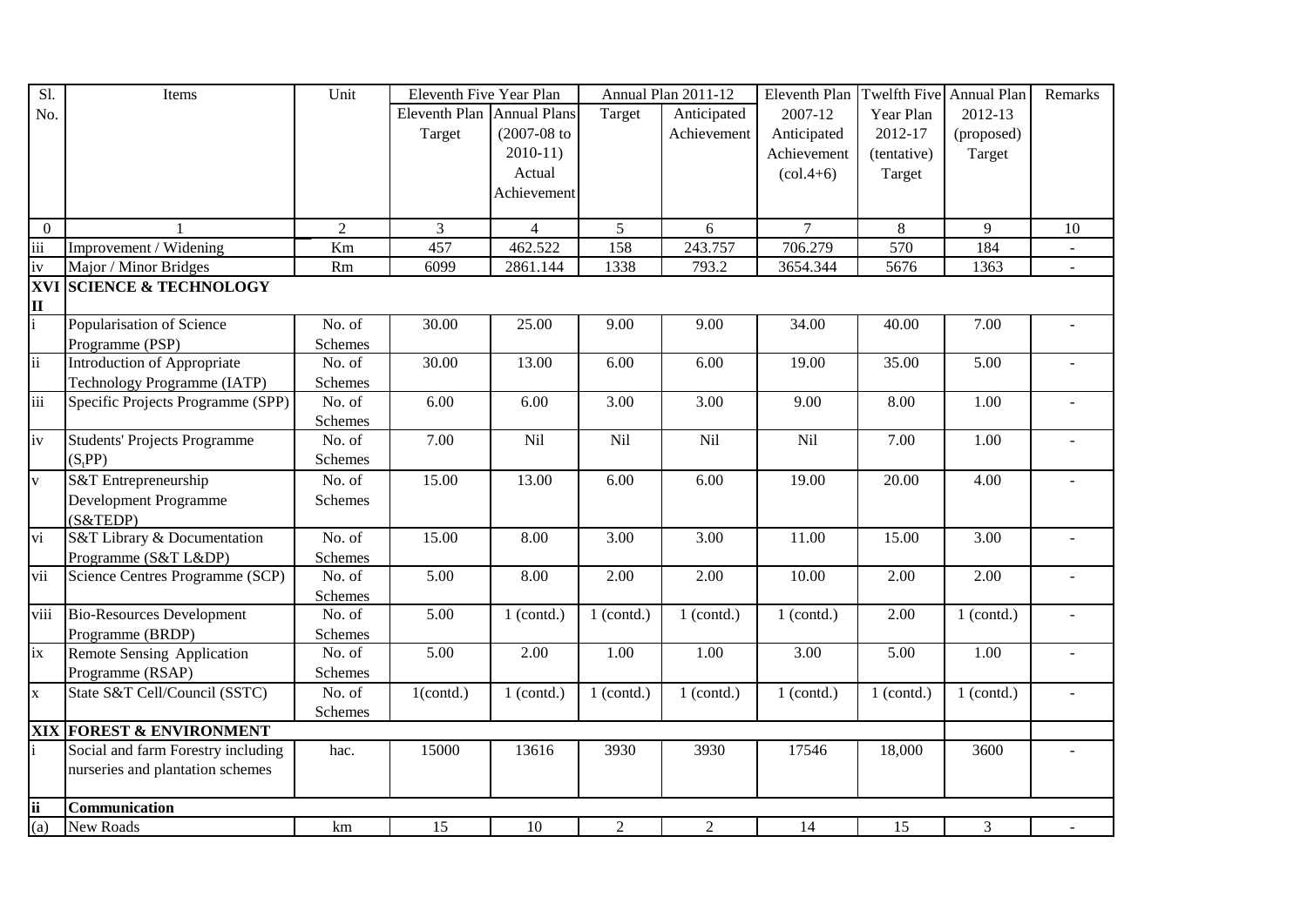| Sl.                      | Items                                  | Unit           | Eleventh Five Year Plan    |                          |                 | Annual Plan 2011-12      | Eleventh Plan Twelfth Five Annual Plan |                |                  | Remarks                  |
|--------------------------|----------------------------------------|----------------|----------------------------|--------------------------|-----------------|--------------------------|----------------------------------------|----------------|------------------|--------------------------|
| No.                      |                                        |                | Eleventh Plan Annual Plans |                          | Target          | Anticipated              | 2007-12                                | Year Plan      | 2012-13          |                          |
|                          |                                        |                | Target                     | $(2007 - 08)$ to         |                 | Achievement              | Anticipated                            | 2012-17        | (proposed)       |                          |
|                          |                                        |                |                            | $2010-11$                |                 |                          | Achievement                            | (tentative)    | Target           |                          |
|                          |                                        |                |                            | Actual                   |                 |                          | $\left( \text{col.4+6} \right)$        | Target         |                  |                          |
|                          |                                        |                |                            | Achievement              |                 |                          |                                        |                |                  |                          |
|                          |                                        |                |                            |                          |                 |                          |                                        |                |                  |                          |
| $\overline{0}$           |                                        | $\mathfrak{2}$ | 3                          | $\overline{4}$           | $\overline{5}$  | 6                        | $\overline{7}$                         | 8              | 9                | 10                       |
| (b)                      | Improvement of existing Roads          | km             | 150                        | 80                       | $\overline{30}$ | $\overline{30}$          | 140                                    | 180            | 35               |                          |
| iii                      | <b>Building</b>                        | nos            | 100                        | 40                       | $\overline{10}$ | $\overline{10}$          | 50                                     | 100            | 15               |                          |
| iv                       | Seedling distribution to the people    | nos in lakhs   | 100                        | 82.89                    | 16.25           | 16.25                    | 99.14                                  | 120            | 20               |                          |
|                          | under 20 point programme               |                |                            |                          |                 |                          |                                        |                |                  |                          |
|                          |                                        |                |                            |                          |                 |                          |                                        |                |                  |                          |
| XX                       | <b>SURVEY &amp; STATISTICS</b>         |                |                            |                          |                 |                          |                                        |                |                  |                          |
| A                        | <b>State Statistics Organisation</b>   |                |                            |                          |                 |                          |                                        |                |                  |                          |
|                          | Vehicle                                | <b>Nos</b>     | 5                          |                          | $\Omega$        | $\Omega$                 | $\mathbf{1}$                           | 6              | $\overline{2}$   |                          |
| $\overline{\mathrm{ii}}$ | Resograph                              | <b>Nos</b>     | $\mathbf{0}$               | $\overline{0}$           | $\overline{0}$  | $\overline{0}$           | $\theta$                               | $\overline{2}$ | $\overline{a}$   |                          |
| iii                      | Computer including UPS                 | <b>Nos</b>     | 31                         | $\mathbf{0}$             | 14              | 14                       | 14                                     | 30             | 10               | $\sim$                   |
| iv                       | Computer Chair                         | <b>Nos</b>     | 25                         | 10                       | $\overline{0}$  | $\mathbf{0}$             | 10                                     | 30             | 10               | $\sim$                   |
| $\bar{V}$                | <b>Computer Printer</b>                | <b>Nos</b>     | $\tau$                     | $\mathbf{0}$             | $\overline{7}$  | $\overline{7}$           | $\overline{7}$                         | 30             | $\sqrt{5}$       | $\blacksquare$           |
| vi                       | <b>Uniline UPS</b>                     | <b>Nos</b>     | $\overline{2}$             | $\overline{2}$           | $\Omega$        | $\overline{0}$           | $\overline{2}$                         | $\overline{3}$ | $\mathbf{1}$     |                          |
| $\bf{B}$                 | Data Rank & Electronic Data Processing |                |                            |                          |                 |                          |                                        |                |                  |                          |
|                          | <b>LCD</b> Projector                   | <b>Nos</b>     | $\overline{7}$             | 8                        | $\overline{0}$  | $\mathbf{0}$             | $8\,$                                  | $\overline{0}$ | $\boldsymbol{0}$ |                          |
| ii                       | Laptop                                 | <b>Nos</b>     | $\overline{46}$            | 9                        | $\mathbf{1}$    | $\mathbf{1}$             | $\overline{10}$                        | 49             | 10               | $\overline{\phantom{a}}$ |
| iii                      | Copier Machine                         | <b>Nos</b>     | 3                          | $\overline{2}$           | $\mathbf{1}$    | $\mathbf{1}$             | 3                                      | $\overline{7}$ | $\overline{2}$   | $\sim$                   |
| iv                       | <b>Electronic Weighing Machine</b>     | <b>Nos</b>     | 14                         | $\overline{0}$           | $\mathbf{0}$    | $\mathbf{0}$             | $\overline{0}$                         | 50             | $\overline{7}$   |                          |
| $\mathbf{V}$             | <b>Birla Generator</b>                 | <b>Nos</b>     | $\overline{4}$             | $\overline{4}$           | $\Omega$        | $\Omega$                 | $\overline{4}$                         | $\overline{4}$ | $\mathbf{1}$     |                          |
| $\overline{vi}$          | Fax Machine                            | <b>Nos</b>     | $\overline{2}$             |                          | $\overline{1}$  | $\mathbf{1}$             | $\overline{2}$                         | $\mathbf{r}$   | $\mathbf{L}$     |                          |
| vii                      | <b>Computer Printer</b>                | <b>Nos</b>     | 46                         | 5                        | $\overline{0}$  | $\mathbf{0}$             | $\mathfrak{S}$                         | 10             | $\overline{4}$   |                          |
| viii                     | Full HD PC Less Conference with        | <b>Nos</b>     | $\mathbf{1}$               | $\mathbf{1}$             | $\overline{0}$  | $\Omega$                 | $\mathbf{1}$                           | $\overline{0}$ | $\overline{0}$   |                          |
|                          | <b>Touch Panel</b>                     |                |                            |                          |                 |                          |                                        |                |                  |                          |
| ix                       | G.P.S. for Crop Cutting Experiment     | <b>Nos</b>     | $\overline{0}$             | $\Omega$                 | $\Omega$        | $\Omega$                 | $\theta$                               | 71             | 10               |                          |
|                          |                                        |                |                            |                          |                 |                          |                                        |                |                  |                          |
| $\overline{\mathbf{C}}$  | <b>Agriculture Statistics Division</b> | ÷,             | $\overline{\phantom{a}}$   | $\overline{\phantom{a}}$ | $\blacksquare$  | $\overline{\phantom{a}}$ | $\blacksquare$                         | $\sim$         | $\blacksquare$   |                          |
| $\mathbf{D}$             | <b>National Sample Survey Division</b> |                |                            |                          |                 |                          |                                        |                |                  |                          |
|                          | <b>Colour Photo Machine</b>            | <b>Nos</b>     | $\mathbf{1}$               |                          | $\overline{0}$  | $\boldsymbol{0}$         |                                        | $\mathbf{1}$   | $\boldsymbol{0}$ | $\sim$                   |
| ii                       | <b>Steel Almirah</b>                   | <b>Nos</b>     | 53                         | 5                        | $\overline{0}$  | $\mathbf{0}$             | 5                                      | 40             | 10               |                          |
| iii                      | <b>Steel Book Case</b>                 | <b>Nos</b>     | $\overline{7}$             | $\overline{2}$           | $\overline{0}$  | $\mathbf{0}$             | $\overline{2}$                         | 40             | 10               |                          |
| iv                       | <b>Officer Table</b>                   | <b>Nos</b>     | 64                         | 39                       | $\overline{0}$  | $\overline{0}$           | 39                                     | 40             | 10               |                          |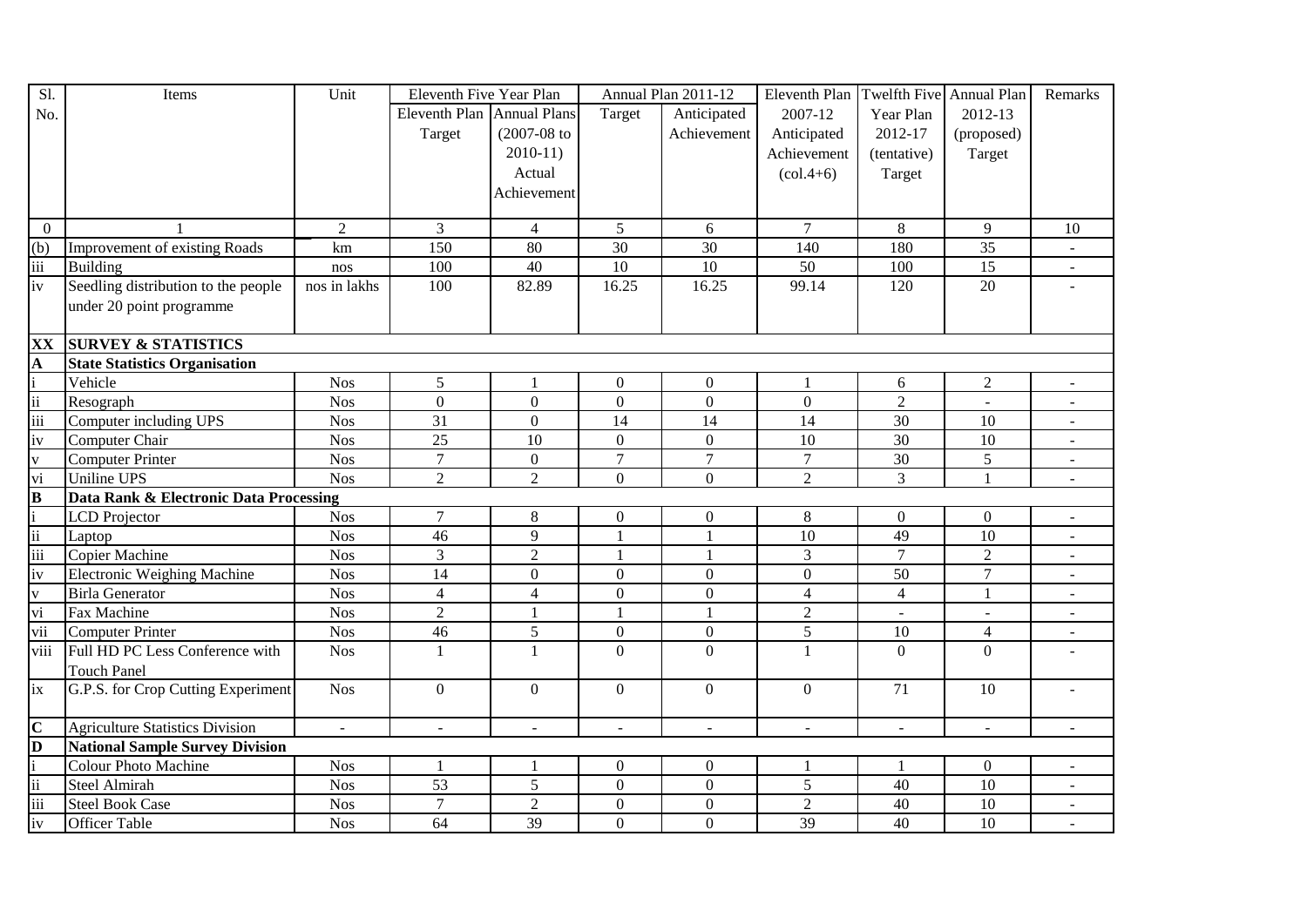| Sl.                     | Items                                  | Unit           | Eleventh Five Year Plan    |                  |                | Annual Plan 2011-12 | Eleventh Plan                   | Twelfth Five Annual Plan |                | Remarks        |
|-------------------------|----------------------------------------|----------------|----------------------------|------------------|----------------|---------------------|---------------------------------|--------------------------|----------------|----------------|
| No.                     |                                        |                | Eleventh Plan Annual Plans |                  | Target         | Anticipated         | 2007-12                         | Year Plan                | 2012-13        |                |
|                         |                                        |                | Target                     | $(2007 - 08)$ to |                | Achievement         | Anticipated                     | 2012-17                  | (proposed)     |                |
|                         |                                        |                |                            | $2010-11$        |                |                     | Achievement                     | (tentative)              | Target         |                |
|                         |                                        |                |                            | Actual           |                |                     | $\left( \text{col.4+6} \right)$ | Target                   |                |                |
|                         |                                        |                |                            | Achievement      |                |                     |                                 |                          |                |                |
|                         |                                        |                |                            |                  |                |                     |                                 |                          |                |                |
| $\overline{0}$          | 1                                      | $\overline{2}$ | $\mathfrak{Z}$             | $\overline{4}$   | $\mathfrak{S}$ | 6                   | $\tau$                          | 8                        | 9              | 10             |
| $\overline{\mathbf{V}}$ | <b>Officer Chair</b>                   | <b>Nos</b>     | 64                         | 37               | $\mathbf{0}$   | $\overline{0}$      | $\overline{37}$                 | 40                       | 10             |                |
| vi                      | <b>Filing Cabinet</b>                  | <b>Nos</b>     | $\overline{53}$            | $\overline{15}$  | $\overline{0}$ | $\mathbf{0}$        | 15                              | 30                       | 10             |                |
| vii                     | Vaccum Cleaner                         | <b>Nos</b>     | $\overline{9}$             |                  | $\mathbf{0}$   | $\boldsymbol{0}$    | $\overline{1}$                  | $\mathbf{0}$             | $\overline{0}$ | $\blacksquare$ |
| viii                    | Aqua Guard                             | <b>Nos</b>     | 9                          |                  | $\overline{0}$ | $\overline{0}$      | $\mathbf{1}$                    | $\mathbf{0}$             | $\overline{0}$ | $\blacksquare$ |
|                         | <b>XXI VOLUNTARY ACTION FUND</b>       |                |                            |                  |                |                     |                                 |                          |                |                |
| $\mathbf{i}$            | <b>Voluntary Action Fund</b>           | Nos.of VAs/    | 2000                       | 1799             |                |                     | 1799                            | 5000                     | $\blacksquare$ |                |
|                         |                                        | <b>NGOs</b>    |                            |                  |                |                     |                                 |                          |                |                |
|                         | <b>XXI TOURISM</b>                     |                |                            |                  |                |                     |                                 |                          |                |                |
| $\frac{I}{i}$           |                                        |                |                            |                  |                |                     |                                 |                          |                |                |
|                         | Development of Tourist Spot            | Nos.           | $70\,$                     | 40               | 12             | 12                  | 52                              | 125                      | 25             | $\blacksquare$ |
| $\frac{1}{11}$          | Beautiful Scheme in and arround        | Nos.           | $\overline{\phantom{a}}$   | $\mathbf{1}$     | $\Omega$       | $\Omega$            | $\mathbf{1}$                    | $\overline{0}$           | $\overline{0}$ |                |
|                         | Cherrapunjee                           |                |                            |                  |                |                     |                                 |                          |                |                |
| iii                     | Construction / Upgradation /           | Nos.           | 10                         | 14               | 14             | 14                  | 28                              | 50                       | 10             |                |
|                         | <b>Renovation of Tourist Bungalows</b> |                |                            |                  |                |                     |                                 |                          |                |                |
|                         | Yatri Niwases/ Wayside Amenities       |                |                            |                  |                |                     |                                 |                          |                |                |
|                         | in Khasi Hills/Jaintia Hills & Garo    |                |                            |                  |                |                     |                                 |                          |                |                |
|                         | Hills                                  |                |                            |                  |                |                     |                                 |                          |                |                |
| iv                      | <b>Tourist Transport Services</b>      | Nos.           | $\mathfrak{S}$             | $\mathbf{1}$     | $\mathbf{0}$   | $\mathbf{0}$        | $\overline{1}$                  | $\mathbf{0}$             | $\overline{0}$ |                |
| $\overline{\mathbf{v}}$ | Training Facilities/Hospitality        | Nos.           | 5                          | 10               | 6              | 6                   | 16                              | 25                       | 5              |                |
|                         | Scheme                                 |                |                            |                  |                |                     |                                 |                          |                |                |
| vi                      | Direction & Administration             | Nos.           | 5                          | $\overline{0}$   | $\mathbf{0}$   | $\overline{0}$      | $\mathbf{0}$                    | 5                        | $\mathbf{1}$   | $\mathbf{r}$   |
| vii                     | <b>Publicity Tourist Festivals</b>     | Nos.           | 250                        | 223              | 40             | 40                  | 263                             | 250                      | 50             |                |
|                         | &Printing of Publicity Materials &     |                |                            |                  |                |                     |                                 |                          |                |                |
|                         | Production of documentary film         |                |                            |                  |                |                     |                                 |                          |                |                |
|                         |                                        |                |                            |                  |                |                     |                                 |                          |                |                |
| viii                    | Wildlife Tourism/Trekking in           | Nos.           | $\boldsymbol{0}$           | 1                | $\Omega$       | $\Omega$            | $\mathbf{1}$                    | 5                        | 1              |                |
|                         | Natural Resort/ Adventure Tourism      |                |                            |                  |                |                     |                                 |                          |                |                |
|                         |                                        |                |                            |                  |                |                     |                                 |                          |                |                |
| ix                      | Improvement of Pine wood Hotel         | Nos.           | $\boldsymbol{0}$           |                  | $\mathbf{0}$   | $\boldsymbol{0}$    | $\overline{1}$                  | 5                        | 1              |                |
| $\overline{\mathbf{x}}$ | Esstt. Of Task Force Committee for     | Nos.           | $\boldsymbol{0}$           | $\boldsymbol{0}$ | $\overline{0}$ | $\overline{0}$      | $\overline{0}$                  | 5                        | 1              |                |
|                         | <b>Tourism Development</b>             |                |                            |                  |                |                     |                                 |                          |                |                |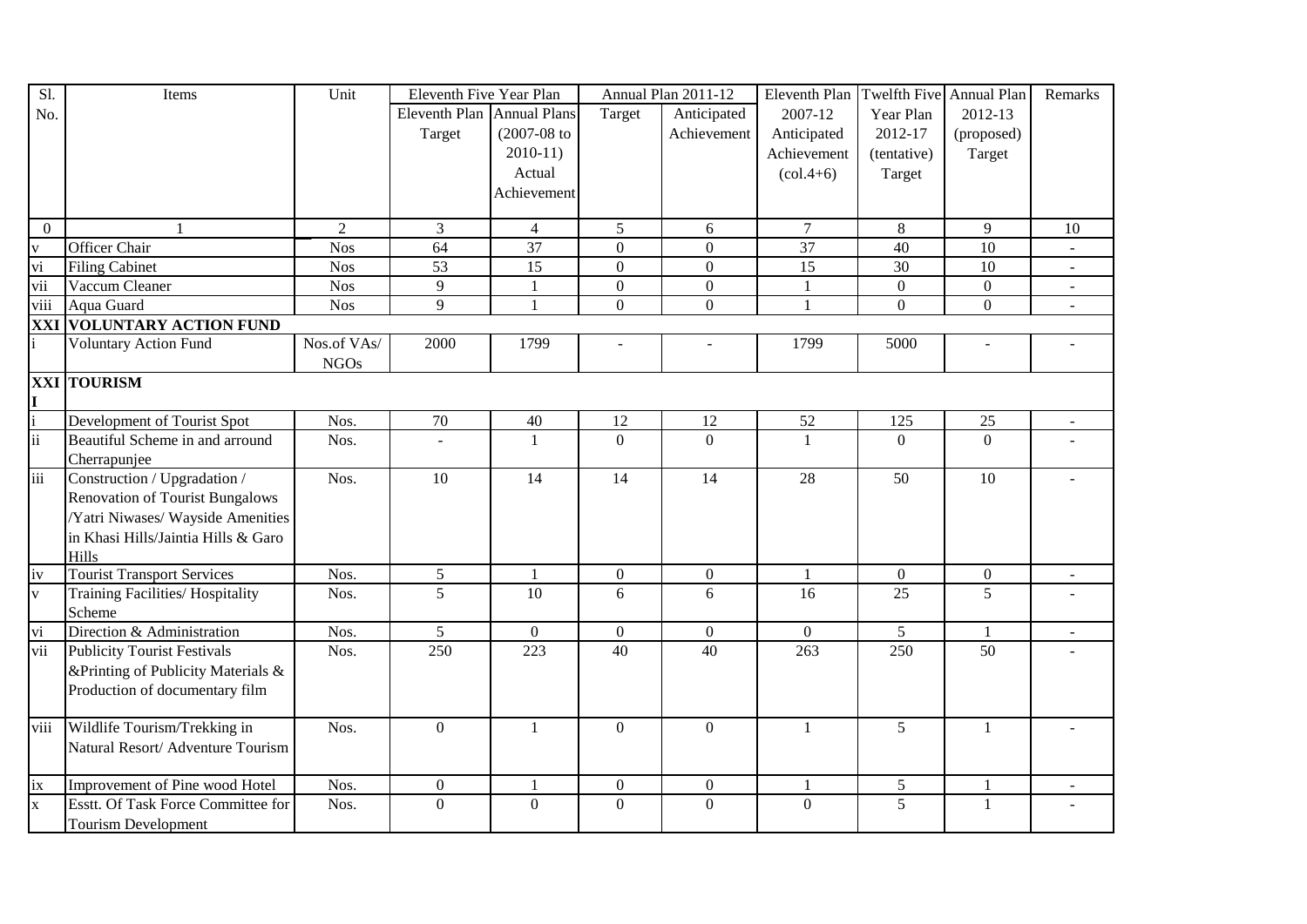| Sl.               | Items                                      | Unit           | Eleventh Five Year Plan    |                  |                           | Annual Plan 2011-12      | Eleventh Plan                   | Twelfth Five Annual Plan |                | Remarks |
|-------------------|--------------------------------------------|----------------|----------------------------|------------------|---------------------------|--------------------------|---------------------------------|--------------------------|----------------|---------|
| No.               |                                            |                | Eleventh Plan Annual Plans |                  | Target                    | Anticipated              | 2007-12                         | Year Plan                | 2012-13        |         |
|                   |                                            |                | Target                     | $(2007 - 08)$ to |                           | Achievement              | Anticipated                     | 2012-17                  | (proposed)     |         |
|                   |                                            |                |                            | $2010-11$        |                           |                          | Achievement                     | (tentative)              | Target         |         |
|                   |                                            |                |                            | Actual           |                           |                          | $\left( \text{col.4+6} \right)$ | Target                   |                |         |
|                   |                                            |                |                            | Achievement      |                           |                          |                                 |                          |                |         |
|                   |                                            |                |                            |                  |                           |                          |                                 |                          |                |         |
| $\boldsymbol{0}$  |                                            | $\overline{2}$ | $\mathfrak{Z}$             | $\overline{4}$   | 5                         | 6                        | $\tau$                          | $\,8\,$                  | $\overline{9}$ | $10\,$  |
| $\overline{xi}$   | Toursm Promotion Subsidy under             | Nos.           | $\mathbf{0}$               | $\mathbf{1}$     | $\overline{0}$            | $\overline{0}$           | $\mathbf{1}$                    | $\overline{5}$           | $\mathbf{1}$   |         |
|                   | <b>NABARD</b> Loan                         |                |                            |                  |                           |                          |                                 |                          |                |         |
| xii               | <b>Establishment of Food Craft</b>         | Nos.           | $\boldsymbol{0}$           |                  | $\overline{0}$            | $\overline{0}$           | $\mathbf{0}$                    | 5                        | $\mathbf{1}$   |         |
|                   | institute, Hotel Management                |                |                            |                  |                           |                          |                                 |                          |                |         |
|                   | Institute, Tourism related Institute       |                |                            |                  |                           |                          |                                 |                          |                |         |
|                   | under NABARD Loan                          |                |                            |                  |                           |                          |                                 |                          |                |         |
| xiii              | <b>Asstt. From Financial Institution</b>   | Nos.           | $\boldsymbol{0}$           | 8                | $\overline{4}$            | $\overline{4}$           | $\overline{12}$                 | 25                       | 5              |         |
|                   | under NABARD Loan                          |                |                            |                  |                           |                          |                                 |                          |                |         |
|                   | XXI FOOD & CIVIL SUPPLIES                  |                |                            |                  |                           |                          |                                 |                          |                |         |
| $\mathbf{I}$      |                                            |                |                            |                  |                           |                          |                                 |                          |                |         |
|                   | Mobile shop on vans                        | Nos.           | 8                          |                  | 8 continuing 8 continuing | $\overline{a}$           | 8 continuing                    | 11                       | 11             |         |
|                   |                                            |                |                            |                  |                           |                          |                                 | continuing               | continuing     |         |
| $\mathbf{ii}$     | <b>State Commission</b>                    | Nos.           | $\mathbf{1}$               | 1 continuing     | 1 contg                   | $\overline{a}$           | 1 continuing                    | 1 continuing             | continuing     |         |
|                   |                                            |                |                            |                  |                           |                          |                                 |                          |                |         |
| iii               | <b>District Forum</b>                      | Nos.           | $\overline{7}$             | 7 continuing     | 7 contg                   | $\overline{\phantom{a}}$ | 7 continuing                    | 7 continuing             | 7 continuing   |         |
|                   |                                            |                |                            |                  |                           |                          |                                 |                          |                |         |
| iv                | <b>Improvement of Staff quarters</b>       | Nos.           | $8\,$                      |                  | $\overline{2}$            | $\overline{2}$           | $\sqrt{2}$                      | $6\,$                    | $\sqrt{6}$     |         |
| $\overline{V}$    | Consumer protection and awareness          | Nos.           | 35                         | 3                | 8                         | 8                        | 8                               | 8                        | 8              |         |
|                   | programme                                  |                |                            |                  |                           |                          |                                 |                          |                |         |
| vi                | Computerization                            | Nos.           | $\overline{4}$             | 7 continuing     | 7 contg                   | $\overline{a}$           | 7 continuing                    | 7 continuing             | 7 continuing   |         |
|                   |                                            |                |                            |                  |                           |                          |                                 |                          |                |         |
| vii               | Annapurna                                  | Nos.           | 9263                       | 9263             | 9263                      |                          | 9263                            | 9263                     | 9263           | $\sim$  |
| viii              | Family Identity cards                      | Nos.           | 15                         |                  | <b>All Districts</b>      | All Districts            | All Districts                   | All Districts            | All Districts  |         |
|                   |                                            |                |                            |                  |                           |                          |                                 |                          |                |         |
| ix                | Consumer welfare fund                      | Nos.           | $\sim$                     | $\sim$           | $\blacksquare$            | $\sim$                   |                                 | All Districts            | All Districts  |         |
|                   | Antyodatya Anna Yojna                      | Nos.           | 70200                      | 70200            |                           |                          | 70200                           |                          |                |         |
| $\mathbf X$<br>xi |                                            | Nos.           |                            |                  | 70200                     | $\blacksquare$           |                                 | 70200                    | 70200          |         |
|                   | Land acquisition cost for storage          |                |                            |                  |                           | $\overline{a}$           |                                 |                          | ÷,             |         |
|                   | project<br><b>XXI WEIGHTS AND MEASURES</b> |                |                            |                  |                           |                          |                                 |                          |                |         |
|                   |                                            |                |                            |                  |                           |                          |                                 |                          |                |         |
| $\mathbf{V}$      |                                            |                |                            |                  |                           |                          |                                 |                          |                |         |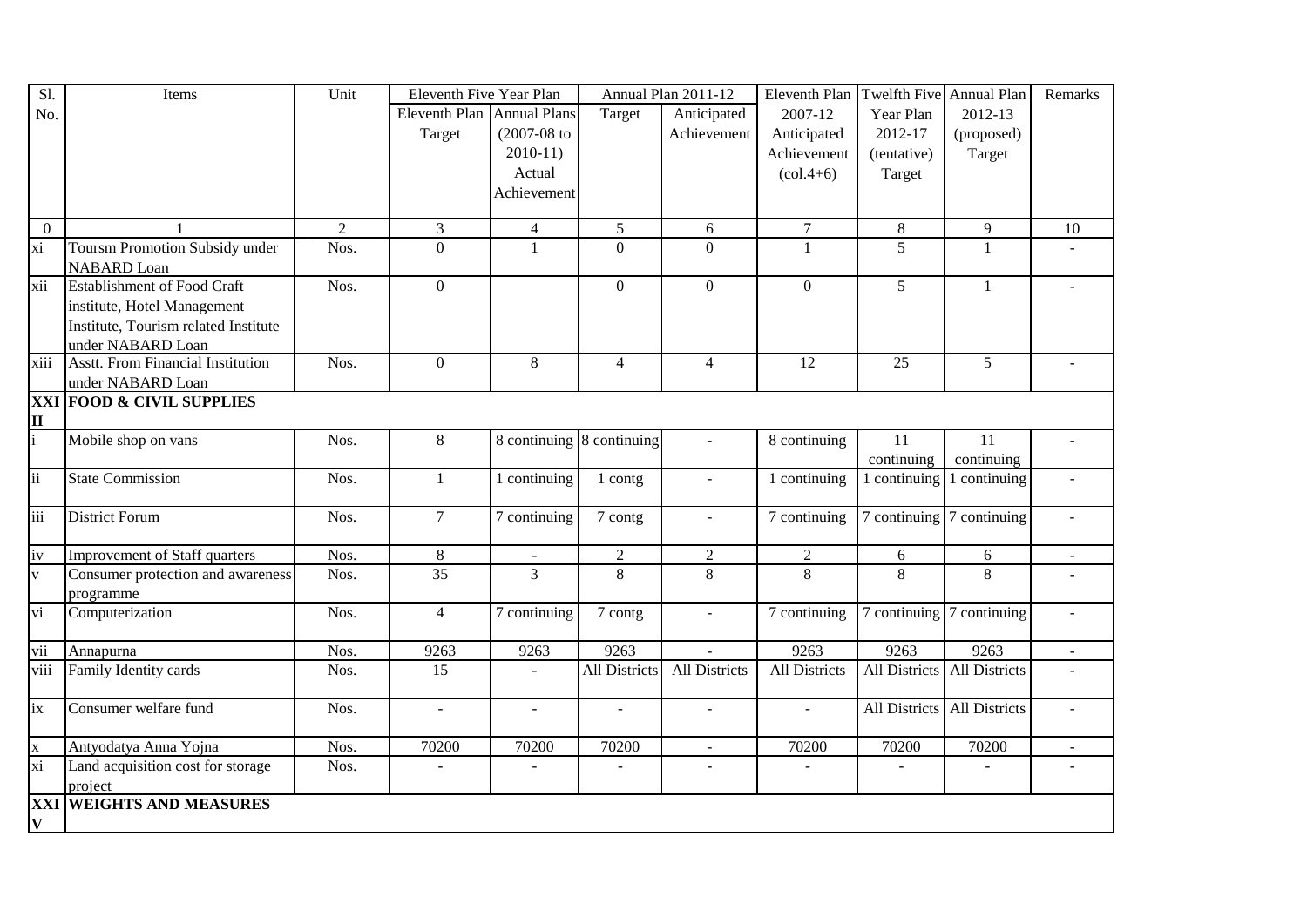| $\overline{SI}$                 | Items                                    | Unit         | Eleventh Five Year Plan    |                          |                          | Annual Plan 2011-12      | Eleventh Plan            |                  | Twelfth Five Annual Plan | Remarks                  |
|---------------------------------|------------------------------------------|--------------|----------------------------|--------------------------|--------------------------|--------------------------|--------------------------|------------------|--------------------------|--------------------------|
| No.                             |                                          |              | Eleventh Plan Annual Plans |                          | Target                   | Anticipated              | 2007-12                  | Year Plan        | 2012-13                  |                          |
|                                 |                                          |              | Target                     | $(2007 - 08)$ to         |                          | Achievement              | Anticipated              | 2012-17          | (proposed)               |                          |
|                                 |                                          |              |                            | $2010-11$                |                          |                          | Achievement              | (tentative)      | Target                   |                          |
|                                 |                                          |              |                            | Actual                   |                          |                          | $(col.4+6)$              | Target           |                          |                          |
|                                 |                                          |              |                            | Achievement              |                          |                          |                          |                  |                          |                          |
|                                 |                                          |              |                            |                          |                          |                          |                          |                  |                          |                          |
| $\overline{0}$                  | $\mathbf{1}$                             | 2            | 3                          | $\overline{4}$           | 5 <sup>5</sup>           | 6                        | $\tau$                   | 8                | 9                        | 10                       |
| A.                              | <b>Enforcement</b>                       |              |                            |                          |                          |                          |                          |                  |                          |                          |
| $\overline{(\mathrm{I})}$       | <b>Verification &amp; Stamping Fees</b>  |              |                            |                          |                          |                          |                          |                  |                          |                          |
| $\frac{1}{11}$                  | <b>Traders</b>                           | Nos.         | 80,000                     | 42,000                   | 10,000                   | 45,000                   | 87,000                   | 95,000           | 50,000                   |                          |
|                                 | Verification fees                        | Rs.In Lakh   | $\overline{50}$            | 102.7                    | 17                       | $\overline{17}$          | 119.7                    | $\overline{125}$ | $\overline{25}$          |                          |
| $\overline{\text{iii}}$         | Compounding fees                         | Rs.In Lakh   | No Target                  | 7.6                      | No Target                | 1.5                      | 9.1                      | No Target        | No Target                | $\overline{a}$           |
| $\overline{\mathbf{B}}$         | <b>Prosecution Cases</b>                 | Nos.         | No Target                  | 1851                     | No Target                | 271                      | 2,122                    | No Target        | No Target                | $\blacksquare$           |
|                                 |                                          |              |                            |                          |                          |                          |                          |                  |                          |                          |
| $\overline{\mathbf{C}}$         | Procurement of Working Standards         | Sets         | $\overline{4}$             |                          |                          |                          |                          | 6                | $\overline{2}$           |                          |
|                                 | <b>Purchase of Vehicles</b>              | Nos.         | $\overline{2}$             | $\overline{3}$           | $\equiv$                 | $\mathbf{r}$             | $\overline{3}$           | 5                | $\overline{2}$           | $\overline{\phantom{a}}$ |
| $\frac{\mathbf{D}}{\mathbf{E}}$ | <b>Construction of Office Building</b>   | Nos.         |                            |                          |                          |                          |                          | 3                | $\mathbf{1}$             |                          |
|                                 |                                          |              | $\overline{2}$             | $\blacksquare$           |                          |                          |                          |                  |                          |                          |
|                                 | Strengthening of Consumers               | Rs. In Lakh. | $\bar{\phantom{a}}$        | $\overline{\phantom{a}}$ | $\overline{\phantom{a}}$ | $\overline{a}$           | $\blacksquare$           | 14.00            | 2.00                     |                          |
|                                 | awareness programme                      |              |                            |                          |                          |                          |                          |                  |                          |                          |
| XX<br>$\mathbf V$               | <b>GENERAL EDUCATION</b>                 |              |                            |                          |                          |                          |                          |                  |                          |                          |
|                                 | <b>Elementary Education</b>              |              |                            |                          |                          |                          |                          |                  |                          |                          |
| $\frac{A}{i}$<br>$\frac{A}{ii}$ | Primary enrolment                        | $000$ Nos    | 581                        | 508                      | 520                      | 515                      | 515                      | 600              | 525                      |                          |
|                                 | <b>Upper Primary enrolment</b>           | $000$ Nos    | 261                        | 152                      | 260                      | $\overline{205}$         | 205                      | 280              | 220                      |                          |
| $\overline{\text{iii}}$         | Secondary enrolment                      | $000$ Nos    | 120                        | 068                      | 120                      | 080                      | 080                      | 150              | 100                      |                          |
| iv                              | Higher Secondary enrolment               | $000$ Nos    | 007                        | 020                      | 008                      | 025                      | 025                      | 050              | 030                      |                          |
| $\overline{\mathbf{v}}$         | <b>Enrolment of Students in Colleges</b> | <b>Nos</b>   | 45000                      | 41574                    | 45000                    | 45000                    | 45000                    | 50000            | 46000                    |                          |
|                                 |                                          |              |                            |                          |                          |                          |                          |                  |                          |                          |
| $\overline{\mathbf{B}}$         | <b>Pine Mount International Schools</b>  |              |                            |                          |                          |                          |                          | 3                |                          |                          |
| $\overline{\mathbf{C}}$         | Govt. Colleges                           | <b>Nos</b>   | $\overline{4}$             | 3                        | $\mathbf{1}$             |                          | 1                        | 5 <sup>5</sup>   | $\mathbf{1}$             | $\blacksquare$           |
| $\overline{\mathbf{a}}$         | <b>Vocational Education</b>              |              |                            |                          |                          |                          |                          |                  |                          |                          |
| $\bf{a}$                        | <b>Secondary Schools</b>                 | <b>Nos</b>   | 21                         | $\blacksquare$           | $\overline{3}$           | $\overline{\phantom{a}}$ | $\overline{\phantom{a}}$ | 6                | $\overline{2}$           | $\blacksquare$           |
| $\frac{\mathbf{b}}{\mathbf{i}}$ | <b>Trainings</b>                         |              |                            |                          |                          |                          |                          |                  |                          |                          |
|                                 | Long Term Training                       | <b>Nos</b>   | 3000                       | 2129                     | 640                      | 532 additional           | 2661                     | 9430             | 1584                     |                          |
|                                 |                                          |              |                            |                          | additional               |                          |                          |                  | additional               |                          |
| $\ddot{\mathbf{i}}$             | <b>Short Term Training</b>               | <b>Nos</b>   | 7000                       | 837                      | 1000                     | 1102                     | 2102                     | 5000             | 1000                     |                          |
|                                 |                                          |              |                            |                          | additional               | additional               |                          |                  | additional               |                          |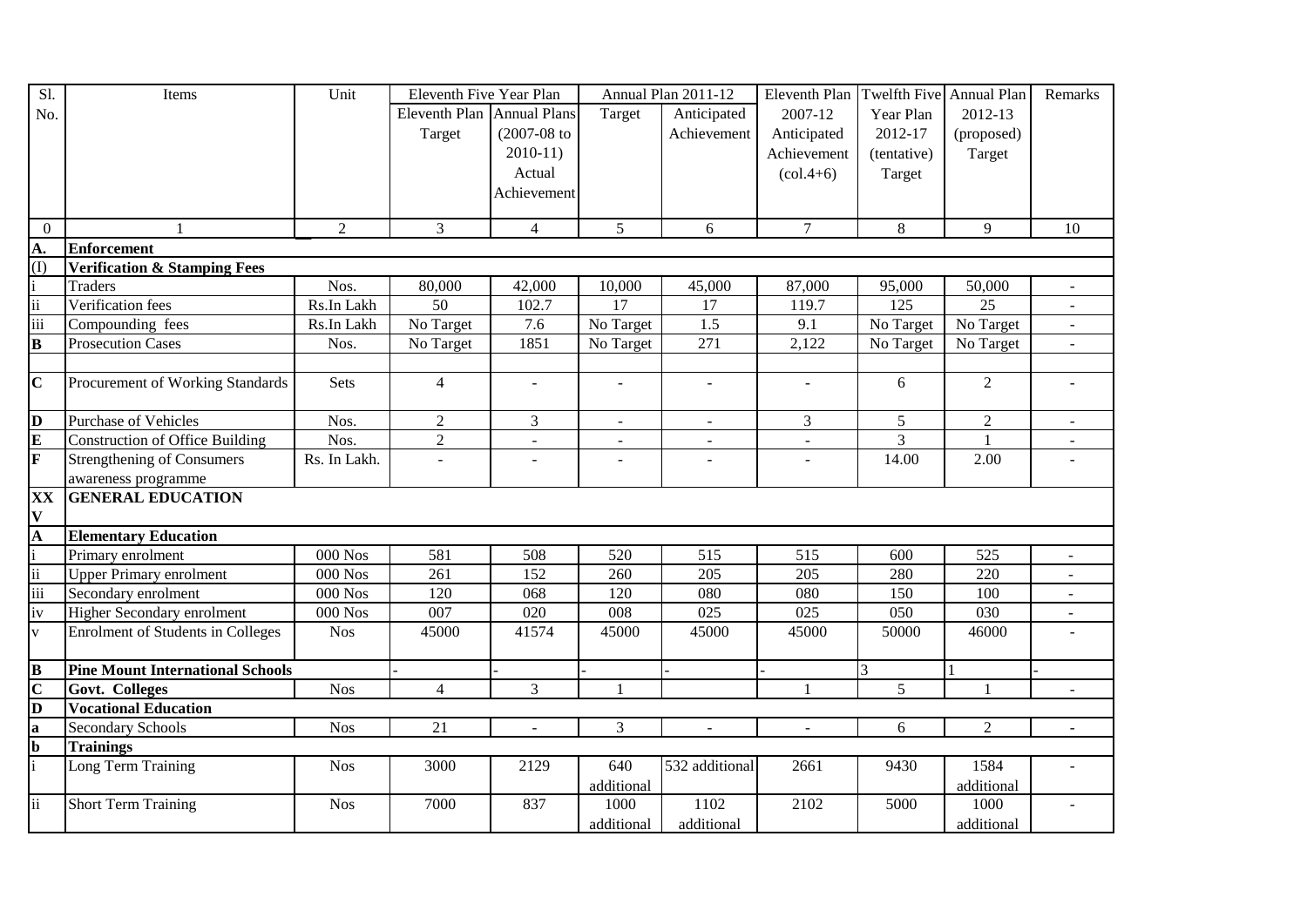| S1.                                    | Items                                            | Unit         | Eleventh Five Year Plan      |                  |                      | Annual Plan 2011-12 | Eleventh Plan                   | Twelfth Five Annual Plan |                          | Remarks        |
|----------------------------------------|--------------------------------------------------|--------------|------------------------------|------------------|----------------------|---------------------|---------------------------------|--------------------------|--------------------------|----------------|
| No.                                    |                                                  |              | Eleventh Plan Annual Plans   |                  | Target               | Anticipated         | 2007-12                         | Year Plan                | 2012-13                  |                |
|                                        |                                                  |              | Target                       | $(2007 - 08)$ to |                      | Achievement         | Anticipated                     | 2012-17                  | (proposed)               |                |
|                                        |                                                  |              |                              | $2010-11$        |                      |                     | Achievement                     | (tentative)              | Target                   |                |
|                                        |                                                  |              |                              | Actual           |                      |                     | $\left( \text{col.4+6} \right)$ | Target                   |                          |                |
|                                        |                                                  |              |                              | Achievement      |                      |                     |                                 |                          |                          |                |
|                                        |                                                  |              |                              |                  |                      |                     |                                 |                          |                          |                |
| $\overline{0}$                         | $\mathbf{1}$                                     | 2            | 3                            | $\overline{4}$   | 5 <sup>5</sup>       | 6                   | $\overline{7}$                  | 8                        | 9                        | 10             |
| $\mathbf{c}$                           | Programmes for the benefit of<br><b>Students</b> | Nos          | 22000                        | 17600            | 4400                 | 4400                | 22000                           | 28775                    | 5674                     |                |
| $\mathbf d$                            | Research Study /Survey                           | Nos          | 10                           | 8                | $\overline{2}$       | $\overline{2}$      | $\overline{10}$                 | 15                       | $\overline{3}$           |                |
| $\mathbf E$                            | <b>Technical Education</b>                       |              |                              |                  |                      |                     |                                 |                          |                          |                |
|                                        | Setting up of Engineering College                | <b>Nos</b>   | $\mathbf{1}$                 | $\blacksquare$   | -1                   |                     | $\blacksquare$                  | $\mathbf{1}$             | $\overline{\phantom{a}}$ |                |
| $\overline{\mathrm{ii}}$               | Setting up of New Polytechnics                   | <b>Nos</b>   | $\overline{4}$               | $\omega$         | $\overline{3}$       | 1                   | $\mathbf{1}$                    | $\overline{2}$           | $\sqrt{2}$               | $\blacksquare$ |
| $\overline{\text{iii}}$                | Setting up of State Technical                    | <b>Nos</b>   |                              |                  | $\mathbf{1}$         | 1                   | ÷,                              | ÷,                       | ÷,                       |                |
|                                        | University                                       |              |                              |                  |                      |                     |                                 |                          |                          |                |
| iv                                     | Setting up of IIIT in PPP Mode                   | <b>Nos</b>   |                              | $\blacksquare$   |                      |                     | $\overline{\phantom{a}}$        | $\mathbf{1}$             | $\blacksquare$           | $\blacksquare$ |
| XX                                     | <b>SPORTS &amp; YOUTH AFFAIRS</b>                |              |                              |                  |                      |                     |                                 |                          |                          |                |
| VI                                     |                                                  |              |                              |                  |                      |                     |                                 |                          |                          |                |
|                                        | <b>Physical Education</b>                        | Nos of       | 20                           | 16               | $\overline{4}$       | $\overline{4}$      | 20                              | 30                       | $\sqrt{6}$               |                |
|                                        |                                                  | trainees     |                              |                  |                      |                     |                                 |                          |                          |                |
| ii                                     | Youth Welfare for Students                       | <b>Nos</b>   | 100                          | 73               | 100                  | 27                  | 100                             | 100                      | 20                       |                |
| iii                                    | Sports & Games                                   | <b>Nos</b>   | 2500                         | 2392             | 108                  | 108                 | 2500                            | 2500                     | 500                      |                |
| $\overline{\mathbf{XX}}$<br><b>VII</b> | MEDICAL AND PUBLIC HEALTH                        |              |                              |                  |                      |                     |                                 |                          |                          |                |
| A                                      | <b>HOSPITALS</b>                                 | $\mathbf{1}$ | Continuance of the following |                  |                      |                     |                                 | Continuance of the       |                          |                |
|                                        |                                                  |              | Construction                 | 100%             |                      | Nil                 | Nil                             | Installations 100%       |                          |                |
|                                        |                                                  |              | of Childrens                 |                  | <b>Installations</b> |                     |                                 | of 10                    |                          |                |
|                                        |                                                  |              | Hospital at                  |                  | of 10                |                     |                                 | Drawers 5                |                          |                |
|                                        |                                                  |              | Tura Civil                   |                  | Drawers 5            |                     |                                 | units                    |                          |                |
|                                        |                                                  |              | Hospital (Old                |                  | units                |                     |                                 | Freezers for             |                          |                |
|                                        |                                                  |              | Civil Hospital               |                  | Freezers for         |                     |                                 | death bodies             |                          |                |
|                                        |                                                  |              | to be                        |                  | death bodies         |                     |                                 | in Nongstoin             |                          |                |
|                                        |                                                  |              | converted to                 |                  | in                   |                     |                                 | Hospital                 |                          |                |
|                                        |                                                  |              | Women &                      |                  | Nongstoin            |                     |                                 |                          |                          |                |
|                                        |                                                  |              | Childrens                    |                  | Hospital             |                     |                                 |                          |                          |                |
|                                        |                                                  |              | Hosnitall                    |                  |                      |                     |                                 |                          |                          |                |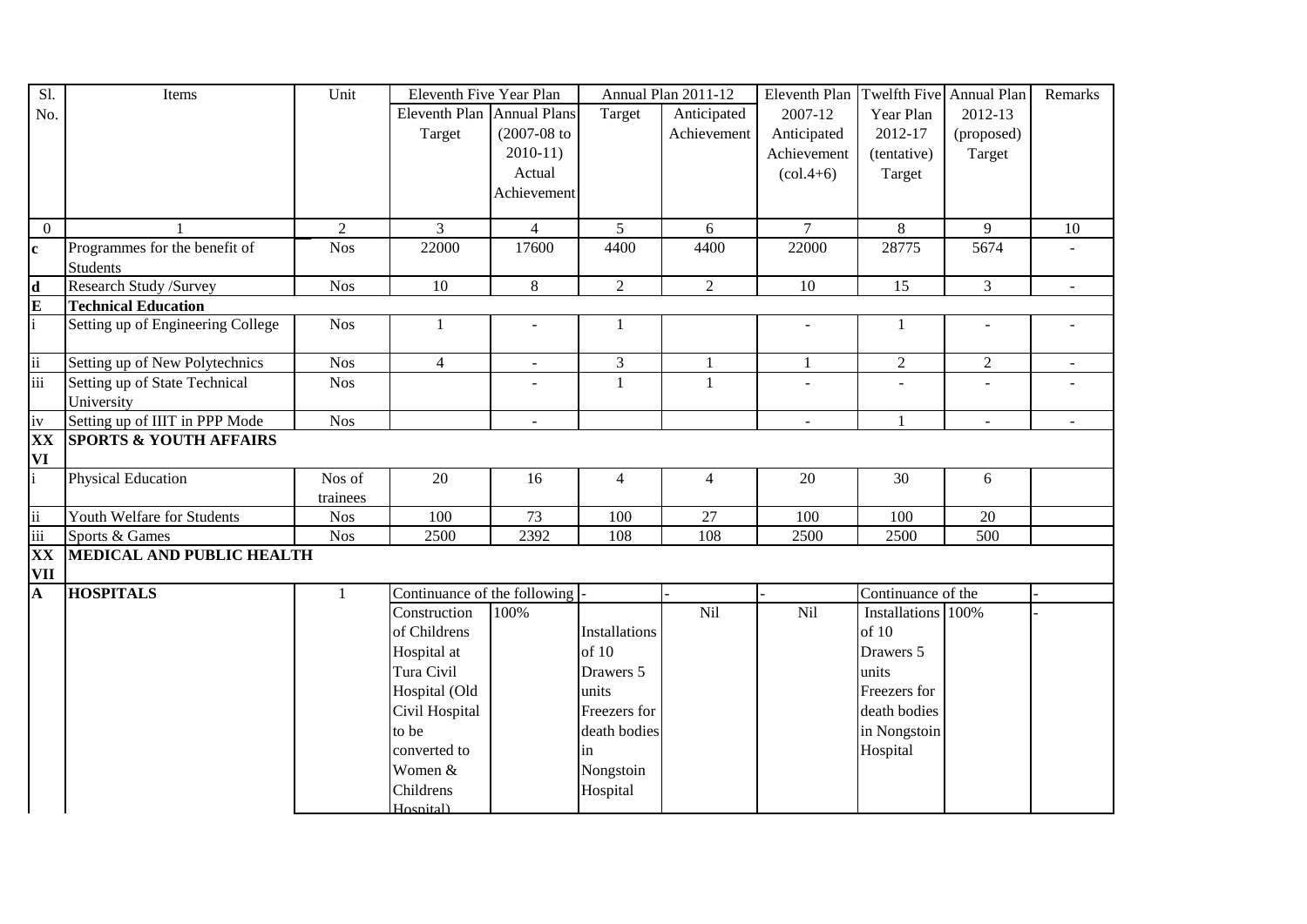| Sl.          | Items | Unit         | Eleventh Five Year Plan |                     |                | Annual Plan 2011-12 | Eleventh Plan Twelfth Five Annual Plan |                    |                | Remarks         |
|--------------|-------|--------------|-------------------------|---------------------|----------------|---------------------|----------------------------------------|--------------------|----------------|-----------------|
| No.          |       |              | Eleventh Plan           | <b>Annual Plans</b> | Target         | Anticipated         | 2007-12                                | Year Plan          | 2012-13        |                 |
|              |       |              | Target                  | $(2007 - 08)$ to    |                | Achievement         | Anticipated                            | 2012-17            | (proposed)     |                 |
|              |       |              |                         | $2010-11$           |                |                     | Achievement                            | (tentative)        | Target         |                 |
|              |       |              |                         | Actual              |                |                     | $\left(\text{col.4+6}\right)$          | Target             |                |                 |
|              |       |              |                         | Achievement         |                |                     |                                        |                    |                |                 |
|              |       |              |                         |                     |                |                     |                                        |                    |                |                 |
| $\mathbf{0}$ | 1     | $\sqrt{2}$   | $\overline{3}$          | $\overline{4}$      | $\overline{5}$ | 6                   | $\overline{7}$                         | $\overline{8}$     | $\overline{9}$ | $\overline{10}$ |
|              |       | $\mathbf{1}$ | Installations of 100%   |                     |                | Nil                 | Nil                                    | Installations 100% |                |                 |
|              |       |              | 4 Drawers 2             |                     | Installations  |                     |                                        | of 10              |                |                 |
|              |       |              | units Freezers          |                     | of 10          |                     |                                        | Drawers 5          |                |                 |
|              |       |              | for death               |                     | Drawers 5      |                     |                                        | units              |                |                 |
|              |       |              | bodies in               |                     | units          |                     |                                        | Freezers for       |                |                 |
|              |       |              | Nongpoh                 |                     | Freezers for   |                     |                                        | death bodies       |                |                 |
|              |       |              | Hospital                |                     | death bodies   |                     |                                        | in                 |                |                 |
|              |       |              |                         |                     | in             |                     |                                        | Williamnaga        |                |                 |
|              |       |              |                         |                     | Williamnag     |                     |                                        | r Hospital         |                |                 |
|              |       |              |                         |                     | ar Hosnital    |                     |                                        |                    |                |                 |
|              |       | $\mathbf{1}$ | Installations of Nil    |                     |                | Nil                 | Nil                                    |                    | 100%           |                 |
|              |       |              | 10 Drawers 5            |                     | Constructio    |                     |                                        | Construction       |                |                 |
|              |       |              | units Freezers          |                     | n of 100       |                     |                                        | of 100             |                |                 |
|              |       |              | for death               |                     | <b>Bedded</b>  |                     |                                        | <b>Bedded</b>      |                |                 |
|              |       |              | bodies in               |                     | Hospital at    |                     |                                        | Hospital at        |                |                 |
|              |       |              | Nongstoin               |                     | Sohra.         |                     |                                        | Sohra.             |                |                 |
|              |       |              | Hospital                |                     |                |                     |                                        |                    |                |                 |
|              |       | $\mathbf{1}$ | Installations of Nil    |                     |                | Nil                 | Nil                                    |                    | 100%           |                 |
|              |       |              | 10 Drawers 5            |                     | Constructio    |                     |                                        | Construction       |                |                 |
|              |       |              | units Freezers          |                     | n of           |                     |                                        | of Ayurvedic       |                |                 |
|              |       |              | for death               |                     | Ayurvedic /    |                     |                                        |                    |                |                 |
|              |       |              | bodies in               |                     | Homeopathi     |                     |                                        | Homeopathi         |                |                 |
|              |       |              | Williamnagar            |                     | c at Sohra.    |                     |                                        | c at Sohra.        |                |                 |
|              |       |              | Hospital                |                     |                |                     |                                        |                    |                |                 |
|              |       |              |                         |                     |                |                     |                                        |                    |                |                 |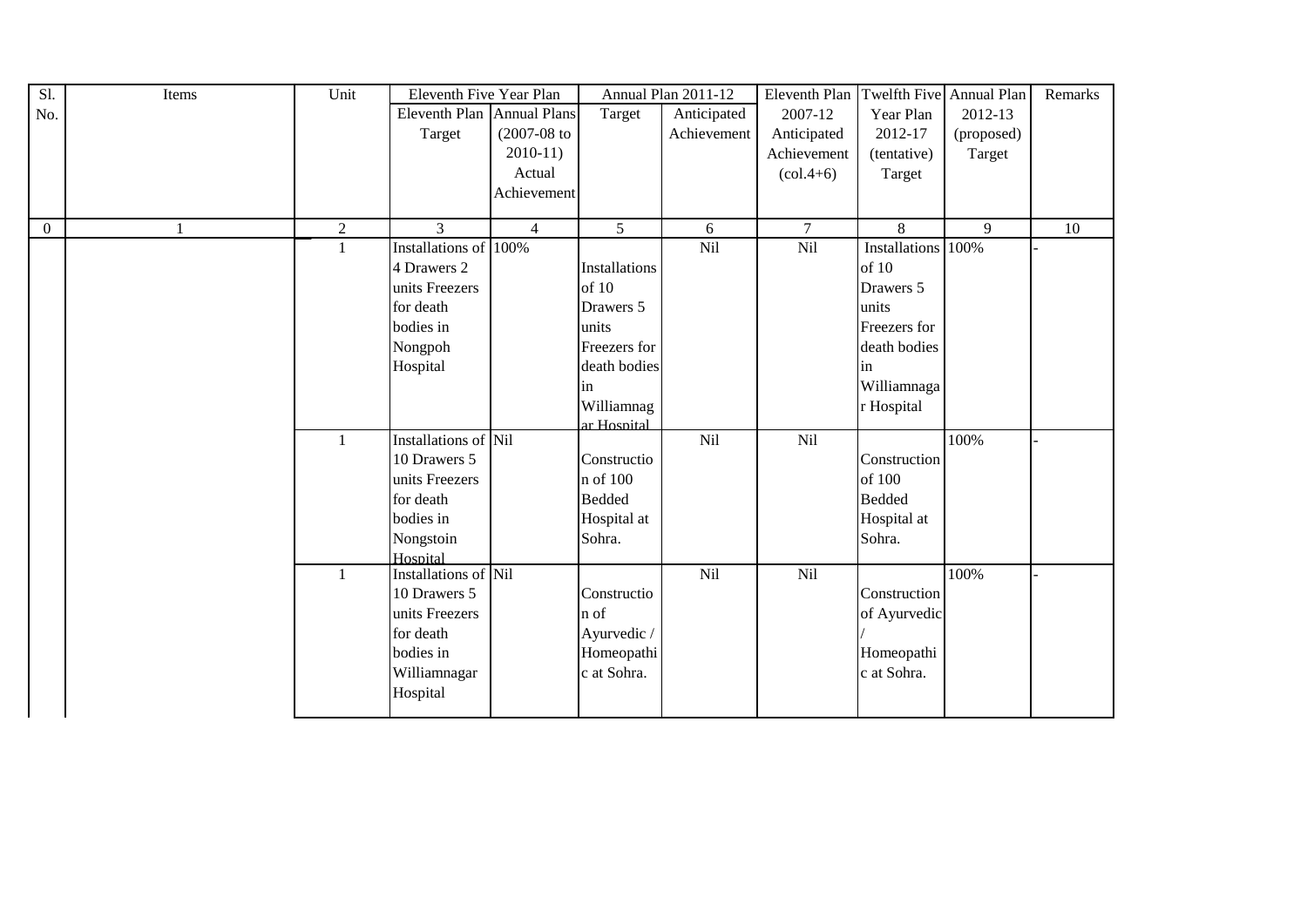| Sl.            | Items | Unit           | Eleventh Five Year Plan |                     |                | Annual Plan 2011-12 | Eleventh Plan                   | Twelfth Five Annual Plan |            | Remarks |
|----------------|-------|----------------|-------------------------|---------------------|----------------|---------------------|---------------------------------|--------------------------|------------|---------|
| No.            |       |                | <b>Eleventh Plan</b>    | <b>Annual Plans</b> | Target         | Anticipated         | 2007-12                         | Year Plan                | 2012-13    |         |
|                |       |                | Target                  | $(2007-08)$ to      |                | Achievement         | Anticipated                     | 2012-17                  | (proposed) |         |
|                |       |                |                         | $2010-11)$          |                |                     | Achievement                     | (tentative)              | Target     |         |
|                |       |                |                         | Actual              |                |                     | $\left( \text{col.4+6} \right)$ | Target                   |            |         |
|                |       |                |                         | Achievement         |                |                     |                                 |                          |            |         |
|                |       |                |                         |                     |                |                     |                                 |                          |            |         |
| $\overline{0}$ |       | $\overline{2}$ | 3                       | $\overline{4}$      | 5              | 6                   | $\overline{7}$                  | 8                        | 9          | 10      |
|                |       | $\mathbf{1}$   | Construction            | Nil                 | Providing      | Nil                 | Nil                             | Providing                | 100%       |         |
|                |       |                | of 100 Bedded           |                     | RCC ramp       |                     |                                 | RCC ramp                 |            |         |
|                |       |                | Hospital at             |                     | to             |                     |                                 | to                       |            |         |
|                |       |                | Sohra.                  |                     | <b>MIMHANS</b> |                     |                                 | <b>MIMHANS</b>           |            |         |
|                |       |                |                         |                     | at Pasteur     |                     |                                 | at Pasteur               |            |         |
|                |       |                |                         |                     | Institute,     |                     |                                 | Institute,               |            |         |
|                |       |                |                         |                     | Shillong.      |                     |                                 | Shillong.                |            |         |
|                |       |                |                         |                     |                |                     |                                 |                          |            |         |
|                |       | 1              | Construction            | Nil                 |                | 5%                  | 75%                             |                          | 100%       |         |
|                |       |                | of Ayurvedic /          |                     | Constructio    |                     |                                 | Construction             |            |         |
|                |       |                | Homeopathic             |                     | n of           |                     |                                 | of Addl.100              |            |         |
|                |       |                | at Sohra.               |                     | Addl.100       |                     |                                 | Bedded at                |            |         |
|                |       |                |                         |                     | Bedded at      |                     |                                 | Jowai.                   |            |         |
|                |       |                |                         |                     | Jowai.         |                     |                                 |                          |            |         |
|                |       | $\mathbf{1}$   | Construction            | 100%                |                | 5%                  | 65%                             |                          | 100%       |         |
|                |       |                | of MIMHANS              |                     | Constructio    |                     |                                 | Construction             |            |         |
|                |       |                |                         |                     | n of 100       |                     |                                 | of 100                   |            |         |
|                |       |                |                         |                     | <b>Bedded</b>  |                     |                                 | <b>Bedded</b>            |            |         |
|                |       |                |                         |                     | Hospital at    |                     |                                 | Hospital at              |            |         |
|                |       |                |                         |                     | Khliehriat     |                     |                                 | Khliehriat               |            |         |
|                |       | $\mathbf{1}$   | Providing               | <b>Nil</b>          |                | 20%                 | 30%                             |                          | 70%        |         |
|                |       |                | RCC ramp to             |                     | Constructio    |                     |                                 | Construction             |            |         |
|                |       |                | MIMHANS at              |                     | n of Blood     |                     |                                 | of Blood                 |            |         |
|                |       |                | Pasteur                 |                     | Bank in 5      |                     |                                 | Bank in 5                |            |         |
|                |       |                | Institute,              |                     | District       |                     |                                 | District                 |            |         |
|                |       |                | Shillong.               |                     |                |                     |                                 |                          |            |         |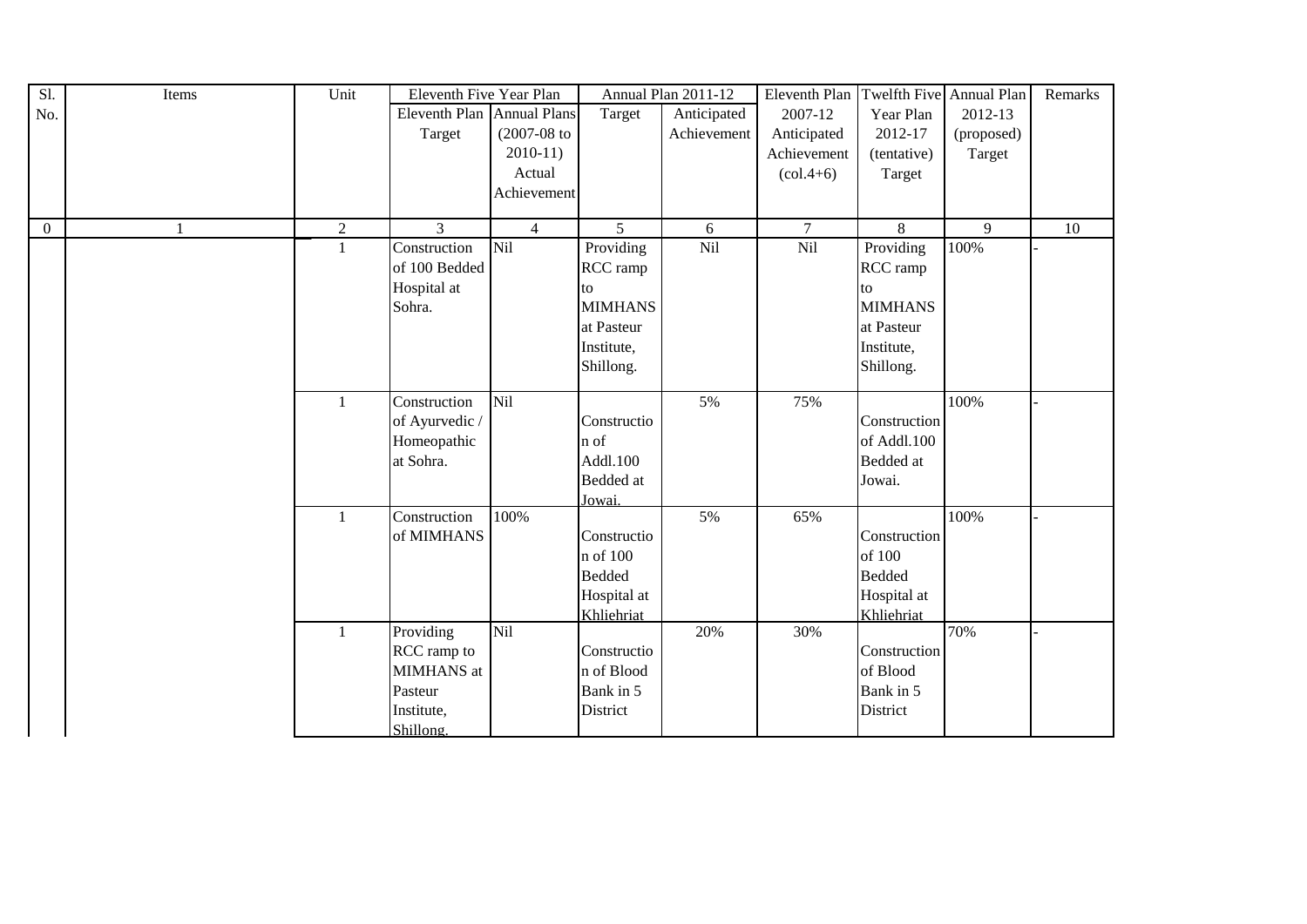| Sl.            | Items | Unit         | Eleventh Five Year Plan    |                |                   | Annual Plan 2011-12 | Eleventh Plan   Twelfth Five   Annual Plan |                    |            | Remarks |
|----------------|-------|--------------|----------------------------|----------------|-------------------|---------------------|--------------------------------------------|--------------------|------------|---------|
| No.            |       |              | Eleventh Plan Annual Plans |                | Target            | Anticipated         | 2007-12                                    | Year Plan          | 2012-13    |         |
|                |       |              | Target                     | $(2007-08$ to  |                   | Achievement         | Anticipated                                | 2012-17            | (proposed) |         |
|                |       |              |                            | $2010-11$      |                   |                     | Achievement                                | (tentative)        | Target     |         |
|                |       |              |                            | Actual         |                   |                     | $\left( \text{col.4+6} \right)$            | Target             |            |         |
|                |       |              |                            | Achievement    |                   |                     |                                            |                    |            |         |
|                |       |              |                            |                |                   |                     |                                            |                    |            |         |
| $\overline{0}$ | 1     | $\sqrt{2}$   | $\overline{3}$             | $\overline{4}$ | $\overline{5}$    | 6                   | $\overline{7}$                             | 8                  | 9          | 10      |
|                |       | $\mathbf{1}$ | Construction               | 100%           | Constructio       | 20%                 | 20%                                        | Construction 100%  |            |         |
|                |       |              | of 100 Bedded              |                | n of Cancer       |                     |                                            | of Cancer          |            |         |
|                |       |              | Hospital at                |                | Building at       |                     |                                            | <b>Building</b> at |            |         |
|                |       |              | Nongstoin.                 |                | Civil             |                     |                                            | Civil              |            |         |
|                |       |              |                            |                | Hospital          |                     |                                            | Hospital           |            |         |
|                |       |              |                            |                | Complex           |                     |                                            | Complex            |            |         |
|                |       |              |                            |                | Shillong.         |                     |                                            | Shillong.          |            |         |
|                |       |              |                            |                |                   |                     |                                            |                    |            |         |
|                |       | $\mathbf{1}$ | Construction               | 70%            | Constructio       | 50%                 | 50%                                        | Construction 100%  |            |         |
|                |       |              | of Addl.100                |                | n of Addl         |                     |                                            | of Addl one        |            |         |
|                |       |              | Bedded at                  |                | one floor on      |                     |                                            | floor on top       |            |         |
|                |       |              | Ialong, Jowai.             |                | top of            |                     |                                            | of existing        |            |         |
|                |       |              |                            |                | existing          |                     |                                            | <b>Blood Bank</b>  |            |         |
|                |       |              |                            |                | <b>Blood Bank</b> |                     |                                            | at Pasteur         |            |         |
|                |       |              |                            |                | at Pasteur        |                     |                                            | Institute          |            |         |
|                |       |              |                            |                | Institute         |                     |                                            | Shillong           |            |         |
|                |       |              |                            |                | Shillong          |                     |                                            |                    |            |         |
|                |       |              |                            |                |                   |                     |                                            |                    |            |         |
|                |       | $\mathbf{1}$ | Construction               | 100%           | Extension         | 50%                 | 50%                                        | Extension of 100%  |            |         |
|                |       |              | of Ayurvedic /             |                | of Nurses         |                     |                                            | <b>Nurses</b>      |            |         |
|                |       |              | Homeopathic                |                | Training          |                     |                                            | Training           |            |         |
|                |       |              | Dispensary at              |                | Centre            |                     |                                            | Centre             |            |         |
|                |       |              | Umroi,                     |                | (Nightingale      |                     |                                            | (Nightingale       |            |         |
|                |       |              | Nongrah &                  |                | 4th floor at      |                     |                                            | ) 4th floor at     |            |         |
|                |       |              | Lawbah.                    |                | Civil             |                     |                                            | Civil              |            |         |
|                |       |              |                            |                | Hospital          |                     |                                            | Hospital           |            |         |
|                |       |              |                            |                | Shillong          |                     |                                            | Shillong           |            |         |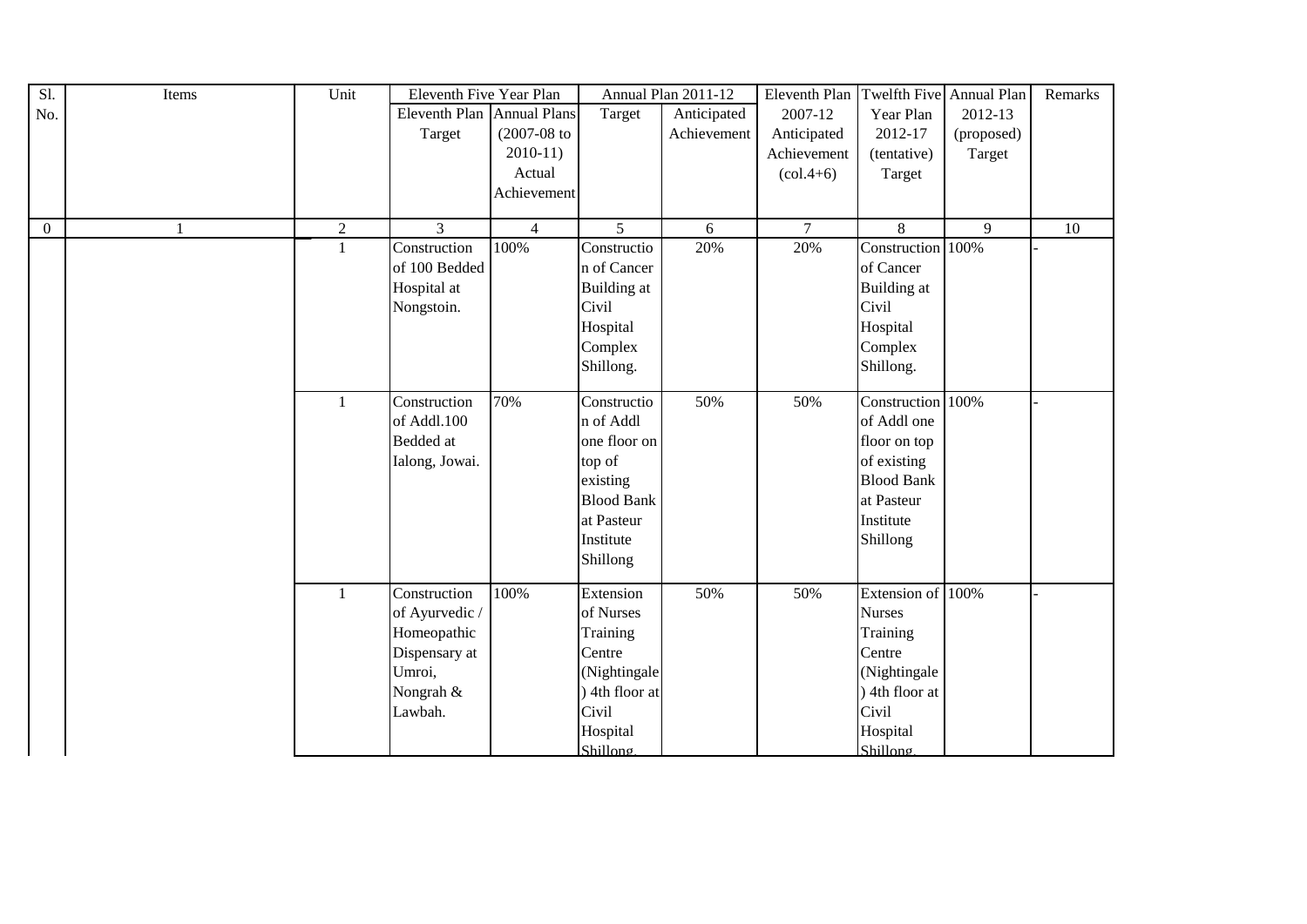| $\overline{SI}$ | Items | Unit           | Eleventh Five Year Plan    |                |                   | Annual Plan 2011-12 | Eleventh Plan Twelfth Five Annual Plan |                   |            | Remarks |
|-----------------|-------|----------------|----------------------------|----------------|-------------------|---------------------|----------------------------------------|-------------------|------------|---------|
| No.             |       |                | Eleventh Plan Annual Plans |                | Target            | Anticipated         | 2007-12                                | Year Plan         | 2012-13    |         |
|                 |       |                | Target                     | $(2007-08$ to  |                   | Achievement         | Anticipated                            | 2012-17           | (proposed) |         |
|                 |       |                |                            | $2010-11$      |                   |                     | Achievement                            | (tentative)       | Target     |         |
|                 |       |                |                            | Actual         |                   |                     | $\left( \text{col.4+6} \right)$        | Target            |            |         |
|                 |       |                |                            | Achievement    |                   |                     |                                        |                   |            |         |
|                 |       |                |                            |                |                   |                     |                                        |                   |            |         |
| $\overline{0}$  |       | $\overline{2}$ | $\overline{3}$             | $\overline{4}$ | $\overline{5}$    | 6                   | $\overline{7}$                         | 8                 | 9          | 10      |
|                 |       | $\mathbf{1}$   | Upgradation/               | 100%           | Reconstructi      | 5%                  | 5%                                     | Reconstructi 40%  |            |         |
|                 |       |                | Extension of               |                | on of             |                     |                                        | on of             |            |         |
|                 |       |                | TB Centre at               |                | <b>Ganesh Das</b> |                     |                                        | <b>Ganesh Das</b> |            |         |
|                 |       |                | Williamnagar               |                | Hospital,         |                     |                                        | Hospital,         |            |         |
|                 |       |                |                            |                | Shillong.         |                     |                                        | Shillong.         |            |         |
|                 |       |                |                            |                |                   |                     |                                        |                   |            |         |
|                 |       | $\mathbf{1}$   | Construction               | 60%            | Constructio       | 5%                  | 5%                                     | Construction 40%  |            |         |
|                 |       |                | of 100 Bedded              |                | n of              |                     |                                        | of                |            |         |
|                 |       |                | Hospital at                |                | Mawkyrwat         |                     |                                        | Mawkyrwat         |            |         |
|                 |       |                | Khliehriat                 |                | Hospital          |                     |                                        | Hospital          |            |         |
|                 |       |                |                            |                |                   |                     |                                        |                   |            |         |
|                 |       | $\mathbf{1}$   | Construction               | 10%            | Constructio       | 5%                  | 5%                                     | Construction 40%  |            |         |
|                 |       |                | of Blood Bank              |                | n of Ampati       |                     |                                        | of Ampati         |            |         |
|                 |       |                | in 5 District              |                | Hospital          |                     |                                        | Hospital          |            |         |
|                 |       |                |                            |                |                   |                     |                                        |                   |            |         |
|                 |       | $\mathbf{1}$   | Construction               |                | Reconstructi      | $\blacksquare$      | $\mathbf{r}$                           | Reconstructi 25%  |            |         |
|                 |       |                | of Cancer                  |                | on of             |                     |                                        | on of             |            |         |
|                 |       |                | <b>Building</b> at         |                | Mawryngkn         |                     |                                        | Mawryngkne        |            |         |
|                 |       |                | Civil Hospital             |                | eng PHC           |                     |                                        | ng PHC            |            |         |
|                 |       |                | Complex                    |                |                   |                     |                                        |                   |            |         |
|                 |       |                | Shillong.                  |                |                   |                     |                                        |                   |            |         |
|                 |       | $\mathbf{1}$   | Construction               |                |                   | $\blacksquare$      | $\overline{a}$                         |                   |            |         |
|                 |       |                | of Addl one                |                |                   |                     |                                        |                   |            |         |
|                 |       |                | floor on top of            |                |                   |                     |                                        |                   |            |         |
|                 |       |                | existing Blood             |                |                   |                     |                                        |                   |            |         |
|                 |       |                | Bank at                    |                |                   |                     |                                        |                   |            |         |
|                 |       |                | Pasteur                    |                |                   |                     |                                        |                   |            |         |
|                 |       |                | Institute                  |                |                   |                     |                                        |                   |            |         |
|                 |       |                | Shillong                   |                |                   |                     |                                        |                   |            |         |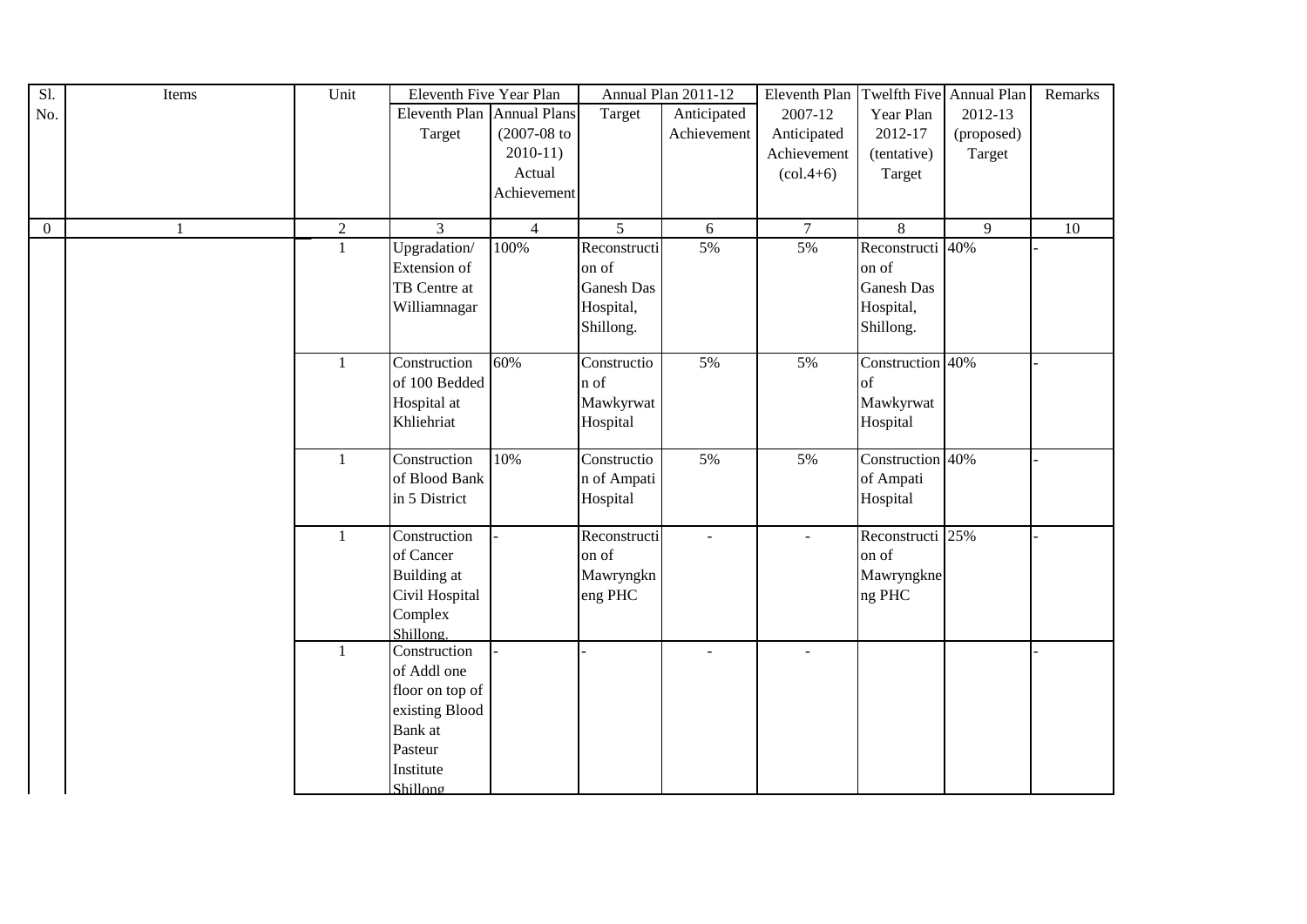| $\overline{SI}$ . | Items        | Unit           | Eleventh Five Year Plan    |                  |                | Annual Plan 2011-12      | Eleventh Plan   Twelfth Five   Annual Plan |                 |            | Remarks |
|-------------------|--------------|----------------|----------------------------|------------------|----------------|--------------------------|--------------------------------------------|-----------------|------------|---------|
| No.               |              |                | Eleventh Plan Annual Plans |                  | Target         | Anticipated              | 2007-12                                    | Year Plan       | 2012-13    |         |
|                   |              |                | Target                     | $(2007 - 08)$ to |                | Achievement              | Anticipated                                | 2012-17         | (proposed) |         |
|                   |              |                |                            | $2010-11)$       |                |                          | Achievement                                | (tentative)     | Target     |         |
|                   |              |                |                            | Actual           |                |                          | $\left( \text{col.4+6} \right)$            | Target          |            |         |
|                   |              |                |                            | Achievement      |                |                          |                                            |                 |            |         |
|                   |              |                |                            |                  |                |                          |                                            |                 |            |         |
| $\overline{0}$    | $\mathbf{1}$ | $\overline{2}$ | 3                          | $\overline{4}$   | $\overline{5}$ | $\sqrt{6}$               | $\overline{7}$                             | $8\,$           | 9          | 10      |
|                   |              | $\mathbf{1}$   | Extension of               |                  |                | $\blacksquare$           |                                            | <b>NEW</b>      |            |         |
|                   |              |                | <b>Nurses</b>              |                  |                |                          |                                            | <b>SCHEMES:</b> |            |         |
|                   |              |                | Training                   |                  |                |                          |                                            |                 |            |         |
|                   |              |                | Centre                     |                  |                |                          |                                            |                 |            |         |
|                   |              |                | (Nightingale)              |                  |                |                          |                                            |                 |            |         |
|                   |              |                | 4th floor at               |                  |                |                          |                                            |                 |            |         |
|                   |              |                | Civil Hospital             |                  |                |                          |                                            |                 |            |         |
|                   |              |                | Shillong.                  |                  |                |                          |                                            |                 |            |         |
|                   |              | -1             | Reconstruction             |                  |                | $\blacksquare$           | $\blacksquare$                             | Upgradation     |            |         |
|                   |              |                | of Ganesh Das              |                  |                |                          |                                            | of Shillong     |            |         |
|                   |              |                | Hospital,                  |                  |                |                          |                                            | Civil           |            |         |
|                   |              |                | Shillong.                  |                  |                |                          |                                            | Hospital to     |            |         |
|                   |              |                |                            |                  |                |                          |                                            | 1000 Beds.      |            |         |
|                   |              |                |                            |                  |                |                          |                                            |                 |            |         |
|                   |              | $\mathbf{1}$   | Construction               |                  |                | $\mathbb{Z}^2$           | $\mathbf{u}$                               | Upgradation     |            |         |
|                   |              |                | of Mawkyrwat               |                  |                |                          |                                            | of Ganesh       |            |         |
|                   |              |                | Hospital                   |                  |                |                          |                                            | Das Hospital    |            |         |
|                   |              |                |                            |                  |                |                          |                                            | to 600 Beds.    |            |         |
|                   |              |                |                            |                  |                |                          |                                            |                 |            |         |
|                   |              | $\mathbf{1}$   | Construction               |                  |                | $\blacksquare$           | $\overline{\phantom{0}}$                   | Upgradation     |            |         |
|                   |              |                | of Ampati                  |                  |                |                          |                                            | of Jowai        |            |         |
|                   |              |                | Hospital                   |                  |                |                          |                                            | Civil           |            |         |
|                   |              |                |                            |                  |                |                          |                                            | Hospital to     |            |         |
|                   |              |                |                            |                  |                |                          |                                            | 600 Beds.       |            |         |
|                   |              |                |                            |                  |                | $\overline{\phantom{a}}$ | $\blacksquare$                             | Upgradation     |            |         |
|                   |              |                |                            |                  |                |                          |                                            | of Baghmara     |            |         |
|                   |              |                |                            |                  |                |                          |                                            | Hospital to     |            |         |
|                   |              |                |                            |                  |                |                          |                                            | 600 Beds.       |            |         |
|                   |              |                |                            |                  |                |                          |                                            |                 |            |         |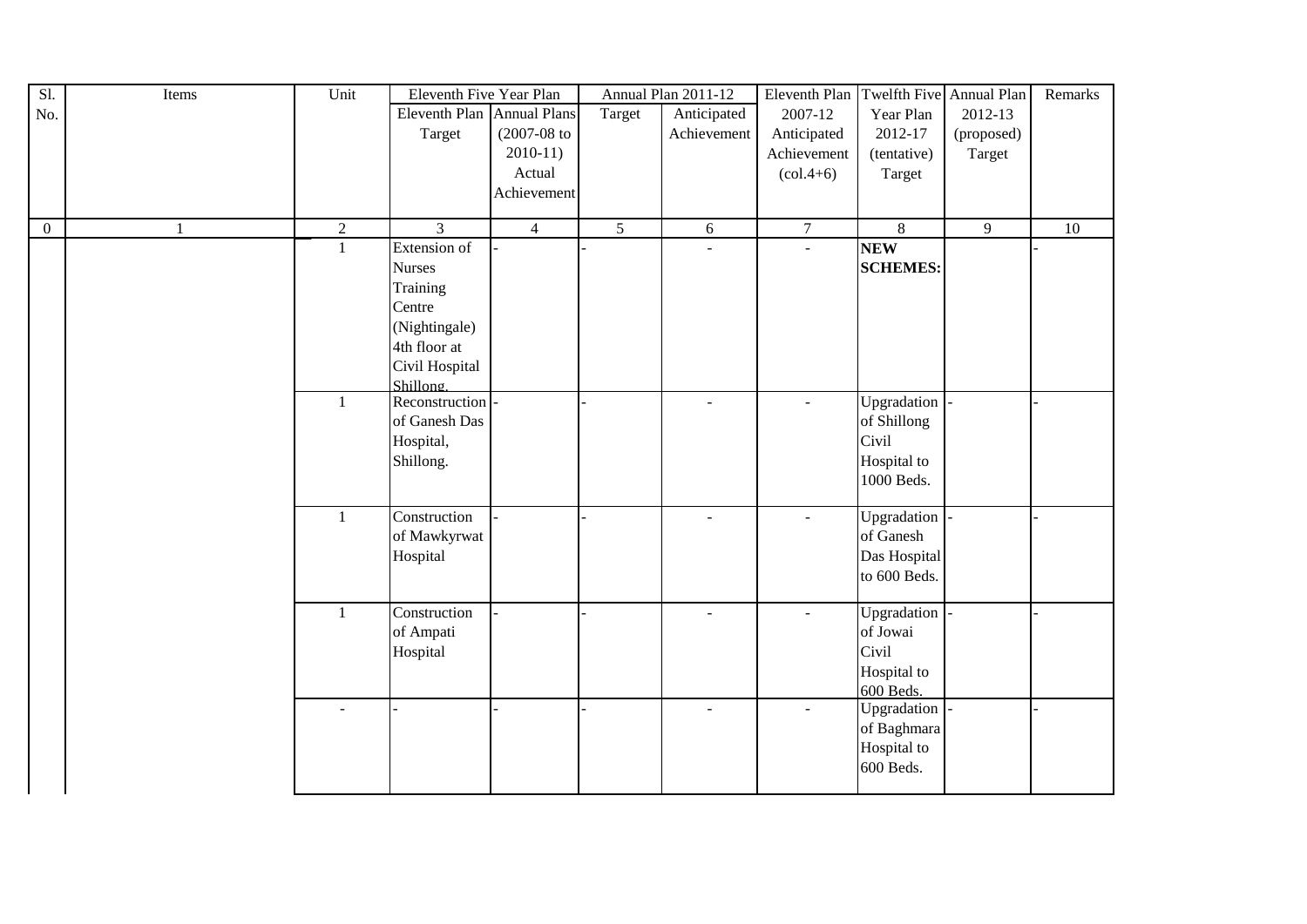| Sl.                      | Items                                  | Unit                      | Eleventh Five Year Plan    |                |                | Annual Plan 2011-12 | Eleventh Plan   Twelfth Five   Annual Plan |                          |                  | Remarks                  |
|--------------------------|----------------------------------------|---------------------------|----------------------------|----------------|----------------|---------------------|--------------------------------------------|--------------------------|------------------|--------------------------|
| No.                      |                                        |                           | Eleventh Plan Annual Plans |                | Target         | Anticipated         | 2007-12                                    | Year Plan                | 2012-13          |                          |
|                          |                                        |                           | Target                     | $(2007-08$ to  |                | Achievement         | Anticipated                                | 2012-17                  | (proposed)       |                          |
|                          |                                        |                           |                            | $2010-11$      |                |                     | Achievement                                | (tentative)              | Target           |                          |
|                          |                                        |                           |                            | Actual         |                |                     | $\left( \text{col.4+6} \right)$            | Target                   |                  |                          |
|                          |                                        |                           |                            | Achievement    |                |                     |                                            |                          |                  |                          |
|                          |                                        |                           |                            |                |                |                     |                                            |                          |                  |                          |
| $\overline{0}$           | $\mathbf{1}$                           | $\sqrt{2}$                | $\mathfrak{Z}$             | $\overline{4}$ | 5              | 6                   | $\overline{7}$                             | 8                        | 9                | 10                       |
|                          |                                        |                           |                            |                |                |                     |                                            | Upgradation              |                  |                          |
|                          |                                        |                           |                            |                |                |                     |                                            | of                       |                  |                          |
|                          |                                        |                           |                            |                |                |                     |                                            | Williamnaga              |                  |                          |
|                          |                                        |                           |                            |                |                |                     |                                            | r Hospital to            |                  |                          |
|                          |                                        |                           |                            |                |                |                     |                                            | 200 Beds.                |                  |                          |
|                          |                                        |                           |                            |                |                |                     |                                            |                          |                  |                          |
|                          |                                        |                           |                            |                |                |                     |                                            | Upgradation              |                  |                          |
|                          |                                        |                           |                            |                |                |                     |                                            | of Tura Civil            |                  |                          |
|                          |                                        |                           |                            |                |                |                     |                                            | Hospital to              |                  |                          |
|                          |                                        |                           |                            |                |                |                     |                                            | 400 Beds.                |                  |                          |
|                          |                                        |                           |                            |                |                |                     |                                            |                          |                  |                          |
|                          |                                        |                           |                            |                |                |                     | $\sim$                                     | Construction             |                  |                          |
|                          |                                        |                           |                            |                |                |                     |                                            | of                       |                  |                          |
|                          |                                        |                           |                            |                |                |                     |                                            | Warehouses               |                  |                          |
|                          |                                        |                           |                            |                |                |                     |                                            | in all District          |                  |                          |
|                          |                                        |                           |                            |                |                |                     |                                            | Headquarter              |                  |                          |
|                          |                                        |                           |                            |                |                |                     |                                            |                          |                  |                          |
|                          |                                        |                           |                            |                |                |                     |                                            |                          |                  |                          |
| $\bf{B}$                 | <b>BEDS</b>                            |                           |                            |                |                |                     |                                            |                          |                  |                          |
|                          | Urban                                  | $\overline{\text{N}}$ os. | 400                        | 400            | Nil            | Nil                 | 400                                        | 200                      | 100              |                          |
| ii                       | Rural                                  | Nos.                      | 300                        | 100            | 180            | Nil                 | 100                                        | 200                      | 80               |                          |
| $\overline{C}$           | <b>HEALTH CENTRES:</b>                 |                           |                            |                |                |                     |                                            |                          |                  |                          |
| $\mathbf{i}$             | Sub-Centres                            | Nos.                      | 15                         | $\overline{3}$ | 12             | $\sqrt{2}$          | $\mathfrak{S}$                             | 12                       | $\boldsymbol{6}$ | $\omega$                 |
| $\overline{\mathbf{ii}}$ | P.H.C's                                | Nos.                      | $10\,$                     | $\overline{7}$ | $\overline{3}$ | $\boldsymbol{0}$    | $\boldsymbol{7}$                           | 5                        | $\overline{2}$   | $\sim$                   |
| iii                      | C.H.C's                                | Nos.                      | 6                          | $\mathbf{1}$   | 5              | $\mathbf{0}$        | $\overline{1}$                             | 5                        | $\overline{2}$   | $\blacksquare$           |
| D                        | TRAINING OF AUXILLIARY NURSE & MIDWIFE |                           |                            |                |                |                     |                                            |                          |                  |                          |
| i                        | Institute                              | Nos.                      | $\sqrt{2}$                 | $\sqrt{2}$     | $\sqrt{2}$     | $\overline{2}$      | $\sqrt{2}$                                 | $\overline{2}$           | $\overline{2}$   | $\overline{\phantom{a}}$ |
| ii                       | Annual Intake                          | Nos.                      | 250                        | 200            | 50             | $\overline{50}$     | 250                                        | 250                      | $\overline{50}$  | $\blacksquare$           |
| iii                      | Annual Out turn                        | Nos.                      | 250                        | 200            | 50             | $\overline{50}$     | 250                                        | 250                      | 50               | $\omega$                 |
| E                        | <b>CONTROL OF DISEASES</b>             |                           |                            |                |                |                     |                                            |                          |                  |                          |
| $\mathbf{i}$             | Leprosy Control Unit                   | Nos.                      | $\sim$                     | $\overline{a}$ |                |                     | $\blacksquare$                             | $\overline{\phantom{a}}$ | $\sim$           |                          |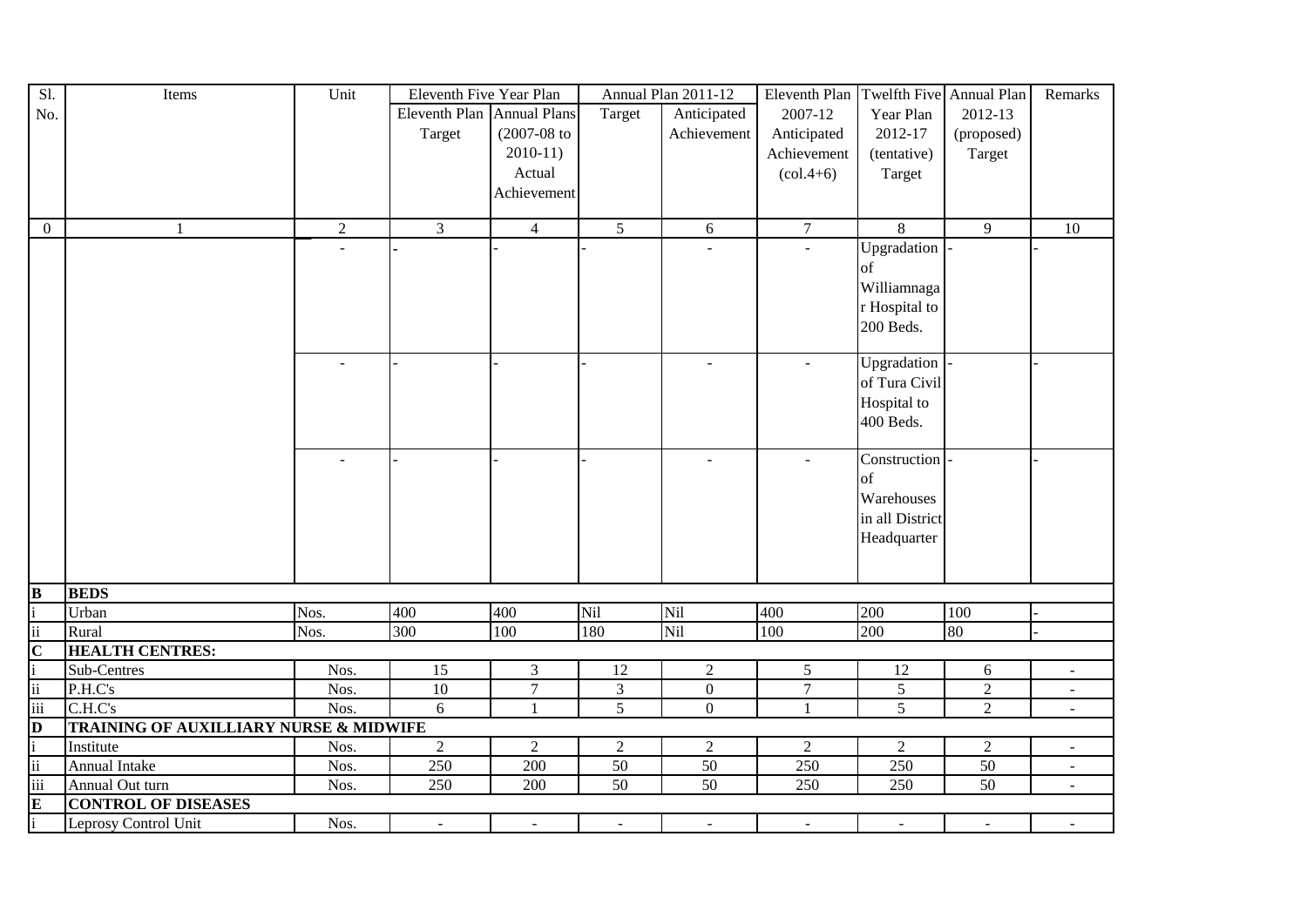| Sl.                     | Items                                                       | Unit           | Eleventh Five Year Plan    |                  |                | Annual Plan 2011-12 | Eleventh Plan Twelfth Five Annual Plan |                |                | Remarks                  |
|-------------------------|-------------------------------------------------------------|----------------|----------------------------|------------------|----------------|---------------------|----------------------------------------|----------------|----------------|--------------------------|
| No.                     |                                                             |                | Eleventh Plan Annual Plans |                  | Target         | Anticipated         | 2007-12                                | Year Plan      | 2012-13        |                          |
|                         |                                                             |                | Target                     | $(2007 - 08)$ to |                | Achievement         | Anticipated                            | 2012-17        | (proposed)     |                          |
|                         |                                                             |                |                            | $2010-11$        |                |                     | Achievement                            | (tentative)    | Target         |                          |
|                         |                                                             |                |                            | Actual           |                |                     | $\left( \text{col.4+6} \right)$        | Target         |                |                          |
|                         |                                                             |                |                            | Achievement      |                |                     |                                        |                |                |                          |
|                         |                                                             |                |                            |                  |                |                     |                                        |                |                |                          |
| $\overline{0}$          | -1                                                          | $\overline{2}$ | 3                          | $\overline{4}$   | 5              | 6                   | $\tau$                                 | 8              | 9              | 10                       |
| $\ddot{\rm n}$          | S.E.T.Centres                                               | Nos.           | $\overline{4}$             | $\overline{4}$   | $\overline{4}$ | $\overline{4}$      | $\overline{4}$                         | $\overline{4}$ | $\overline{4}$ | $\overline{\phantom{a}}$ |
| $\overline{\text{iii}}$ | <b>District TB Centres</b>                                  | Nos.           | 3                          | 3                | 3              | $\mathfrak{Z}$      | $\mathfrak{Z}$                         | $\mathfrak{Z}$ | $\mathfrak{Z}$ |                          |
| iv                      | Malaria                                                     | Nos.           | $\overline{2}$             | $\overline{2}$   | $\overline{2}$ | $\overline{2}$      | $\overline{2}$                         | $\overline{2}$ | $\overline{2}$ | $\blacksquare$           |
| $\mathbf{F}$            | <b>OTHER PROGRAMME</b>                                      |                |                            |                  |                |                     |                                        |                |                |                          |
|                         | Departmental Non-Residential                                | $\mathbf{1}$   | Construction               | 100%             |                |                     |                                        |                |                |                          |
|                         | <b>Building</b>                                             |                | of DM&HO's                 |                  |                |                     |                                        |                |                |                          |
|                         |                                                             |                | Office at                  |                  |                |                     |                                        |                |                |                          |
|                         |                                                             |                | Baghmara                   |                  |                |                     |                                        |                |                |                          |
|                         |                                                             | $\mathbf{1}$   | Construction               | 100%             |                |                     | $\mathbf{r}$                           | $\overline{a}$ | $\overline{a}$ |                          |
|                         |                                                             |                | of Meghalaya               |                  |                |                     |                                        |                |                |                          |
|                         |                                                             |                | Health                     |                  |                |                     |                                        |                |                |                          |
|                         |                                                             |                | Complex at                 |                  |                |                     |                                        |                |                |                          |
|                         |                                                             |                | Red Hills,                 |                  |                |                     |                                        |                |                |                          |
|                         |                                                             |                | Laitumkhrah.               |                  |                |                     |                                        |                |                |                          |
|                         |                                                             | 1              | Construction               | 100%             |                |                     |                                        |                |                |                          |
|                         |                                                             |                | of Guest                   |                  |                |                     |                                        |                |                |                          |
|                         |                                                             |                | House cum,                 |                  |                |                     |                                        |                |                |                          |
|                         |                                                             |                | Conference                 |                  |                |                     |                                        |                |                |                          |
|                         |                                                             |                | Hall at Red                |                  |                |                     |                                        |                |                |                          |
|                         |                                                             |                | Hills,                     |                  |                |                     |                                        |                |                |                          |
|                         |                                                             |                | Laitumkhrah                |                  |                |                     |                                        |                |                |                          |
| <b>XX</b>               | <b>WATER SUPPLY &amp; SANITATION</b>                        |                |                            |                  |                |                     |                                        |                |                |                          |
| <b>VIII</b>             |                                                             |                |                            |                  |                |                     |                                        |                |                |                          |
| $\mathbf{1}$            | <b>Rural Water Supply Programme:</b>                        |                |                            |                  |                |                     |                                        |                |                |                          |
| A.                      | No. of habitations provided with safe drinking water:       |                |                            |                  |                |                     |                                        |                |                |                          |
|                         | <b>State Sector</b>                                         | No. of         | 1300                       | 888              | 135            | 141                 | 1029                                   | 1452           | 150            |                          |
|                         |                                                             | habitations    |                            |                  |                |                     |                                        |                |                |                          |
| ii                      | Central sector                                              | No. of         | 2400                       | 2218             | 400            | 369                 | 2587                                   | 2400           | 450            |                          |
|                         |                                                             | habitations    |                            |                  |                |                     |                                        |                |                |                          |
| $\bf{B}$                | Schools/ICDS to be provided with safe drinking water supply |                |                            |                  |                |                     |                                        |                |                |                          |
|                         | School                                                      | No             | 1150                       | 864              | 981            | 533                 | 1397                                   | 4205           | 1000           |                          |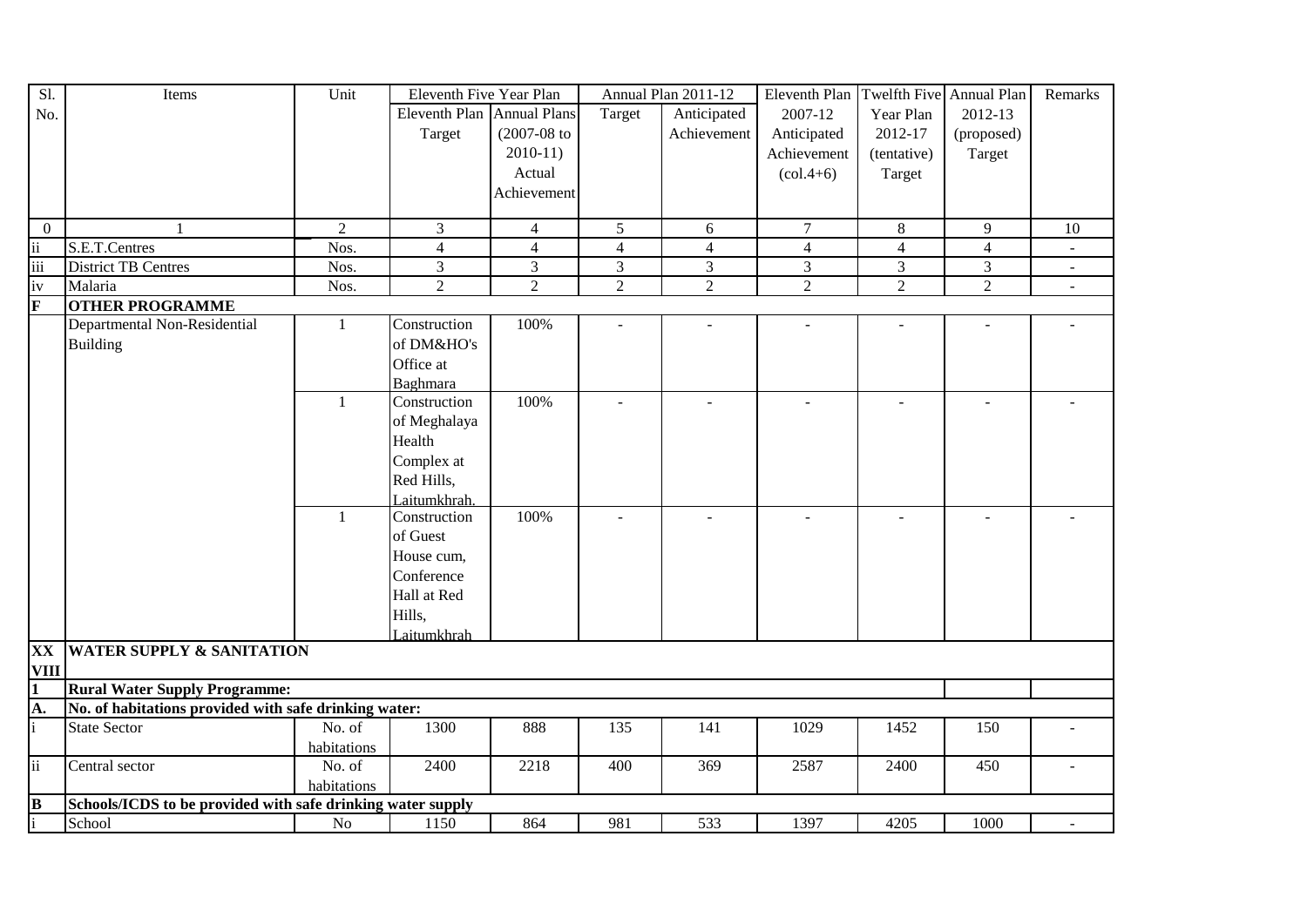| Sl.                      | Items                                | Unit            | Eleventh Five Year Plan    |                   |                  | Annual Plan 2011-12 | Eleventh Plan                          | Twelfth Five Annual Plan |               | Remarks        |
|--------------------------|--------------------------------------|-----------------|----------------------------|-------------------|------------------|---------------------|----------------------------------------|--------------------------|---------------|----------------|
| No.                      |                                      |                 | Eleventh Plan Annual Plans |                   | Target           | Anticipated         | 2007-12                                | Year Plan                | 2012-13       |                |
|                          |                                      |                 | Target                     | $(2007-08$ to     |                  | Achievement         | Anticipated                            | 2012-17                  | (proposed)    |                |
|                          |                                      |                 |                            | $2010-11$         |                  |                     | Achievement                            | (tentative)              | Target        |                |
|                          |                                      |                 |                            | Actual            |                  |                     | $(col.4+6)$                            | Target                   |               |                |
|                          |                                      |                 |                            | Achievement       |                  |                     |                                        |                          |               |                |
|                          |                                      |                 |                            |                   |                  |                     |                                        |                          |               |                |
| $\overline{0}$           |                                      | $\overline{2}$  | $\overline{3}$             | $\overline{4}$    | 5 <sup>5</sup>   | 6                   | $\overline{7}$                         | 8                        | 9             | 10             |
| $\overline{\textbf{ii}}$ | <b>ICDS</b>                          | $\overline{No}$ | 300                        | 183               | 105              | 186                 | 369                                    | 1500                     | 300           |                |
| $\frac{2}{i}$            | <b>Rural Sanitation Programme:</b>   |                 |                            |                   |                  |                     |                                        |                          |               |                |
|                          | Individual household latrines both   | No. of units    | 20889                      | 165988            | 89055            | 51550               | 217538                                 | 89356                    | 50000         |                |
|                          | <b>BPL &amp; APL</b>                 |                 |                            |                   |                  |                     |                                        |                          |               |                |
| $\ddot{\rm ii}$          | <b>School Toilets</b>                | do              | 4950                       | 5844              | 3639             | 2077                | 7921                                   | 2740                     | 1200          |                |
| $\overline{\text{iii}}$  | <b>Sanitary Complex</b>              | do              | 310                        | 121               | 144              | $\overline{40}$     | 161                                    | 155                      | 40            |                |
| iv                       | <b>Rural Sanitation Mart</b>         | ${\rm do}$      | $22\,$                     | 3                 | $\boldsymbol{0}$ | $\overline{0}$      | 3                                      | 33                       | 5             |                |
| $\overline{\mathbf{v}}$  | <b>Balwadi Toilets</b>               | do              | 1094                       | 1015              | 736              | 595                 | $\frac{1610}{ }$                       | 246                      | 150           |                |
| vi                       | <b>SLWM</b>                          | do              | $\overline{0}$             | 15                | $\Omega$         | $\overline{0}$      | $\Omega$                               | 150                      | 15            | $\mathbf{r}$   |
| $\frac{3}{1}$            | <b>Urban Water Supply Programme:</b> |                 |                            |                   |                  |                     |                                        |                          |               |                |
|                          | No. of Schemes                       | No.             | 16                         | 9                 | $\overline{2}$   | $\overline{2}$      | 11                                     | 10                       | $\mathbf{1}$  |                |
|                          |                                      | completed       |                            |                   |                  |                     |                                        |                          |               |                |
| $\overline{ii}$          | <b>Population Benefitted</b>         | In lakhs        | 4.54                       | 2.392             | 0.3              | 0.3                 | 2.692                                  | 5                        | 0.05          | $\blacksquare$ |
|                          | <b>XXI HOUSING</b>                   |                 |                            |                   |                  |                     |                                        |                          |               |                |
| $\frac{\mathbf{X}}{i}$   |                                      |                 |                            |                   |                  |                     |                                        |                          |               |                |
|                          | Rural Housing Scheme.                | Families        | 48270                      | 14267             | 3633             | 3633                | 17900                                  | 23,500                   | 3,400         | $\blacksquare$ |
| $\ddot{\mathbf{i}}$      | Direction & Administration           |                 | Creation of                | Payment of        | Creation of      | Creation of         | Payment of                             | Creation of              | Creation of   |                |
|                          |                                      |                 | new posts,                 | salaries,         | new post,        | new post,           | salaries,                              | new post,                | new posts,    |                |
|                          |                                      |                 | payment of                 | domestic          | payment of       | payment of          | domestic travel Payment of             |                          | payment of    |                |
|                          |                                      |                 | salaries,                  | travel            | salaries etc.    | salaries etc.       | expenses,                              | Salaries etc.            | salaries etc. |                |
|                          |                                      |                 | purchase of                | expenses,         |                  |                     | purchase of                            |                          |               |                |
|                          |                                      |                 | computers,                 | purchase of       |                  |                     | vehicles,                              |                          |               |                |
|                          |                                      |                 | drawing and                | vehicles,         |                  |                     | computers,                             |                          |               |                |
|                          |                                      |                 | survey                     | computers,        |                  |                     | xerox                                  |                          |               |                |
|                          |                                      |                 | materials and              | xerox             |                  |                     | machines etc.                          |                          |               |                |
|                          |                                      |                 | vehicles etc.              | machines          |                  |                     |                                        |                          |               |                |
|                          |                                      |                 |                            | $_{\mathsf{efc}}$ |                  |                     |                                        |                          |               |                |
| iii                      | Training                             |                 | Sponsoring of              | Sponsoring        | Sponsoring       |                     | Sponsoring of Sponsoring of Sponsoring |                          | Sponsoring    |                |
|                          |                                      |                 | Trainees                   | of Trainees       | of Trainees      | Trainees            | <b>Trainees</b>                        | of Trainees              | of Trainees   |                |
|                          |                                      |                 |                            |                   |                  |                     |                                        |                          |               |                |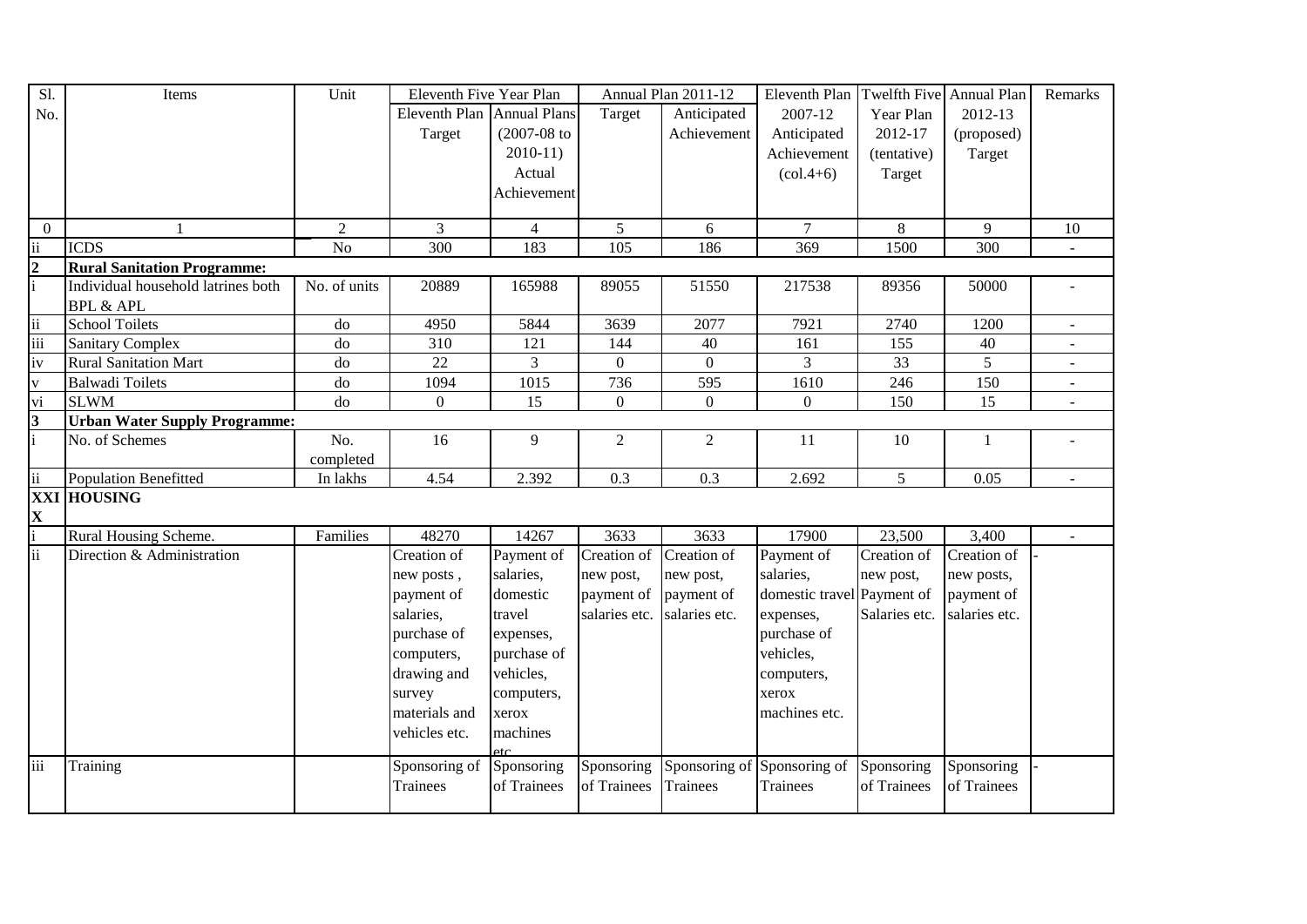| S1.      | Items                         | Unit           | Eleventh Five Year Plan      |               |                         | Annual Plan 2011-12       | Eleventh Plan Twelfth Five Annual Plan                                       |             |              | Remarks |
|----------|-------------------------------|----------------|------------------------------|---------------|-------------------------|---------------------------|------------------------------------------------------------------------------|-------------|--------------|---------|
| No.      |                               |                | Eleventh Plan Annual Plans   |               | Target                  | Anticipated               | 2007-12                                                                      | Year Plan   | 2012-13      |         |
|          |                               |                | Target                       | $(2007-08$ to |                         | Achievement               | Anticipated                                                                  | 2012-17     | (proposed)   |         |
|          |                               |                |                              | $2010-11$     |                         |                           | Achievement                                                                  | (tentative) | Target       |         |
|          |                               |                |                              | Actual        |                         |                           | $\left(\text{col.4+6}\right)$                                                | Target      |              |         |
|          |                               |                |                              | Achievement   |                         |                           |                                                                              |             |              |         |
|          |                               |                |                              |               |                         |                           |                                                                              |             |              |         |
| $\theta$ |                               | $\overline{2}$ |                              | 4             | 5.                      | 6                         |                                                                              | 8           | 9            | 10      |
| iv       | Assistance to Meghalaya State |                | Grant-in-aid to Grant-in-aid |               |                         | Grant-in-aid Grant-in-aid | Grant-in-aid to Grant-in-aid                                                 |             | Grant-in-aid |         |
|          | <b>Housing Board</b>          |                | partly meet the to partly    |               | to partly               |                           | to partly meet partly meet the to partly                                     |             | to partly    |         |
|          |                               |                | administrative meet the      |               | meet the                | the                       | administrative meet the                                                      |             | meet the     |         |
|          |                               |                |                              |               |                         |                           | expenses of the administrativ administrative dexpenses of the administrative |             | administrati |         |
|          |                               |                | Meghalaya                    | e expenses    | ve expenses expenses of |                           | Meghalaya                                                                    | e expenses  | ve expenses  |         |
|          |                               |                | State Housing of the         |               | of the                  | the                       | <b>State Housing</b>                                                         | of the      | of the       |         |
|          |                               |                | Board.                       | Meghalaya     | Meghalaya               | Meghalaya                 | Board.                                                                       | Meghalaya   | Meghalaya    |         |
|          |                               |                |                              | State         | State                   | <b>State Housing</b>      |                                                                              | State       | State        |         |
|          |                               |                |                              | Housing       | Housing                 | Board.                    |                                                                              | Housing     | Housing      |         |
|          |                               |                |                              | Board.        | Board.                  |                           |                                                                              | Board.      | Board.       |         |
|          |                               |                |                              |               |                         |                           |                                                                              |             |              |         |
|          |                               |                |                              |               |                         |                           |                                                                              |             |              |         |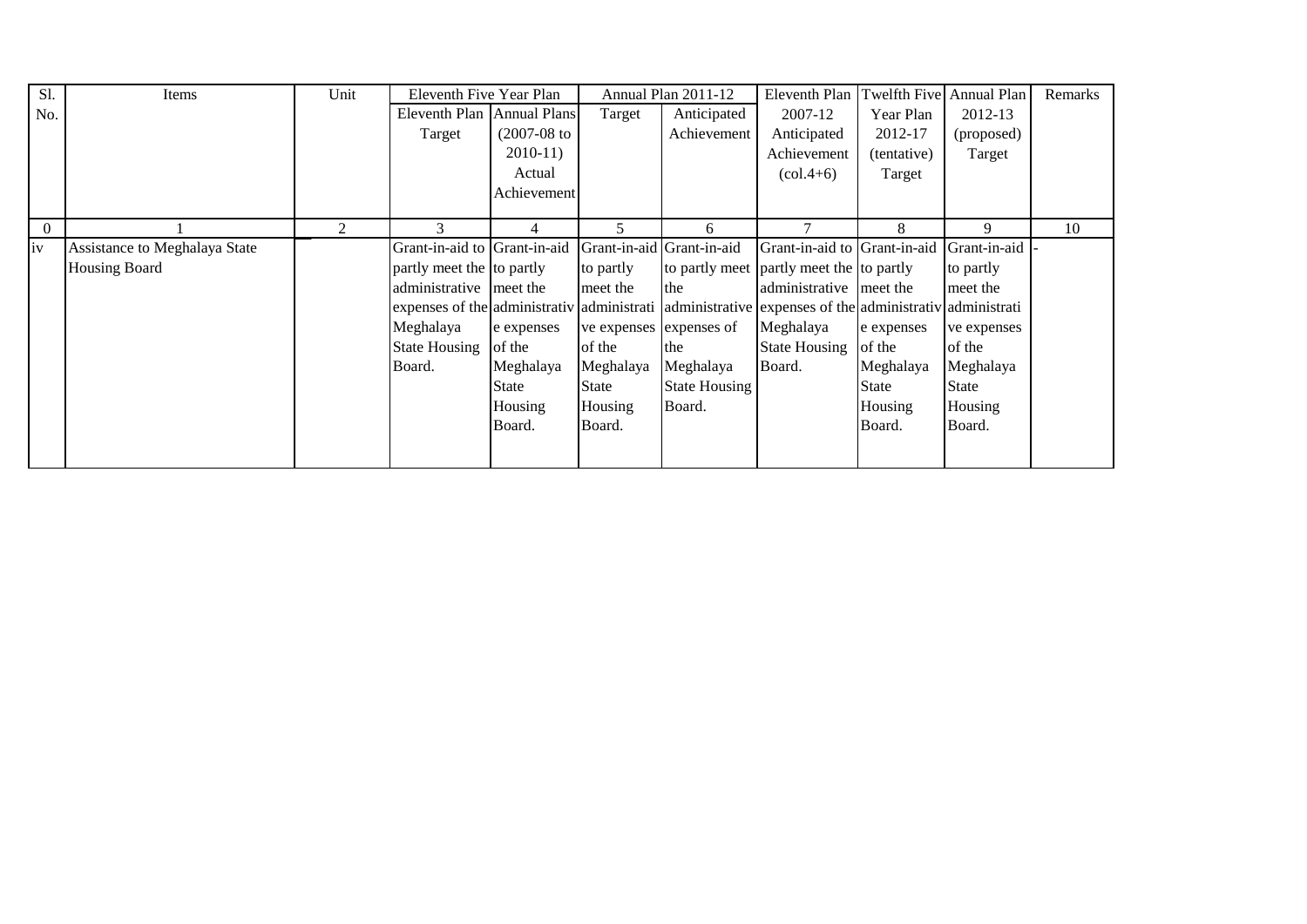| Sl.            | Items               | Unit | Eleventh Five Year Plan    |                |                | Annual Plan 2011-12 | Eleventh Plan                   | Twelfth Five Annual Plan |            | Remarks |
|----------------|---------------------|------|----------------------------|----------------|----------------|---------------------|---------------------------------|--------------------------|------------|---------|
| No.            |                     |      | Eleventh Plan Annual Plans |                | Target         | Anticipated         | 2007-12                         | Year Plan                | 2012-13    |         |
|                |                     |      | Target                     | $(2007-08$ to  |                | Achievement         | Anticipated                     | 2012-17                  | (proposed) |         |
|                |                     |      |                            | $2010-11$      |                |                     | Achievement                     | (tentative)              | Target     |         |
|                |                     |      |                            | Actual         |                |                     | $\left( \text{col.4+6} \right)$ | Target                   |            |         |
|                |                     |      |                            | Achievement    |                |                     |                                 |                          |            |         |
|                |                     |      |                            |                |                |                     |                                 |                          |            |         |
| $\overline{0}$ |                     | 2    | 3                          | $\overline{4}$ | 5 <sup>1</sup> | 6                   | $\tau$                          | 8                        | 9          | 10      |
| $\mathbf{V}$   | <b>EWS/LIG Loan</b> |      | Government                 | Nil            | Nil            | Nil                 | Nil                             | Nil                      | Nil        |         |
|                |                     |      | committed to               |                |                |                     |                                 |                          |            |         |
|                |                     |      | be paid to the             |                |                |                     |                                 |                          |            |         |
|                |                     |      | Meghalaya                  |                |                |                     |                                 |                          |            |         |
|                |                     |      | <b>State Housing</b>       |                |                |                     |                                 |                          |            |         |
|                |                     |      | Board for                  |                |                |                     |                                 |                          |            |         |
|                |                     |      | payment of                 |                |                |                     |                                 |                          |            |         |
|                |                     |      | interest                   |                |                |                     |                                 |                          |            |         |
|                |                     |      | subsidy etc and            |                |                |                     |                                 |                          |            |         |
|                |                     |      | to meet the                |                |                |                     |                                 |                          |            |         |
|                |                     |      | One time                   |                |                |                     |                                 |                          |            |         |
|                |                     |      | settlement                 |                |                |                     |                                 |                          |            |         |
|                |                     |      | which is                   |                |                |                     |                                 |                          |            |         |
|                |                     |      | proposed to                |                |                |                     |                                 |                          |            |         |
|                |                     |      | wipe out the               |                |                |                     |                                 |                          |            |         |
|                |                     |      | debt burden                |                |                |                     |                                 |                          |            |         |
|                |                     |      | faced by the               |                |                |                     |                                 |                          |            |         |
|                |                     |      | Board to be                |                |                |                     |                                 |                          |            |         |
|                |                     |      | paid to                    |                |                |                     |                                 |                          |            |         |
|                |                     |      | HUDCO.                     |                |                |                     |                                 |                          |            |         |
|                |                     |      |                            |                |                |                     |                                 |                          |            |         |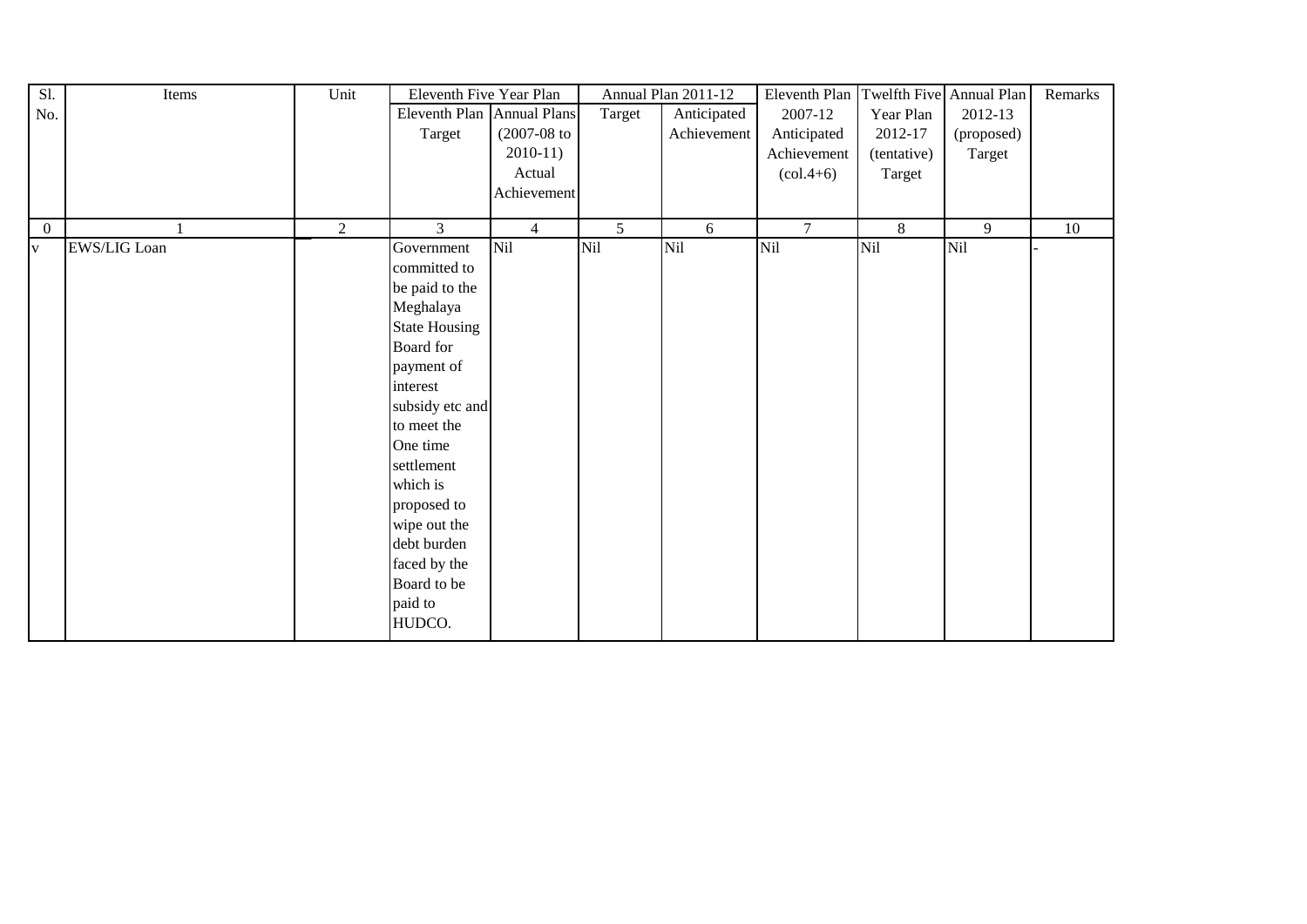| Sl.            | Items                        | Unit           | Eleventh Five Year Plan    |                        |                       | Annual Plan 2011-12 | Eleventh Plan Twelfth Five Annual Plan |                |                   | Remarks         |
|----------------|------------------------------|----------------|----------------------------|------------------------|-----------------------|---------------------|----------------------------------------|----------------|-------------------|-----------------|
| No.            |                              |                | Eleventh Plan Annual Plans |                        | Target                | Anticipated         | 2007-12                                | Year Plan      | 2012-13           |                 |
|                |                              |                | Target                     | $(2007 - 08)$ to       |                       | Achievement         | Anticipated                            | 2012-17        | (proposed)        |                 |
|                |                              |                |                            | $2010-11$              |                       |                     | Achievement                            | (tentative)    | Target            |                 |
|                |                              |                |                            | Actual                 |                       |                     | $\left( \text{col.4+6} \right)$        | Target         |                   |                 |
|                |                              |                |                            | Achievement            |                       |                     |                                        |                |                   |                 |
|                |                              |                |                            |                        |                       |                     |                                        |                |                   |                 |
| $\overline{0}$ |                              | $\overline{2}$ | $\overline{3}$             | $\overline{4}$         | $\overline{5}$        | 6                   | $\overline{7}$                         | $\overline{8}$ | $\overline{9}$    | $\overline{10}$ |
| 6              | <b>Rental Housing Scheme</b> |                | Construction               | Construction Improveme |                       | Improvement         | Construction                           | Construction   | Construction      |                 |
|                |                              |                | of MIG-18                  | of LIG                 | nt of LIG             | of LIG Rental       | of LIG Rental                          | of 15 Nos.     | of 4 Nos.         |                 |
|                |                              |                | units,                     | Rental                 | Rental                | houses at           | Houses at                              | LIG and 17     | <b>MIG</b> Rental |                 |
|                |                              |                | renovation of 4 Houses at  |                        | houses at             | Williamnagar        | Shillong, Tura. Nos. MIG               |                | houses at         |                 |
|                |                              |                | existing MIG               | Shillong,              | Williamnag            | and Jowai.          | Construction                           | Rental         | Jowai and         |                 |
|                |                              |                | units and                  | Tura.                  | ar and                | Development         | of MIG rental                          | houses.        | Tura              |                 |
|                |                              |                | extension                  | Construction Jowai.    |                       | of                  | houses at                              |                |                   |                 |
|                |                              |                | services in                | of MIG                 | Developme             | departmental        | Nongstoin.                             |                |                   |                 |
|                |                              |                | Departmental               | rental houses nt of    |                       | land by             | Construction                           |                |                   |                 |
|                |                              |                | Land                       | at                     | departmenta providing |                     | of Boundary,                           |                |                   |                 |
|                |                              |                |                            | Nongstoin.             | 1 land by             | boundary            | Retaining                              |                |                   |                 |
|                |                              |                |                            | Construction providing |                       | walling and         | Wall, Breash                           |                |                   |                 |
|                |                              |                |                            | of Boundary, boundary  |                       | retaining wall      | Wall at                                |                |                   |                 |
|                |                              |                |                            | Retaining              | walling and           | at                  | Nongstoin.                             |                |                   |                 |
|                |                              |                |                            | Wall, Breash retaining |                       | Williamnagar        | Construction                           |                |                   |                 |
|                |                              |                |                            | Wall at                | wall at               | and Jowai           | of Boundary                            |                |                   |                 |
|                |                              |                |                            | Nongstoin.             | Williamnag            |                     | Wall at                                |                |                   |                 |
|                |                              |                |                            | Construction ar and    |                       |                     | Shillong and                           |                |                   |                 |
|                |                              |                |                            | of Boundary Jowai      |                       |                     | <b>Stone Masonry</b>                   |                |                   |                 |
|                |                              |                |                            | Wall at                |                       |                     | Wall at                                |                |                   |                 |
|                |                              |                |                            | Shillong and           |                       |                     | Williamnagar.                          |                |                   |                 |
|                |                              |                |                            | Stone                  |                       |                     | Construction                           |                |                   |                 |
|                |                              |                |                            | Masonry                |                       |                     | of approach                            |                |                   |                 |
|                |                              |                |                            | Wall at                |                       |                     | road at Jowai.                         |                |                   |                 |
|                |                              |                |                            | Williamnaga            |                       |                     | Metalling &                            |                |                   |                 |
|                |                              |                |                            |                        |                       |                     | <b>Black Topping</b>                   |                |                   |                 |
|                |                              |                |                            | Construction           |                       |                     | of approach                            |                |                   |                 |
|                |                              |                |                            | of approach            |                       |                     | road at                                |                |                   |                 |
|                |                              |                |                            | road at                |                       |                     | Nongstoin.                             |                |                   |                 |
|                |                              |                |                            | Jowai.                 |                       |                     | Improvement                            |                |                   |                 |
|                |                              |                |                            | Metalling &            |                       |                     | of LIG Rental                          |                |                   |                 |
|                |                              |                |                            |                        |                       |                     |                                        |                |                   |                 |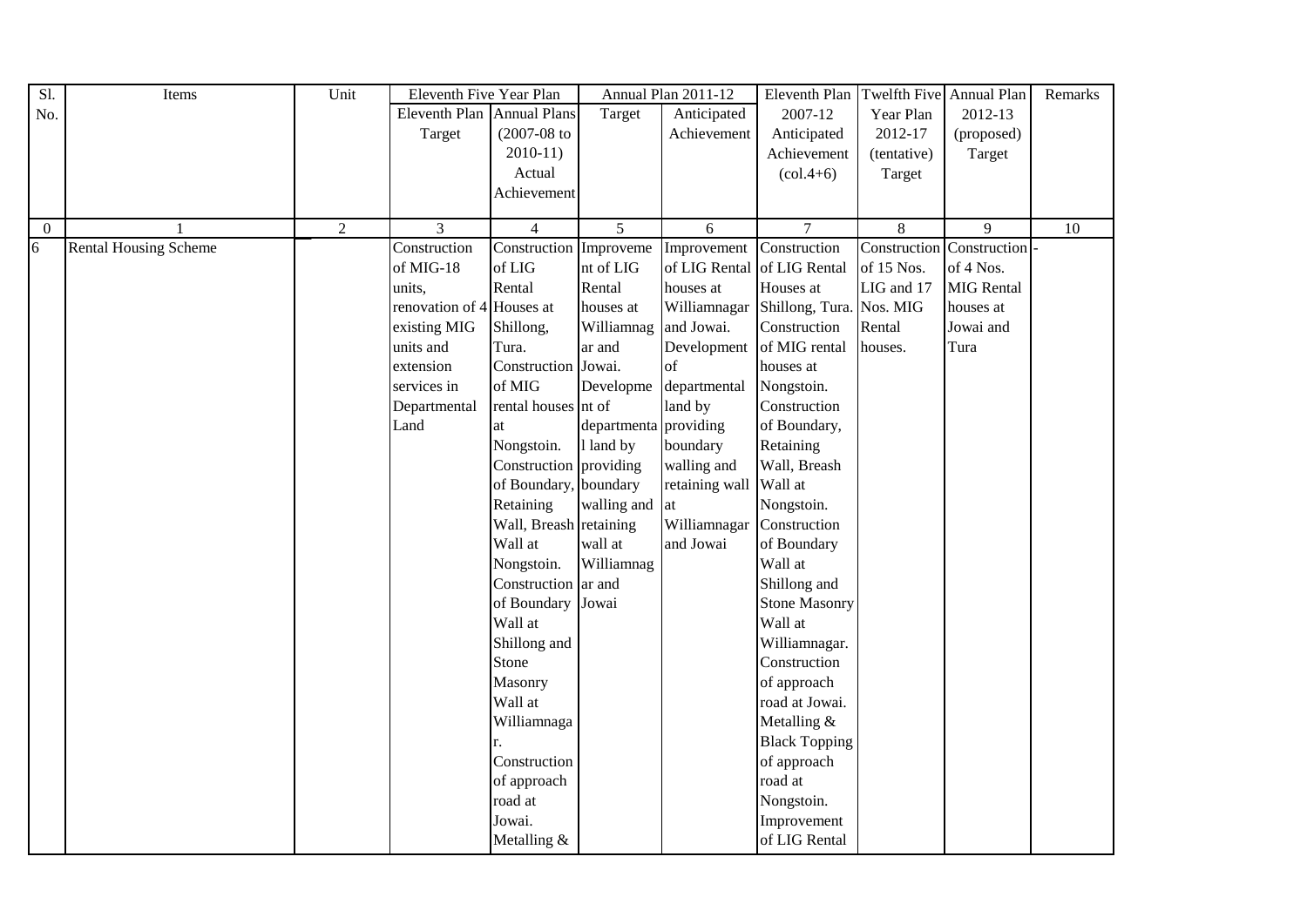| Sl.            | Items                          | Unit           | Eleventh Five Year Plan    |                              |                | Annual Plan 2011-12         | Eleventh Plan   Twelfth Five   Annual Plan |                        |                         | Remarks |
|----------------|--------------------------------|----------------|----------------------------|------------------------------|----------------|-----------------------------|--------------------------------------------|------------------------|-------------------------|---------|
| No.            |                                |                | Eleventh Plan Annual Plans |                              | Target         | Anticipated                 | 2007-12                                    | Year Plan              | 2012-13                 |         |
|                |                                |                | Target                     | $(2007 - 08)$ to             |                | Achievement                 | Anticipated                                | 2012-17                | (proposed)              |         |
|                |                                |                |                            | $2010-11$                    |                |                             | Achievement                                | (tentative)            | Target                  |         |
|                |                                |                |                            | Actual                       |                |                             | $\left( \text{col.4+6} \right)$            | Target                 |                         |         |
|                |                                |                |                            | Achievement                  |                |                             |                                            |                        |                         |         |
|                |                                |                |                            |                              |                |                             |                                            |                        |                         |         |
| $\Omega$       |                                | $\overline{c}$ | 3                          | $\overline{4}$               | 5              | 6                           | $\overline{7}$                             | $8\,$                  | 9                       | 10      |
| $\overline{7}$ | Departmental Residential & Non |                | Construction               | Construction Constructio     |                | Construction                | Construction                               |                        | Construction Improvemen |         |
|                | <b>Residential Building</b>    |                | of Staff                   | of retaining                 | $n$ of 1 (one) | of $1$ (one)                | of retaining                               | of 10 Nos.             | t of                    |         |
|                |                                |                | quarters-10                | wall and                     |                | Staff quarter Staff quarter | wall and breast of Staff                   |                        | Departmenta             |         |
|                |                                |                | Nos. Officers              | breast wall at at Shillong.  |                | at Shillong.                | wall at                                    | quarters and 1 Land at |                         |         |
|                |                                |                | quarters-2                 | Baghmara.                    | Compound       | Compound                    | Baghmara.                                  | 1 No. Office Nongstoin |                         |         |
|                |                                |                | Nos Guest                  | Construction walling at      |                | walling at                  | Construction                               | Building.              | and                     |         |
|                |                                |                | House-1 No.                | of Boundary Baghmara         |                | Baghmara and of Boundary    |                                            | Developmen Baghmara.   |                         |         |
|                |                                |                | and extension              | wall and                     | and            | improvement                 | wall and breast t of                       |                        |                         |         |
|                |                                |                | services in                | breast wall at improvemen of |                |                             | wall at                                    | Infrastructur          |                         |         |
|                |                                |                | Departmental               | Shillong.                    | t of           | departmental                | Shillong.                                  | e.                     |                         |         |
|                |                                |                | land                       | Construction departmenta     |                | godown etc.                 | Construction                               |                        |                         |         |
|                |                                |                |                            | of 1 staff                   | l godown       |                             | of 1 staff                                 |                        |                         |         |
|                |                                |                |                            | quarter at                   | etc.           |                             | quarter at                                 |                        |                         |         |
|                |                                |                |                            | Nongstoin.                   |                |                             | Nongstoin.                                 |                        |                         |         |
|                |                                |                |                            | Renovation                   |                |                             | Renovation of                              |                        |                         |         |
|                |                                |                |                            | of fero                      |                |                             | fero cement                                |                        |                         |         |
|                |                                |                |                            | cement                       |                |                             | quarter at                                 |                        |                         |         |
|                |                                |                |                            | quarter at                   |                |                             | Nongstoin,                                 |                        |                         |         |
|                |                                |                |                            | Nongstoin,                   |                |                             | District                                   |                        |                         |         |
|                |                                |                |                            | District                     |                |                             | Housing                                    |                        |                         |         |
|                |                                |                |                            | Housing                      |                |                             | Officer's                                  |                        |                         |         |
|                |                                |                |                            | Officer's                    |                |                             | quarter at                                 |                        |                         |         |
|                |                                |                |                            | quarter at                   |                |                             | Jowai and 2                                |                        |                         |         |
|                |                                |                |                            | Jowai and 2                  |                |                             | Nos. Staff                                 |                        |                         |         |
|                |                                |                |                            | Nos. Staff                   |                |                             | quarters at                                |                        |                         |         |
|                |                                |                |                            | quarters at                  |                |                             | Tura.                                      |                        |                         |         |
|                |                                |                |                            | Tura.                        |                |                             | Construction                               |                        |                         |         |
|                |                                |                |                            | Construction                 |                |                             | of approach                                |                        |                         |         |
|                |                                |                |                            | of approach                  |                |                             | road and other                             |                        |                         |         |
|                |                                |                |                            | road and                     |                |                             | departmental                               |                        |                         |         |
|                |                                |                |                            | other                        |                |                             | works at Tura.                             |                        |                         |         |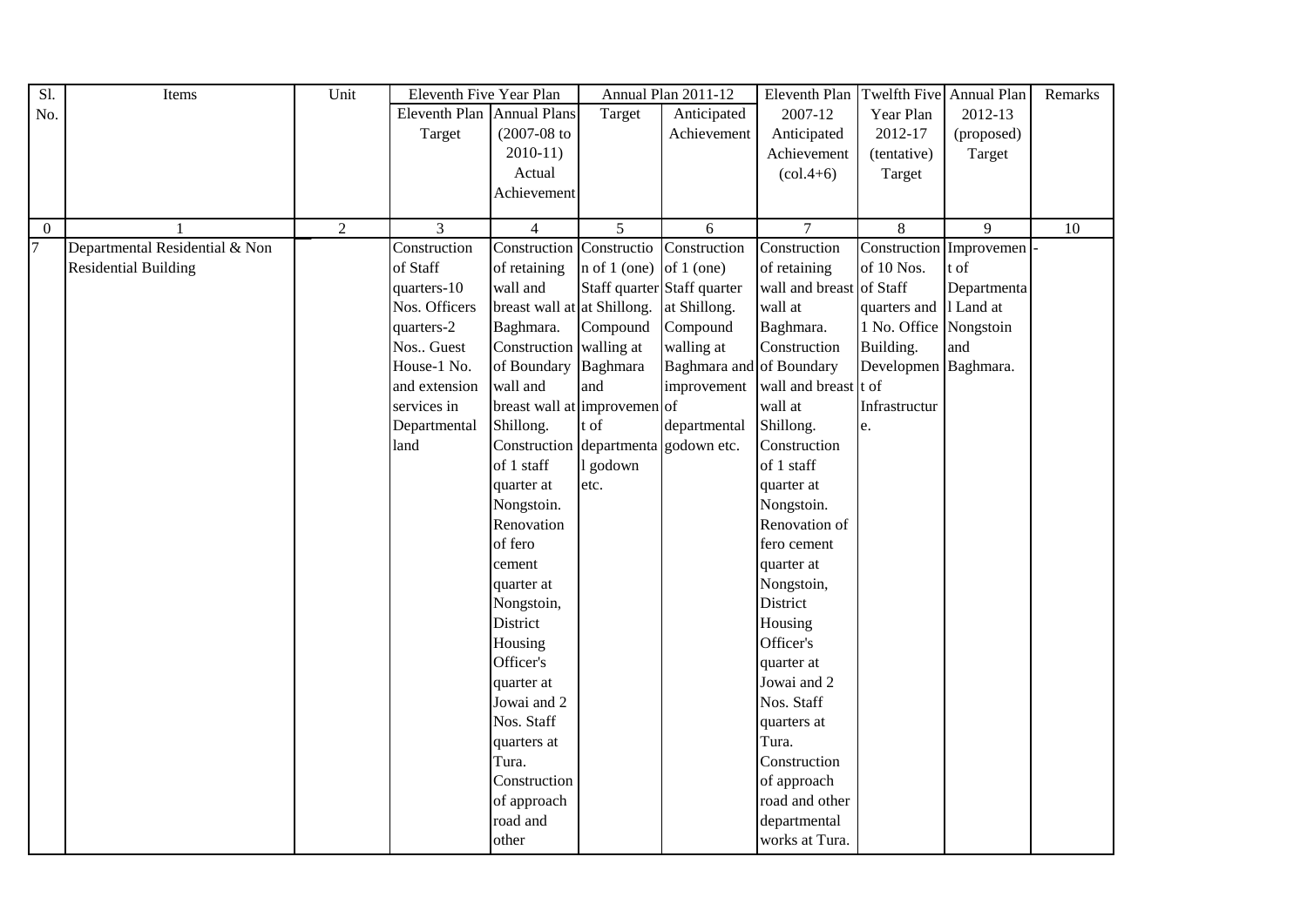| Sl.                                                              | Items                            | Unit             | Eleventh Five Year Plan              |                          |                | Annual Plan 2011-12 | Eleventh Plan                   |                | Twelfth Five Annual Plan  | Remarks         |
|------------------------------------------------------------------|----------------------------------|------------------|--------------------------------------|--------------------------|----------------|---------------------|---------------------------------|----------------|---------------------------|-----------------|
| No.                                                              |                                  |                  | Eleventh Plan Annual Plans           |                          | Target         | Anticipated         | 2007-12                         | Year Plan      | 2012-13                   |                 |
|                                                                  |                                  |                  | Target                               | $(2007 - 08)$ to         |                | Achievement         | Anticipated                     | 2012-17        | (proposed)                |                 |
|                                                                  |                                  |                  |                                      | $2010-11$                |                |                     | Achievement                     | (tentative)    | Target                    |                 |
|                                                                  |                                  |                  |                                      | Actual                   |                |                     | $\left( \text{col.4+6} \right)$ | Target         |                           |                 |
|                                                                  |                                  |                  |                                      | Achievement              |                |                     |                                 |                |                           |                 |
|                                                                  |                                  |                  |                                      |                          |                |                     |                                 |                |                           |                 |
| $\overline{0}$                                                   |                                  | 2                | $\overline{3}$                       | $\overline{4}$           | $\overline{5}$ | 6                   | $\overline{7}$                  | $\overline{8}$ | $\overline{9}$            | $\overline{10}$ |
| $\overline{8}$                                                   | Construction of Houses for the   |                  | Construction                         | <b>Nil</b>               | Nil            | Nil                 | Nil                             | Nil            | Nil                       |                 |
|                                                                  | EWS of the Community             |                  | of 100 units                         |                          |                |                     |                                 |                |                           |                 |
| $\overline{9}$                                                   | Land acquisition and development |                  | Acquisition of                       | Construction Constructio |                | Construction        | Construction                    |                | To acquire 2 Construction |                 |
|                                                                  |                                  |                  | land 3 ha. And of Retaining $\ln$ of |                          |                | of approach         | of Retaining                    | ha. Of land    | of approach               |                 |
|                                                                  |                                  |                  | development                          | Wall and site approach   |                | road at Tura        | Wall and site                   | and to         | road and                  |                 |
|                                                                  |                                  |                  | of land 1.50                         | levelling at             | road at Tura   |                     | levelling at                    | develop 2.7    | boundary                  |                 |
|                                                                  |                                  |                  | hectare.                             | Tura. Spill              |                |                     | Tura. Spill                     | ha of land     | walling at                |                 |
|                                                                  |                                  |                  |                                      | over work                |                |                     | over work for                   |                | Tua and                   |                 |
|                                                                  |                                  |                  |                                      | for                      |                |                     | construction of                 |                | Williamnaga               |                 |
|                                                                  |                                  |                  |                                      | construction             |                |                     | retaining wall                  |                |                           |                 |
|                                                                  |                                  |                  |                                      | of retaining             |                |                     | at Tura and                     |                |                           |                 |
|                                                                  |                                  |                  |                                      | wall at Tura             |                |                     | Nongstoin.Con                   |                |                           |                 |
|                                                                  |                                  |                  |                                      | and                      |                |                     | struction of                    |                |                           |                 |
|                                                                  |                                  |                  |                                      | Nongstoin.               |                |                     | approach road                   |                |                           |                 |
|                                                                  |                                  |                  |                                      |                          |                |                     | at Tura.                        |                |                           |                 |
|                                                                  |                                  |                  |                                      |                          |                |                     |                                 |                |                           |                 |
|                                                                  |                                  |                  |                                      |                          |                |                     |                                 |                |                           |                 |
| <b>XX</b>                                                        | <b>POLICE</b>                    |                  |                                      |                          |                |                     |                                 |                |                           |                 |
| $\frac{\mathbf{X}}{\mathbf{A}}$                                  |                                  |                  |                                      |                          |                |                     |                                 |                |                           |                 |
|                                                                  | <b>POLICE HOUSING</b>            |                  |                                      |                          |                |                     |                                 |                |                           |                 |
| $\mathbf{i}$                                                     | Construction of L/S quarters     | Units            | 400                                  | 250                      | 36             | 36                  | 286                             | 600            | 100                       |                 |
| $\overline{\textbf{ii}}$                                         | Construction of U/S quarters     | Units            | 70                                   | 40                       | 18             | 18                  | 58                              | 120            | $25\,$                    |                 |
| iii                                                              | Construction of GO's quarters    | Units            | 5                                    | 6                        | $\mathbf{1}$   |                     | $\overline{7}$                  | 30             | 6                         |                 |
| XX                                                               | <b>URBAN DEVELOPMENT.</b>        |                  |                                      |                          |                |                     |                                 |                |                           |                 |
|                                                                  |                                  |                  |                                      |                          |                |                     |                                 |                |                           |                 |
| $\frac{\mathbf{XI}}{\mathbf{A}}$ $\frac{\mathbf{A}}{\mathbf{B}}$ | I.D.                             | No., of works    | 100                                  | 151                      | 80             | $80\,$              | 231                             | 650            | 100                       | $\sim$          |
|                                                                  | E.I.U.S.                         | No., of          | 6750                                 | 4686                     | 1500           | 1500                | 6186                            | 7500           | 1650                      |                 |
|                                                                  |                                  | Families         |                                      |                          |                |                     |                                 |                |                           |                 |
| $\overline{C}$                                                   | <b>Departmental Buildings</b>    | No. of           | 25                                   | 17                       | 3              | 3                   | 20                              | $\overline{4}$ | 1                         |                 |
|                                                                  |                                  | <b>Buildings</b> |                                      |                          |                |                     |                                 |                |                           |                 |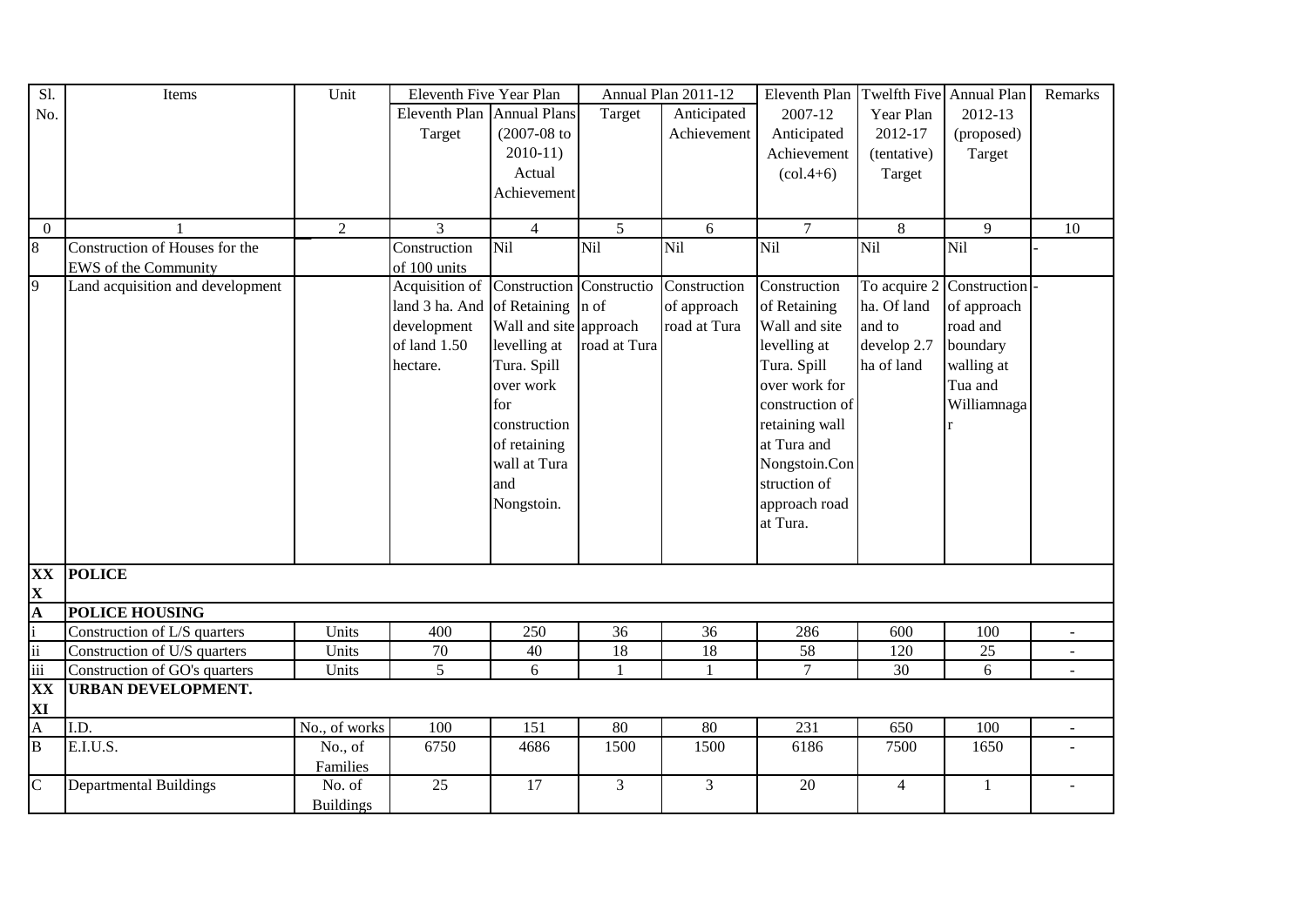| Sl.                               | Items                                           | Unit           | Eleventh Five Year Plan    |                     |                             | Annual Plan 2011-12 | Eleventh Plan                   | Twelfth Five Annual Plan |                | Remarks        |
|-----------------------------------|-------------------------------------------------|----------------|----------------------------|---------------------|-----------------------------|---------------------|---------------------------------|--------------------------|----------------|----------------|
| No.                               |                                                 |                | Eleventh Plan Annual Plans |                     | Target                      | Anticipated         | 2007-12                         | Year Plan                | 2012-13        |                |
|                                   |                                                 |                | Target                     | $(2007 - 08)$ to    |                             | Achievement         | Anticipated                     | 2012-17                  | (proposed)     |                |
|                                   |                                                 |                |                            | $2010-11$           |                             |                     | Achievement                     | (tentative)              | Target         |                |
|                                   |                                                 |                |                            | Actual              |                             |                     | $\left( \text{col.4+6} \right)$ | Target                   |                |                |
|                                   |                                                 |                |                            | Achievement         |                             |                     |                                 |                          |                |                |
|                                   |                                                 |                |                            |                     |                             |                     |                                 |                          |                |                |
| $\mathbf{0}$                      |                                                 | $\overline{2}$ | 3                          | $\overline{4}$      | $\mathfrak{S}$              | 6                   | $\tau$                          | $8\,$                    | $\overline{9}$ | 10             |
| $\overline{D}$                    | <b>Assistance to Local Bodies</b>               | No. of Works   |                            | $\overline{14}$     | 6                           | 6                   | $\overline{20}$                 | $\overline{50}$          | $\,8\,$        |                |
|                                   | <b>S.J.S.R.Y:</b>                               |                |                            |                     |                             |                     |                                 |                          |                |                |
| $\frac{E}{i}$                     | U.S.E.P. (subsidy)                              | No., of        | 649                        | 261                 | 180                         | 180                 | 441                             | 1000                     | 200            |                |
|                                   |                                                 | beneficiaries  |                            |                     |                             |                     |                                 |                          |                |                |
| $\overline{\mathbf{ii}}$          | U.S.E.P. (training)                             | No., of        | 128                        | $\overline{26}$     |                             |                     | $\overline{26}$                 |                          |                |                |
|                                   |                                                 | Trainees       |                            |                     |                             |                     |                                 |                          |                |                |
| $\dddot{\mathbf{u}}$              | U.W.E.P.                                        | No., of        | 14400                      | 105260              | 56140                       | 56140               | 161400                          | 280000                   | 56000          |                |
|                                   |                                                 | Mandays        |                            |                     |                             |                     |                                 |                          |                |                |
| iv                                | D.W.C.U.A.                                      | No., of        | 230                        | 40                  | $\omega$                    | $\overline{a}$      | 40                              | $\mathbf{r}$             | $\sim$         | $\sim$         |
|                                   |                                                 | beneficiaries  |                            |                     |                             |                     |                                 |                          |                |                |
| $\overline{\mathbf{v}}$           | <b>Community Structure</b>                      | No., of        | IM-630                     | $\overline{IM-129}$ | $\mathcal{L}_{\mathcal{A}}$ | $\sim$              | IM-129                          | $\overline{\phantom{a}}$ | $\sim$         | $\sim$         |
|                                   |                                                 | beneficiaries  | $\overline{SNP-1134}$      | SNP-233             |                             |                     | SNP-233                         | $\blacksquare$           | $\blacksquare$ | $\blacksquare$ |
| $\frac{\mathbf{F}}{(\mathbf{I})}$ | Jawaharlal Nehru National Urban Renewal Mission |                |                            |                     |                             |                     |                                 |                          |                |                |
|                                   | <b>BSUP</b>                                     |                |                            |                     |                             |                     |                                 |                          |                |                |
| $\mathbf{a}$                      | Housing at Nongmynsong Phase-I                  | No. of         | $\mathbf{1}$               | 50%                 | 33%                         | 33%                 | 83%                             | 17%                      | 17%            |                |
|                                   |                                                 | Project/Works  |                            |                     |                             |                     |                                 |                          |                |                |
|                                   |                                                 |                |                            |                     |                             |                     |                                 |                          |                |                |
| $\mathbf b$                       | Housing at Nongmynson Phase-II                  | No. of         | $\mathbf{1}$               | 50%                 | 33%                         | 33%                 | 83%                             | 17%                      | 17%            |                |
|                                   |                                                 | Project/Works  |                            |                     |                             |                     |                                 |                          |                |                |
|                                   |                                                 |                |                            |                     |                             |                     |                                 |                          |                |                |
| $\mathbf{c}$                      | <b>Integrated Slums</b>                         | No. of         | $\mathbf{1}$               | 25%                 | 25%                         | 25%                 | 50%                             | 50%                      | 50%            |                |
|                                   |                                                 | Project/Works  |                            |                     |                             |                     |                                 |                          |                |                |
| (III)                             | <b>IHSDP</b>                                    |                |                            |                     |                             |                     |                                 |                          |                |                |
| $\mathbf{a}$                      | Housing at Tura                                 | No. of         | $\mathbf{1}$               | 50%                 | 11%                         | 11%                 | 61%                             | 39%                      | 39%            |                |
|                                   |                                                 | Project/Works  |                            |                     |                             |                     |                                 |                          |                |                |
|                                   |                                                 |                |                            |                     |                             |                     |                                 |                          |                |                |
| $\mathbf b$                       | Housing at Williamnagar                         | No. of         | $\mathbf{1}$               | 50%                 | 44%                         | 44%                 | 94%                             | 6%                       | 6%             |                |
|                                   |                                                 | Project/Works  |                            |                     |                             |                     |                                 |                          |                |                |
|                                   |                                                 |                |                            |                     |                             |                     |                                 |                          |                |                |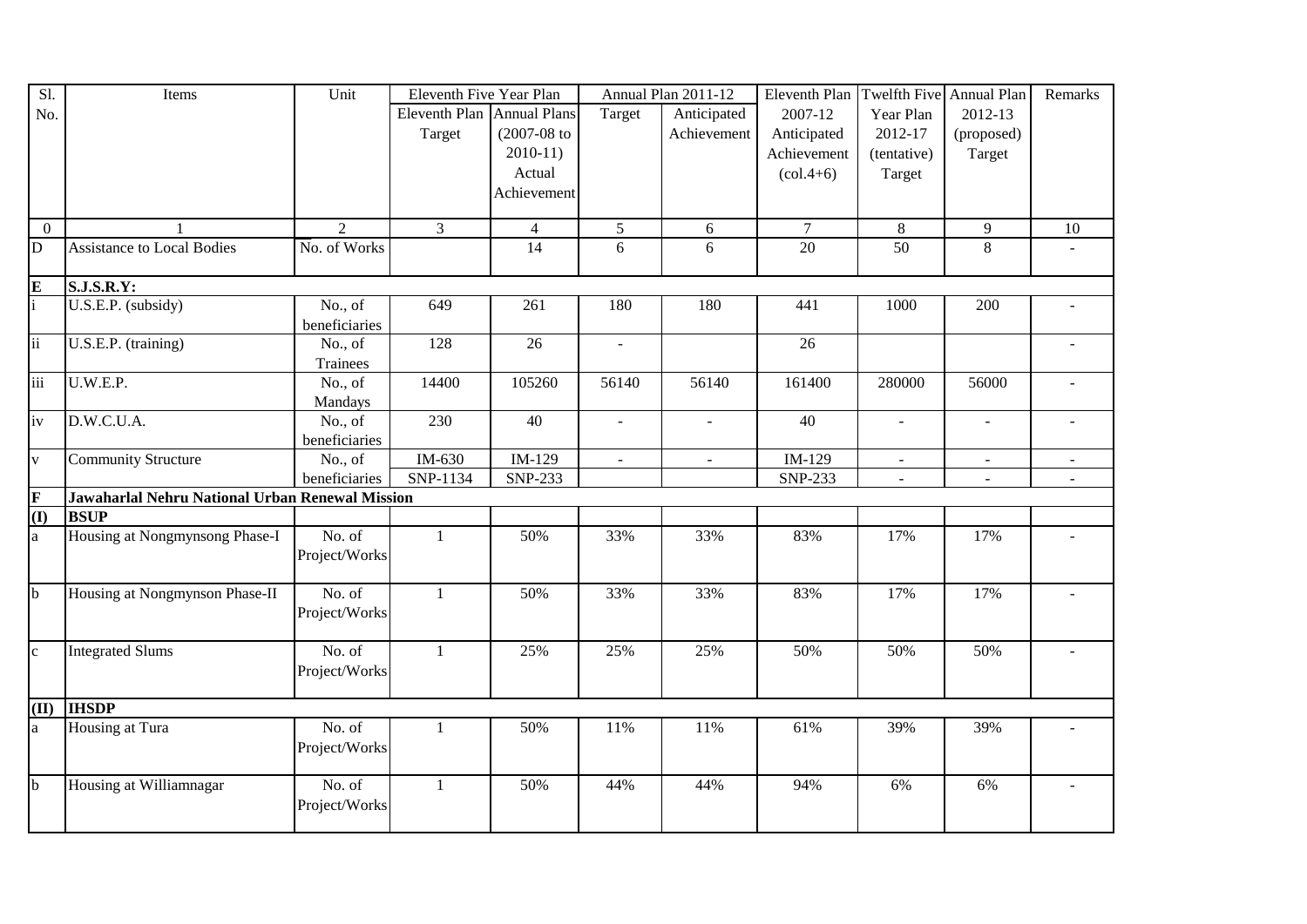| Sl.            | Items                                   | Unit                 | Eleventh Five Year Plan    |                  |                | Annual Plan 2011-12 | Eleventh Plan Twelfth Five Annual Plan |                          |                | Remarks     |
|----------------|-----------------------------------------|----------------------|----------------------------|------------------|----------------|---------------------|----------------------------------------|--------------------------|----------------|-------------|
| No.            |                                         |                      | Eleventh Plan Annual Plans |                  | Target         | Anticipated         | 2007-12                                | Year Plan                | 2012-13        |             |
|                |                                         |                      | Target                     | $(2007 - 08)$ to |                | Achievement         | Anticipated                            | 2012-17                  | (proposed)     |             |
|                |                                         |                      |                            | $2010-11$        |                |                     | Achievement                            | (tentative)              | Target         |             |
|                |                                         |                      |                            | Actual           |                |                     | $(col.4+6)$                            | Target                   |                |             |
|                |                                         |                      |                            | Achievement      |                |                     |                                        |                          |                |             |
|                |                                         |                      |                            |                  |                |                     |                                        |                          |                |             |
| $\overline{0}$ | $\mathbf{1}$                            | $\overline{2}$       | $\overline{3}$             | $\overline{4}$   | 5 <sup>5</sup> | 6                   | $\overline{7}$                         | $\overline{8}$           | 9              | 10          |
| $\mathbf c$    | Housing at Nongpoh                      | No. of               | $\mathbf{1}$               | 50%              | 46%            | 46%                 | 96%                                    | 4%                       | 4%             |             |
|                |                                         | Project/Works        |                            |                  |                |                     |                                        |                          |                |             |
|                |                                         |                      |                            |                  |                |                     |                                        |                          |                |             |
|                | (III) UI&G                              |                      |                            |                  |                |                     |                                        |                          |                |             |
| a              | Drainage                                | No. of               | $\mathbf{1}$               | 25%              | 65%            | 65%                 | 90%                                    | 10%                      | 10%            |             |
|                |                                         | Project/Works        |                            |                  |                |                     |                                        |                          |                |             |
| $\mathbf b$    | <b>Water Supply</b>                     | No. of               | $\mathbf{1}$               | 25%              | 42%            | 42%                 | 67%                                    | 33%                      | 33%            |             |
|                |                                         | Project/Works        |                            |                  |                |                     |                                        |                          |                |             |
|                |                                         |                      |                            |                  |                |                     |                                        |                          |                |             |
| $\mathbf{c}$   | <b>Public Transport</b>                 | $\overline{No}$ . of | $\mathbf{1}$               | 50%              | 50%            | 50%                 | 100%                                   | $\sim$                   | $\blacksquare$ |             |
|                |                                         | Project/Works        |                            |                  |                |                     |                                        |                          |                |             |
|                |                                         |                      |                            |                  |                |                     |                                        |                          |                |             |
| (IV)           | <b>UIDSSMT</b>                          |                      |                            |                  |                |                     |                                        |                          |                |             |
| a              | Solid Waste Management at Tura          | No. of               | $\mathbf{1}$               | 50%              | 50%            | 50%                 | 100%                                   | $\overline{\phantom{m}}$ | $\sim$         |             |
|                |                                         | Project/Works        |                            |                  |                |                     |                                        |                          |                |             |
|                |                                         |                      |                            |                  |                |                     |                                        |                          |                |             |
| $\mathbf b$    | Solid Waste Management at               | No. of               | $\mathbf{1}$               | 50%              | 50%            | 50%                 | 100%                                   | $\blacksquare$           | $\sim$         |             |
|                | Nongpoh                                 | Project/Works        |                            |                  |                |                     |                                        |                          |                |             |
|                |                                         |                      |                            |                  |                |                     |                                        |                          |                |             |
| XX             | <b>INFORMATION AND PUBLIC RELATIONS</b> |                      |                            |                  |                |                     |                                        |                          |                |             |
| XII            | Construction of Office Building in      | Nos.                 | nil                        | nil              | 16             | 16                  | 16                                     | 16                       | 16             | Constructio |
|                | District & Sub-Divisional Offices       |                      |                            |                  |                |                     |                                        |                          |                | n of office |
|                | including Directorate                   |                      |                            |                  |                |                     |                                        |                          |                | building    |
|                |                                         |                      |                            |                  |                |                     |                                        |                          |                | will be     |
|                |                                         |                      |                            |                  |                |                     |                                        |                          |                |             |
|                |                                         |                      |                            |                  |                |                     |                                        |                          |                | phase out   |
|                |                                         |                      |                            |                  |                |                     |                                        |                          |                | accordingly |
|                |                                         |                      |                            |                  |                |                     |                                        |                          |                |             |
|                |                                         |                      |                            |                  |                |                     |                                        |                          |                |             |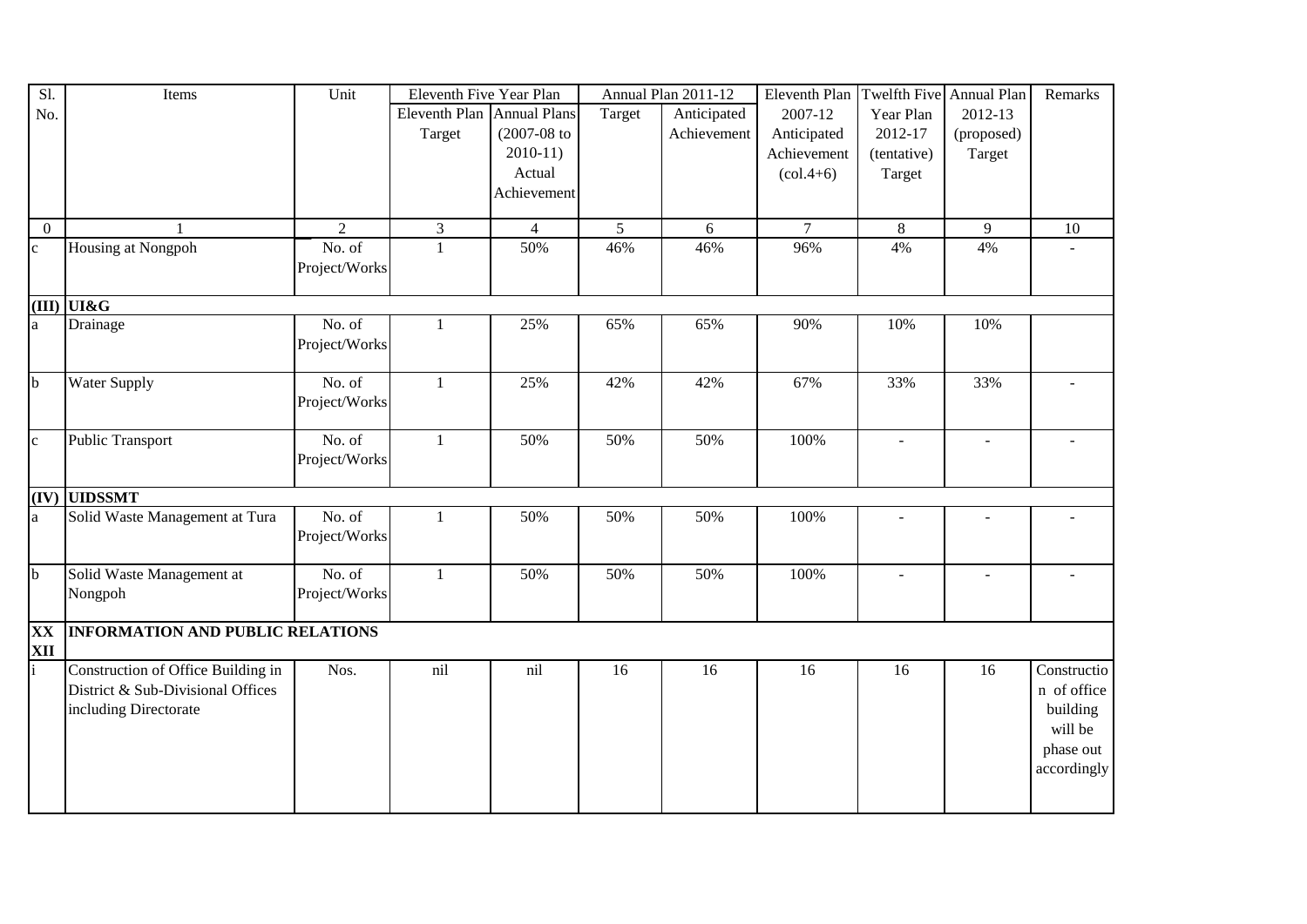| Sl.                      | Items                                                  | Unit       | Eleventh Five Year Plan    |                |                | Annual Plan 2011-12      | Eleventh Plan  | Twelfth Five Annual Plan |            | Remarks                  |
|--------------------------|--------------------------------------------------------|------------|----------------------------|----------------|----------------|--------------------------|----------------|--------------------------|------------|--------------------------|
| No.                      |                                                        |            | Eleventh Plan Annual Plans |                | Target         | Anticipated              | 2007-12        | Year Plan                | 2012-13    |                          |
|                          |                                                        |            | Target                     | $(2007-08)$ to |                | Achievement              | Anticipated    | 2012-17                  | (proposed) |                          |
|                          |                                                        |            |                            | $2010-11$      |                |                          | Achievement    | (tentative)              | Target     |                          |
|                          |                                                        |            |                            | Actual         |                |                          | $(col.4+6)$    | Target                   |            |                          |
|                          |                                                        |            |                            | Achievement    |                |                          |                |                          |            |                          |
|                          |                                                        |            |                            |                |                |                          |                |                          |            |                          |
| $\mathbf{0}$             |                                                        | 2          | 3                          | $\overline{4}$ | 5 <sup>5</sup> | 6                        | $\overline{7}$ | $8\,$                    | 9          | 10                       |
| XX                       | <b>LABOUR AND EMPLOYMENT</b>                           |            |                            |                |                |                          |                |                          |            |                          |
| XIII                     |                                                        |            |                            |                |                |                          |                |                          |            |                          |
| A                        | Labour                                                 |            |                            |                |                |                          |                |                          |            |                          |
|                          | <b>Establishment of Labour Welfare</b>                 | No. of     | 750                        | 450            | 240            | 240                      | 690            | 1000                     | 250        |                          |
|                          | Centre.                                                | trainees   |                            |                |                |                          |                |                          |            |                          |
| $\bf{B}$                 | <b>Employment</b>                                      |            |                            |                |                |                          |                |                          |            |                          |
| (I)                      | <b>Employment Services &amp; Craftmen Training</b>     |            |                            |                |                |                          |                |                          |            |                          |
|                          | <b>ITIs</b>                                            | Nos (cum)  | 13                         | 10             | 13             | 10                       | 10             | 13                       | 10         | $\overline{\phantom{a}}$ |
| ii                       | <b>Trades</b>                                          | Nos (cum)  | 30                         | 18             | 18             | 18                       | 18             | 26                       | 18         |                          |
| iii                      | Persons Trained                                        | <b>Nos</b> | 2400                       | 1064           | 725            | 725                      | 1789           | 10000                    | 2000       |                          |
| (II)                     | Skill Development Initiatives (SDI) Scheme based o MES |            |                            |                |                |                          |                |                          |            |                          |
|                          | <b>VTPs</b>                                            | Nos (cum)  | $\overline{4}$             | 5              | 11             | 11                       | 11             | 50                       | 11         | $\sim$                   |
| $\ddot{\mathbf{i}}$      | <b>MES Courses</b>                                     | Nos (cum)  | 20                         | 20             | 80             | 80                       | 80             | 100                      | 80         |                          |
| iii                      | <b>Persons Trained</b>                                 | <b>Nos</b> | 2475                       | 227            | 635            | 635                      | 862            | 50000                    | 5000       |                          |
|                          | (III) Short-Term Job Oriented Courses                  |            |                            |                |                |                          |                |                          |            |                          |
|                          | Courses                                                | Nos (cum)  | 18                         | $\tau$         | 28             | 28                       | 35             | 50                       | 50         |                          |
| $\overline{\textbf{ii}}$ | Persons Trained                                        | <b>Nos</b> | 3000                       | 335            | 3600           | 3600                     | 3935           | 17500                    | 3500       |                          |
|                          | (IV) Apprenticeship Training Scheme                    |            |                            |                |                |                          |                |                          |            |                          |
|                          | Establishments                                         | Nos (cum)  |                            | $\blacksquare$ | $\blacksquare$ | $\overline{\phantom{a}}$ |                | 50                       | 10         |                          |
| ii                       | <b>Trades</b>                                          | Nos (cum)  |                            | $\blacksquare$ | $\blacksquare$ | $\blacksquare$           | $\blacksquare$ | 50                       | 30         |                          |
| $\overline{\text{iii}}$  | Persons Trained                                        | Nos (cum)  |                            | $\mathbf{r}$   | $\mathbf{r}$   | $\mathbf{r}$             | $\sim$         | 2500                     | 500        | $\sim$                   |
| XX                       | <b>SOCIAL WELFARE</b>                                  |            |                            |                |                |                          |                |                          |            |                          |
| XIV                      |                                                        |            |                            |                |                |                          |                |                          |            |                          |
| A                        | <b>Direction and Administration</b>                    |            |                            |                |                |                          |                |                          |            |                          |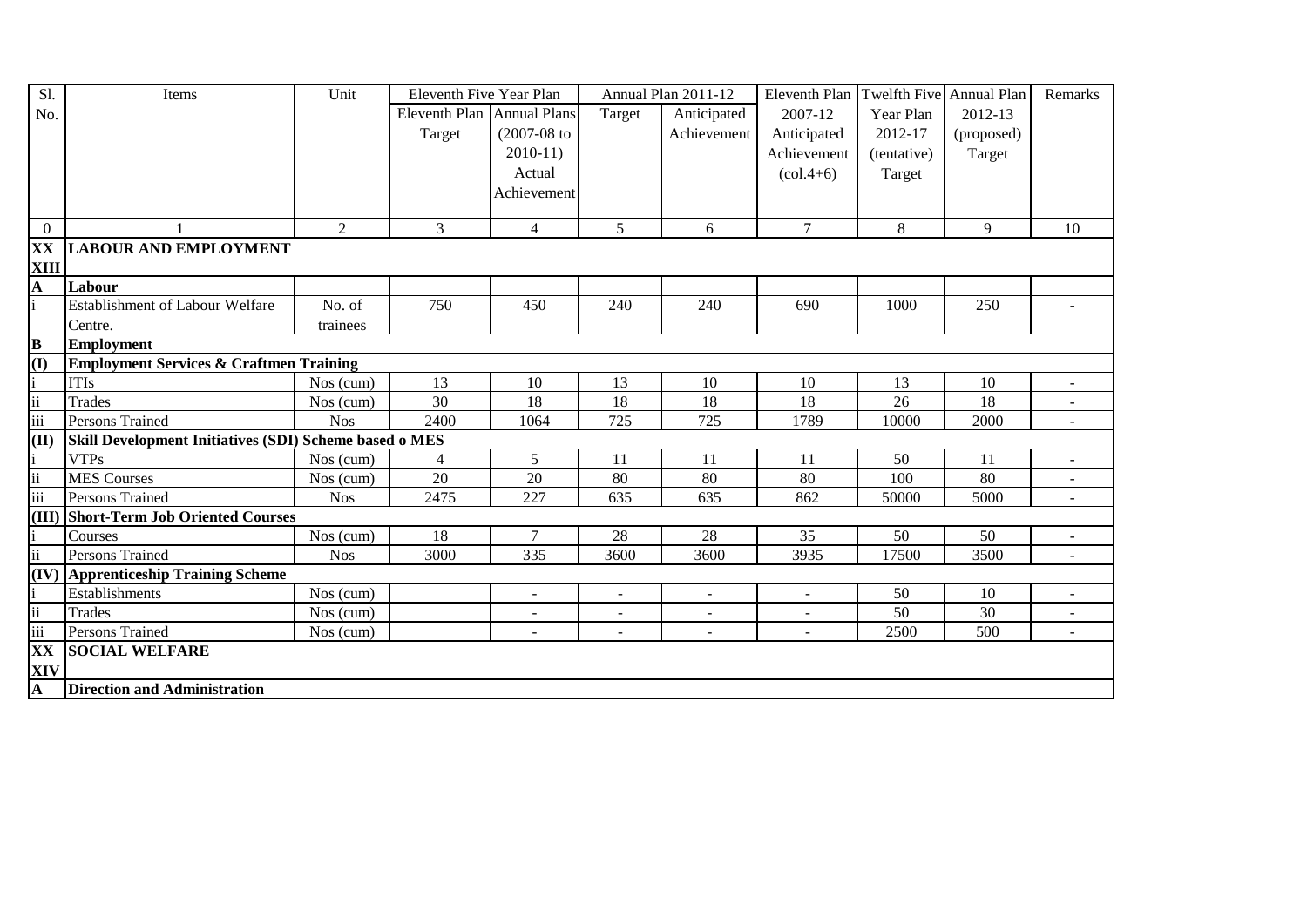| Sl.             | Items                               | Unit                          | Eleventh Five Year Plan    |                  |                | Annual Plan 2011-12 | Eleventh Plan                   |                | Twelfth Five Annual Plan | Remarks       |
|-----------------|-------------------------------------|-------------------------------|----------------------------|------------------|----------------|---------------------|---------------------------------|----------------|--------------------------|---------------|
| No.             |                                     |                               | Eleventh Plan Annual Plans |                  | Target         | Anticipated         | 2007-12                         | Year Plan      | 2012-13                  |               |
|                 |                                     |                               | Target                     | $(2007 - 08)$ to |                | Achievement         | Anticipated                     | 2012-17        | (proposed)               |               |
|                 |                                     |                               |                            | $2010-11)$       |                |                     | Achievement                     | (tentative)    | Target                   |               |
|                 |                                     |                               |                            | Actual           |                |                     | $\left( \text{col.4+6} \right)$ | Target         |                          |               |
|                 |                                     |                               |                            | Achievement      |                |                     |                                 |                |                          |               |
|                 |                                     |                               |                            |                  |                |                     |                                 |                |                          |               |
| $\mathbf{0}$    |                                     | $\overline{2}$                | $\mathfrak{Z}$             | $\overline{4}$   | $\mathfrak{S}$ | $6\,$               | $\boldsymbol{7}$                | $8\,$          | $\overline{9}$           | 10            |
| $\mathbf{i}$    | <b>Headquarters Organisation</b>    | Establishment                 | $\mathbf{1}$               | $\mathbf{1}$     | $\mathbf{1}$   | $\mathbf{1}$        | $\mathbf{1}$                    | $\mathbf{1}$   | $\mathbf{1}$             | Establishme   |
|                 |                                     | & IT related                  |                            |                  |                |                     |                                 |                |                          | nt is for the |
|                 |                                     | activities                    |                            |                  |                |                     |                                 |                |                          | Directorate   |
|                 |                                     | toward E-                     |                            |                  |                |                     |                                 |                |                          | and IT        |
|                 |                                     | Governance                    |                            |                  |                |                     |                                 |                |                          | related       |
|                 |                                     |                               |                            |                  |                |                     |                                 |                |                          | activities    |
|                 |                                     |                               |                            |                  |                |                     |                                 |                |                          | toward E-     |
|                 |                                     |                               |                            |                  |                |                     |                                 |                |                          | Governance    |
|                 |                                     |                               |                            |                  |                |                     |                                 |                |                          | is under      |
|                 |                                     |                               |                            |                  |                |                     |                                 |                |                          | process.      |
| $\overline{ii}$ |                                     |                               |                            |                  |                |                     |                                 |                |                          |               |
|                 | District Social Welfare Officer     | District<br>Offices           | $\overline{2}$             | $\overline{2}$   | $\overline{2}$ | $\overline{2}$      | $\overline{2}$                  | $\overline{2}$ | $\overline{2}$           |               |
| iii             | Govt. contribution to MSSWAB.       | No. of                        | $\mathbf{1}$               | $\mathbf{1}$     | $\mathbf{1}$   | $\mathbf{1}$        | $\mathbf{1}$                    | $\mathbf{1}$   | $\mathbf{1}$             | 50% State     |
|                 |                                     | Establishment                 |                            |                  |                |                     |                                 |                |                          | Share to the  |
|                 |                                     |                               |                            |                  |                |                     |                                 |                |                          | Central       |
|                 |                                     |                               |                            |                  |                |                     |                                 |                |                          | Board's       |
|                 |                                     |                               |                            |                  |                |                     |                                 |                |                          | Grant for     |
|                 |                                     |                               |                            |                  |                |                     |                                 |                |                          | maintenance   |
|                 |                                     |                               |                            |                  |                |                     |                                 |                |                          | of the        |
|                 |                                     |                               |                            |                  |                |                     |                                 |                |                          | establishme   |
|                 |                                     |                               |                            |                  |                |                     |                                 |                |                          | nt of State   |
|                 |                                     |                               |                            |                  |                |                     |                                 |                |                          | Social        |
|                 |                                     |                               |                            |                  |                |                     |                                 |                |                          | Welfare       |
|                 |                                     |                               |                            |                  |                |                     |                                 |                |                          | <b>Roard</b>  |
| iv              | Field Survey of Social Problem      | No. of Survey $\vert 2 \vert$ |                            | 1                | 1              |                     | $\boldsymbol{2}$                | 12             | $\overline{4}$           |               |
|                 |                                     |                               |                            |                  |                |                     |                                 |                |                          |               |
| $\mathbf{V}$    | Establishment of Jt. Directorate at | Establishment 1               |                            | 1                | 1              |                     |                                 |                |                          |               |
|                 | Tura                                |                               |                            |                  |                |                     |                                 |                |                          |               |
| vi              | Meghalaya Boards of WAKFS           | $\overline{a}$                |                            | 1 WAKF           | 1 WAKF         | 1 WAKF              | 1 WAKF                          | 1 WAKF         | 1 WAKF                   |               |
|                 |                                     |                               |                            | Board            | Board          | <b>Board</b>        | Board                           | <b>Board</b>   | <b>Board</b>             |               |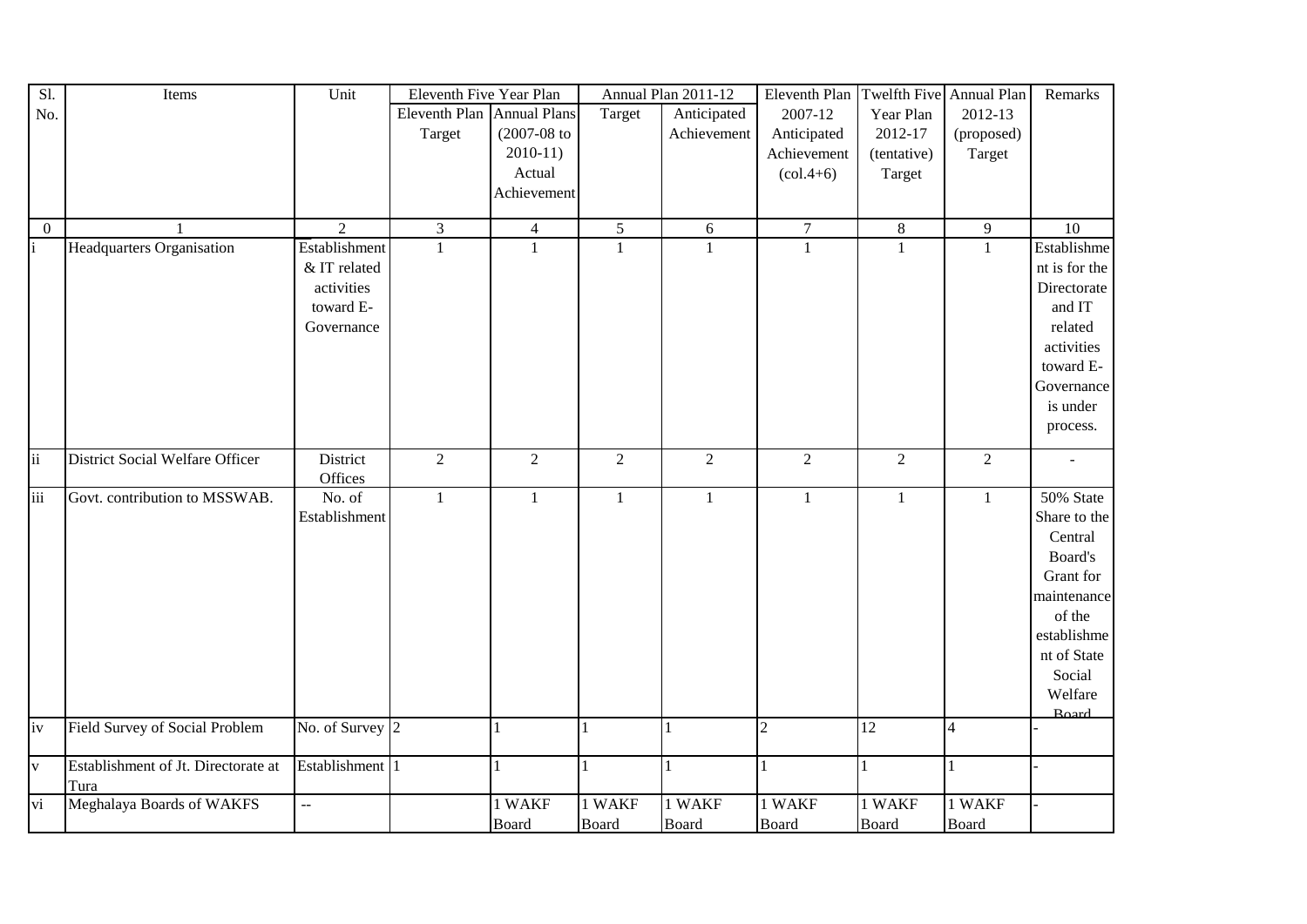| Sl.                     | Items                                       | Unit                 | Eleventh Five Year Plan    |                  |                 | Annual Plan 2011-12 | Eleventh Plan                   | Twelfth Five Annual Plan |             | Remarks             |
|-------------------------|---------------------------------------------|----------------------|----------------------------|------------------|-----------------|---------------------|---------------------------------|--------------------------|-------------|---------------------|
| No.                     |                                             |                      | Eleventh Plan Annual Plans |                  | Target          | Anticipated         | 2007-12                         | Year Plan                | 2012-13     |                     |
|                         |                                             |                      | Target                     | $(2007 - 08)$ to |                 | Achievement         | Anticipated                     | 2012-17                  | (proposed)  |                     |
|                         |                                             |                      |                            | $2010-11$        |                 |                     | Achievement                     | (tentative)              | Target      |                     |
|                         |                                             |                      |                            | Actual           |                 |                     | $\left( \text{col.4+6} \right)$ | Target                   |             |                     |
|                         |                                             |                      |                            | Achievement      |                 |                     |                                 |                          |             |                     |
|                         |                                             |                      |                            |                  |                 |                     |                                 |                          |             |                     |
| $\theta$                |                                             | $\overline{2}$       | 3                          | $\overline{4}$   | 5               | 6                   | $\overline{7}$                  | $\,8\,$                  | 9           | 10                  |
| $\bf{B}$                | <b>Welfare of handicapped</b>               |                      |                            |                  |                 |                     |                                 |                          |             |                     |
| $\mathbf{i}$            | Scholarship for Physically                  | No. of               | 1000                       | 897              | 650             | 883                 | 900                             | 1500                     | 1000        |                     |
|                         | handicapped.                                | Disabled             |                            |                  |                 |                     |                                 |                          |             |                     |
|                         |                                             | students             |                            |                  |                 |                     |                                 |                          |             |                     |
| $\ddot{\rm ii}$         | Grant to voluntary organisation             | No. of NGOs          | 35                         | 5                | 6               | $\mathfrak{Z}$      | $8\,$                           | 10                       | $\tau$      |                     |
| iii                     | Asstt. to physically handicapped            | No. of               | 350                        | 30               | $\overline{36}$ | 30                  | $\overline{60}$                 | 350                      | 70          |                     |
|                         | persons for vocational training/self        | <b>Beneficiaries</b> |                            |                  |                 |                     |                                 |                          |             |                     |
|                         | employment.                                 |                      |                            |                  |                 |                     |                                 |                          |             |                     |
|                         |                                             |                      |                            |                  |                 |                     |                                 |                          |             |                     |
| $\overline{iv}$         | Implementation of Disability Act,           | No. of               | 1500                       | 554              | 800             | 974                 | 1528                            | 1800                     | 1000        |                     |
|                         | 1995.                                       | <b>Beneficiaries</b> |                            |                  |                 |                     |                                 |                          |             |                     |
| $\overline{\mathbf{v}}$ | Rehabilitation treatment for the            | No. of               | 400                        | $\mathbf{1}$     | $\overline{4}$  | $\overline{2}$      | $\overline{3}$                  | 175                      | 35          |                     |
|                         | disabled                                    | Beneficiaries        |                            |                  |                 |                     |                                 |                          |             |                     |
| vi                      | <b>Implementation of National</b>           | SRCs &               |                            | 1 SRC, 1         | 1 SRC, 1        | 1 SRC, 1            | 1 SRC, 1                        | 1 SRC, 1                 | 1 SRC, 1    |                     |
|                         | Programme for Rehabilitation of             | <b>DRCs</b>          |                            | DRC, 2           | DRC, 2          | DRC, 2              | DRC, 2                          | DRC, 2                   | DRC, 2      |                     |
|                         | Person with Disabilities                    |                      |                            | <b>DDRC</b>      | <b>DDRC</b>     | <b>DDRC</b>         | <b>DDRC</b>                     | <b>DDRC</b>              | <b>DDRC</b> |                     |
| vii                     | Implementation of PWD Act, 1995 -           | No. of               | $\mathbf{1}$               |                  |                 |                     |                                 |                          | -1          | Office of           |
|                         | Appointment of Commissioner of              | Establishment        |                            |                  |                 |                     |                                 |                          |             | the                 |
|                         | Disabilities Act.                           |                      |                            |                  |                 |                     |                                 |                          |             | Commission          |
|                         |                                             |                      |                            |                  |                 |                     |                                 |                          |             | er for              |
|                         |                                             |                      |                            |                  |                 |                     |                                 |                          |             | Persons             |
|                         |                                             |                      |                            |                  |                 |                     |                                 |                          |             | with                |
|                         |                                             |                      |                            |                  |                 |                     |                                 |                          |             | <b>Disabilities</b> |
| $\mathbf C$             | <b>Welfare of Aged Infirm and Destitute</b> |                      |                            |                  |                 |                     |                                 |                          |             |                     |
| $\mathbf{i}$            | National Plan of Action for women           | No. of               | 6                          | $\overline{2}$   | $\overline{2}$  | $\overline{2}$      | 2                               | 6                        | 3           |                     |
|                         | grant in aid to voluntary                   | Organisations        |                            |                  |                 |                     |                                 |                          |             |                     |
|                         | organisations for care of destitute         |                      |                            |                  |                 |                     |                                 |                          |             |                     |
|                         | widows aged and infirm women.               |                      |                            |                  |                 |                     |                                 |                          |             |                     |
|                         |                                             |                      |                            |                  |                 |                     |                                 |                          |             |                     |
| $\overline{ii}$         | Medical treatment for the aged.             | No. of               | 1000                       | 567              | 227             | 454                 | 1021                            | 2500                     | 1500        |                     |
|                         |                                             | Beneficiaries        |                            |                  |                 |                     |                                 |                          |             |                     |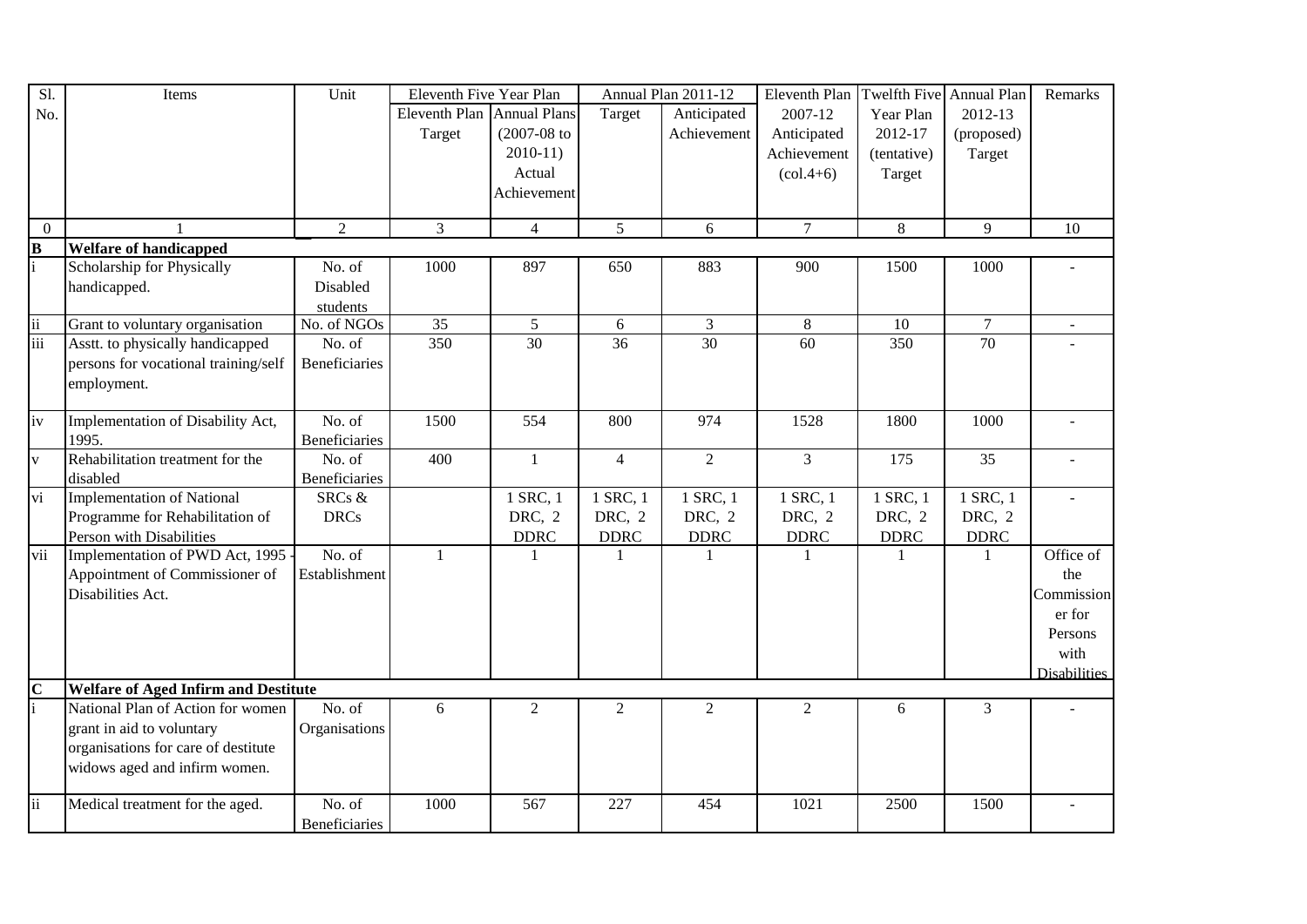| S1.            | Items                                     | Unit             | Eleventh Five Year Plan    |                  |                | Annual Plan 2011-12 | <b>Eleventh Plan</b>            | Twelfth Five Annual Plan |                | Remarks            |
|----------------|-------------------------------------------|------------------|----------------------------|------------------|----------------|---------------------|---------------------------------|--------------------------|----------------|--------------------|
| No.            |                                           |                  | Eleventh Plan Annual Plans |                  | Target         | Anticipated         | 2007-12                         | Year Plan                | 2012-13        |                    |
|                |                                           |                  | Target                     | $(2007 - 08)$ to |                | Achievement         | Anticipated                     | 2012-17                  | (proposed)     |                    |
|                |                                           |                  |                            | $2010-11$        |                |                     | Achievement                     | (tentative)              | Target         |                    |
|                |                                           |                  |                            | Actual           |                |                     | $\left( \text{col.4+6} \right)$ | Target                   |                |                    |
|                |                                           |                  |                            | Achievement      |                |                     |                                 |                          |                |                    |
|                |                                           |                  |                            |                  |                |                     |                                 |                          |                |                    |
| $\overline{0}$ |                                           | $\overline{2}$   | 3                          | $\overline{4}$   | 5              | 6                   | $\tau$                          | 8                        | 9              | 10                 |
| iii            | National Plan of Action for Older         |                  |                            |                  |                |                     |                                 |                          |                |                    |
|                | Persons - Maintenance of Senior           |                  |                            |                  |                |                     |                                 |                          |                |                    |
|                | Citizens Welfare Act, 2007                |                  |                            |                  |                |                     |                                 |                          |                |                    |
| iv             | <b>International Day of Older Persons</b> | No. of           | $\overline{7}$             | $\overline{7}$   | $\overline{7}$ | $\overline{7}$      | $\overline{7}$                  | $\overline{7}$           | $\overline{7}$ |                    |
|                | Maintenance of Senior Citizens            | <b>Districts</b> |                            |                  |                |                     |                                 |                          |                |                    |
|                | Welfare Act, 2007                         |                  |                            |                  |                |                     |                                 |                          |                |                    |
| $\mathbf{V}$   | Social Security and Welfare               | $\sim$           | $\sim$                     |                  |                |                     |                                 | $\sim$                   | $\sim$         |                    |
| $\bf{D}$       | <b>Other Expenditure</b>                  |                  |                            |                  |                |                     |                                 |                          |                |                    |
| $\mathbf{i}$   | Construction of State Institute of        | No. of           | $\overline{a}$             |                  |                |                     |                                 | 1                        | 1              |                    |
|                | Social Welfare Development                | <b>Building</b>  |                            |                  |                |                     |                                 |                          |                |                    |
| ii             | Construction of DSWO's building           | No. of           |                            |                  |                |                     |                                 |                          |                |                    |
|                | and staff quarters/repair of              | <b>Building</b>  |                            |                  |                |                     |                                 |                          |                |                    |
|                | Departmental buildings.                   |                  |                            |                  |                |                     |                                 |                          |                |                    |
| iii            | Construction of office building of        | No. of           | $\mathbf{1}$               | $-$              | 1              | 1                   | $\overline{1}$                  | $\sim$                   | $\mathbf{1}$   | The                |
|                | the Directorate of Social Welfare         | <b>Building</b>  |                            |                  |                |                     |                                 |                          |                | Constructio        |
|                |                                           |                  |                            |                  |                |                     |                                 |                          |                | n of the           |
|                |                                           |                  |                            |                  |                |                     |                                 |                          |                | Directorate        |
|                |                                           |                  |                            |                  |                |                     |                                 |                          |                | <b>Building</b> is |
|                |                                           |                  |                            |                  |                |                     |                                 |                          |                | under              |
|                |                                           |                  |                            |                  |                |                     |                                 |                          |                | progress           |
|                |                                           |                  |                            |                  |                |                     |                                 |                          |                | and will           |
|                |                                           |                  |                            |                  |                |                     |                                 |                          |                | completed          |
|                |                                           |                  |                            |                  |                |                     |                                 |                          |                | $\frac{1}{2013}$   |
| iv             | Purchase of land/construction of          | No. of           |                            |                  |                |                     |                                 | $\mathbf{1}$             | 1              |                    |
|                | Joint Directorate of Social Welfare       | <b>Building</b>  |                            |                  |                |                     |                                 |                          |                |                    |
|                | at Tura                                   |                  |                            |                  |                |                     |                                 |                          |                |                    |
| E              | Women & Child Development                 |                  |                            |                  |                |                     |                                 |                          |                |                    |
|                | (I) Child Welfare                         |                  |                            |                  |                |                     |                                 |                          |                |                    |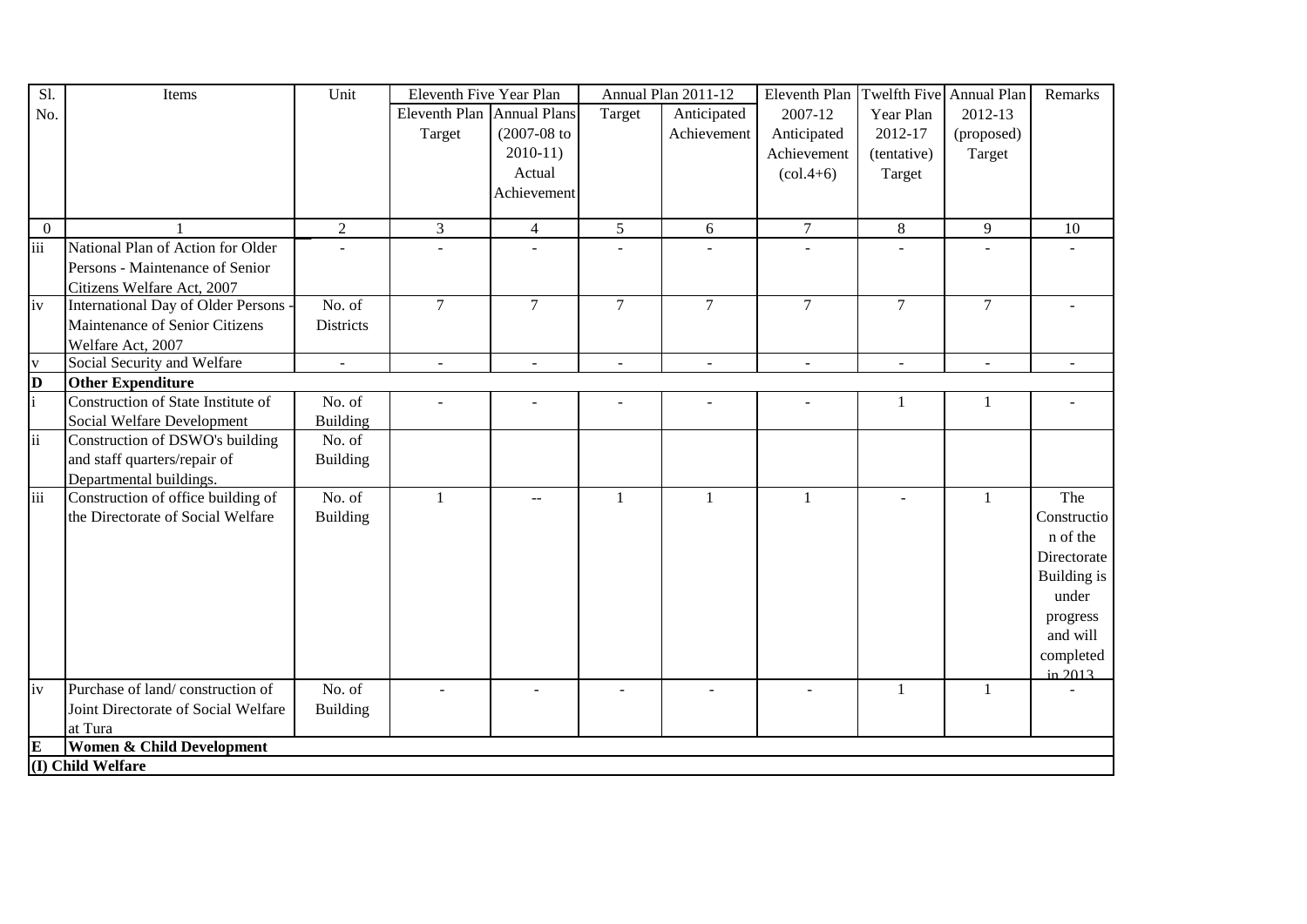| Sl.                     | Items                                              | Unit           | Eleventh Five Year Plan    |                |                     | Annual Plan 2011-12 | Eleventh Plan                 |             | Twelfth Five Annual Plan | Remarks                  |
|-------------------------|----------------------------------------------------|----------------|----------------------------|----------------|---------------------|---------------------|-------------------------------|-------------|--------------------------|--------------------------|
| No.                     |                                                    |                | Eleventh Plan Annual Plans |                | Target              | Anticipated         | 2007-12                       | Year Plan   | 2012-13                  |                          |
|                         |                                                    |                | Target                     | $(2007-08$ to  |                     | Achievement         | Anticipated                   | 2012-17     | (proposed)               |                          |
|                         |                                                    |                |                            | $2010-11$      |                     |                     | Achievement                   | (tentative) | Target                   |                          |
|                         |                                                    |                |                            | Actual         |                     |                     | $\left(\text{col.4+6}\right)$ | Target      |                          |                          |
|                         |                                                    |                |                            | Achievement    |                     |                     |                               |             |                          |                          |
|                         |                                                    |                |                            |                |                     |                     |                               |             |                          |                          |
| $\overline{0}$          |                                                    | $\mathfrak{D}$ | 3                          | $\overline{4}$ | 5                   | 6                   | $\tau$                        | 8           | 9                        | 10                       |
| $\mathbf{i}$            | Grant in aids to voluntary                         | No. of         | 90                         | 76             | 76                  | 78                  | 78                            | 85          | 80                       | Beneficiarie             |
|                         | Organisation working in the field of Organisations |                |                            |                |                     |                     |                               |             |                          | s of the                 |
|                         | child welfare                                      |                |                            |                |                     |                     |                               |             |                          | Eleventh                 |
|                         |                                                    |                |                            |                |                     |                     |                               |             |                          | Plan are the             |
|                         |                                                    |                |                            |                |                     |                     |                               |             |                          | same                     |
| $\ddot{\mathbf{u}}$     | Creches for State Govt. employees                  | No. of         |                            |                |                     |                     |                               |             |                          |                          |
|                         | children                                           | Organisations  |                            |                |                     |                     |                               |             |                          |                          |
|                         |                                                    |                |                            |                |                     |                     |                               |             |                          |                          |
| $\overline{\text{iii}}$ | Integrated Child Development                       | No. of ICDS /  |                            | 47 ICDS &      | 47 ICDS &           | 47 ICDS &           | 47 ICDS &                     | 47 ICDS &   |                          | 47 ICDS $\&$ Expenditure |
|                         | Services Scheme                                    | AWCs           |                            |                | 5115 AWCs 5115 AWCs | 5115 AWCs           | 5115 AWCs                     |             | 5115 AWCs 5115 AWCs      | on the                   |
|                         |                                                    |                |                            |                |                     |                     |                               |             |                          | scheme is                |
|                         |                                                    |                |                            |                |                     |                     |                               |             |                          | borne 10%                |
|                         |                                                    |                |                            |                |                     |                     |                               |             |                          | by the State             |
|                         |                                                    |                |                            |                |                     |                     |                               |             |                          | Government               |
|                         |                                                    |                |                            |                |                     |                     |                               |             |                          | and 90% by               |
|                         |                                                    |                |                            |                |                     |                     |                               |             |                          | the Central              |
|                         |                                                    |                |                            |                |                     |                     |                               |             |                          | Government               |
|                         |                                                    |                |                            |                |                     |                     |                               |             |                          |                          |
|                         |                                                    |                |                            |                |                     |                     |                               |             |                          |                          |
|                         |                                                    |                |                            |                |                     |                     |                               |             |                          |                          |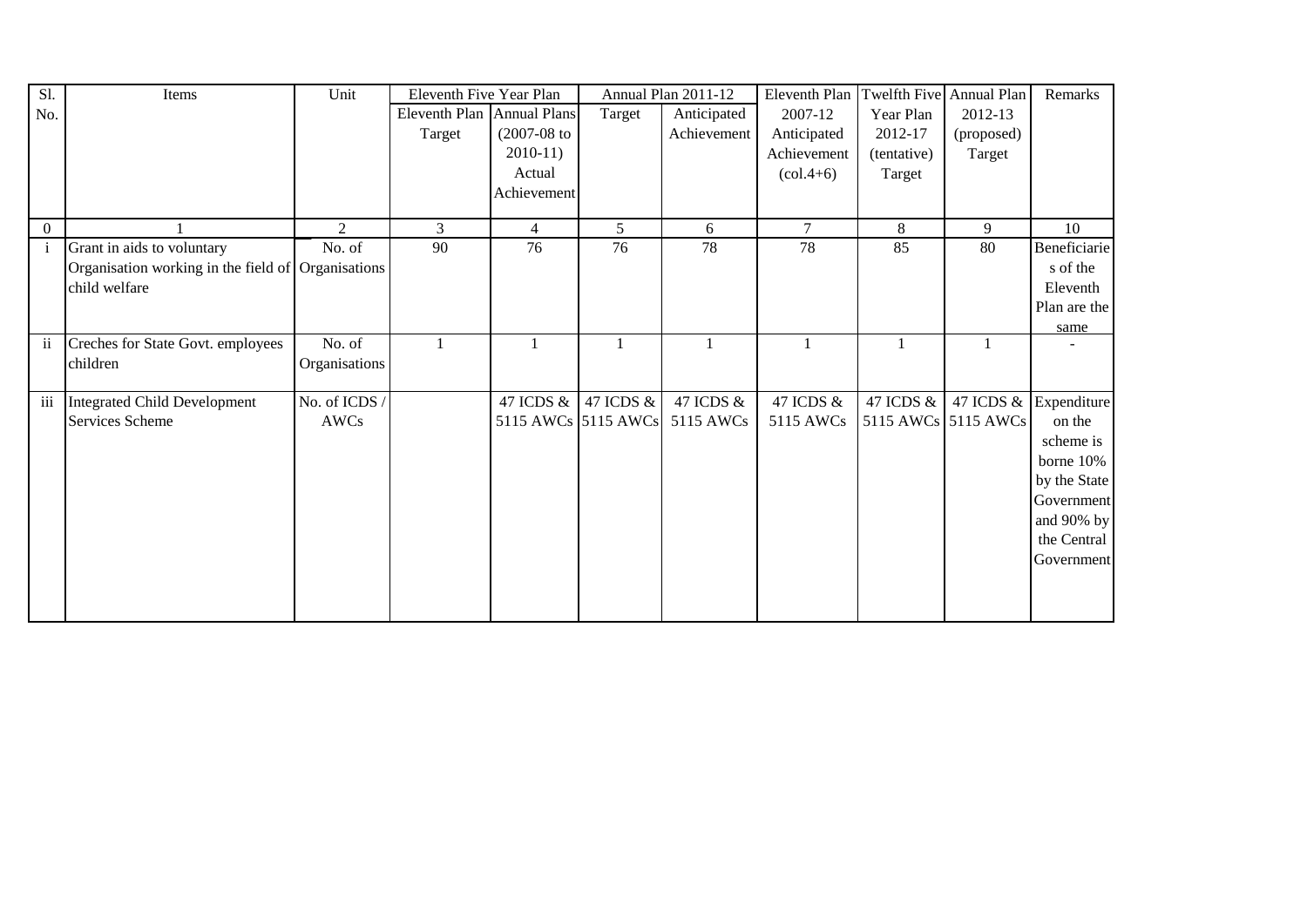| S1.            | Items                        | Unit          | Eleventh Five Year Plan    |                           |           | Annual Plan 2011-12 | Eleventh Plan Twelfth Five Annual Plan |             |            | Remarks            |
|----------------|------------------------------|---------------|----------------------------|---------------------------|-----------|---------------------|----------------------------------------|-------------|------------|--------------------|
| No.            |                              |               | Eleventh Plan Annual Plans |                           | Target    | Anticipated         | 2007-12                                | Year Plan   | 2012-13    |                    |
|                |                              |               | Target                     | $(2007-08$ to             |           | Achievement         | Anticipated                            | 2012-17     | (proposed) |                    |
|                |                              |               |                            | $2010-11$                 |           |                     | Achievement                            | (tentative) | Target     |                    |
|                |                              |               |                            | Actual                    |           |                     | $\left( \text{col.4+6} \right)$        | Target      |            |                    |
|                |                              |               |                            | Achievement               |           |                     |                                        |             |            |                    |
|                |                              |               |                            |                           |           |                     |                                        |             |            |                    |
| $\overline{0}$ |                              | $\mathcal{L}$ | 3                          | $\overline{4}$            | 5         | 6                   | $\tau$                                 | 8           | 9          | 10                 |
| iv             | Training Programme of the    |               |                            | Job                       | Job - 685 | Job - 303           | Job - 3904                             | --          | $- -$      | Expenditure        |
|                | Anganwadi Workers under ICDS |               |                            | Orientation/I Refresher - |           | Refresher -         | Refresher                              |             |            | on the             |
|                | Scheme                       |               |                            | nduction -                | 605       | 300                 | Course - 1896                          |             |            | scheme is          |
|                |                              |               |                            | 3601                      |           |                     |                                        |             |            | borne 10%          |
|                |                              |               |                            | Refresher                 |           |                     |                                        |             |            | by the State       |
|                |                              |               |                            | Course -                  |           |                     |                                        |             |            | Government         |
|                |                              |               |                            | 1596                      |           |                     |                                        |             |            | and 90% by         |
|                |                              |               |                            |                           |           |                     |                                        |             |            | the Central        |
|                |                              |               |                            |                           |           |                     |                                        |             |            | Government         |
|                |                              |               |                            |                           |           |                     |                                        |             |            | . Training         |
|                |                              |               |                            |                           |           |                     |                                        |             |            | <b>Action Plan</b> |
|                |                              |               |                            |                           |           |                     |                                        |             |            | for 2012-          |
|                |                              |               |                            |                           |           |                     |                                        |             |            | 2013 has           |
|                |                              |               |                            |                           |           |                     |                                        |             |            | not yet            |
|                |                              |               |                            |                           |           |                     |                                        |             |            | completed.         |
|                |                              |               |                            |                           |           |                     |                                        |             |            |                    |
|                | (II) Women Welfare           |               |                            |                           |           |                     |                                        |             |            |                    |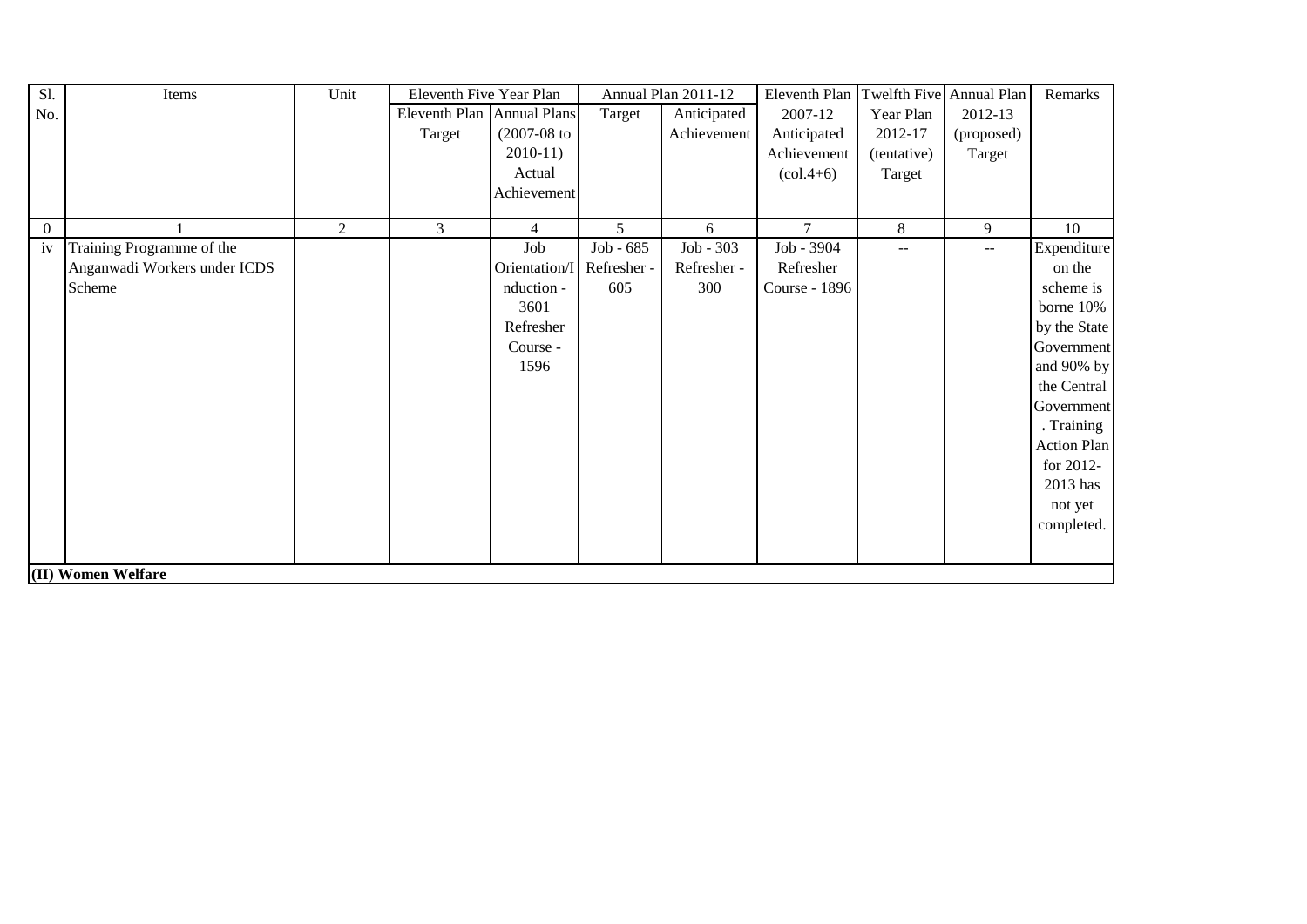| Sl.             | Items                            | Unit           | Eleventh Five Year Plan    |                |                | Annual Plan 2011-12 | Eleventh Plan                   |                | Twelfth Five Annual Plan | Remarks         |
|-----------------|----------------------------------|----------------|----------------------------|----------------|----------------|---------------------|---------------------------------|----------------|--------------------------|-----------------|
| No.             |                                  |                | Eleventh Plan Annual Plans |                | Target         | Anticipated         | 2007-12                         | Year Plan      | 2012-13                  |                 |
|                 |                                  |                | Target                     | $(2007-08$ to  |                | Achievement         | Anticipated                     | 2012-17        | (proposed)               |                 |
|                 |                                  |                |                            | $2010-11$      |                |                     | Achievement                     | (tentative)    | Target                   |                 |
|                 |                                  |                |                            | Actual         |                |                     | $\left( \text{col.4+6} \right)$ | Target         |                          |                 |
|                 |                                  |                |                            | Achievement    |                |                     |                                 |                |                          |                 |
|                 |                                  |                |                            |                |                |                     |                                 |                |                          |                 |
| $\overline{0}$  | $\overline{1}$                   | $\overline{2}$ | $\mathfrak{Z}$             | $\overline{4}$ | $\mathfrak{S}$ | 6                   | $\overline{7}$                  | $\overline{8}$ | $\overline{9}$           | $\overline{10}$ |
| i               | Training for Self Employment of  | No. of         | $\overline{4}$             | $\overline{3}$ | $\overline{5}$ | $\overline{3}$      | $\overline{3}$                  | 6              | $\overline{5}$           | During the      |
|                 | Women in need of care and        | Training       |                            |                |                |                     |                                 |                |                          | Eleventh        |
|                 | protection.                      | centres        |                            |                |                |                     |                                 |                |                          | Plan two        |
|                 |                                  |                |                            |                |                |                     |                                 |                |                          | New             |
|                 |                                  |                |                            |                |                |                     |                                 |                |                          | Training        |
|                 |                                  |                |                            |                |                |                     |                                 |                |                          | Centres         |
|                 |                                  |                |                            |                |                |                     |                                 |                |                          | were            |
|                 |                                  |                |                            |                |                |                     |                                 |                |                          | approved by     |
|                 |                                  |                |                            |                |                |                     |                                 |                |                          | the Planning    |
|                 |                                  |                |                            |                |                |                     |                                 |                |                          | Commission      |
|                 |                                  |                |                            |                |                |                     |                                 |                |                          | . However,      |
|                 |                                  |                |                            |                |                |                     |                                 |                |                          | approval        |
|                 |                                  |                |                            |                |                |                     |                                 |                |                          | from the        |
|                 |                                  |                |                            |                |                |                     |                                 |                |                          | State           |
|                 |                                  |                |                            |                |                |                     |                                 |                |                          | Government      |
|                 |                                  |                |                            |                |                |                     |                                 |                |                          | was not         |
|                 |                                  |                |                            |                |                |                     |                                 |                |                          | received        |
|                 |                                  |                |                            |                |                |                     |                                 |                |                          | and hence it    |
|                 |                                  |                |                            |                |                |                     |                                 |                |                          | is proposed     |
|                 |                                  |                |                            |                |                |                     |                                 |                |                          | again in the    |
|                 |                                  |                |                            |                |                |                     |                                 |                |                          | 12th Plan       |
|                 |                                  |                |                            |                |                |                     |                                 |                |                          | Period          |
|                 |                                  |                |                            |                |                |                     |                                 |                |                          |                 |
|                 |                                  |                |                            |                |                |                     |                                 |                |                          |                 |
|                 |                                  |                |                            |                |                |                     |                                 |                |                          |                 |
| $\ddot{\rm ii}$ | National Plan of Action on Women | No. of         | $\overline{7}$             | $\overline{7}$ | $\overline{7}$ | $\overline{7}$      | $\overline{7}$                  | $\overline{7}$ | $\overline{7}$           |                 |
|                 | Policy and Empowerment           | Districts      |                            |                |                |                     |                                 |                |                          |                 |
|                 |                                  |                |                            |                |                |                     |                                 |                |                          |                 |
| iii             | Meghalaya State Commission for   | 1 State        | $\mathbf{1}$               | 1              | $\mathbf{1}$   | $\mathbf{1}$        | $\mathbf{1}$                    | $\mathbf{1}$   | $\mathbf{1}$             |                 |
|                 | Women                            | Commission     |                            |                |                |                     |                                 |                |                          |                 |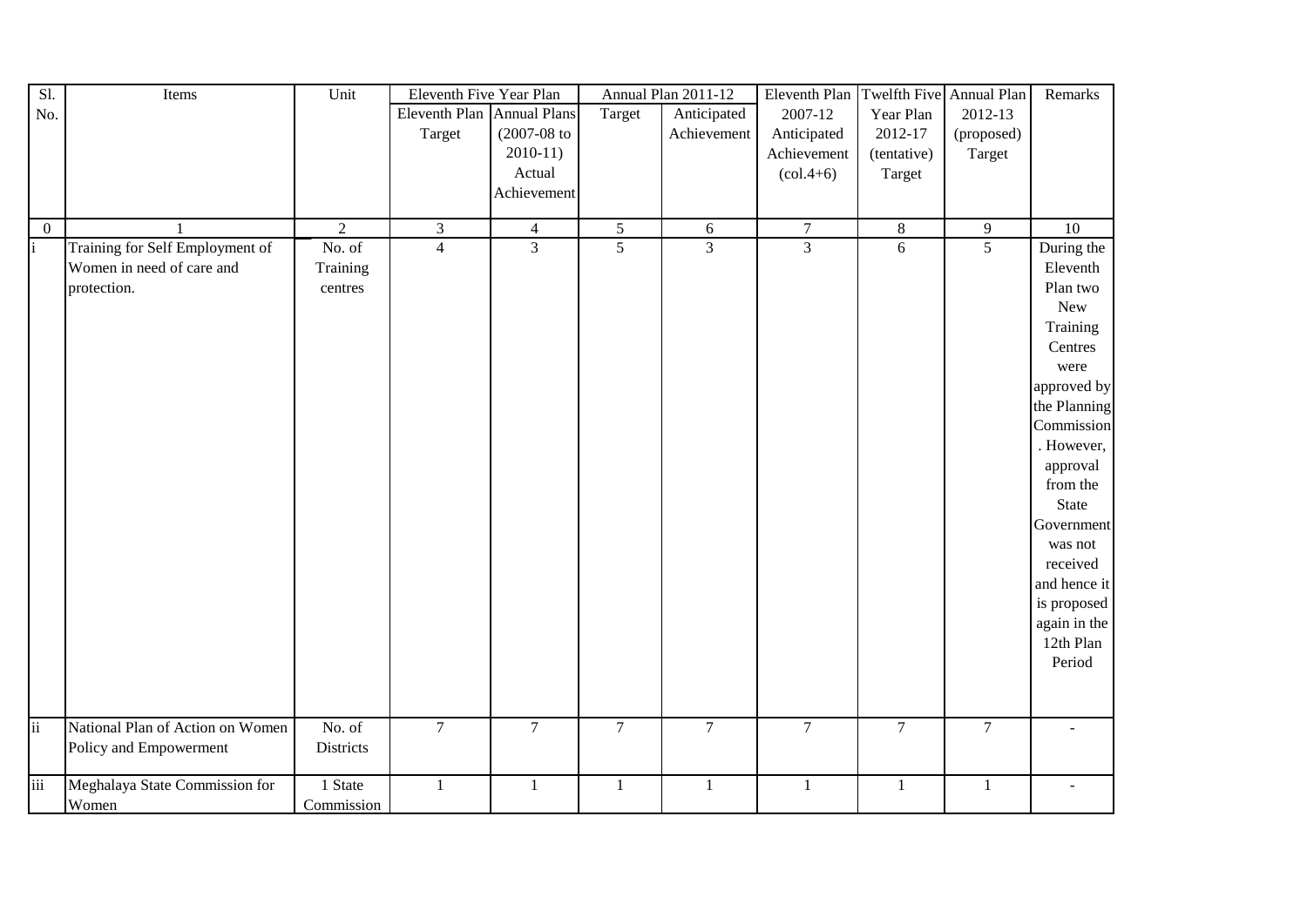| S1.             | Items                                      | Unit           | Eleventh Five Year Plan    |                          |                | Annual Plan 2011-12 | Eleventh Plan  | Twelfth Five     | Annual Plan     | Remarks |
|-----------------|--------------------------------------------|----------------|----------------------------|--------------------------|----------------|---------------------|----------------|------------------|-----------------|---------|
| No.             |                                            |                | Eleventh Plan Annual Plans |                          | Target         | Anticipated         | 2007-12        | Year Plan        | 2012-13         |         |
|                 |                                            |                | Target                     | $(2007 - 08)$ to         |                | Achievement         | Anticipated    | 2012-17          | (proposed)      |         |
|                 |                                            |                |                            | $2010-11$                |                |                     | Achievement    | (tentative)      | Target          |         |
|                 |                                            |                |                            | Actual                   |                |                     | $(col.4+6)$    | Target           |                 |         |
|                 |                                            |                |                            | Achievement              |                |                     |                |                  |                 |         |
|                 |                                            |                |                            |                          |                |                     |                |                  |                 |         |
| $\overline{0}$  |                                            | $\overline{2}$ | $\overline{3}$             | $\overline{4}$           | 5              | 6                   | $\overline{7}$ | 8                | 9               | 10      |
| iv              | Setting up employment -cum-                | No. of         |                            | $\overline{\mathcal{L}}$ | $\overline{4}$ | $\Delta$            | $\overline{4}$ | $\overline{25}$  | $\overline{15}$ |         |
|                 | income generating units for women          | Organisations  |                            |                          |                |                     |                |                  |                 |         |
|                 | (NORAD) 31. Grants-in-aid                  |                |                            |                          |                |                     |                |                  |                 |         |
|                 |                                            |                |                            |                          |                |                     |                |                  |                 |         |
|                 | (III) Correctional Services                |                |                            |                          |                |                     |                |                  |                 |         |
|                 | Implementation of Children Act.            | No. of Homes   | $\overline{4}$             | $\overline{4}$           | $\overline{4}$ | 4                   | $\overline{4}$ | $\overline{4}$   | $\overline{4}$  |         |
|                 | Establishment of Juvenile guidance         |                |                            |                          |                |                     |                |                  |                 |         |
|                 | centre.                                    |                |                            |                          |                |                     |                |                  |                 |         |
| $\overline{ii}$ | Grant in aid to voluntary                  | No. of NGOs    | $\sim$                     | 3                        | 6              | 6                   | 9              | 20               | 12              |         |
|                 | organisation for protective homes          |                |                            |                          |                |                     |                |                  |                 |         |
|                 | and anti drug campaign.                    |                |                            |                          |                |                     |                |                  |                 |         |
| iii             | Celebration of Anti Drug Day               | No. of         | $\sim$                     | $\overline{7}$           | $\tau$         | $\tau$              | $\tau$         | $\boldsymbol{7}$ | $\tau$          |         |
|                 |                                            | Districts      |                            |                          |                |                     |                |                  |                 |         |
| iv              | <b>Integrated Child Protection Service</b> | No. of         | $\overline{\phantom{a}}$   | $\overline{a}$           | $\sim$         | $\tau$              | $\tau$         | $\tau$           | $\tau$          |         |
|                 |                                            | Districts      |                            |                          |                |                     |                |                  |                 |         |
| $\mathbf{V}$    | <b>Implementation of Domestic</b>          | No. of Homes   | $\overline{\phantom{a}}$   | 1                        | 1              | 1                   | 1              | 1                | 1               |         |
|                 | Violence Act - Establishment of            |                |                            |                          |                |                     |                |                  |                 |         |
|                 | <b>Shelter Home</b>                        |                |                            |                          |                |                     |                |                  |                 |         |
| $\frac{F}{i}$   | <b>Nutrition</b>                           |                |                            |                          |                |                     |                |                  |                 |         |
|                 | <b>Supplementary Nutrition</b>             | No. of         | 14200                      | 8800                     | 8800           | 8800                | 8800           | 8800             | 8800            |         |
|                 | Programme in Urban Areas (Non-             | beneficiaries  |                            |                          |                |                     |                |                  |                 |         |
|                 | ICDS)                                      |                |                            |                          |                |                     |                |                  |                 |         |
| $\overline{ii}$ | <b>Supplementary Nutrition</b>             | No. of         | 322818                     | 572598                   | 684433         | 518067              | 518067         | 700000           | 600000          |         |
|                 | Programme for Integrated Child             | beneficiaries  |                            |                          |                |                     |                |                  |                 |         |
|                 | <b>Development Services Scheme</b>         |                |                            |                          |                |                     |                |                  |                 |         |
| iii             | Rajiv Gandhi Scheme for                    | No. of         | $\mathbf{u}$               | 47105                    | 47105          | 47105               | 47105          |                  | 47105           |         |
|                 | <b>Empowerment of Adolescent Girls</b>     | beneficiaries  |                            |                          |                |                     |                |                  |                 |         |
|                 | (RGSEAG) SABLA                             |                |                            |                          |                |                     |                |                  |                 |         |
| XX              | <b>JAILS</b>                               |                |                            |                          |                |                     |                |                  |                 |         |
| XV              |                                            |                |                            |                          |                |                     |                |                  |                 |         |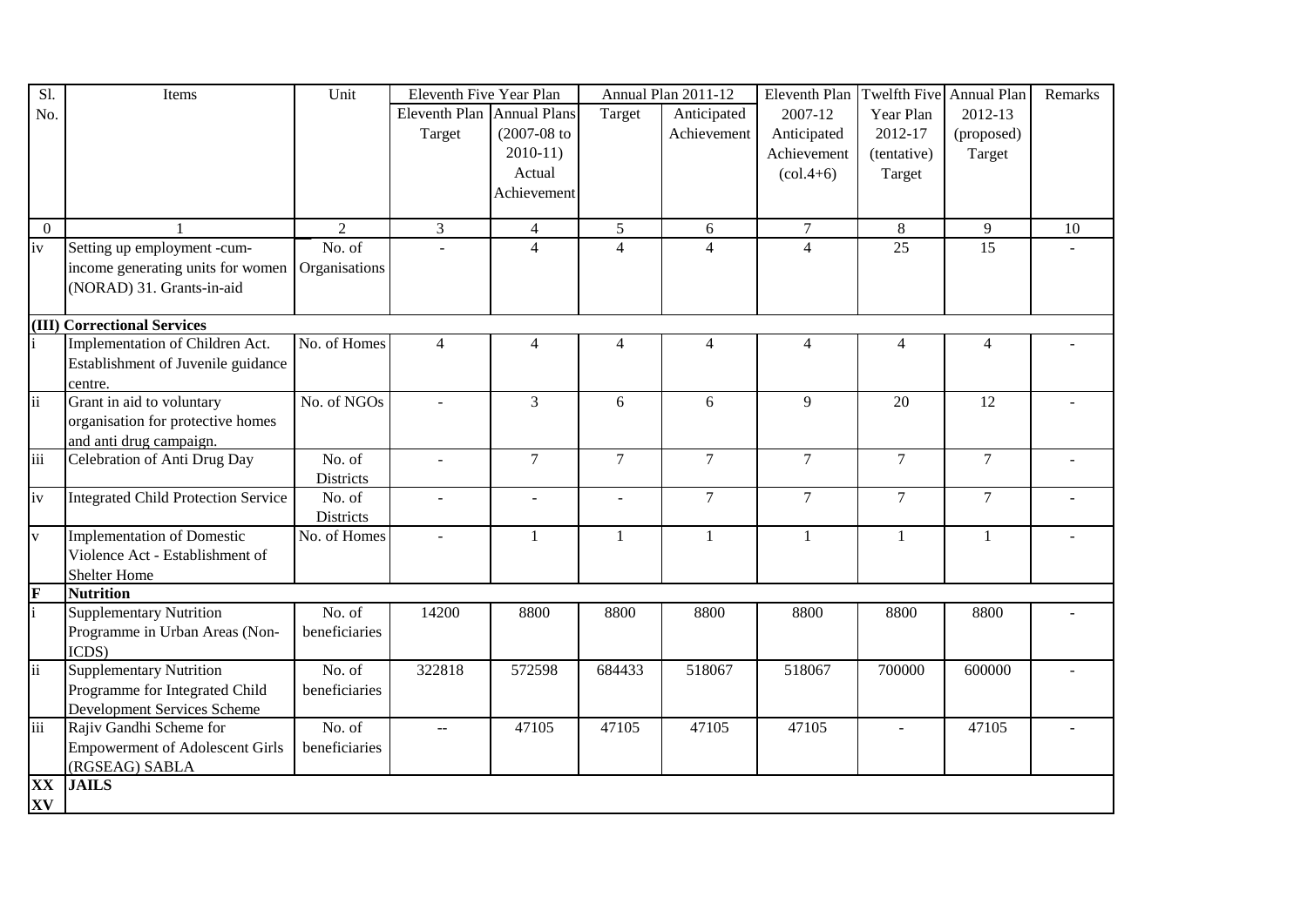| Sl.            | Items                                | Unit           | Eleventh Five Year Plan |                     |                          | Annual Plan 2011-12 | Eleventh Plan                   | <b>Twelfth Five</b> | Annual Plan    | Remarks |
|----------------|--------------------------------------|----------------|-------------------------|---------------------|--------------------------|---------------------|---------------------------------|---------------------|----------------|---------|
| No.            |                                      |                | Eleventh Plan           | <b>Annual Plans</b> | Target                   | Anticipated         | 2007-12                         | Year Plan           | 2012-13        |         |
|                |                                      |                | Target                  | $(2007 - 08)$ to    |                          | Achievement         | Anticipated                     | 2012-17             | (proposed)     |         |
|                |                                      |                |                         | $2010-11$           |                          |                     | Achievement                     | (tentative)         | Target         |         |
|                |                                      |                |                         | Actual              |                          |                     | $\left( \text{col.4+6} \right)$ | Target              |                |         |
|                |                                      |                |                         | Achievement         |                          |                     |                                 |                     |                |         |
|                |                                      |                |                         |                     |                          |                     |                                 |                     |                |         |
| $\overline{0}$ |                                      | $\overline{2}$ | $\mathfrak{Z}$          | $\overline{4}$      | $5\overline{)}$          | 6                   | $\overline{7}$                  | 8                   | 9              | 10      |
|                | Jails                                | Nos of         | 118                     | $\overline{45}$     | Nil                      | Nil                 | $\overline{45}$                 | 80                  | $\overline{4}$ |         |
|                |                                      | scheme         |                         |                     |                          |                     |                                 |                     |                |         |
| XX             | PRINTING AND STATIONERY              |                |                         |                     |                          |                     |                                 |                     |                |         |
| <b>XVI</b>     |                                      |                |                         |                     |                          |                     |                                 |                     |                |         |
|                | <b>Purchase of Motor Vehicle</b>     | $\overline{4}$ | $\overline{4}$          | $\mathbf{1}$        | $\mathfrak{Z}$           |                     | $\mathbf{1}$                    | 5 <sup>5</sup>      | $\overline{3}$ |         |
| $\overline{2}$ | Purchase of Machineries &            | 80             | 80                      | $\overline{70}$     | $\overline{1}$           |                     | $\overline{71}$                 | 80                  | 10             |         |
|                | Equipment.                           |                |                         |                     |                          |                     |                                 |                     |                |         |
| $\overline{3}$ | <b>Construction of Additional</b>    | $\mathbf{1}$   | $\mathbf{1}$            | $\mathbf{1}$        | $\sim$                   | L.                  | $\mathbf{1}$                    | $\sim$              | L.             |         |
|                | Building for Stationert Wing at      |                |                         |                     |                          |                     |                                 |                     |                |         |
|                | Govt. Branch Press, Tura.            |                |                         |                     |                          |                     |                                 |                     |                |         |
| $\overline{4}$ | <b>Construction of Boundary Wall</b> | $\mathbf{1}$   | $\mathbf{1}$            | 1                   | $\sim$                   | L,                  | $\mathbf{1}$                    | $\blacksquare$      | $\overline{a}$ |         |
|                | around Office Complex at Govt.       |                |                         |                     |                          |                     |                                 |                     |                |         |
|                | Branch Press, Tura.                  |                |                         |                     |                          |                     |                                 |                     |                |         |
| 5              | Construction of Office Building to   | $\mathbf{1}$   |                         |                     | $\overline{\phantom{a}}$ |                     | $\blacksquare$                  | $\mathbf{1}$        | $\mathbf{1}$   |         |
|                | House the Press and Stationery at    |                |                         |                     |                          |                     |                                 |                     |                |         |
|                | Jowai                                |                |                         |                     |                          |                     |                                 |                     |                |         |
| 6              | <b>Construction of Boundary Wall</b> | 1              |                         |                     |                          |                     |                                 | $\mathbf{1}$        | $\mathbf{1}$   |         |
|                | around the Office Complex at         |                |                         |                     |                          |                     |                                 |                     |                |         |
|                | Jowai                                |                |                         |                     |                          |                     |                                 |                     |                |         |
| $\overline{7}$ | <b>Construction of Residential</b>   | $\mathbf{1}$   |                         |                     |                          |                     |                                 | -1                  | $\mathbf{1}$   |         |
|                | Quarters for Govt. Press and         |                |                         |                     |                          |                     |                                 |                     |                |         |
|                | <b>Stationery Stores at Jowai</b>    |                |                         |                     |                          |                     |                                 |                     |                |         |
| 8              | <b>Construction of Boundary Wall</b> | $\mathbf{1}$   |                         |                     |                          |                     |                                 | 1                   | 1              |         |
|                | around Residential Quarter for       |                |                         |                     |                          |                     |                                 |                     |                |         |
|                | Govt. Press and Stationery Stores at |                |                         |                     |                          |                     |                                 |                     |                |         |
|                | Jowai                                |                |                         |                     |                          |                     |                                 |                     |                |         |
| 9              | <b>Construction of of Additional</b> | $\mathbf{1}$   |                         |                     |                          |                     |                                 | $\mathbf{1}$        | $\mathbf{1}$   |         |
|                | Office Building with light materials |                |                         |                     |                          |                     |                                 |                     |                |         |
|                | over the existing structure at       |                |                         |                     |                          |                     |                                 |                     |                |         |
|                | Shillong                             |                |                         |                     |                          |                     |                                 |                     |                |         |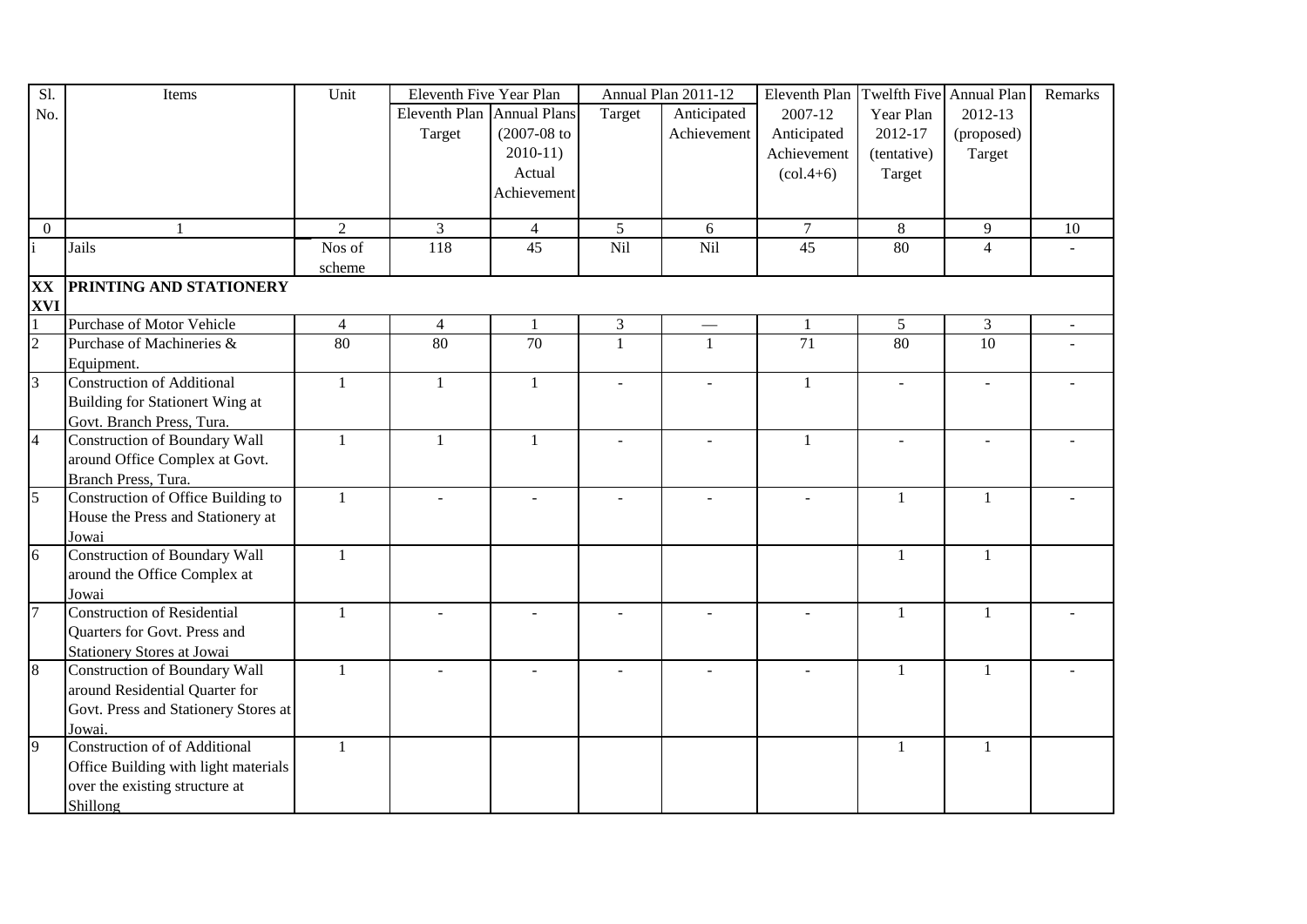| Sl.                     | Items                                | Unit           | Eleventh Five Year Plan    |                  |                | Annual Plan 2011-12 | Eleventh Plan                   | Twelfth Five Annual Plan |                          | Remarks        |
|-------------------------|--------------------------------------|----------------|----------------------------|------------------|----------------|---------------------|---------------------------------|--------------------------|--------------------------|----------------|
| No.                     |                                      |                | Eleventh Plan Annual Plans |                  | Target         | Anticipated         | 2007-12                         | Year Plan                | 2012-13                  |                |
|                         |                                      |                | Target                     | $(2007 - 08)$ to |                | Achievement         | Anticipated                     | 2012-17                  | (proposed)               |                |
|                         |                                      |                |                            | $2010-11$        |                |                     | Achievement                     | (tentative)              | Target                   |                |
|                         |                                      |                |                            | Actual           |                |                     | $\left( \text{col.4+6} \right)$ | Target                   |                          |                |
|                         |                                      |                |                            | Achievement      |                |                     |                                 |                          |                          |                |
|                         |                                      |                |                            |                  |                |                     |                                 |                          |                          |                |
| $\overline{0}$          |                                      | $\overline{2}$ | $\overline{3}$             | $\overline{4}$   | 5 <sup>5</sup> | 6                   | $\overline{7}$                  | 8                        | 9                        | 10             |
| 10                      | Renovation/Reparing/Maintenance      | $\mathbf{1}$   |                            |                  |                |                     |                                 | $\mathbf{1}$             | $\mathbf{1}$             |                |
|                         | of Residential Quarters and Office   |                |                            |                  |                |                     |                                 |                          |                          |                |
|                         | Building at Govt. Branch Press,      |                |                            |                  |                |                     |                                 |                          |                          |                |
|                         | Tura.                                |                |                            |                  |                |                     |                                 |                          |                          |                |
| $\overline{11}$         | Construction of Officers Quarters at | $\mathbf{1}$   | $\sim$                     | $\sim$           | $\sim$         | $\sim$              |                                 | 1                        | $\mathbf{1}$             |                |
|                         | Govt. Branch Press, Tura.            |                |                            |                  |                |                     |                                 |                          |                          |                |
|                         |                                      |                |                            |                  |                |                     |                                 |                          |                          |                |
| 12                      | <b>Meghalaya Assembly Press</b>      |                |                            |                  |                |                     |                                 |                          |                          |                |
|                         | Machineries                          | Nos.           | 25                         | 24               | $\overline{4}$ | $\overline{4}$      | 28                              | 10                       | $\overline{2}$           | $\sim$         |
| ii                      | Computers & Servers                  | Nos.           | $10\,$                     | 21               | 3              | 3                   | 24                              | 10                       | $\mathfrak{Z}$           | $\blacksquare$ |
| $\overline{\text{iii}}$ | Printers & Scanners                  | Nos.           | 3                          | 3                | $\overline{2}$ | $\overline{2}$      | 5                               | 10                       | 3                        | $\sim$         |
| iv                      | Equipments & Tools                   | Nos.           | 20                         | 3                | 21             | 21                  | 24                              | 10                       | $\overline{4}$           | $\blacksquare$ |
| $\mathbf{V}$            | <b>Softwares</b>                     | Nos.           | 30                         | 52               | $\blacksquare$ | $\blacksquare$      | 52                              | $10\,$                   | 3                        | $\sim$         |
| vi                      | Motor Vehicle (Bolero Mahindra)      | Nos.           | $\blacksquare$             |                  | $\blacksquare$ | ÷.                  |                                 | 1                        | $\mathbf{1}$             |                |
| $\overline{vii}$        | Residential Quarters (for Officer    | Nos.           | $\blacksquare$             | $\sim$           | $\sim$         | $\overline{a}$      | $\blacksquare$                  | $\sqrt{2}$               | $\mathbf{1}$             |                |
|                         | and Staff)                           |                |                            |                  |                |                     |                                 |                          |                          |                |
| <b>XX</b>               | <b>PUBLIC WORKS(GAD Buildings)</b>   |                |                            |                  |                |                     |                                 |                          |                          |                |
| XVI                     |                                      |                |                            |                  |                |                     |                                 |                          |                          |                |
|                         |                                      |                |                            |                  |                |                     |                                 |                          |                          |                |
|                         | Public Works (GAD Buildings)         | Nos.of         | 227                        | 130              | 20             | 20                  | 150                             | 107                      | 22                       |                |
|                         |                                      | Schemes        |                            |                  |                |                     |                                 |                          |                          |                |
| XX                      | <b>FIRE PROTECTION</b>               |                |                            |                  |                |                     |                                 |                          |                          |                |
| XVI                     |                                      |                |                            |                  |                |                     |                                 |                          |                          |                |
| $\mathbf{I}$            |                                      |                |                            |                  |                |                     |                                 |                          |                          |                |
|                         | Procurement of Water Tanker          | Nos.           | $\blacksquare$             | $\omega$         | $\sim$         | $\blacksquare$      | $\sim$                          | $\boldsymbol{7}$         | $\overline{2}$           |                |
| ii                      | Procurement of Recovery Van          | Nos.           |                            | $\mathbf{0}$     | $\blacksquare$ | ÷,                  | $\blacksquare$                  |                          | $\overline{\phantom{a}}$ |                |
| $\overline{\text{iii}}$ | Procurement of Portable Pump         | Nos.           | 10                         | 6                |                | $\overline{a}$      | $\sim$                          | $\overline{34}$          | 6                        |                |
| iv                      | Procurement of Fire Fighting         | Nos.           | Various                    | Various          | Various        | Various             |                                 | Various                  | Various                  |                |
|                         | <b>Equipments Various</b>            |                |                            |                  |                |                     |                                 |                          |                          |                |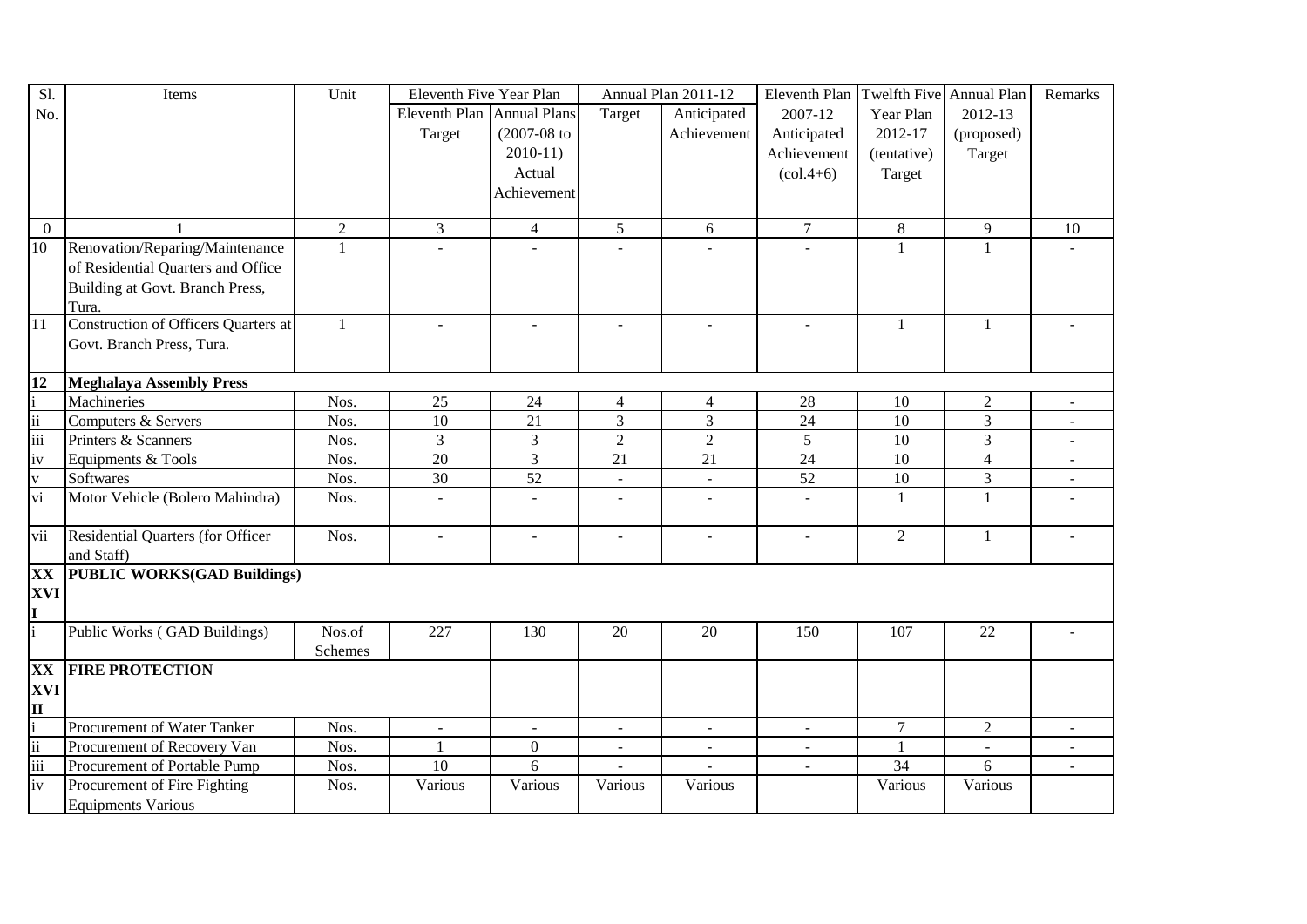| Sl.                                 | Items                                           | Unit           | Eleventh Five Year Plan    |                  | Annual Plan 2011-12 |                | Eleventh Plan  | Twelfth Five Annual Plan |                | Remarks      |
|-------------------------------------|-------------------------------------------------|----------------|----------------------------|------------------|---------------------|----------------|----------------|--------------------------|----------------|--------------|
| No.                                 |                                                 |                | Eleventh Plan Annual Plans |                  | Target              | Anticipated    | 2007-12        | Year Plan                | 2012-13        |              |
|                                     |                                                 |                | Target                     | $(2007 - 08)$ to |                     | Achievement    | Anticipated    | 2012-17                  | (proposed)     |              |
|                                     |                                                 |                |                            | $2010-11$        |                     |                | Achievement    | (tentative)              | Target         |              |
|                                     |                                                 |                |                            | Actual           |                     |                | $(col.4+6)$    | Target                   |                |              |
|                                     |                                                 |                |                            | Achievement      |                     |                |                |                          |                |              |
|                                     |                                                 |                |                            |                  |                     |                |                |                          |                |              |
| $\overline{0}$                      |                                                 | $\overline{2}$ | $\overline{3}$             | $\overline{4}$   | $\overline{5}$      | 6              | $\overline{7}$ | $\overline{8}$           | 9              | 10           |
| $\overline{\mathbf{v}}$             | <b>Construction of Administrative</b>           | Nos.           | $\overline{17}$            | $\overline{7}$   |                     |                |                | $\overline{10}$          |                |              |
|                                     | Buildings.                                      |                |                            |                  |                     |                |                |                          |                |              |
| $\frac{\overline{v}}{\overline{v}}$ | Construction of G.O. Quarter.                   | Nos.           | $\overline{2}$             | $\overline{0}$   | $\omega$            |                | $\equiv$       | $5\overline{)}$          | $\omega$       |              |
|                                     | Construction of U/S Quarter.                    | Nos.           | 30                         | $\overline{2}$   |                     |                |                | $\overline{20}$          |                |              |
| viii                                | Construction of L/S Quarter.                    | Nos.           | $\overline{721}$           | 34               | $\omega$            |                | $\blacksquare$ | $\overline{24}$          | $\equiv$       |              |
| ix                                  | Construction of Static Tank.                    | Nos.           | 15                         | $\mathbf{1}$     | $\Delta \phi$       | $\overline{a}$ | $\equiv$       | 10                       | $\mathbf{r}$   | $\mathbf{r}$ |
| $\overline{\mathbf{x}}$             | Acquisition of land                             | Nos.           | $\mathbf{r}$               | $\mathbf{r}$     |                     |                |                | 11                       | $\mathbf{1}$   |              |
| XX                                  | POLICE FUNCTIONAL AND ADMINISTRATIVE BUILDINGS. |                |                            |                  |                     |                |                |                          |                |              |
| $\frac{XIX}{i}$                     |                                                 |                |                            |                  |                     |                |                |                          |                |              |
|                                     | Extension of DGP's office building              | $\mathbf{1}$   | 1                          | 1                | $\theta$            | $\mathbf{0}$   | $\theta$       | $\overline{0}$           | $\overline{0}$ |              |
|                                     | (Remaining portion)                             |                |                            |                  |                     |                |                |                          |                |              |
| $\overline{11}$                     | Construction of DIG's office                    | Nos.           | $\mathbf{1}$               | $\mathbf{1}$     | $\overline{0}$      | $\overline{0}$ | $\overline{1}$ | $\mathbf{1}$             | $\mathbf{1}$   |              |
|                                     | building                                        |                |                            |                  |                     |                |                |                          |                |              |
| iii                                 | Construction of SP's office building            | Nos.           | 3                          | $\overline{2}$   | $\overline{0}$      | $\mathbf{0}$   | $\overline{2}$ | $\overline{2}$           | $\overline{2}$ |              |
|                                     |                                                 |                |                            |                  |                     |                |                |                          |                |              |
| iv                                  | Construction of office buildings of             | Nos.           | 3                          | $\mathbf{1}$     | $\theta$            | $\overline{0}$ | -1             | $\overline{3}$           | $\overline{2}$ |              |
|                                     | Commandants                                     |                |                            |                  |                     |                |                |                          |                |              |
| $\overline{\mathbf{v}}$             | Extension of office buildings of                | Nos.           | $\mathbf{1}$               | $\overline{3}$   | $\overline{0}$      | $\overline{0}$ | $\mathfrak{Z}$ | $\overline{2}$           | -1             |              |
|                                     | Commandants/SsP.                                |                |                            |                  |                     |                |                |                          |                |              |
| vi                                  | <b>Construction of Police Reserve</b>           | Nos.           | $\overline{3}$             | $\mathbf{1}$     | $\mathbf{1}$        | $\mathbf{1}$   | $\overline{2}$ | $\overline{3}$           | $\mathbf{1}$   |              |
|                                     | buildings                                       |                |                            |                  |                     |                |                |                          |                |              |
| vii                                 | <b>Extension of Police Reserve</b>              | Nos.           | $\overline{4}$             | $\mathbf{1}$     | $\Omega$            | $\overline{0}$ | $\mathbf{1}$   | $\overline{3}$           | 1              |              |
|                                     | buildings                                       |                |                            |                  |                     |                |                |                          |                |              |
| viii                                | <b>Construction of Police Station</b>           | Nos.           | $\boldsymbol{2}$           | 6                | 1                   | 1              | $\tau$         | $\overline{4}$           | $\overline{2}$ |              |
|                                     | buildings                                       |                |                            |                  |                     |                |                |                          |                |              |
| $\frac{ix}{x}$                      | Extension of PS buildings                       | Nos.           | 10                         | $\sqrt{2}$       | $\mathbf{0}$        | $\overline{0}$ | $\overline{2}$ | $8\,$                    | $\sqrt{2}$     |              |
|                                     | Construction of POP/PCP buildings               | Nos.           | $\overline{4}$             | $\overline{7}$   | $\overline{0}$      | $\overline{0}$ | $\overline{7}$ | 10                       | $\overline{2}$ |              |
|                                     |                                                 |                |                            |                  |                     |                |                |                          |                |              |
| xi                                  | Extension of POP & PCP buildings                | Nos.           | 5                          | $\mathbf{0}$     | $\theta$            | $\Omega$       | $\overline{0}$ | 1                        | $\overline{0}$ |              |
|                                     |                                                 |                |                            |                  |                     |                |                |                          |                |              |